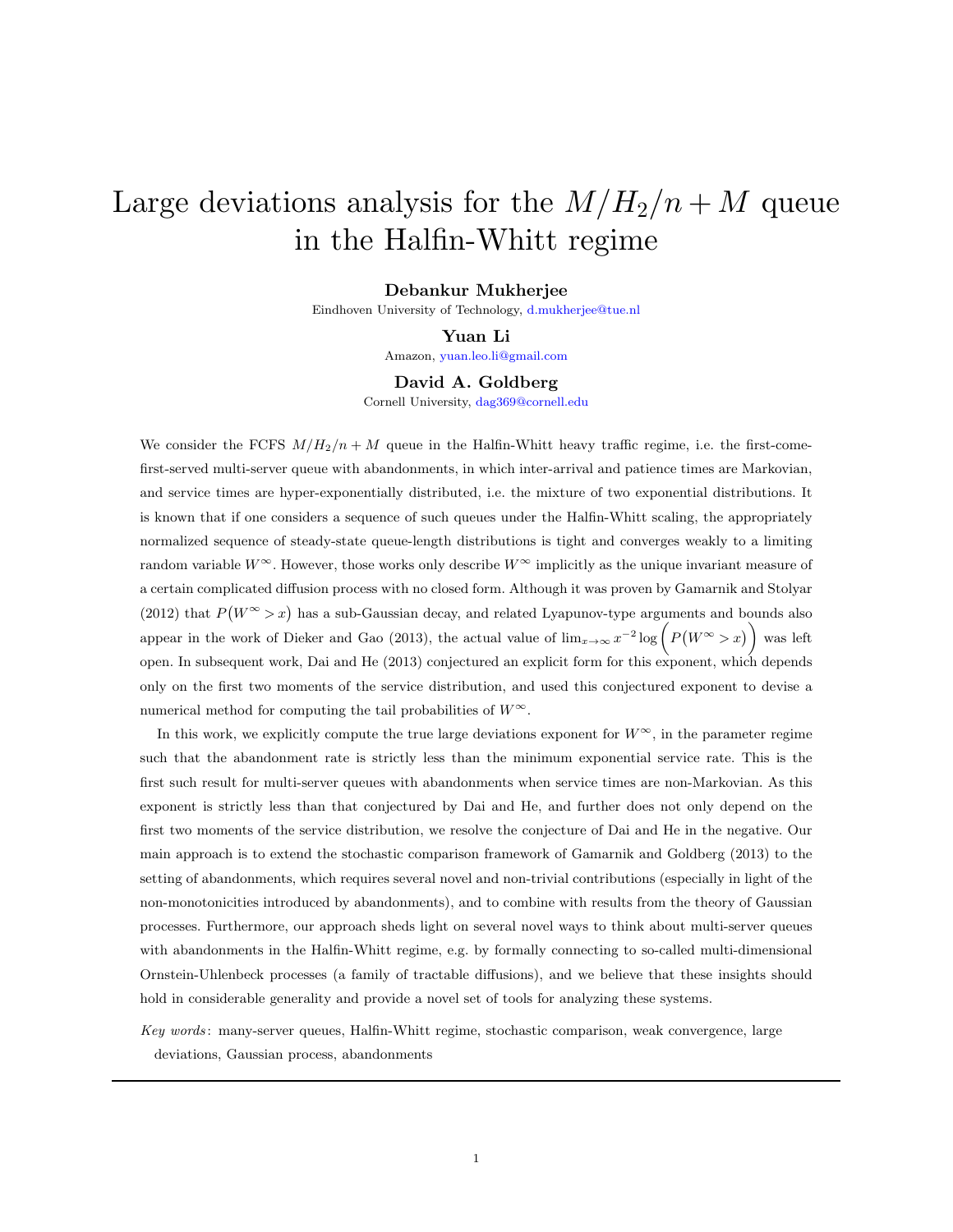## Table of contents.

| $\mathbf{1}$ |     | Introduction.                                                                                                                                        | $\overline{\mathbf{4}}$ |
|--------------|-----|------------------------------------------------------------------------------------------------------------------------------------------------------|-------------------------|
|              | 1.1 | Multi-server queues with abandonments in the Halfin-Whitt regime.                                                                                    | $\overline{4}$          |
|              | 1.2 | Diffusion approximations. $\ldots \ldots \ldots \ldots \ldots \ldots \ldots \ldots \ldots \ldots \ldots$                                             | $\overline{5}$          |
|              | 1.3 | Diffusion approximations with non-Markovian service times. $\dots \dots \dots \dots \dots$                                                           | $5\overline{)}$         |
|              | 1.4 | Large deviations of the steady-state diffusion approximation. $\dots \dots \dots \dots$                                                              | $-6$                    |
|              | 1.5 |                                                                                                                                                      | $\overline{7}$          |
|              | 1.6 | Stochastic comparison methods for queues with abandonments. $\dots \dots \dots \dots$                                                                | 9                       |
|              | 1.7 |                                                                                                                                                      |                         |
|              | 1.8 |                                                                                                                                                      |                         |
|              | 1.9 | Overview of contribution. $\ldots \ldots \ldots \ldots \ldots \ldots \ldots \ldots \ldots \ldots \ldots$                                             |                         |
|              |     |                                                                                                                                                      |                         |
| $\bf{2}$     |     | Main results.                                                                                                                                        | 11                      |
|              | 2.1 | Brief review of model, notations, and assumptions. $\dots \dots \dots \dots \dots \dots \dots \dots \dots \dots \dots \dots \dots \dots \dots \dots$ |                         |
|              | 2.2 |                                                                                                                                                      |                         |
|              | 2.3 |                                                                                                                                                      |                         |
|              |     | Implications for Dai and He's numerical methods. 13<br>2.3.1                                                                                         |                         |
|              |     | Qualitative insights from explicit exponent. $\ldots \ldots \ldots \ldots \ldots \ldots \ldots$ 13<br>2.3.2                                          |                         |
|              |     | 2.3.3                                                                                                                                                |                         |
|              |     | 2.3.4                                                                                                                                                |                         |
|              |     | 2.3.5                                                                                                                                                |                         |
| 3            |     | Upper bound.                                                                                                                                         | 16                      |
|              | 3.1 | CTMC representation for generic $M/H_2/n + M$ queue $Q. \ldots \ldots \ldots \ldots \ldots \ldots$ 17                                                |                         |
|              |     |                                                                                                                                                      |                         |
|              | 3.3 |                                                                                                                                                      |                         |
|              |     | Expanded Markovian representations $Q^0$ and $\overline{Q}^0$ for Q and $\overline{Q}$ .<br>3.3.1                                                    | 19                      |
|              |     | Formal statement of dominance and description of coupling<br>3.3.2                                                                                   | 24                      |
|              |     | 3.3.3                                                                                                                                                | 27                      |
| 4            |     | Skorokhod representation for upper bound $\overline{W}$ .                                                                                            | 29                      |
|              | 4.1 |                                                                                                                                                      | <b>29</b>               |
|              | 4.2 |                                                                                                                                                      |                         |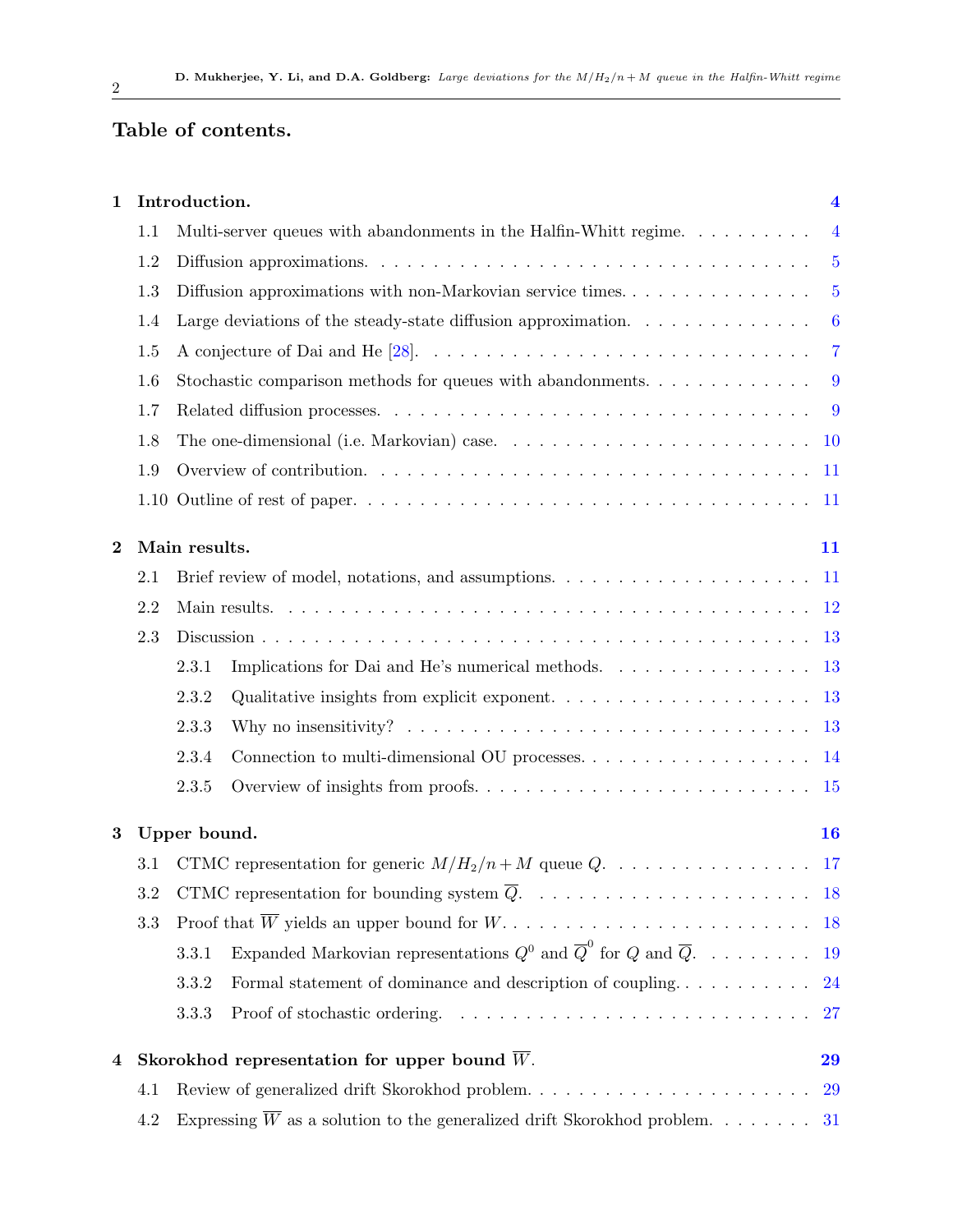| 5 |     |                                                                                                                  |        |
|---|-----|------------------------------------------------------------------------------------------------------------------|--------|
|   |     | Asymptotic analysis of $\overline{W}$ and proof of upper bound for Theorem 1.                                    | 33     |
|   | 5.1 |                                                                                                                  |        |
|   | 5.2 |                                                                                                                  |        |
|   | 5.3 |                                                                                                                  |        |
|   | 5.4 |                                                                                                                  |        |
|   | 5.5 | Interchange-of-limits results from [31, 24]. $\ldots \ldots \ldots \ldots \ldots \ldots \ldots \ldots \ldots$ 40 |        |
|   |     | 5.5.1                                                                                                            |        |
|   |     | Review of ergodicity and interchange-of-limits results of [31, 24]. $\dots \dots$ 41<br>5.5.2                    |        |
|   | 5.6 | Proof of upper bound part of main result Theorem 1. 42                                                           |        |
| 6 |     | Lower Bound.                                                                                                     | 43     |
|   | 6.1 |                                                                                                                  |        |
|   | 6.2 |                                                                                                                  |        |
|   | 6.3 | Additional bounds and asymptotics for multi-dimensional OU processes. 48                                         |        |
|   | 6.4 | Proof of lower bound part of main result Theorem 1. $\dots$ 49                                                   |        |
|   |     | Slepian's inequality and bounds for a finite-horizon infimum. $\dots \dots \dots \dots$ 50<br>6.4.1              |        |
|   |     | Proof of lower bound part of main result Theorem $1, \ldots, \ldots, \ldots, 51$<br>6.4.2                        |        |
| 7 |     | Conclusion.                                                                                                      | 51     |
| 8 |     | Appendix.                                                                                                        | 54     |
|   | 8.1 |                                                                                                                  | 54     |
|   | 8.2 |                                                                                                                  |        |
|   | 8.3 |                                                                                                                  |        |
|   | 8.4 |                                                                                                                  |        |
|   |     |                                                                                                                  |        |
|   | 8.5 |                                                                                                                  |        |
|   | 8.6 |                                                                                                                  |        |
|   | 8.7 |                                                                                                                  |        |
|   | 8.8 |                                                                                                                  |        |
|   | 8.9 |                                                                                                                  |        |
|   |     |                                                                                                                  |        |
|   |     |                                                                                                                  |        |
|   |     |                                                                                                                  | $72\,$ |
|   |     |                                                                                                                  |        |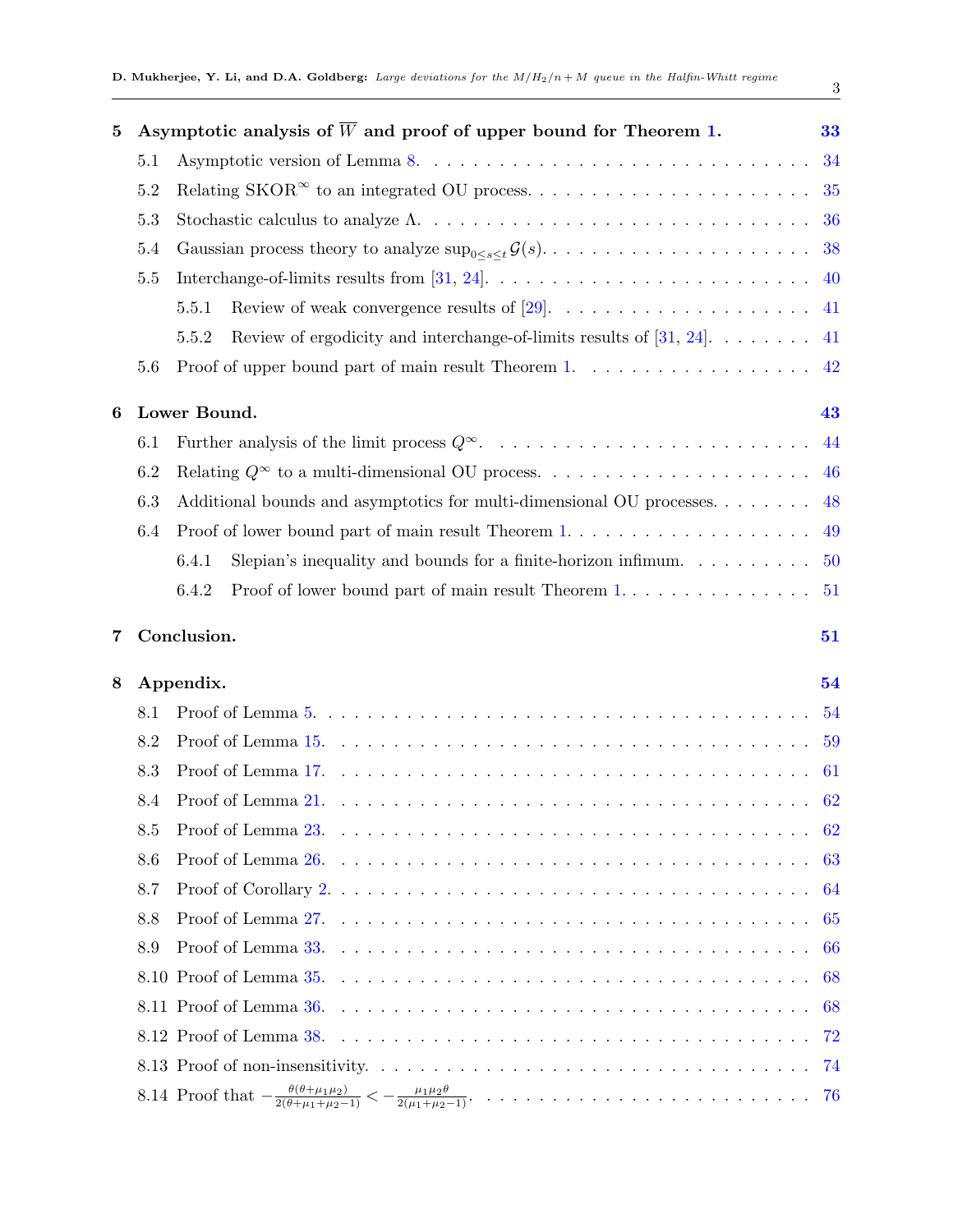### <span id="page-3-0"></span>1. Introduction.

### <span id="page-3-1"></span>1.1. Multi-server queues with abandonments in the Halfin-Whitt regime.

It is by now well-known that from a queueing perspective, a service system can operate in several different asymptotic regimes, parametrized by the number of servers and traffic intensity. Recently there has been a significant interest in the so-called Halfin-Whitt (i.e. HW, Quality-and-Efficiency Driven, QED) regime, in which one can easily trade-off between the number of servers and the quality of service experienced by arrivals to the system (as parametrized through metrics including the probability that an arriving job must wait for service). This scaling regime was studied originally by Erlang [\[37\]](#page-77-3) and Jagerman [\[55\]](#page-78-0), and formally introduced by Halfin and Whitt [\[50\]](#page-78-1), who studied the First-come-first-serve (FCFS)  $G/M/n$  system (for large n) when the traffic intensity  $\rho$  scales like  $1 - Bn^{-\frac{1}{2}}$  for some strictly positive excess parameter B. We refer the interested reader to [\[41,](#page-77-4) [45,](#page-78-2) [46,](#page-78-3) [5,](#page-75-1) [66\]](#page-79-0) for an overview of recent progress on our understanding of multi-server queues in the HW regime, which we make no attempt to survey here, and to  $[46]$  for an overview of how this scaling regime relates to other regimes and related results.

In many such service systems customer abandonment is an important feature [\[108\]](#page-82-0) (see also several relevant empirical works including [\[81,](#page-80-0) [20,](#page-76-1) [78,](#page-80-1) [13\]](#page-76-2)) and there is also considerable work studying multi-server queueing models with abandonments in the HW regime. For an overview of work on multi-server queues with abandonments in the HW regime, as well as other scaling regimes, we refer the interested reader to the recent surveys [\[108,](#page-82-0) [27\]](#page-77-5). When studying heavy-traffic limits of queueing systems, there are generally two different levels of granularity at which one can study the associated limits: the fluid scale (fluctuations of order  $n$ ) and the diffusion scale (fluctuations around the fluid scaling, often of order  $n^{\frac{1}{2}}$ ). For multi-server queues with abandonments, questions regarding convergence at the fluid scale have been studied in several works, including [\[60,](#page-79-1) [59,](#page-79-2) [70,](#page-79-3) [68,](#page-79-4) [69,](#page-79-5) [119,](#page-82-1) [123\]](#page-82-2), where several of these works allow for systems with time-varying parameters, and we refer the interested reader to [\[27\]](#page-77-5) for additional references. We will instead focus on the second level of granularity, i.e. the relevant diffusion-scaled process, where we note that these works often implicitly demonstrate a fluid scaling as well to provide an appropriate centering for the relevant diffusion limit. Furthermore, we will focus exclusively on models with abandonments in the HW scaling regime, but note in passing that there is a vast literature (beyond the scope of our work) on closely related models and topics pertaining to abandonments, including (but by no means limited to): non-asymptotic analysis and numerical approaches [\[2,](#page-75-2) [91,](#page-81-0) [82,](#page-80-2) [63,](#page-79-6) [102\]](#page-81-1); other scaling regimes [\[116,](#page-82-3) [57,](#page-78-4) [97\]](#page-81-2); single-server models [\[109,](#page-82-4) [111,](#page-82-5) [98\]](#page-81-3); network models [\[99,](#page-81-4) [52,](#page-78-5) [88\]](#page-80-3); models with more complex dependency structure [\[121,](#page-82-6) [38\]](#page-77-6); control and dynamic staffing [\[39,](#page-77-7) [7,](#page-76-3) [71\]](#page-79-7); simulation [\[87\]](#page-80-4); delay announcements  $[8, 54]$  $[8, 54]$  $[8, 54]$ ; strategic behavior  $[77, 10]$  $[77, 10]$  $[77, 10]$ ; and ticket queues  $[56, 32]$  $[56, 32]$  $[56, 32]$ .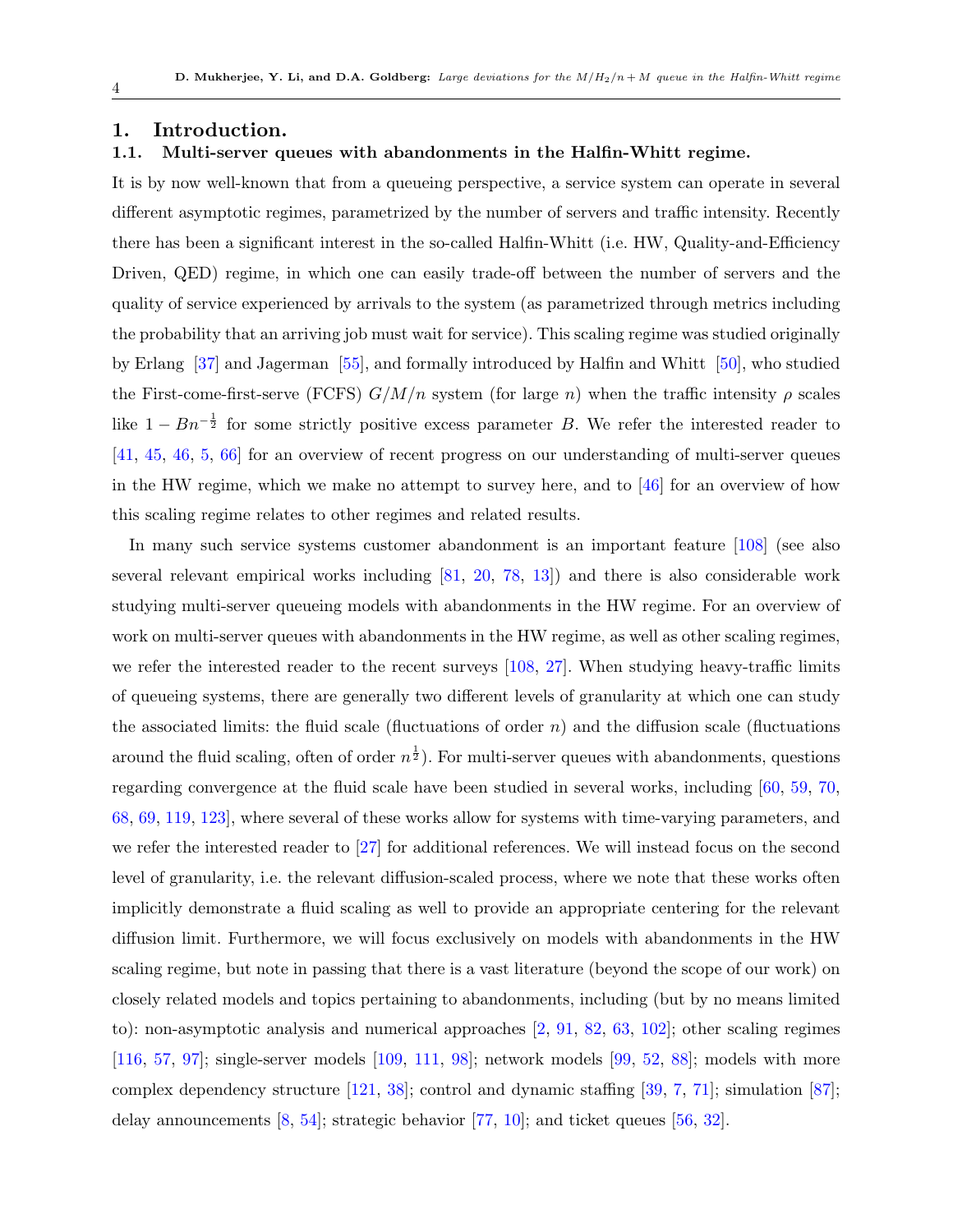### <span id="page-4-0"></span>1.2. Diffusion approximations.

It seems the first work to address the question of diffusion-scaled multi-server queues with abandonments in the HW scaling was [\[40\]](#page-77-9), which used the available closed-form expressions for the  $M/M/n+M$  queue to work out the relevant asymptotics for the  $M/M/n+M$  case, in the steady-state. In [\[44\]](#page-78-8), these results were also extended to the transient setting for the  $M/M/n+M$  queue, and the results gained renewed popularity. To be slightly more precise about the notion of a diffusion limit in the HW regime, and the relevant concerns, suppose we have fixed an inter-arrival distribution A and service distribution  $S$ , both with mean 1, a patience distribution  $R$  with continuous density function which is stritly positive and finite at 0, and a spare capacity parameter B (which may be negative, positive, or zero). Let  $Q<sup>n</sup>$  denote the queueing system with inter-arrival times i.i.d. distributed as  $\frac{A}{n+Bn^{\frac{1}{2}}}$ , service times drawn i.i.d. from the unscaled distribution S, and patience times drawn i.i.d. from the unscaled distribution R. For this system, let  $\{W^n(t), t \geq 0\}$ be the queue-length process (i.e. the number of jobs waiting in queue), where for now we leave the initial distribution unspecified. It is well-known that under mild technical conditions such a system will have a unique steady-state distribution (see e.g. [\[24\]](#page-76-0)), and we let  $W<sup>n</sup>(\infty)$  denote a random variable (r.v) with the corresponding steady-state distribution (on occasion we will also use r.v to denote a random vector). In that case, the results of  $[40]$  showed that for an appropriate sequence of  $M/M/n + M$  queues,  $\{n^{-\frac{1}{2}}W^n(\infty), n \ge 1\}$  converges weakly to a limiting r.v  $W^{\infty}(\infty)$ , while the results of [\[44\]](#page-78-8) showed in addition that for each fixed  $T \geq 0$ ,  $\{n^{-\frac{1}{2}}W^n(t)_{0 \leq t \leq T}\}$  converges weakly to a limiting process  $W^\infty(t)_{0\leq t\leq T}$  (in the appropriate space and topology, i.e. a process-level convergence). [\[44\]](#page-78-8) also showed that in this case a so-called interchange-of-limits holds, namely that  ${W^{\infty}(t), t \geq 0}$  converges, as  $t \to \infty$ , to  $W^{\infty}(\infty)$ . Namely, the limit of the steady-states coincides with the steady-state of the limit, which is in general non-trivial to verify. Related higher-order asymptotic expansions were derived in [\[124\]](#page-82-7). In [\[79\]](#page-80-6), these results are extended to show a steadystate convergence in the  $M/M/n+G$  setting, building on the non-asymptotic work of [\[11\]](#page-76-6). In [\[118\]](#page-82-8), these results are extended to show a process-level convergence in the  $G/M/n+G$  setting. Processlevel weak convergence and strong approximation results were proven for time-varying networks of  $M/M/n$  queues in [\[74\]](#page-79-8), with several related results summarized in [\[75\]](#page-80-7), and results for related periodic Markovian systems proven in [\[93\]](#page-81-5).

### <span id="page-4-1"></span>1.3. Diffusion approximations with non-Markovian service times.

Note that all the aforementioned works essentially restrict to the setting of Markovian service times, where we note that in the asymptotic regimes considered generalizing the service distribution is typically far more challenging than generalizing the inter-arrival or patience distributions. However, as empirically studied in [\[20\]](#page-76-1), in many relevant applications of queueing models in service systems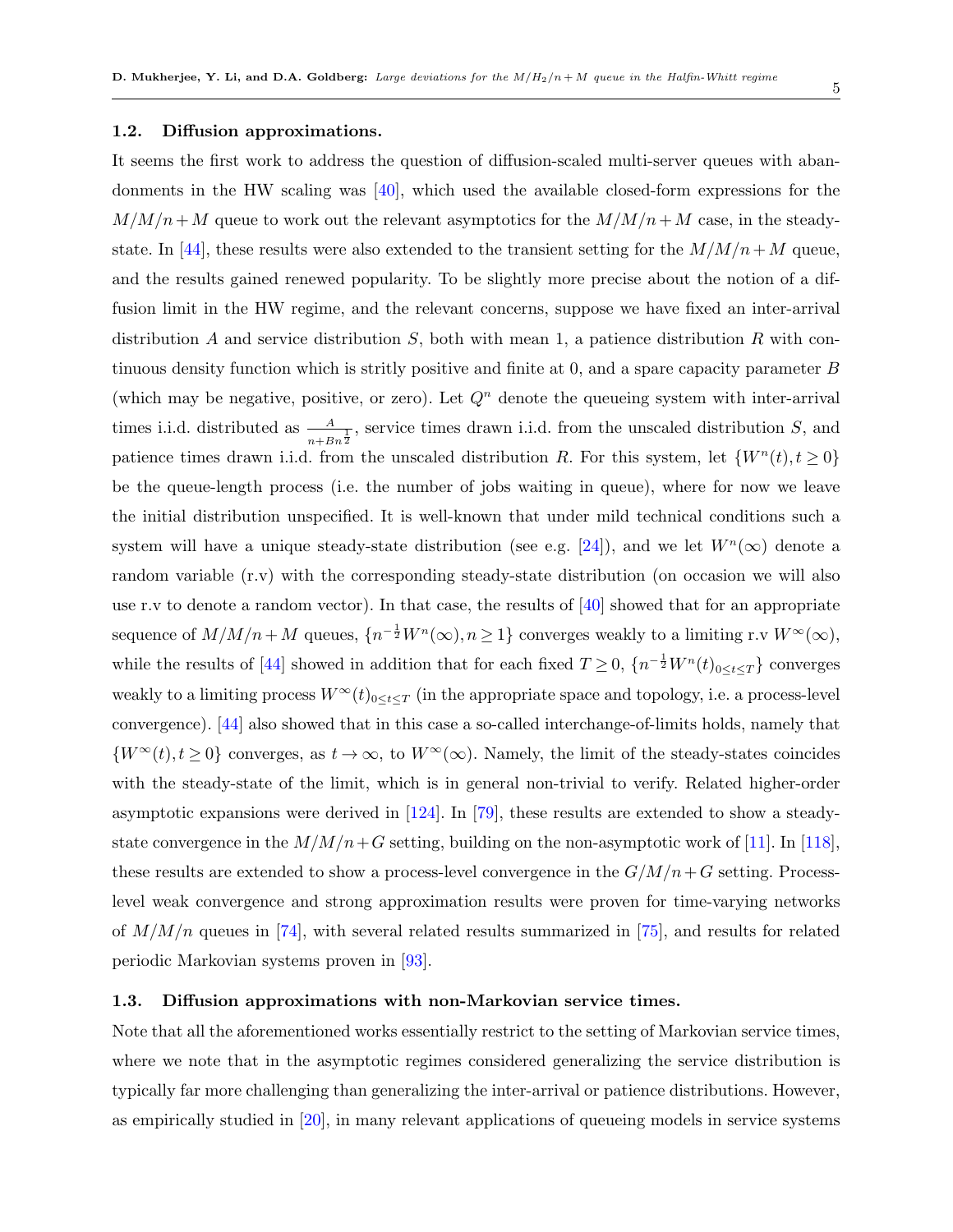the assumption of Markovian service times does not hold, and may lead to poor policy choices. Significant progress on this front was made in [\[29\]](#page-77-2), in which a process-level weak-convergence result was proven for the case of phase-type (i.e. PH) service distributions (which are dense within the set of all distributions), building on a state-space collapse relating the number of abandoning jobs to a certain integral of the queue-length process [\[26\]](#page-77-10). The associated limit process was a complex multi-dimensional Markovian diffusion with piece-wise linear drift and no explicit solution, called a piecewise Ornstein-Uhlenbeck (OU) process in later work, and could also be described as a certain continuous mapping of a simpler process. We note that a related state-space collapse result was attained in [\[106\]](#page-81-6), in which an asymptotic equivalence between the system with balking (i.e. in which jobs that will eventually abandon do so upon arrival) and with reneging (i.e. in which jobs remain in queue until they abandon and are counted towards the queue-length) is proven. Processlevel weak-convergence results very similar to those of [\[29\]](#page-77-2), albeit for even more general service distributions, were attained in [\[76\]](#page-80-8). In the same paper, the question of proving analogous results for the associated sequence of steady-state distributions, and a corresponding interchange-of-limits, was explicitly stated as an open problem.

This was resolved in the sequence of papers  $[31, 24]$  $[31, 24]$  $[31, 24]$ . In  $[31]$ , the authors proved that the piecewise OU processes which arose in [\[29\]](#page-77-2) had unique invariant measures, and were exponentially ergodic (i.e. converged exponentially quickly under an appropriate metric to this invariant measure from general initial conditions), where we note that such exponential ergodicity has since been extended to more general processes  $[7]$ . In  $[24]$ , the results of  $[31]$  were combined with several additional arguments to prove a formal interchange-of-limits for  $G/PH/n + M$  queues in the HW regime, namely that the sequence of appropriately normalized steady-state distributions is tight, and converges weakly to the unique invariant measure of the associated piecewise OU process identified in [\[29\]](#page-77-2).

### <span id="page-5-0"></span>1.4. Large deviations of the steady-state diffusion approximation.

However, outside the case of Markovian service times, all of the aforementioned works left open any concrete understanding of the associated complex limit processes, beyond their exponential ergodicity [\[31\]](#page-77-1). There have been several works which attempted to shed some light on these processes, especially their large deviations behavior, as the probability of rare events is typically a quantity of significant interest in such models, and we refer the interested reader to [\[104\]](#page-81-7) for an overview of such results, and to [\[41\]](#page-77-4) for an overview of such results for multi-server queues in the HW scaling. In [\[43\]](#page-78-9), the authors study multi-class Markovian queues with abandonments in the HW regime under general non-idling class-scheduling policies. For such systems, they prove several results regarding existence of exponential moments and sub-Gaussian behaviors. Their results include as a special case FCFS  $M/H_k/n+M$  queues, i.e. queues in which service times are hyperexponentially distributed, i.e. distributed as a finite mixture of exponential distributions. For a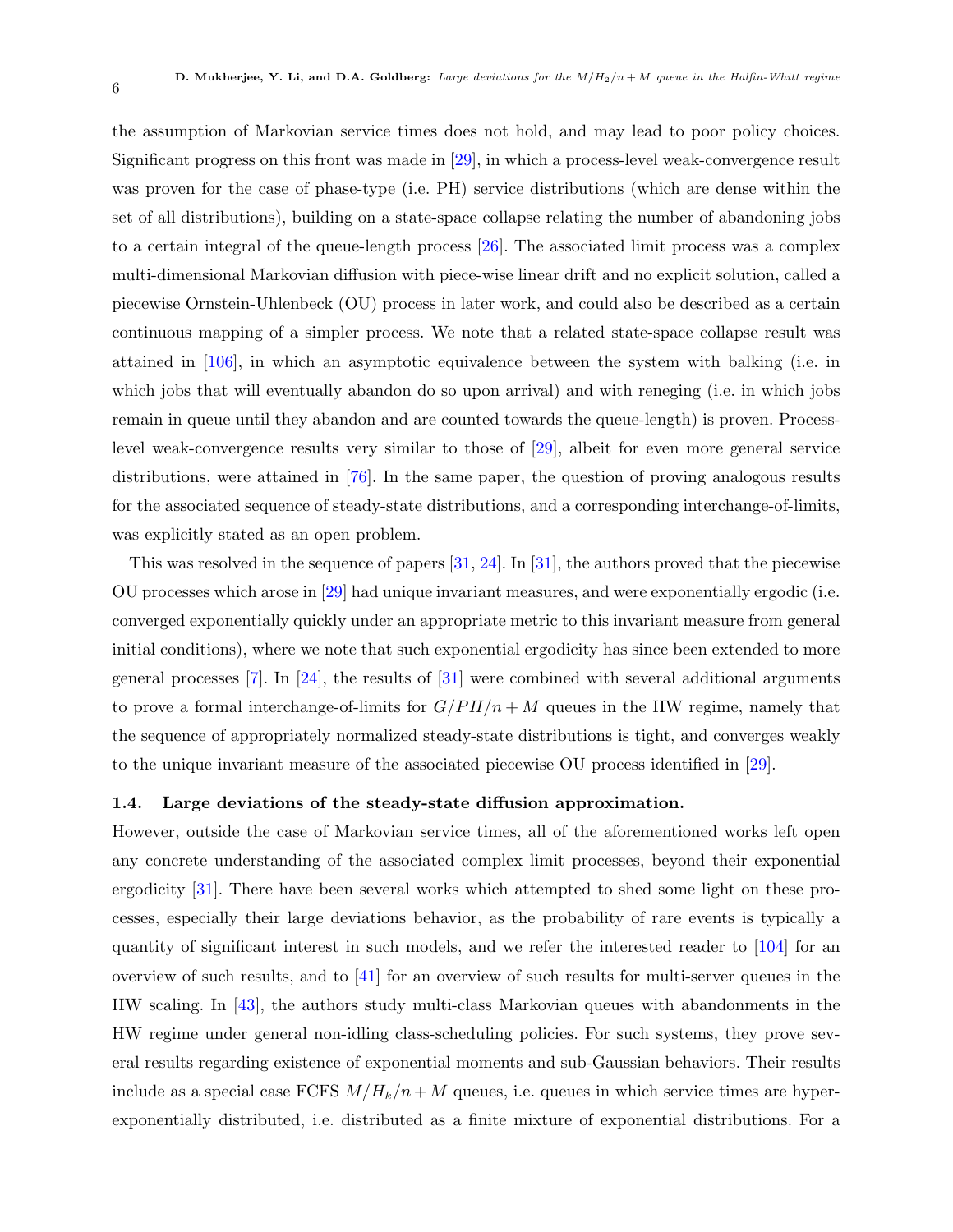7

sequence of such FCFS  $M/H_k/n+M$  queues, the results of [\[43\]](#page-78-9) imply that, letting  $W^\infty(\infty)$  denote the weak limit of  $\{n^{-\frac{1}{2}}W^n(\infty), n\geq 1\}$ ,  $\limsup_{x\to\infty} x^{-2}\log\left(P(W^\infty(\infty)>x)\right)<0$ . As noted in [\[28\]](#page-77-0), such a Gaussian decay is to be expected due to the mean-reverting nature of a system with abandonments, and based on explicit formulas associated with the Markovian case. However, the associated bounds identified in [\[43\]](#page-78-9) involve both stochastic comparison and non-explicit Lyapunovfunction-type arguments, and do not seem to shed much insight on the precise set of  $z > 0$  such that  $(\text{s.t.}) \mathbb{E}\left[\exp\left(z(W^{\infty}(\infty))^{2}\right)\right] < \infty$ , other than that this set is non-empty. We note that related Lyapunov-type arguments and bounds also appear in [\[31\]](#page-77-1), but again it seems unlikely that the approach taken there could be used to identify the exact tail behavior. We will loosely refer to  $-\sup\left\{z:\mathbb{E}\left[\exp\left(z(W^{\infty}(\infty))^{2}\right)\right]<\infty\right\}\)$  as the associated large deviations exponent, equivalently (should the limit exist)  $\lim_{x\to\infty} x^{-2} \log \left( P(W^{\infty}(\infty) > x) \right)$ , where we note that this concept is seemingly much more developed in the literature for queues without abandonments, in which the associated r.v typically exhibit exponential (as opposed to Gaussian) decay [\[101\]](#page-81-8).

### <span id="page-6-0"></span>1.5. A conjecture of Dai and He [\[28\]](#page-77-0).

To gain further insight into  $W^{\infty}(\infty)$ , and the quality of approximation that it provides to  $W^{n}(\infty)$ for any fixed n, various numerical methods were developed in  $[28]$  for evaluating the probabilities of  $W^{\infty}(\infty)$ , building on the numerical methods for diffusions developed earlier by Dai and Harrison [\[25\]](#page-76-7). As discussed in-depth in [\[25\]](#page-76-7), an important step in these numerical methods is selecting a reference density which is used to define an inner product, which is then used explicitly by the algorithm to determine the probabilities of  $W^{\infty}(\infty)$  by defining the stationary measure through a so-called basic adjoint relationship with respect to this inner product, and then using certain appropriate approximations. The authors in [\[28\]](#page-77-0) devote a section to discussing the properties that make certain reference densities more desirable than others, and note that ideally the reference density would have similar tail behavior to the stationary measure itself, where in some sense the greater the similarity the faster their algorithm will converge. However, the problem faced by the authors was that for the diffusion processes they were considering, i.e. the limit processes arising from  $G/PH/n + G$  queues in the HW scaling, the tail behavior was unknown. As such, to motivate their choice of reference density, the authors made a formal conjecture regarding the large deviations exponent for  $W^{\infty}(\infty)$ . Namely, inspired by known results for the case of Markovian processing times, as well as an analogous result for the setting without abandonments [\[41\]](#page-77-4), Dai and He made the following formal conjecture in Conjecture 2 of [\[28\]](#page-77-0). Throughout we suppose without loss of generality (w.l.o.g) that the expected service time equals 1, and let  $\sigma_A^2(\sigma_S^2) \in (0,\infty)$  denote the variance of  $A(S)$ , where we recall that in the *n*th system the inter-arrival distribution is  $\frac{A}{n+Bn^{\frac{1}{2}}}$ for some fixed real excess parameter  $B$ , the service distribution is  $S$ , and the patience distribution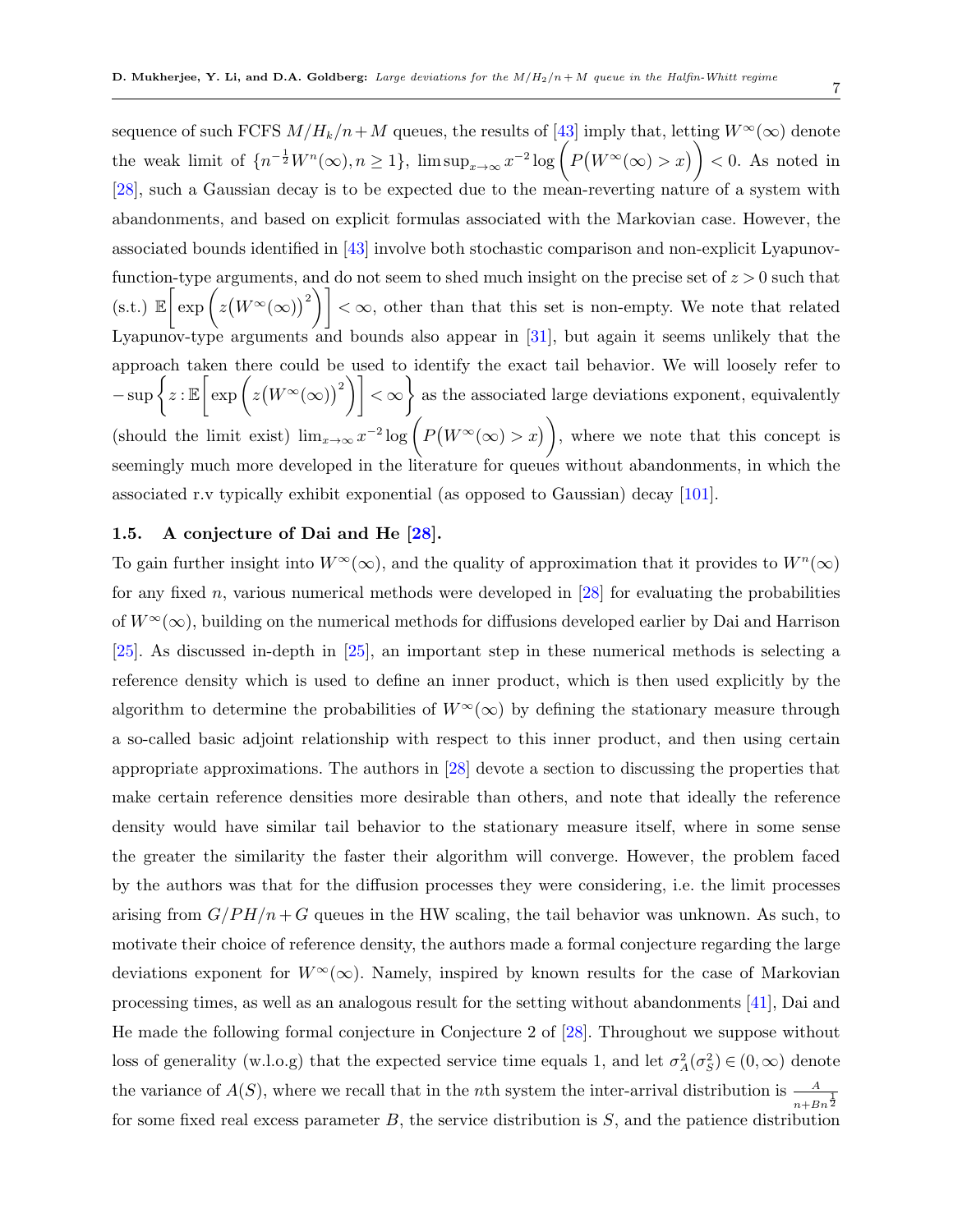R has a density which evalutes to  $\theta \in (0,\infty)$  at 0. We note that the precise conjecture of [\[28\]](#page-77-0) makes some additional technical assumptions on  $S$ , and as we are only here interested in the case that S is hyper-exponentially distributed and the inter-arrival and patience distributions are both exponentially distributed, which is easily verified to satisfy all these technical conditions, we simply refer the reader to [\[28\]](#page-77-0) for the precise assumptions.

CONJECTURE 1 (Conjectured large deviations exponent [\[28\]](#page-77-0)).

<span id="page-7-0"></span>
$$
\lim_{x \to \infty} x^{-2} \log \left( P(W^{\infty}(\infty) > x) \right) = -\frac{\theta}{\sigma_A^2 + \sigma_S^2}.
$$

Customized to the  $M/H_2/n + M$  setting in which service times are with probability (w.p.) p exponentially distributed with rate  $\mu_1$  and with probability  $1-p$  exponentially distributed with rate  $\mu_2$ , the canonical example of non-exponential service times explicitly used in  $[27, 24, 28]$  $[27, 24, 28]$  $[27, 24, 28]$  $[27, 24, 28]$  $[27, 24, 28]$  to illustrate the piecewise OU process, it is easily verified (since  $\mathbb{E}[S] = 1$  implies  $p = \frac{\mu_1(\mu_2 - 1)}{\mu_2 - \mu_3}$  $\frac{1(\mu_2-1)}{\mu_2-\mu_1}$ ) that this conjecture is equivalent to

$$
\lim_{x \to \infty} x^{-2} \log \left( P\left(W^{\infty}(\infty) > x\right) \right) = -\frac{\mu_1 \mu_2 \theta}{2(\mu_1 + \mu_2 - 1)}.
$$

Furthermore, the authors of [\[28\]](#page-77-0) note that if this conjecture is true, it provides an example of a so-called insensitivity result, as the exponent is a function only of  $\theta$  and the first two moments of the inter-arrival and service distributions.

The authors of [\[28\]](#page-77-0) implemented their numerical algorithm with a reference density strongly based on Conjecture [1.](#page-7-0) The demonstrated good numerical performance of their algorithm seemed to provide support for the conjecture. Of course, as the authors of [\[28\]](#page-77-0) note, their algorithm will in general converge as long as the reference density satisfies certain basic technical conditions, i.e. it need not capture the correct large deviations behavior, i.e. they could have gotten good numerical results even if Conjecture [1](#page-7-0) was false. Since publication of [\[28\]](#page-77-0), [\[31\]](#page-77-1), and [\[24\]](#page-76-0), no further progress has been made towards resolving Conjecture [1,](#page-7-0) and in general the associated limit processes remain poorly understood. We do note the works [\[48,](#page-78-10) [49,](#page-78-11) [19\]](#page-76-8) which use Stein's method and related approaches to further our understanding of how good an approximation the associated limit process provides for the rescaled queue length for any fixed  $n$  (i.e. bounds the error in using the diffusion to approximate the pre-limit system), and provides some bounds for certain moments of the limiting diffusions. However, as discussed in [\[46\]](#page-78-3), developing further qualitative insight into the properties of the limiting processes themselves could shed considerable light on the pre-limit systems, where we do note that some care must be taken when transferring statements proven about the limit process to the pre-limit system, and refer the interested reader to [\[43\]](#page-78-9) for further discussion along these lines. Prior to this work, Conjecture [1](#page-7-0) remained open.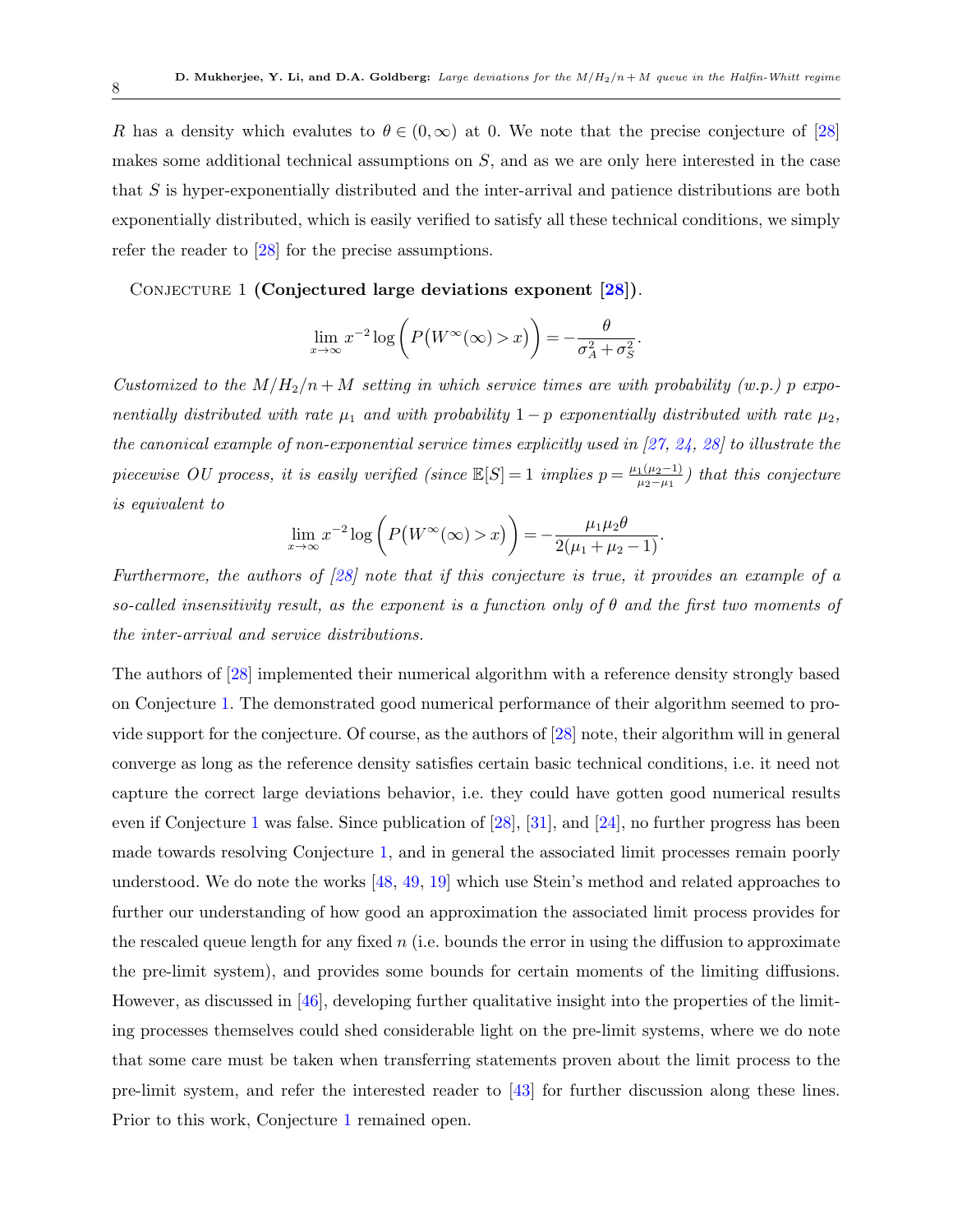### <span id="page-8-0"></span>1.6. Stochastic comparison methods for queues with abandonments.

As it will play a central role in our analysis, we note that for systems without abandonments, a novel stochastic comparison approach for multi-server queues was developed in [\[41\]](#page-77-4), and has since been used to prove results in several settings related to the HW scaling regime without abandonments [\[45,](#page-78-2) [47,](#page-78-12) [46\]](#page-78-3). Although there is a vast literature on stochastic comparison results for queues without abandonments [\[105,](#page-81-9) [21\]](#page-76-9), the results for systems with abandonments are much more limited, seeming to consist of only a few works [\[15,](#page-76-10) [58,](#page-78-13) [18,](#page-76-11) [26,](#page-77-10) [43,](#page-78-9) [89\]](#page-80-9). One of the reasons for this is that certain basic monotonicities that hold in great generality for queueing systems without abandonments no longer hold in the presence of abandonments. One non-monotonicty of particular relevance to the approach of  $\left[41\right]$  is that in systems with abandonments, adding extra arrivals may actually cause the queue length to decrease along any given sample path. For example, consider the following simple queueing system. Suppose the queue is initially empty, and that there is a single arrival at time 1, where that single job has service time 10 and patience 4. Note that in this queue, the number of jobs in system at time 10 equals 1. However, consider the modified queuing system in which we add an extra arrival at time 0, with service time 6 and patience 1. In this modified system, the original arrival at time 1 will abandon the system at time 5, and the extra arrival will depart the system at time 6, leaving 0 jobs in system at time 10. Thus in systems with abandonments, adding jobs can actually decrease the number in system, which cannot happen in systems without abandonments. This and related subtleties makes it considerably more challenging to make comparative statements for queues with abandonments.

### <span id="page-8-1"></span>1.7. Related diffusion processes.

Although the piecewise OU processes analyzed in [\[29,](#page-77-2) [31,](#page-77-1) [24\]](#page-76-0) remain poorly understood, as noted in [\[31\]](#page-77-1), there is a well-studied family of related processes called multi-dimensional OU processes [\[103,](#page-81-10) [83\]](#page-80-10). Indeed, as noted in [\[31\]](#page-77-1), one of the main hurdles to understanding the piecewise OU processes arising in [\[29,](#page-77-2) [31,](#page-77-1) [24\]](#page-76-0) is that the infinitesimal drift is a non-linear function of the multidimensional state of the system, involving terms of the form max  $(0,\overline{x}_1+\overline{x}_2)$ , with  $\overline{x}$  the state of the diffusion. If within the system of stochastic differential equations (SDE) defining these processes, one simply replaces the terms of the form  $\max(0, \overline{x}_1 + \overline{x}_2)$  with  $\overline{x}_1 + \overline{x}_2$ , the drift becomes a linear function of the state, and the unique strong solution of the resulting system is a so-called multidimensional OU process. Indeed, these processes are defined as the unique strong solutions to systems of SDE in which the drift is a linear function of the state, and the driving random process is Levy. These processes have essentially closed-form solutions and much is known about them, and we refer the reader to [\[103,](#page-81-10) [83\]](#page-80-10) for formal definitions and further details. We also note that there is some work on certain modified OU processes also reminiscient of the piecewise OU processes arising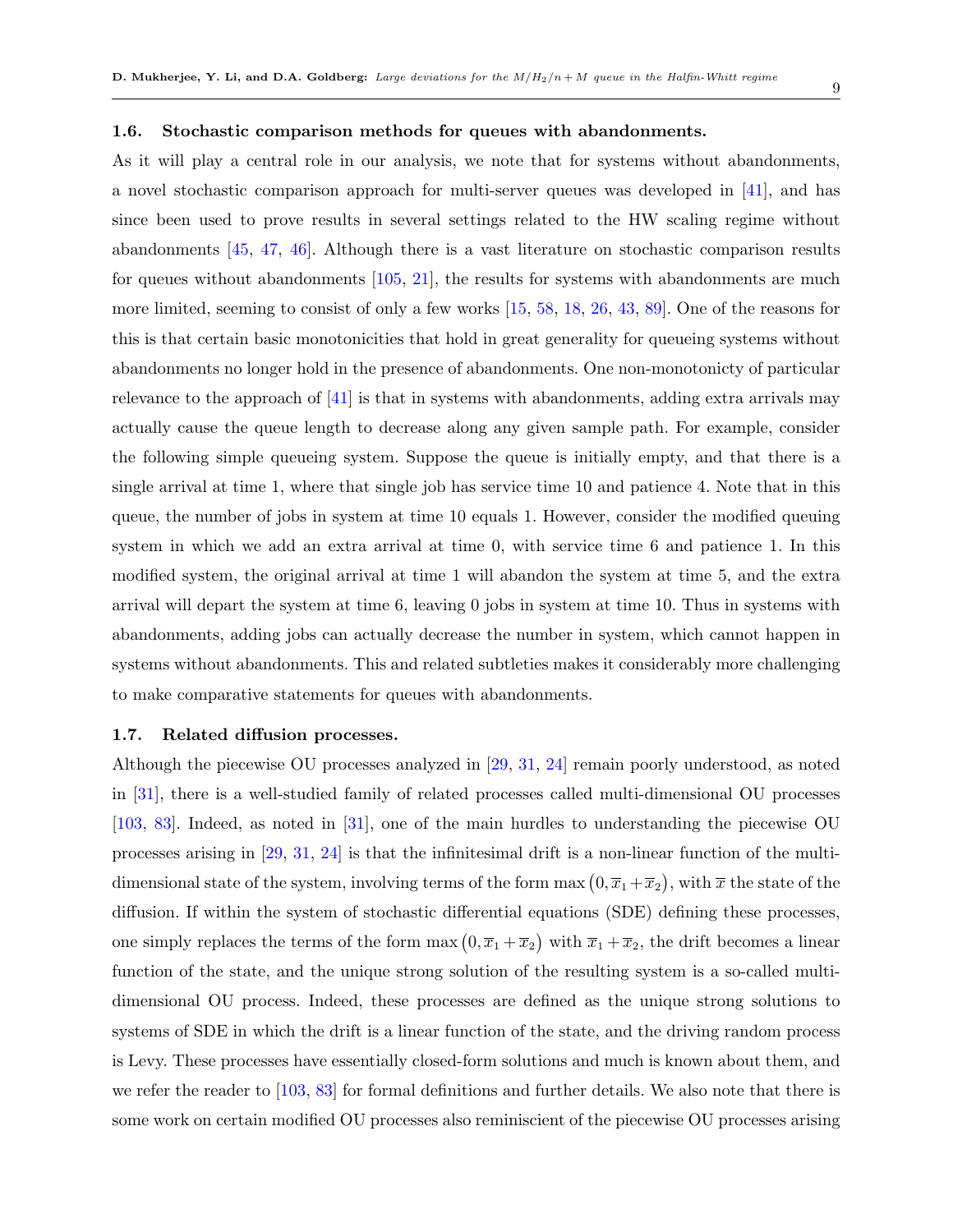in [\[29,](#page-77-2) [31\]](#page-77-1), including reflected OU processes [\[110,](#page-82-9) [122\]](#page-82-10) and OU processes driven by OU processes [\[14\]](#page-76-12). There is also a literature on the large deviation properties of reflections and Skorokhod maps of general diffusion processes [\[36,](#page-77-11) [30,](#page-77-12) [61\]](#page-79-9). We also note that one tool that has proven useful in analyzing such reflected processes is a generalization of the traditional Skorokhod reflection map machinery to processes with state-dependent drift, and we refer the interested reader to [\[99,](#page-81-4) [100\]](#page-81-11) for details, especially [\[99\]](#page-81-4) which proved that a reflected multi-dimensional OU process can be used to model a certain queueing network in heavy-traffic, in a setting very different from the QED regime.

### <span id="page-9-0"></span>1.8. The one-dimensional (i.e. Markovian) case.

As for the  $M/M/n+M$  queue our approach becomes straightforward, we briefly comment in more depth on certain facts either known or straightforward to prove (from known results) in this setting, as they set the stage for our own results and approach. It is well-known that for any fixed  $n$ , such a queueing system can be modeled as a birth-death process, and is time-reversible in steadystate. Furthermore, in this setting it is easy to see that if one attempts to "mimic" the stochastic comparison approach of [\[41\]](#page-77-4), i.e. adding an extra arrival any time a server would have gone idle, one ends up with essentially the same 1-dimensional birth-death process, the only difference being that there is now a reflection at 0. In this case the steady-state distributions of both systems can be computed in essentially closed form using well-known properties of birth-death processes (as in [\[40,](#page-77-9) [44\]](#page-78-8)). Furthermore, it is similarly well-known that here the steady-state probabilities for the number in queue in the modified system will be equivalent to those of the first system conditioned on having a positive queue. It follows that: 1. the steady-state number waiting in queue in the modified system stochastically dominates that in the original system (i.e. the non-monotonocities associated with systems with abandonments can be overcome due to the memoryless property) and 2. under the HW scaling both systems will have the same steady-state large-deviations behavior, where this tail exponent is explicitly given in [\[40,](#page-77-9) [44\]](#page-78-8) and equals  $-\frac{\theta}{2}$  $\frac{\theta}{2}$ , consistent with the conjecture of Dai and He.

We note that in this case, it is easily verified that the resulting limiting 1-dimensional piecewise OU process  $Q^{\infty}$  corresponding to the process-level weak limit of the true queueing system in the HW regime has non-linear drift function  $b(x) = B - \theta x - (\theta - 1)(x^+ - x)$ , with x the state of the process and  $x^+ \stackrel{\Delta}{=} \max(0, x)$  for any  $x \in \mathcal{R}$ . Illustrating our aforementioned notion of "relaxing" the nonlinearity  $(x^+ - x)$ , i.e. replacing  $x^+$  with x, we arrive at the defining equations for a one-dimensional OU process with drift function  $\bar{b}(x) = B - \theta x$ . As it is well-known that this one-dimensional OU process has the same large deviations exponent  $-\frac{\theta}{2}$  $\frac{\theta}{2}$ , we find that in the Markovian (i.e. one-dimensional) case, the upper-bounding process analogous to that defined for systems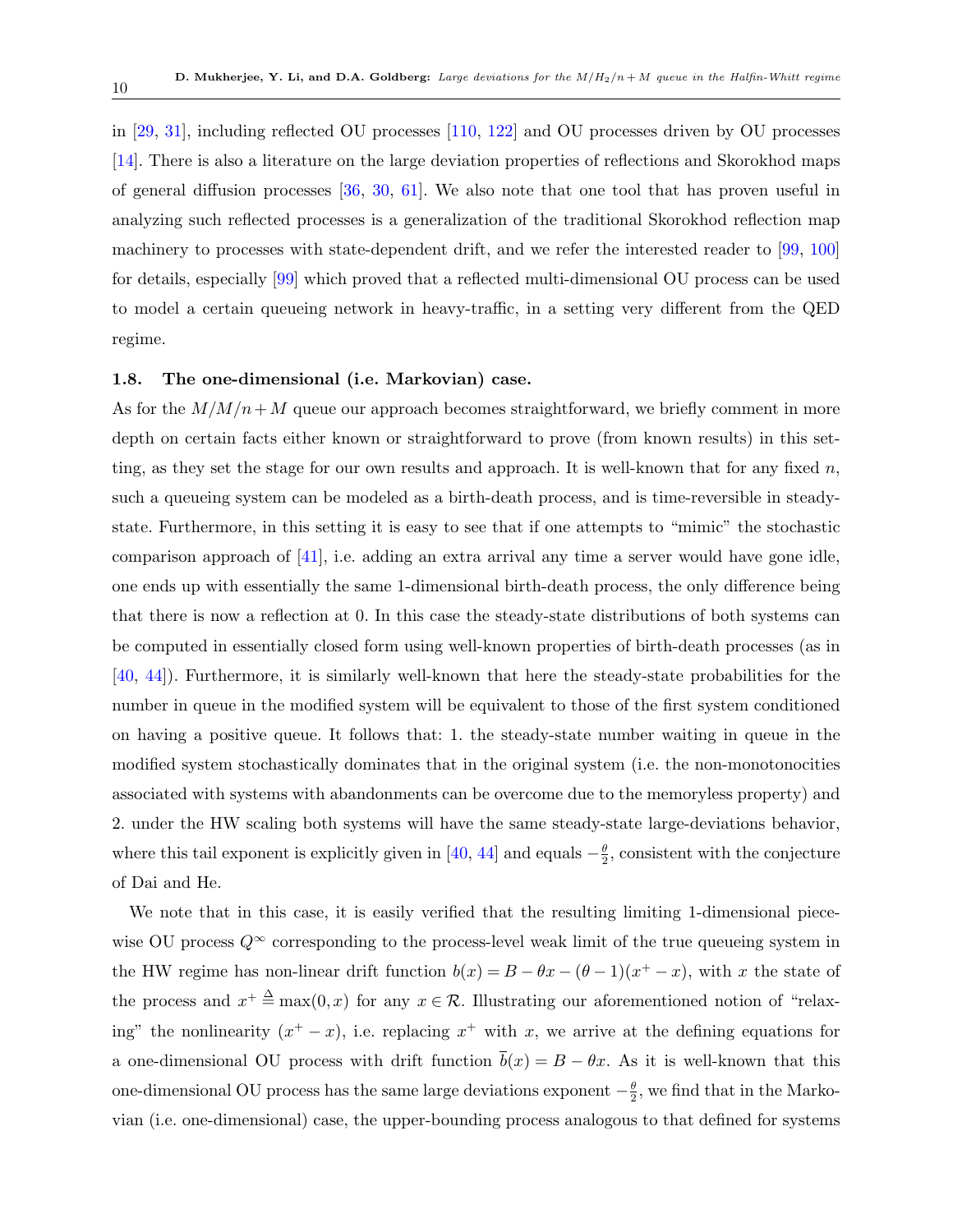without abandonments in  $[41]$ , the true queueing system, and the "relaxed" OU process all have the same large deviations behavior. Of course, when  $S$  is non-Markovian, these arguments fundamentally break down and essentially nothing is known regarding the questions of interest.

### <span id="page-10-0"></span>1.9. Overview of contribution.

In this paper, we resolve Conjecture [1](#page-7-0) in the negative. We do so by explicitly computing the large deviations exponent for the setting of  $M/H_2/n+M$  queues, in the parameter regime s.t. the abandonment rate is strictly less than the minimum exponential service rate. We find that this true exponent is strictly less than the conjectured exponent, and does not depend only on the first two moments of the service distribution (i.e. does not exhibit an insensitivity-type result). This implies that the probability of seeing a large queue length decays faster than conjectured. Our main approach is to extend the stochastic comparison framework of  $[41]$  to the setting of abandonments, which requires several novel and non-trivial contributions, and to combine with results from the theory of Gaussian processes. Furthermore, we believe that our approach sheds light on several novel ways to think about multi-server queues with abandonments in heavy traffic, e.g. by formally connecting to so-called multi-dimensional OU processes (a family of tractable multi-dimensional diffusions), and should extend to much more general settings.

### <span id="page-10-1"></span>1.10. Outline of rest of paper.

The rest of the paper proceeds as follows. We present our main results, and discuss their context and significance, in Section [2.](#page-10-2) We present a stochastic comparison result for  $M/H_2/n + M$  queues in Section [3,](#page-15-0) showing that a certain modified queueing system in which an extra arrival is added any time a server would otherwise go idle provides an upper bound. In Section [4,](#page-28-0) we prove that the upper bound from Section [3](#page-15-0) can be expressed as the solution to a certain generalized Skorokhod problem. In Section [5,](#page-32-0) we provide an asymptotic analysis of the solution to the aforementioned Skorokhod problem in the HW regime, and combine with several results from the theory of Gaussian processes to complete the proof of the upper-bound of our main result. We complete the proof of our main result by demonstrating a matching lower bound in Section [6.](#page-42-0) We summarize our main results, and provide concluding remarks and some interesting directions for future research, in Section [7.](#page-50-1) We include a technical appendix containing the proofs of several results from throughout the paper in Section [8.](#page-53-0) For clarity of exposition, we put an asterisk next to each statement whose proof appears in the appendix. For similar reasons the details of certain straightforward proofs are omitted, and we put a dash next to each statement whose proof is omitted.

### <span id="page-10-2"></span>2. Main results.

### <span id="page-10-3"></span>2.1. Brief review of model, notations, and assumptions.

Recall that for  $z > 0$ ,  $Expo(z)$  refers to a generic exponentially distributed r.v. with rate z (mean  $z^{-1}$ ). Suppose that a spare capacity parameter  $B \in \mathcal{R}$ , exponential rates  $\mu_1, \mu_2 \in (0, \infty)$ , mixing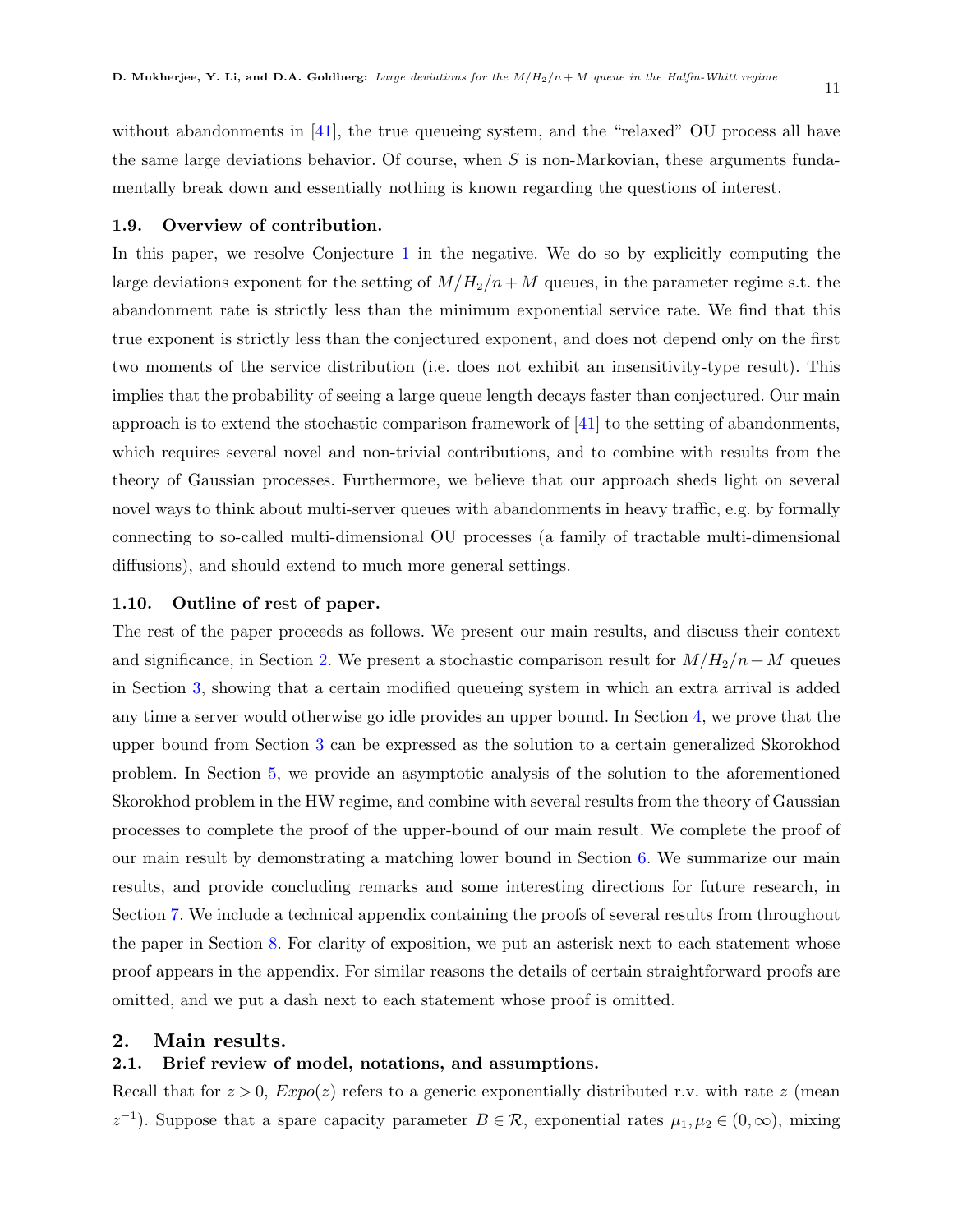probability  $p \in (0, 1)$ , and abandonment rate  $\theta \in (0, \infty)$  are fixed. For  $n > B^2$ , let  $\lambda_n \stackrel{\Delta}{=} n + B n^{\frac{1}{2}}$ , and  $Q^n$  denote the  $M/H_2/n+M$  queue with inter-arrival times distributed as  $Expo(\lambda_n)$ , service times hyper-exponentially distributed being  $Expo(\mu_1)$  with probability p and  $Expo(\mu_2)$  with probability  $1-p$ , and patience times distributed as  $Expo(\theta)$ . W.l.o.g. (by a simple scaling argument), and for clarity of exposition, suppose throughout that the expected service time equals 1, i.e.  $\frac{p}{\mu_1} + \frac{1-p}{\mu_2}$  $\frac{p}{\mu_2} = 1.$ With a slight abuse of notation, we will sometimes refer to sequences such as  $\{Q^n, n \geq 1\}$  even though the relevant system is only defined for  $n > B<sup>2</sup>$ , and in all cases this should be read as a sequence starting at some sufficiently large  $n$  to ensure all quantities are well-defined. For general feasible initial conditions (i.e. having a finite number of jobs in system, and having positive queue only if all servers are busy), let  $W<sup>n</sup>(t)$  denote the number of jobs waiting in queue in  $Q<sup>n</sup>$  at time t. Then it follows from the results of [\[24\]](#page-76-0) that  $\{W^n(t), t \ge 0\}$  converges in distribution (as  $t \to \infty$ ) to a steady-state r.v.  $W^n(\infty)$ , independent of initial conditions. Let  $\hat{W}^n(\infty) \stackrel{\Delta}{=} n^{-\frac{1}{2}} W^n(\infty)$ . Then it further follows from the results of [\[24\]](#page-76-0) that  $\{\hat{W}^n(\infty), n \geq 1\}$  converges in distribution (as  $n \to \infty$ ) to a limiting non-defective (i.e. almost surely finite) r.v.  $W^{\infty}(\infty)$  with support on  $\mathcal{R}^+$ . Then the conjecture of Dai and He from [\[28\]](#page-77-0) is equivalent to:  $\lim_{x\to\infty} x^{-2} \log \left( P(W^{\infty}(\infty) > x) \right) =$ 

## $-\frac{\mu_1\mu_2\theta}{2(\mu_1+\mu_2-1)}$ .

### <span id="page-11-0"></span>2.2. Main results.

We now state our main results. As mentioned in Section [1,](#page-3-0) our proofs require that we restrict the range of allowed parameters as dictated by the following assumption.

### Assumption 1 (Hazard-rate ordering assumption.)

<span id="page-11-2"></span>
$$
0<\theta<\min(\mu_1,\mu_2).
$$

Intuitively, Assumption [1](#page-11-2) implies that the infinitesimal rate at which a job leaves the system is always greater while that job is in service, as opposed to while waiting in queue, irregardless of how long that job has already been in service or waiting in queue. As we will discuss in-depth later, this assumption is needed to formally prove that our upper-bounding system is indeed an upper bound, and we leave the question of what happens outside this parameter range as an interesting question for future research. We also note that similar assumptions appeared in several arguments of [\[43\]](#page-78-9), and that although our results still hold if  $\theta = \min(\mu_1, \mu_2)$  (i.e. the second part of the inequality is not strict), for clarity of exposition we assume strict inequality throughout.

Then our main result is as follows.

THEOREM 1. Under Assumption 1.

<span id="page-11-1"></span>
$$
\lim_{x \to \infty} x^{-2} \log \left( P\left(W^{\infty}(\infty) > x\right) \right) = -\frac{\theta(\theta + \mu_1 \mu_2)}{2(\theta + \mu_1 + \mu_2 - 1)}.
$$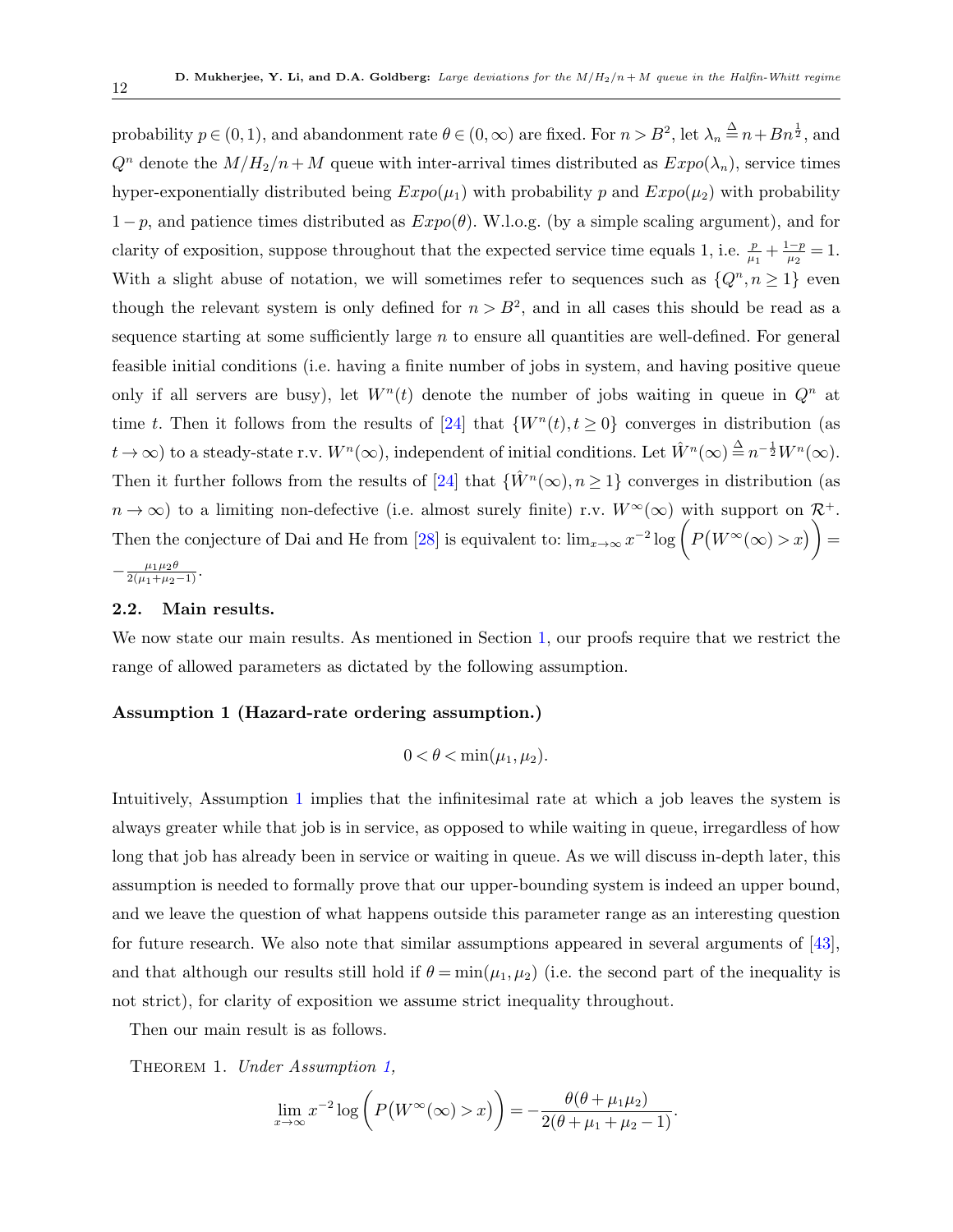Furthermore, for all  $\theta, \mu_1, \mu_2$  s.t.  $\mathbb{E}[S] = 1$  and  $\mu_1 \neq \mu_2$ , it is true that  $-\frac{\theta(\theta + \mu_1\mu_2)}{2(\theta + \mu_1 + \mu_2 - 1)}$  is strictly less than the exponent  $-\frac{\mu_1\mu_2\theta}{2(\mu_1+\mu_2-1)}$  conjectured by Dai and He in [\[28\]](#page-77-0). Furthermore, the true exponent  $-\frac{\theta(\theta+\mu_1\mu_2)}{2(\theta+\mu_1+\mu_2-1)}$  is not a function of only  $\theta$  and the first two moments of the service distribution, and as such the insensitivity phenomena conjectured in  $[28]$  does not hold. Namely, there exist two hyper-exponential distributions with the same first two moments for which the true exponent differs (for the same value of  $\theta$ ).

### <span id="page-12-0"></span>2.3. Discussion

We now present a brief discussion of some implications of our main results, as well as some auxiliary results and aspects of our proof which will be discussed formally in later sections. Our results represent the first concrete insights into the qualitative behavior of the limiting processes which arise from queues with non-Markovian service times in the HW regime, beyond their ergodicity [\[31\]](#page-77-1), the fact that the tails are in general sub-Gaussian [\[43\]](#page-78-9), and the rate-of-convergence and moment bounds provided in [\[19\]](#page-76-8). We view the main implications to be four-fold.

<span id="page-12-1"></span>2.3.1. Implications for Dai and He's numerical methods. First, the results have direct implications for the selection of a reference density for the numerical algorithms of [\[28\]](#page-77-0), and indeed suggest that one could get even better performance by using reference densities based on the true exponent which we identify. Our results also strongly suggest that the reference density used in [\[28\]](#page-77-0) should indeed satisfy the technical requirements laid forth in [\[28\]](#page-77-0) that any valid reference density should satisfy, which require that certain integrals with respect to the true stationary measure are finite. We note that [\[28\]](#page-77-0) was not able to formally verify this, as the true scaling of the stationary measure was not known.

<span id="page-12-2"></span>2.3.2. Qualitative insights from explicit exponent. Second, the explicit form of the large deviations exponent yields some concrete insights. For example, one finds that as  $\theta \downarrow 0$ , the large deviations exponent scales to first order like  $-\frac{\mu_1\mu_2}{2(\mu_1+\mu_2-1)}\theta$ , i.e. converges to 0 linearly in  $\theta$  at that particular rate. Another interesting regime is the setting in which one of the service rates (say  $\mu_2$ ) diverges to  $\infty$ , in which case the large deviations exponent converges to  $-\frac{\theta\mu_1}{2}$ , i.e. converges to a constant independent of  $\mu_2$ . We note that such a limit is conceptually related to the behavior of the  $M/H_2^*/n+M$  queue, in which service times are with some probability 0 and with some probability exponentially distributed, whose limiting behavior in the HW regime was stated as an open question in [\[118\]](#page-82-8).

<span id="page-12-3"></span>2.3.3. Why no insensitivity? Third, the fact that Dai and He's conjecture is false illustrates a more subtle manner in which abandonments change the qualitative behavior of the limiting processes, beyond the obvious incorporation of some sort of mean-reverting behavior. There are several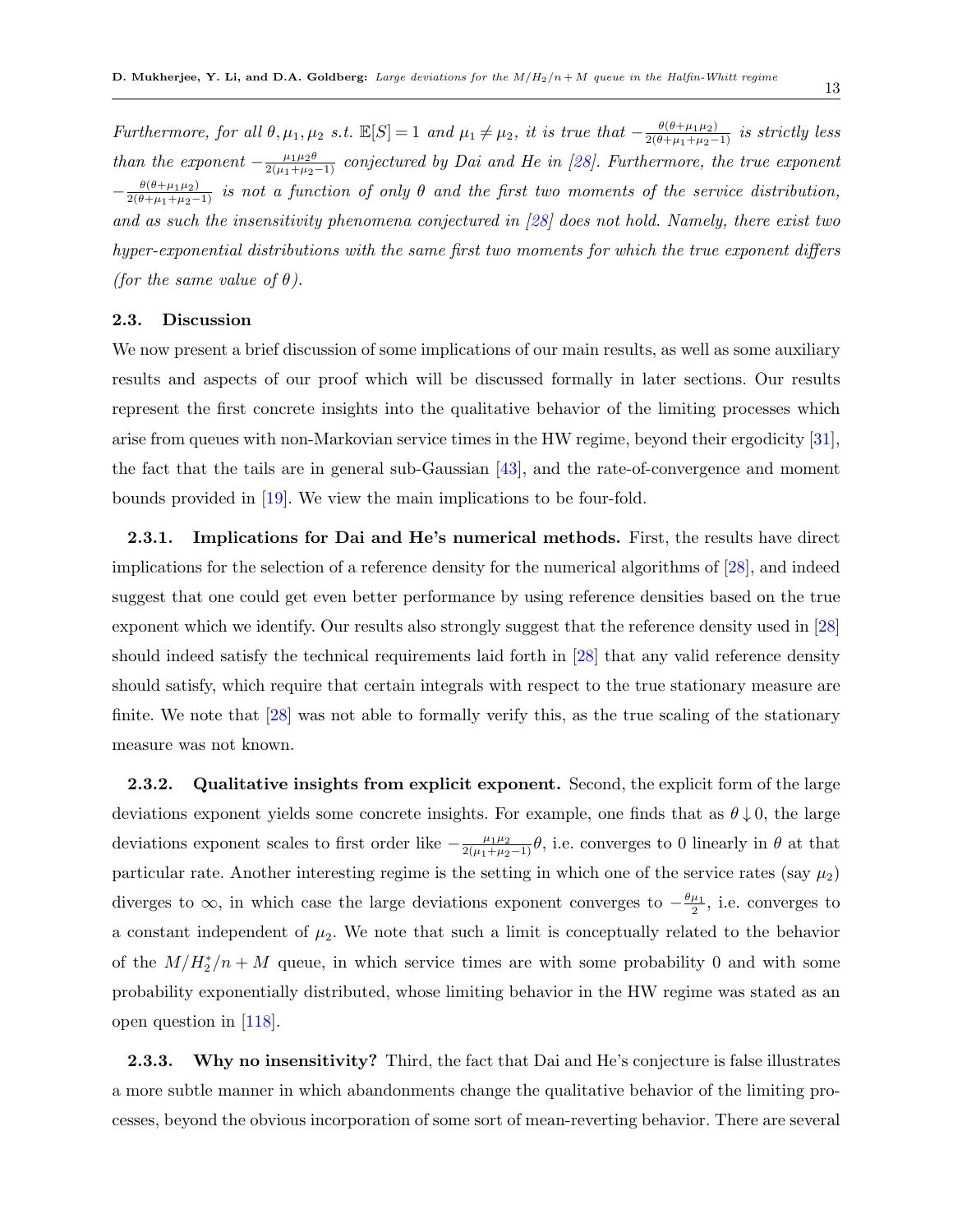ways to understand this difference. One can reason as follows, somewhat heuristically. Without abandonments large deviations are only exponentially unlikely (not having a Gaussian decay). However, as the underlying limit processes are still continuous mappings of Gaussian processes, this exponential behavior is in some sense driven by the following phenomena: when considering the probability of a rare event (e.g. exceeding a large  $x$ ), one must aggregate these underlying Gaussian processes over very large time intervals whose length depends on x itself, allowing the accumulation of a variance which itself depends on  $x$ , which leads (after standard Gaussian calculations) to the exponential (as opposed to Gaussian) decay. But the fact that one must aggregate these Gaussian processes over large intervals to induce this phenomena means that certain universality results from probability theory, e.g. the central limit theorem for renewal processes which plays an important role in the covariance structure of these underlying Gaussian processes, will have washed away many of the particulars of the underlying Gaussian processes, leading to the kind of insensitivity phenomena conjectured by Dai and He. However, in the setting of abandonments large deviations have a Gaussian decay, hence are not driven by such long-range aggregations, and hence do not exhibit such insensitivity. A second reason is as follows. For  $z \in \{1, 2\}$ , we will call a job assigned an  $Expo(\mu_z)$  service time a type-z job. When the large deviations of the queue length have a Gaussian decay, the fluctuations of the number of type-1 and type-2 jobs in service are of the same qualitative magnitude (Gaussian) as the large deviations in the queue length, and hence more subtle interactions between the number of jobs waiting in queue and the type-composition of jobs must be considered when analyzing how rare events occur.

<span id="page-13-0"></span>2.3.4. Connection to multi-dimensional OU processes. Fourth, and closely related to the third point, is that our proofs ultimately suggest a close connection between the rough behavior (at least up to the large deviations properties) of the piecewise OU process limits arising from queues with abandonments in the HW regime, and the much simpler multi-dimensional OU processes mentioned in Section [1.](#page-3-0) Although we will defer a formal description of these processes and their central role in our proofs to later sections, we now sketch the connection at a high level. As noted in Section [1,](#page-3-0) one of the main hurdles to understanding the piecewise OU processes arising in [\[29,](#page-77-2) [31,](#page-77-1) [24\]](#page-76-0) is that the infinitesimal drift is a non-linear function of the multi-dimensional state of the system, involving terms of the form  $\max(0, \overline{x}_1 + \overline{x}_2)$ , with  $\overline{x}$  the state of the diffusion. If within the system of SDE defining these processes, one simply replaces the terms of the form  $\max(0,\overline{x}_1+\overline{x}_2)$  with  $\overline{x}_1+\overline{x}_2$ , the drift becomes a linear function of the state, and the unique strong solution of the resulting system is a so-called multi-dimensional OU process, a well-understood family of Markov processes with essentially closed-form solutions. Intuitively, this multi-dimensional OU process corresponds to a relaxation of the true queueing system in which the queue length is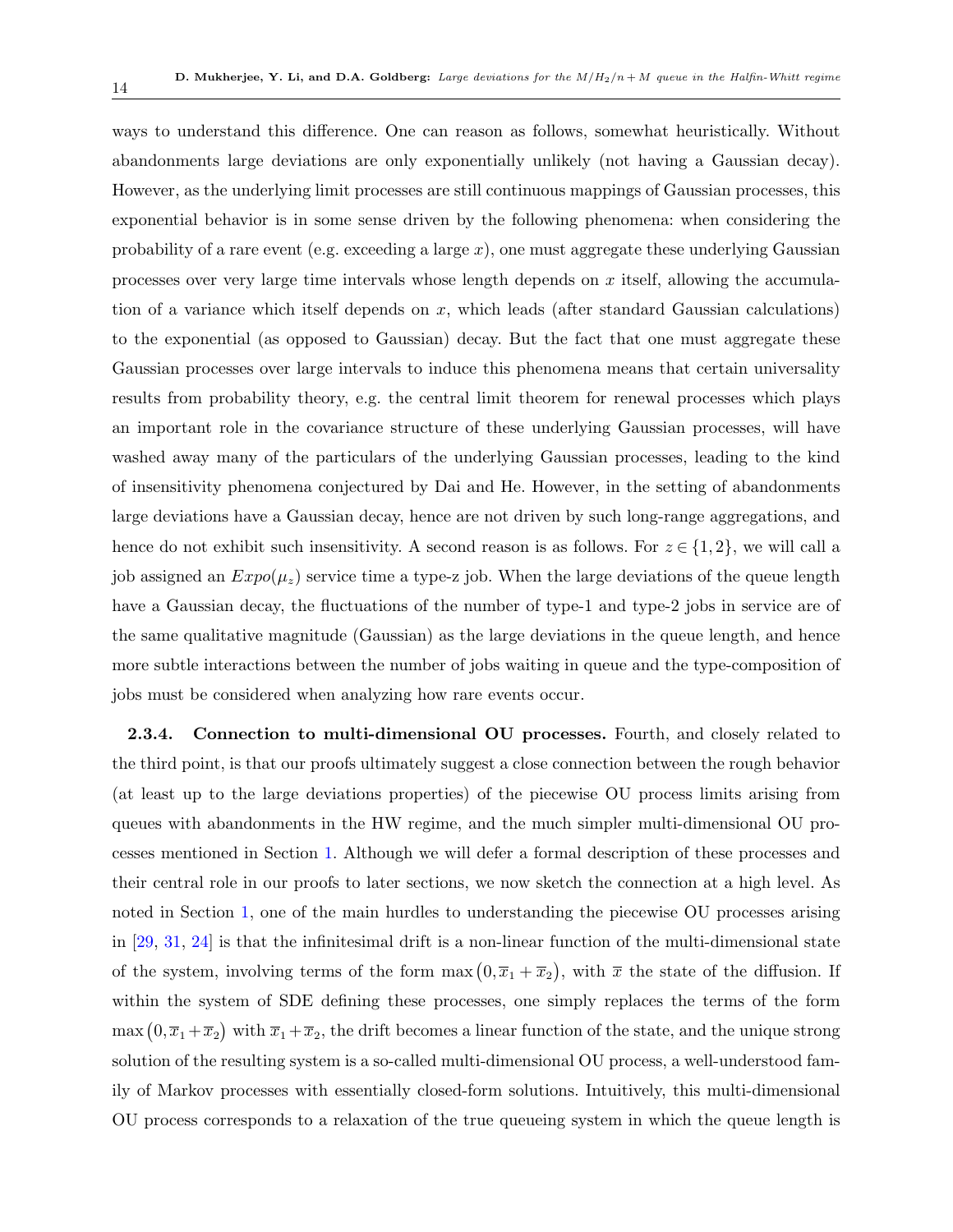allowed to go negative while maintaining the linear relationships (e.g. as regards abandonments) which typically hold only when the queue is positive. Thus, for example, part of the dynamics are a mean-reversion back to zero at a rate containing  $\theta$  while the queue is negative, a sort of "negative" abandonment". We note that through a simple linear transformation, we are further able to focus on a conceptually even simpler process in which the first component represents the "net infinitesimal drift" induced by the discrepancy between the number of type-1 and type-2 jobs in service, while the second component represents the total number of jobs in queue (which can be negative), with the dynamics again linear (i.e. leading to another multi-dimensional OU process) but with the time-derivative of the first component a function only of the first component (i.e. the coefficient in the appropriate linear combination dictating the contribution of the second component equals zero). Interestingly, our analysis shows that the large deviations exponent of the true limit process agrees with that of this "relaxed" multi-dimensional OU process.

<span id="page-14-0"></span>2.3.5. Overview of insights from proofs. To better understand the connection and our proof approach, we now give a very brief overview of how our proof relates the true limit process to the aforementioned multi-dimensional OU process. Note that when there is a positive queue, the dynamics of the true limit process and the multi-dimensional OU process agree. Thus both our upper and lower bounds relate the true process to this multi-dimensional OU process by conceptually forcing a restriction to states in which the queue is positive. For our upper bound, this is accomplished by considering a sequence of modified queueing systems in which such a positivity is enforced by introducing extra arrivals whenever a server would otherwise go idle. The dynamics of this bounding system, in the limit, are essentially the same as that of the aforementioned multi-dimensional OU process under a certain type of reflection captured through a relevant Skorokhod-type mapping of a more primitive driving Gaussian process. We note that this asymptotic upper bound is actually very explicit, i.e. the supremum of a Gaussian process with completely explicit covariance function.

In our lower bound, this is accomplished by considering the true limit process initialized with its unknown stationary measure, picking a fixed  $T$ , and taking as a lower bound the probability that the stationary process exceeds the desired large value at  $T$ , AND happened to stay positive on  $[0, T]$ . As the true piecewise OU limit has the same dynamics as a multi-dimensional OU process over any such interval (as it will have never gone negative), it thus suffices to lower bound the corresponding probability for a multi-dimensional OU process initialized with not its own stationary measure, but with that of the complex piecewise OU limit. Although this measure is non-explicit (and in fact what we are trying to understand), it suffices to use non-explicit mixing-type arguments to reason that as this unknown measure is non-defective, by picking large enough  $T$  and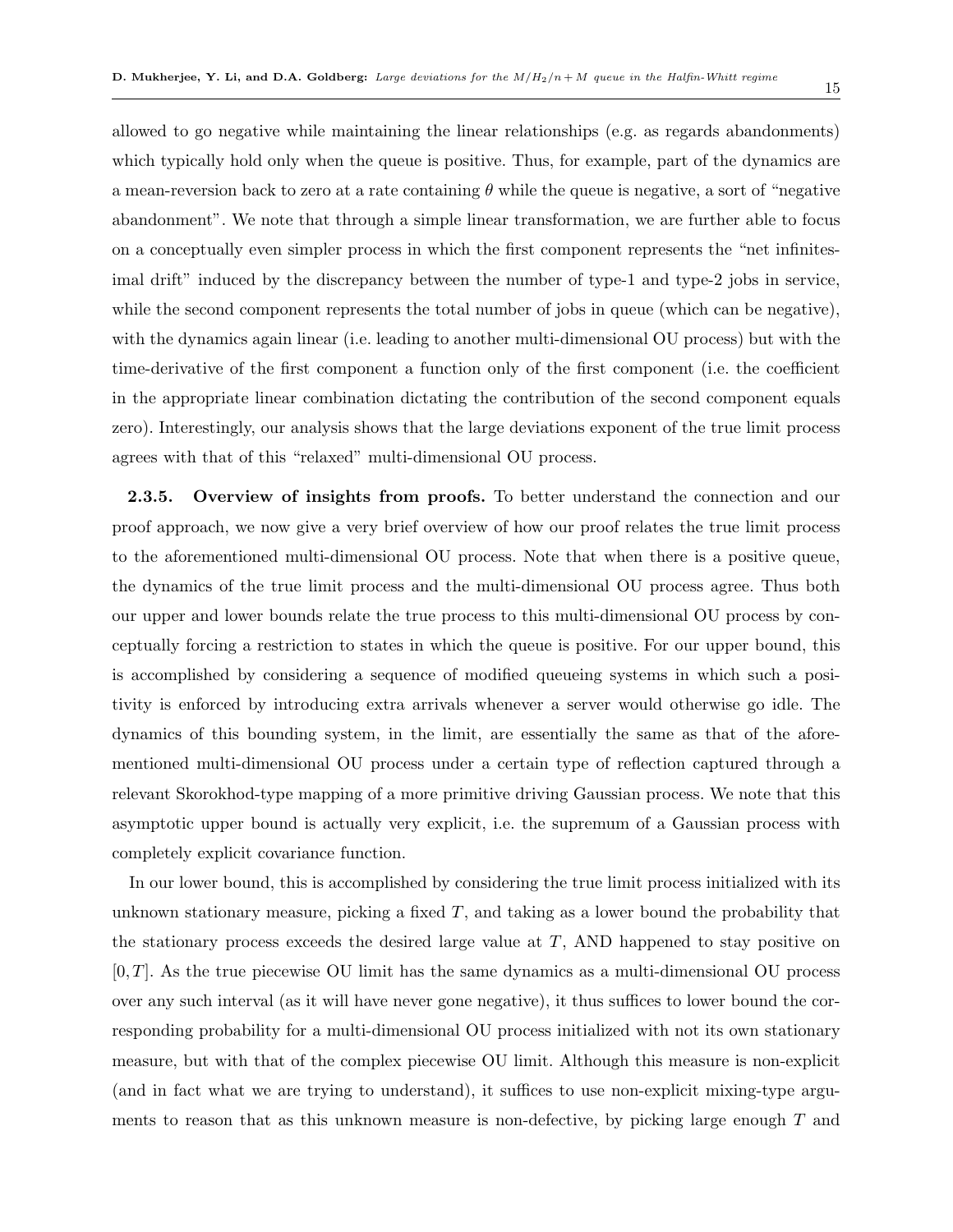then considering the large-deviations behavior at time  $T$  one essentially acheives (modulo some error terms which can be dealt with) as a lower bound the probability that a (nicely initialized) multi-dimensional OU process is positive over an interval  $[0, T]$  and exceeds a large value x at T. One then considers the double limit of fixing larger values of T, and for each considering the large deviations behavior (i.e.  $x \to \infty$ ). We show that ultimately enforcing positivity on [0, T] does not change the lower-bound on the large deviations behavior that one is able to show, which will coincide with that of the associated stationary multi-dimensional OU process, which matches our upper bound (i.e. the reflection considered in our upper bound does not change the large deviations behavior). Intuitively, this follows from the fact that the probability of remaining positive on  $[0, T]$ is a function only of T, while the large deviations involve a limit  $x \to \infty$ , combined with the fact that enforcing positivity on  $[0, T]$  does not decrease the probability of seeing a large deviation at time  $T$  (which we show using Slepian's inequality).

Indeed, we prove that both these upper-and-lower bounding processes/approaches lead to the same large deviations exponent, matching that of the aforementioned multi-dimensional OU process one gets by linearizing all relevant non-linearities which appear in the definition of the limit process. Although we only formalize these connections for the case of  $H_2$  services, and for space considerations leave several of these connections implicit in our arguments and proofs, we believe that the aforementioned relationships should be quite robust, holding in much greater generality, and that the study of such multi-dimensional OU relaxations may yield a new set of tools for analyzing multi-server queues with abandonments in the HW regime broadly.

### <span id="page-15-0"></span>3. Upper bound.

In this section we present an upper bound for a generic  $M/H_2/n+M$  queue Q (under Assumption [1\)](#page-11-2), by considering (at least conceptually) a queueing system equivalent to Q but with an extra arrival added any time a server would otherwise have gone idle. By never transitioning to that part of the state-space in which there are idle servers, the non-linearities which make the analysis of the true queueing system difficult fade away. This methodology was pioneered in [\[41\]](#page-77-4) for systems without abandonments, and has been applied to various queueing models without abandonments in [\[45,](#page-78-2) [46,](#page-78-3) [47\]](#page-78-12). However, several fundamental challenges arise when attempting to implement this framework in systems with abandonments. In particular, as noted in Section [1](#page-3-0) and illustrated with a simple example, in systems with abandonments adding extra arrivals may actually cause the queue length to decrease along any given sample path. Although there is a small literature on stochatic comparison results for systems with abandonments, see e.g  $[15, 58, 18, 43, 26]$  $[15, 58, 18, 43, 26]$  $[15, 58, 18, 43, 26]$  $[15, 58, 18, 43, 26]$  $[15, 58, 18, 43, 26]$  $[15, 58, 18, 43, 26]$  $[15, 58, 18, 43, 26]$  $[15, 58, 18, 43, 26]$  $[15, 58, 18, 43, 26]$ , none of these results seems strong enough to determine whether or not the modified system which we will consider yields an upper bound, not to mention pin down the precise large deviations behavior of the original queueing system.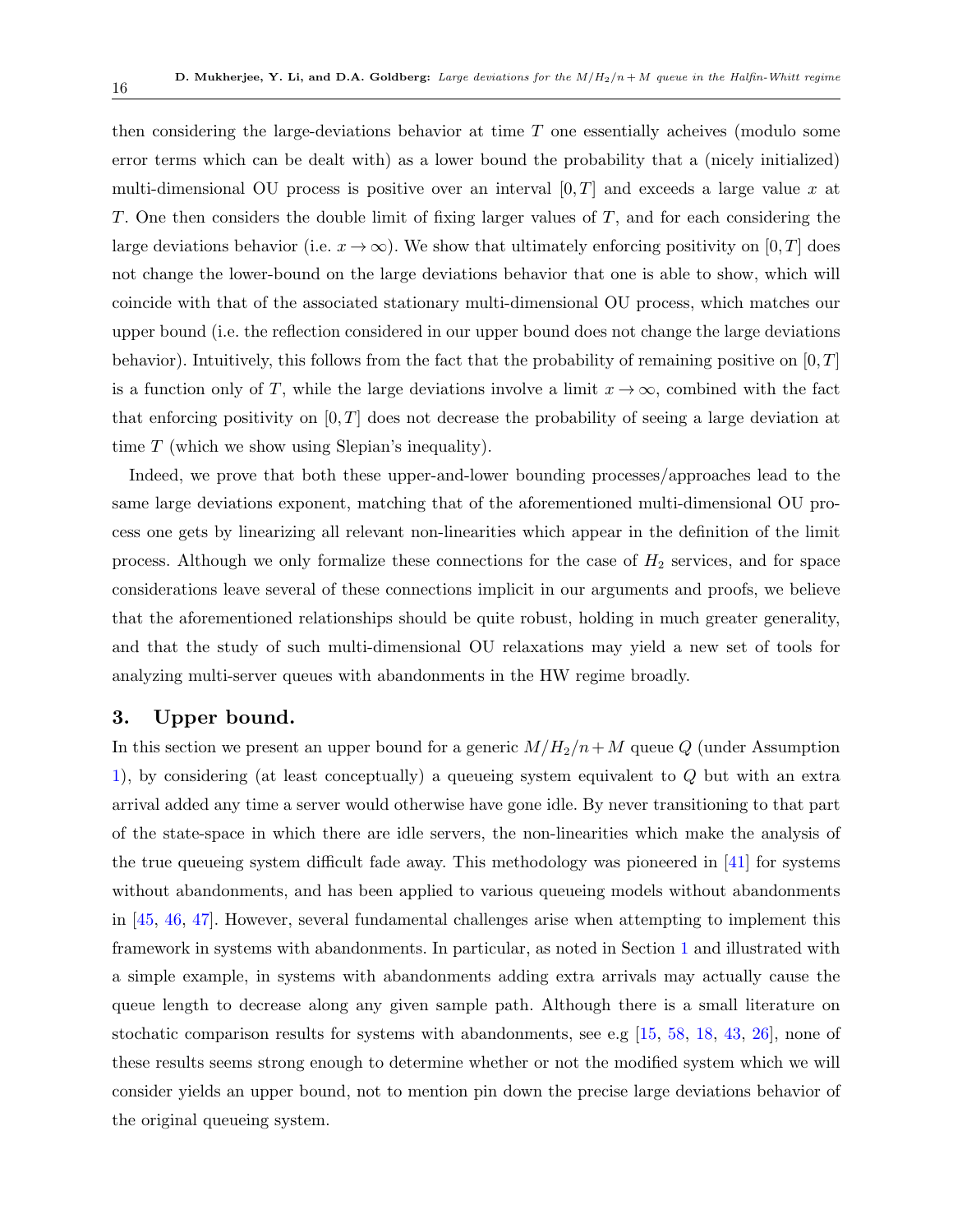### <span id="page-16-0"></span>3.1. CTMC representation for generic  $M/H_2/n + M$  queue Q.

Due to the extra complexity introduced by abandonments, namely that our stochastic comparison results will no longer hold sample-path-wise (and instead require a more sophisticated coupling of various r.v), it will be simplest to formally define our modified upper-bounding system, and formalize our stochastic comparison arguments, in the language of CTMC. We begin by reminding the reader of the natural CTMC descriptor for a generic  $M/H_2/n + M$  queue Q (not necessarily in the HW regime), which is standard in the literature (see e.g.  $[2, 29]$  $[2, 29]$  $[2, 29]$ ). When referring to such a generic queue Q, we suppose the arrival rate is  $\lambda$ ; the service times are hyper-exponentially distributed with mean 1 and parameters  $\mu_1, \mu_2, p$ ; and patience times are  $Expo(\theta)$ . In particular, the state of the system is a 3-dimensional vector of non-negative integers, with the first component  $N_1$  tracking the number of type-1 jobs in service, the second component  $N_2$  tracking the number of type-2 jobs in service, and the third component W tracking the number of jobs waiting in queue. Here we recall that a type-z job is a job assigned an  $Expo(\mu_z)$  service time. We note that under this description, a job's type is assigned only upon its entering service (if it ever actually enters service, as opposed to abandoning the system), which allows us to track only the total number of jobs waiting in queue, and not the types of those jobs. We state the relevant dynamics in terms of an appropriate infinitesimal generator, where for a countable-state CTMC and any two states  $x, y$ , the infinitesimal generator q evaluated at  $(x, y)$ , i.e.  $q(x, y)$ , corresponds to the infinitesimal rate at which the CTMC transitions to state y while in state  $x$ , as is standard in the literature. Here we denote the infinitesimal generator of  $Q$  by  $q$ . In that case,  $q$  has the following dynamics.

DEFINITION 1 (GENERATOR FOR  $Q$ ).

- $q((N_1, N_2, W), (N_1 + 1, N_2, W)) = I(N_1 + N_2 \le n 1)\lambda p;$
- $q((N_1, N_2, W), (N_1, N_2+1, W)) = I(N_1 + N_2 \le n 1)\lambda(1-p);$
- $q((N_1, N_2, W), (N_1, N_2, W + 1)) = I(N_1 + N_2 = n)\lambda;$
- $q((N_1, N_2, W), (N_1 1, N_2, W)) = I(W = 0)\mu_1 N_1;$
- $q((N_1, N_2, W), (N_1, N_2 1, W)) = I(W = 0)\mu_2 N_2;$
- $q((N_1, N_2, W), (N_1 1, N_2 + 1, W 1)) = I(W \ge 1)\mu_1 N_1(1 p);$
- $q((N_1, N_2, W), (N_1 + 1, N_2 1, W 1)) = I(W \ge 1) \mu_2 N_2 p;$
- $q((N_1, N_2, W), (N_1, N_2, W 1)) = I(W \ge 1)(\mu_1 N_1 p + \mu_2 N_2 (1 p) + \theta W).$

Note that in the final transition, the contribution  $\mu_1 N_1 p + \mu_2 N_2(1-p)$  corresponds to the occurence of a departure when the job at the head of the queue is of the same type as the departing job, while the contribution  $\theta W$  corresponds to an abandonment, with both of these events resulting in  $N_1$  and  $N_2$  remaining unchanged and W being reduced by 1.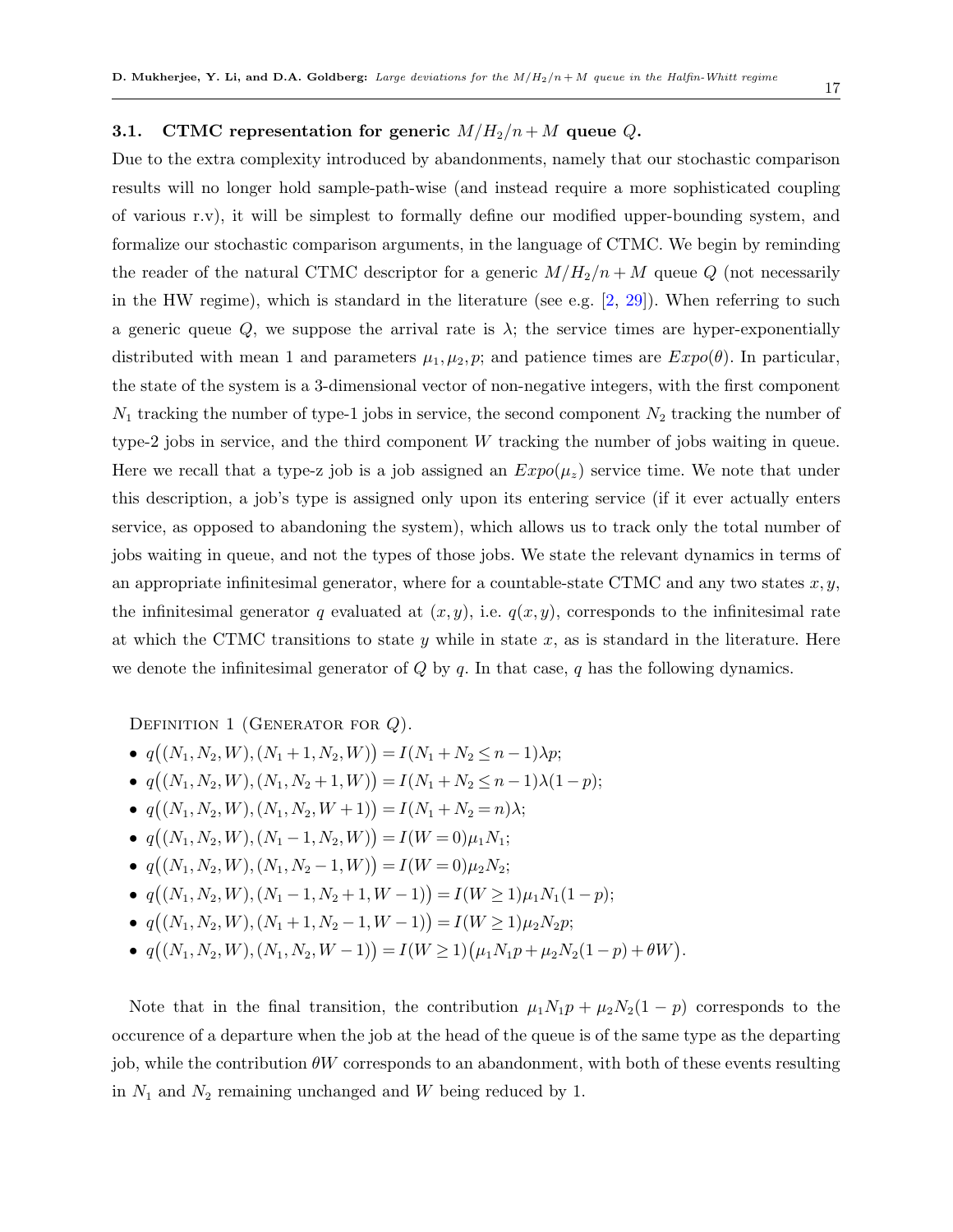### <span id="page-17-0"></span>3.2. CTMC representation for bounding system  $\overline{Q}$ .

We next formalize our upper-bounding system as a different CTMC. For ease of exposition, it will be simpler to introduce our upper-bounding system as its own CTMC, as opposed to initially constructing it on the same probability space as Q by adding extra arrivals. Thus we will never formalize that this bounding CTMC is a type of modified queueing system with abandonments, in which extra arrivals occur any time a server would otherwise have gone idle, as our formal proofs will not require it, and doing so requires a significant amount of additional notation and definitions. However, we will at times informally refer to this modified system as if it were a queueing system, referring to e.g. jobs, departures, abandonments, etc., to help build intuition.

Our upper-bounding system, denoted  $\overline{Q}$ , will similarly be a 3-dimensional CTMC on  $Z^+ \times Z^+ \times$  $Z^+$ , where the components will have the same intuitive meaning as in  $Q$ . In particular, we now define the CTMC  $\overline{Q} = (\overline{N}_1, \overline{N}_2, \overline{W})$ . The dynamics of  $\overline{Q}$  as a CTMC are given by the infinitesimal generator  $\bar{q}$  as follows.

DEFINITION 2 (GENERATOR FOR  $\overline{Q}$ ).

- $\bullet \ \ \overline{q}\big((\overline{N}_1,\overline{N}_2,\overline{W}),(\overline{N}_1,\overline{N}_2,\overline{W}+1)\big) = \lambda;$
- $\bullet \ \ \overline{q}((\overline{N}_1,\overline{N}_2,\overline{W}),(\overline{N}_1-1,\overline{N}_2+1,\overline{W}))=I(\overline{W}=0)\mu_1\overline{N}_1(1-p);$
- $\bullet \ \ \overline{q}\big((\overline{N}_1,\overline{N}_2,\overline{W}),(\overline{N}_1+1,\overline{N}_2-1,\overline{W})\big)=I(\overline{W}=0)\mu_2\overline{N}_2p;$
- $\bullet \ \ \overline{q}((\overline{N}_1,\overline{N}_2,\overline{W}),(\overline{N}_1-1,\overline{N}_2+1,\overline{W}-1))=I(\overline{W}\geq 1)\mu_1\overline{N}_1(1-p);$
- $\bullet \ \ \overline{q}((\overline{N}_1,\overline{N}_2,\overline{W}),(\overline{N}_1+1,\overline{N}_2-1,\overline{W}-1))=I(\overline{W}\geq 1)\mu_2\overline{N}_2p;$
- $\overline{q}((\overline{N}_1,\overline{N}_2,\overline{W}),(\overline{N}_1,\overline{N}_2,\overline{W}-1)) = I(\overline{W} \geq 1)(\mu_1\overline{N}_1p + \mu_2\overline{N}_2(1-p) + \theta \overline{W}).$

Note that in  $\overline{Q}$ , when there are 0 jobs waiting in queue and a departure occurs (say of type-1), the transition which occurs is equivalent to what would happen if at that moment the departing job leaves, but in addition an arrival occurs, being type-1 w.p. p (in which case no transition occurs whatsoever as the state is unchanged), and type-2 w.p.  $1-p$  (in which case  $\overline{N}_1$  decreases by 1 and  $\overline{N}_2$  increases by 1). Otherwise the dynamics are the same as those of Q.

### <span id="page-17-1"></span>3.3. Proof that  $\overline{W}$  yields an upper bound for W.

<span id="page-17-2"></span>We now prove that  $\overline{W}$  stochastically dominates W. For a general stochastic process  $Z =$  $(Z^1,\ldots,Z^k)$ , let  $Z(t) = (Z^1(t),\ldots,Z^k(t))$  denote the state of the process at time t.

THEOREM 2. For all  $n \geq 1$ , all  $\theta, \mu_1, \mu_2$  $\theta, \mu_1, \mu_2$  $\theta, \mu_1, \mu_2$  satisfying Assumption 1, and all non-negative integer triplets  $(n_1, n_2, w)$  s.t.  $n_1 + n_2 = n$  and  $w = 0$ , one may construct Q and  $\overline{Q}$  on a common probability space s.t.  $Q(0) = \overline{Q}(0) = (n_1, n_2, w)$ , and  $w.p.1 \overline{W}(t) \ge W(t)$  for all  $t \ge 0$ .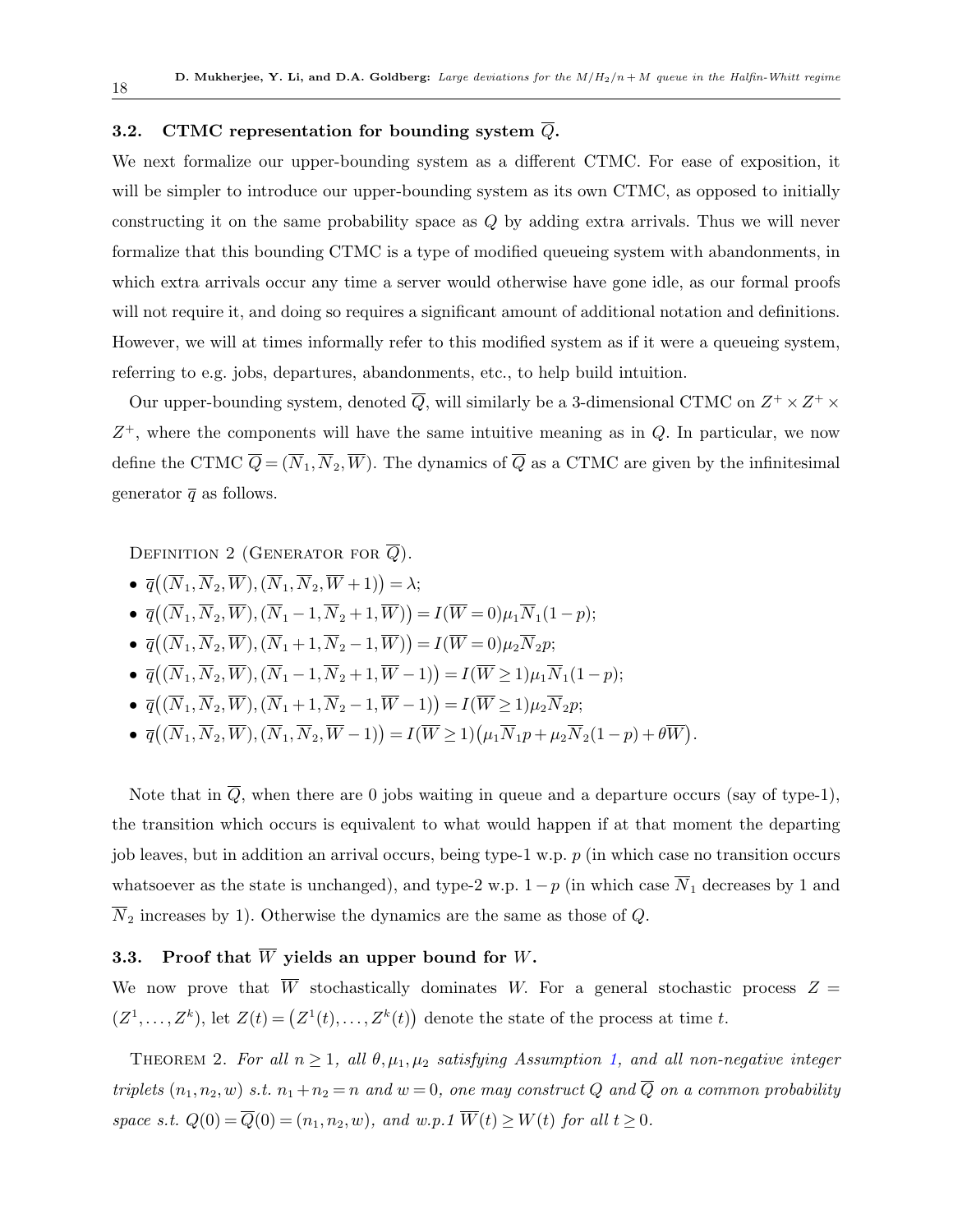We note that under Assumption [1](#page-11-2) such a result is intuitive, as the addition of extra arrivals to the system causes certain jobs to wait longer in queue, and assumption [1](#page-11-2) ensures that (in an appropriate sense) the longer a job waitings in queue the "slower" it leaves the system. We also note that very similar proofs would allow us to prove an analogous result allowing for more general initial conditions for Q and  $\overline{Q}$ , e.g. having strictly positive initial queue-length, but as this is not needed for our main results, for clarity of exposition we restrict to the setting in which there are exactly  $n$  jobs initially in system. There are many ways to prove Theorem [2.](#page-17-2) We proceed by considering a certain expanded Markovian representation for both systems, to be able to keep track of inidividual jobs, and then formally construct both systems on a common probability space as projections of a larger CTMC. Alternative proofs proceed by e.g. using the virtual waiting time representation for the time-in-system [\[111\]](#page-82-5). The complexity with such alternative approaches is that certain "folktheorem" type results for  $M/G/n + M$  queues involving various representations and conditional independences related to Poisson processes and the system dynamics are not immediate for the modified system with extra arrivals, and rederiving these facts for our modified system (which no doubt hold) seems an even more tedious and cumbersome task than formally constructing the appropriate coupling as a CTMC (which, admittedly, is somewhat cumbersome). We note that such alternative approaches to proving the desired stochastic comparison may be important for extending the proof to general service and patience distributions, under an assumption analogous to Assumption [1](#page-11-2) for the supremum of the hazard rate of the patience distribution and the infinum of the hazard rate of the service distribution.

<span id="page-18-0"></span>3.3.1. Expanded Markovian representations  $Q^0$  and  ${\overline Q}^0$  for  $Q$  and  ${\overline Q}$ . Before proceeding with the proof of Theorem [2,](#page-17-2) it will be convenient to provide expanded Markovian representations for both Q and  $\overline{Q}$ , which we will denote by  $Q^0$  and  $\overline{Q}^0$  respectively, and which will enable us to explicitly couple the arrivals to both systems, as well as the abandonments from one system to service completions in the other. In these expanded representations, we will keep track of particular customers by identifying each customer with an index equal to either its arrival number (i.e. its position in the total arrival order, if it is a standard arrival), or a dummy index zero (if it is a so-called special/dummy/extra arrival to be defined below) as well as a type (either 1 or 2) specifying whether its exponential rate of service is  $\mu_1$  or  $\mu_2$ . Jobs with index  $i \geq 1$  will be colloquially referred to as standard/regular jobs/arrivals/customers, while jobs with index 0 will be colloquially referred to as special/dummy/extra jobs/arrivals/customers. In summary, a given customer will be specified by a 2-dimensional vector (i.e. tuple), the first component being the index, the second component being the type.

We will present our expanded Markovian framework at a level of generality to encompass both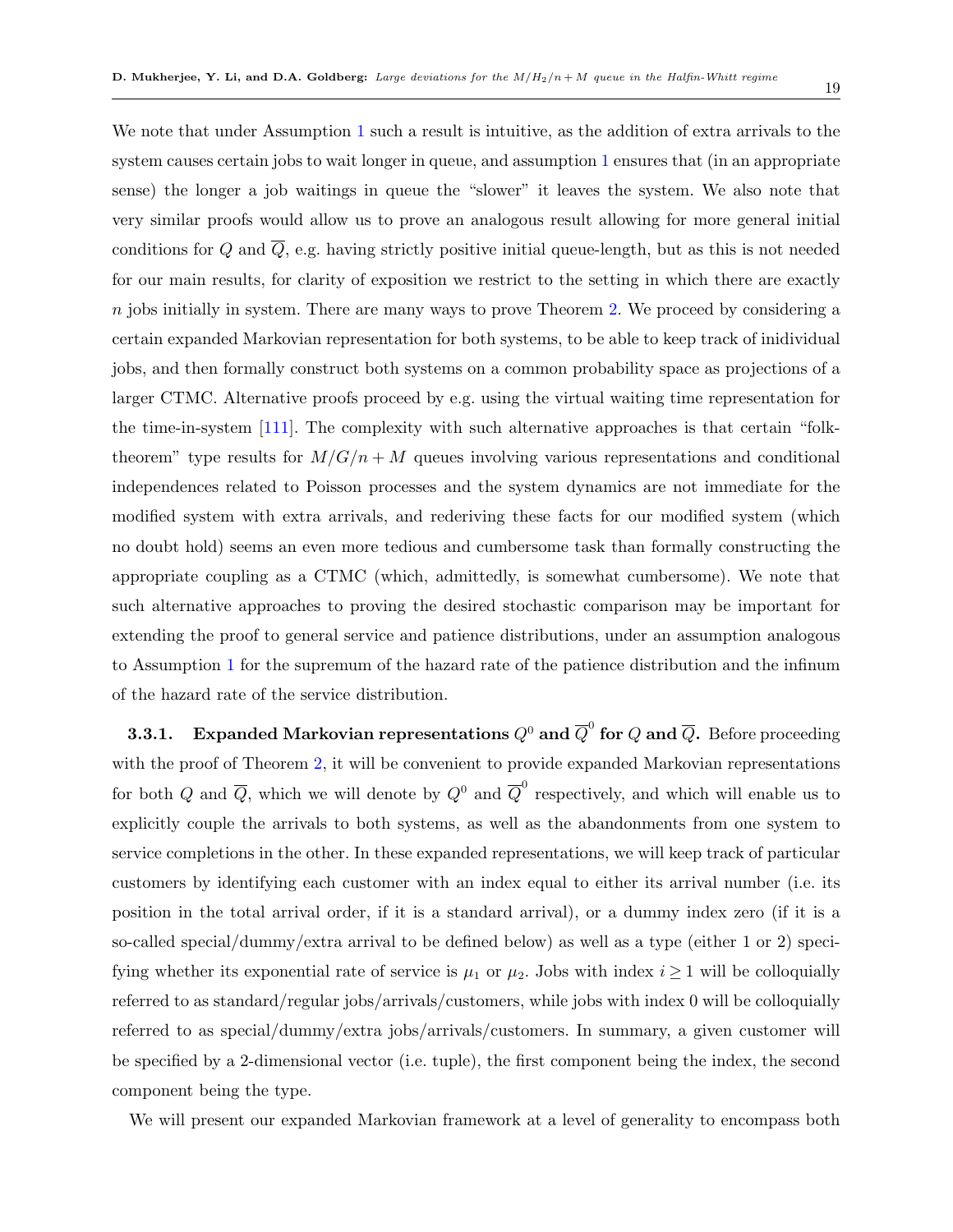$Q$  and  $\overline{Q}$ , but note that certain features (e.g. the presence of dummy jobs in service) will only be used meaningfully in our expanded representation of  $\overline{Q}$ . Our expanded Markovian representation will consist of three components, i.e. the state descriptor will have three components.

First, there will be an unordered multi-set of 2-dimensional vectors,  $S$ , which will correspond to the set of jobs in service. Each of these vectors will have first component a non-negative integer, and second component belonging to  $\{1, 2\}$ . For any strictly positive integer i, S will by construction contain at most one 2-dimensional vector with first component i, while  $S$  may contain multiple copies of both  $(0, 1)$  and  $(0, 2)$ . If  $(0, 1)$  and/or  $(0, 2)$  have multiplicity greater than one, then each copy will correspond to a different job in service. Let  $|\mathcal{S}|$  denote the cardinality of this unordered multi-set, where we note that  $|\mathcal{S}|$  is not necessarily the number of distinct elements, as the vectors  $(0, 1)$  and  $(0, 2)$  contribute their respective multiplicities to this cardinality. Our construction will ensure that  $|\mathcal{S}| \leq n$ . Given such an unordered multi-set S of tuples, and  $i \geq 0$ ,  $z \in \{1,2\}$ , let  $N(S, i, z)$  denote the multiplicity of  $(i, z)$  in S. Given  $i \geq 0$  and  $z \in \{1, 2\}$ , let  $S \setminus (i, z)$  denote the unordered multi-set of tuples equivalent to S, but with one copy of  $(i, z)$  removed. If  $N(S, i, z) = 0$ , let  $\mathcal{S} \setminus (i, z)$  simply denote S. Similarly, let  $\mathcal{S} \bigcup (i, z)$  denote the unordered multi-set of tuples equivalent to S, but with an additional copy of  $(i, z)$  added. We note that by construction, all operations we perform on such unordered multi-sets will never attempt to add a tuple  $(i, z)$  if  $i \geq 1$  and  $\sum_{z=1}^{2} N(\mathcal{S}, i, z)$  is already strictly positive. In general we allow these operations to be composed, e.g.  $(S \bigcup (i_1, z_1)) \setminus (i_2, z_2)$ .

Second, there will be an ordered set (as opposed to multi-set) of 2-dimensional vectors,  $W$ , which will correspond to the ordered set of jobs waiting in queue, with each vector corresponding to a particular job in queue. Each of these vectors will have first component a strictly positive integer (i.e. by construction dummy customers with index 0 never wait in queue, as they only arrive to the system when a server would otherwise have gone idle), and second component belonging to  $\{1,2\}$ . Let  $|W|$  denote the cardinality of this ordered set. The job in position 1 will correspond to the job at the front of the queue (i.e. the next job to enter service). The job in position  $|\mathcal{W}|$  will be the job at the back of the queue. Sometimes we will colloquially refer to the jobs as being in left-to-right order, with the job in position 1 being the left-most job, and the job in position  $|\mathcal{W}|$  being the right-most job. Our construction will ensure that  $|\mathcal{S}| \leq n-1$  implies  $\mathcal{W} = \emptyset$ , and  $\mathcal{W} \neq \emptyset$  implies  $|S| = n$ . Given  $i \geq 0$  and  $z \in \{1,2\}$ , let  $N(W, i, z)$  denote the multiplicity of  $(i, z)$  in W, where we note that  $\sum_{z=1}^{2} N(\mathcal{W}, i, z) \in \{0, 1\}$  for all  $i \geq 0$ , i.e. here the multiplicity reduces to the appropriate indicator. Given such a W, and  $i \geq 1$ ,  $z \in \{1,2\}$ , let  $W \setminus (i,z)$  denote the ordered set of tuples equivalent to  $W$ , but with element  $(i, z)$  removed, and the relative order of all remaining tuples the same as in W, if  $N(W, i, z) = 1$ . Otherwise, i.e. if  $N(W, i, z) = 0$ , let  $W \setminus (i, z)$  simply denote W. Also, given  $i \geq 1$  and  $z \in \{1,2\}$ , let  $\mathcal{W} \cup (i,z)$  denote the ordered set of tuples equivalent to  $\mathcal{W}$ , but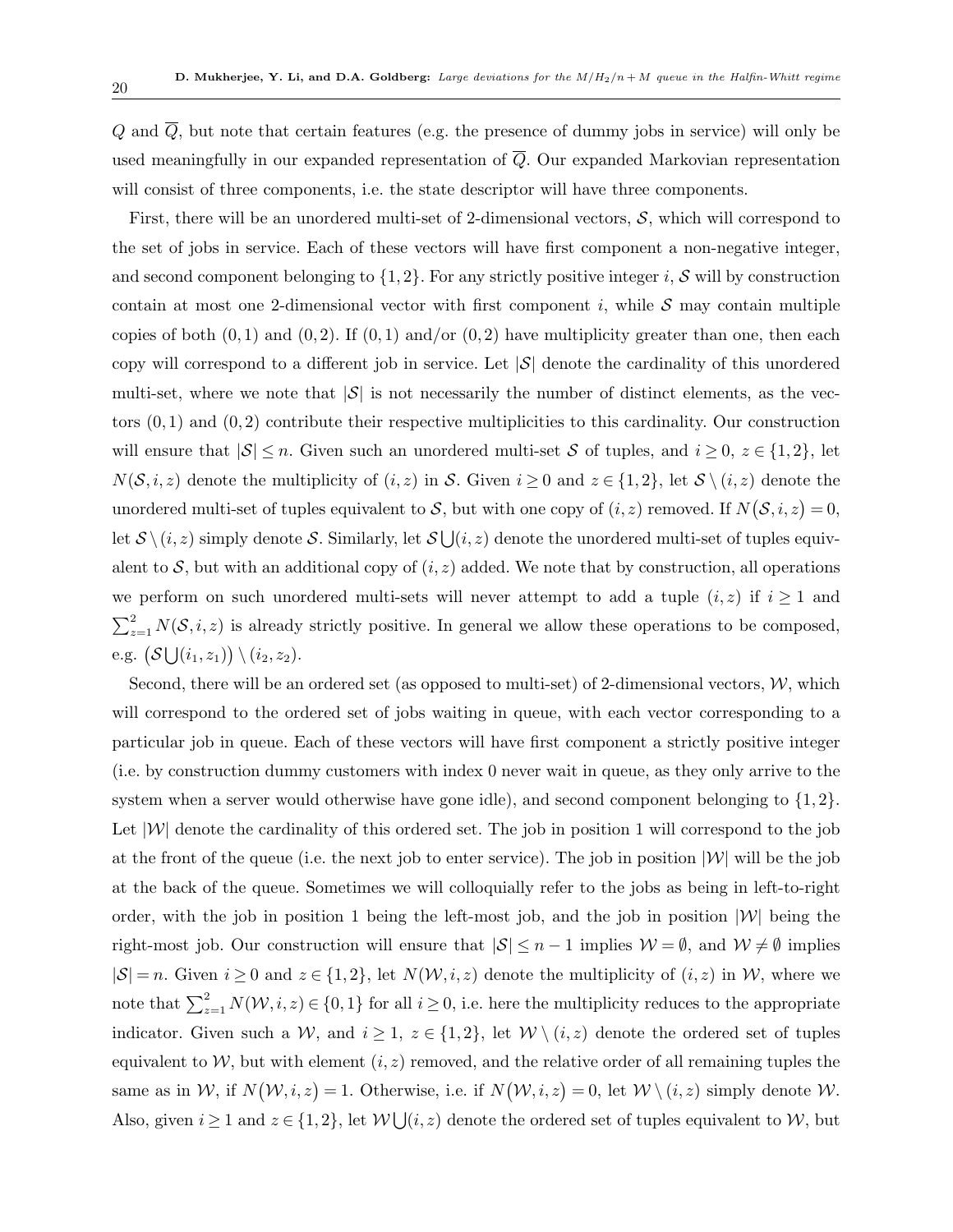with the tuple  $(i, z)$  appended to the right of all tuples in W, with the relative order of the tuples already in  $W$  unaltered. We note that by construction, all operations we perform on such ordered sets will never attempt to add a tuple  $(i, z)$  if  $i \geq 1$  and  $\sum_{z=1}^{2} N(\mathcal{W}, i, z)$  is already strictly positive, nor attempt to add a tuple with index 0. Also, for such a set W and  $j \in [1, |\mathcal{W}|]$ , let  $\mathcal{W}_j$  denote the tuple in position j in W, and let  $W_{j,i}$  denote the *i*th component of that tuple,  $i \in \{1,2\}$ . Given an event A, let  $I(A)$  denote the corresponding indicator function. Also, given a 2-dimensional vector z, let  $I(z \in W)$  evaluate to 1 if z appears in the ordered set W and 0 otherwise.

Third, there will be a non-negative integer counter  $\nu$  which keeps track of how many standard (i.e. non-dummy) arrivals there have been to the system, which will be necessary to properly assign indices to customers.

Thus the state of a queue is such a triplet  $(S, \mathcal{W}, \nu)$ . Given such a triplet  $\mathcal{Q}, i \geq 0$ , and  $z \in \{1, 2\}$ , let  $N(Q, i, z) \triangleq N(S, i, z) + N(W, i, z)$ .

We now use the above definitions and operations to define CTMC  $Q^0$  (equivalent to  $Q$  in our expanded representation) and  $\overline{Q}^0$  (equivalent to  $\overline{Q}$  in our expanded representation), which will provide an upper bound for  $Q^0$  (in an appropriate sense). We first define the CTMC  $Q^0 = (\mathcal{S}^0, \mathcal{W}^0, \nu^0)$ , denoting the corresponding generator by  $q^0$ . As a notational convenience, we define  $p_1 \triangleq p, p_2 \triangleq$  $1-p$ .

DEFINITION 3 (GENERATOR FOR  $Q^0$ ).

(i). If  $|S| \leq n-1$ , for  $z \in \{1,2\}$ :

$$
q^0\bigg((\mathcal{S},\mathcal{W},\nu),(\mathcal{S}\bigcup(\nu+1,z),\mathcal{W},\nu+1)\bigg)=\lambda p_z.
$$

(ii). If  $|S| = n$ , for  $z \in \{1, 2\}$ :

$$
q^0\bigg((\mathcal{S},\mathcal{W},\nu),(\mathcal{S},\mathcal{W}\bigcup(\nu+1,z),\nu+1)\bigg)=\lambda p_z.
$$

(iii). If  $W = \emptyset$ :

(a) For all  $i \geq 1$  and  $z \in \{1,2\}$  s.t.  $N(\mathcal{S}, i, z) = 1$ :

$$
q^0\bigg((\mathcal{S},\mathcal{W},\nu),(\mathcal{S}\setminus(i,z),\mathcal{W},\nu)\bigg)=\mu_z.
$$

(iv). If  $W \neq \emptyset$ :

(a) For all  $i \geq 1$  and  $z \in \{1,2\}$  s.t.  $N(\mathcal{S}, i, z) = 1$ :

$$
q^0\bigg(\bigg(\mathcal{S},\mathcal{W},\nu\bigg),\bigg(\big(\mathcal{S}\setminus(i,z)\big)\bigcup\mathcal{W}_1,\mathcal{W}\setminus\mathcal{W}_1,\nu\big)\bigg)\bigg)=\mu_z.
$$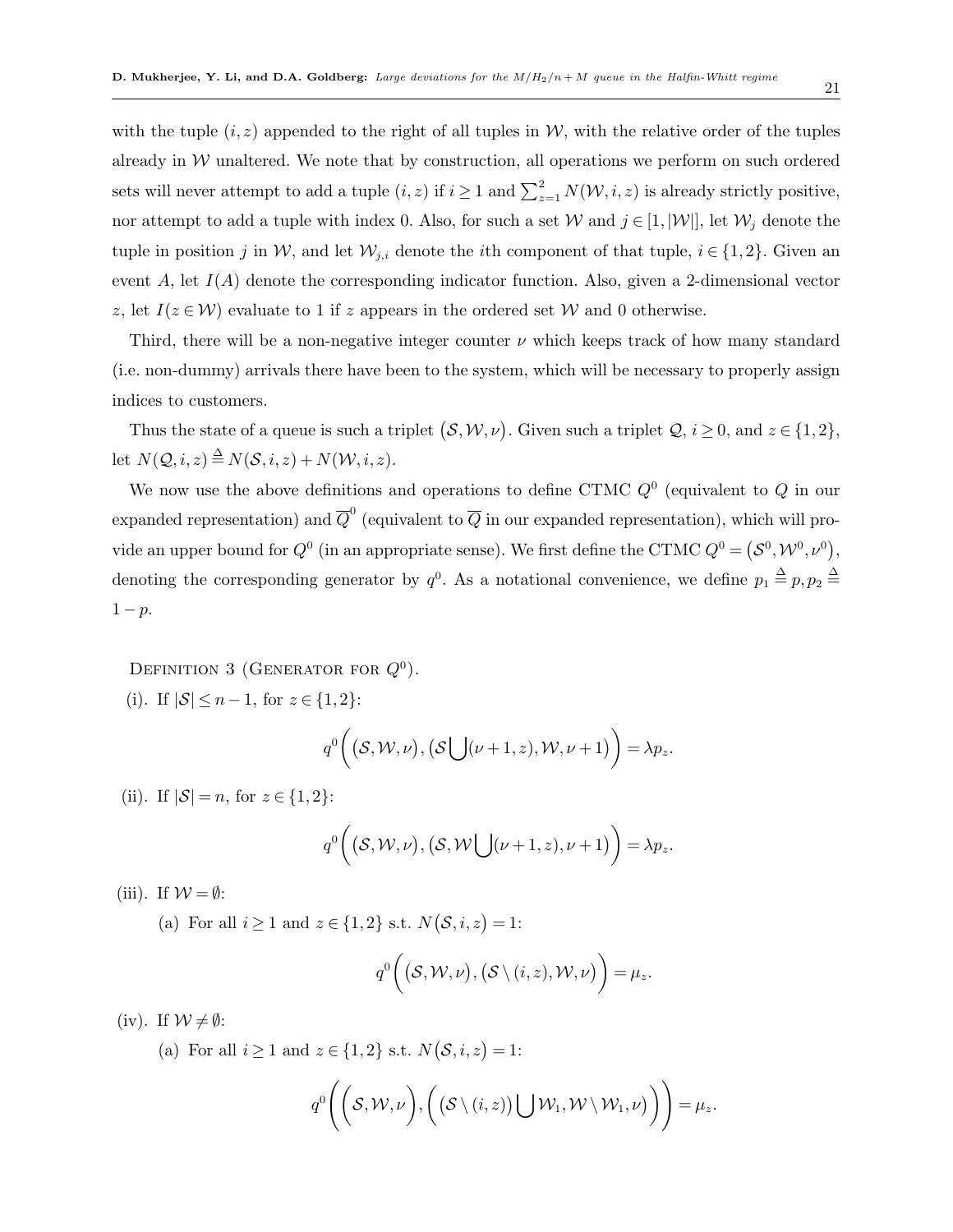(b) For all  $i \geq 1$  and  $z \in \{1,2\}$  s.t.  $N(\mathcal{W}, i, z) = 1$ :

$$
q^0\bigg((\mathcal{S},\mathcal{W},\nu),(\mathcal{S},\mathcal{W}\setminus(i,z),\nu)\bigg)=\theta.
$$

We next define the generator of the CTMC  $\overline{Q}^0=(\overline{\mathcal{S}}^0,\overline{\mathcal{W}}^0,\overline{\mathcal{V}}^0),$  denoting the corresponding generator by  $\overline{q}^0$ .

DEFINITION 4 (GENERATOR FOR  $\overline{Q}^0$ ).

- (i). For all  $z \in \{1, 2\}$ :  $\overline{q}^0((\mathcal{S},\mathcal{W},\nu),(\mathcal{S},\mathcal{W}[\;](\nu+1,z),\nu+1)) = \lambda p_z.$
- (ii). If  $W = \emptyset$ :

(a) For all 
$$
i \ge 1
$$
 and  $z_1, z_2 \in \{1, 2\}$  s.t.  $N(\mathcal{S}, i, z_1) = 1$ :

$$
\overline{q}^{0}\Bigg(\bigg(\mathcal{S},\mathcal{W},\nu\bigg),\bigg(\big(\mathcal{S}\setminus(i,z_{1})\big)\bigcup(0,z_{2}),\mathcal{W},\nu\bigg)\Bigg)=\mu_{z_{1}}p_{z_{2}}.
$$

(b) For all  $z_1, z_2 \in \{1, 2\}$  s.t.  $z_1 \neq z_2$ :

$$
\overline{q}^{0}\Bigg(\bigg(S, \mathcal{W}, \nu\bigg), \bigg(\big(S \setminus (0, z_{1})\big) \bigcup(0, z_{2}), \mathcal{W}, \nu\bigg)\bigg) = N\big(S, 0, z_{1}\big) \mu_{z_{1}} p_{z_{2}}.
$$

(iii). If  $W \neq \emptyset$ :

(a) For all  $i \geq 1$  and  $z \in \{1,2\}$  s.t.  $N(\mathcal{S}, i, z) = 1$ :

$$
\overline{q}^{0}\Bigg(\bigg(\mathcal{S},\mathcal{W},\nu\bigg),\bigg(\big(\mathcal{S}\setminus(i,z)\big)\bigcup\mathcal{W}_{1},\mathcal{W}\setminus\mathcal{W}_{1},\nu\bigg)\Bigg)=\mu_{z}.
$$

(b) For all  $i \geq 1$  and  $z \in \{1,2\}$  s.t.  $N(\mathcal{W}, i, z) = 1$ :

$$
\overline{q}^{0}\Bigg(\bigg(\mathcal{S},\mathcal{W},\nu\bigg),\bigg(\mathcal{S},\mathcal{W}\setminus(i,z),\nu\bigg)\Bigg)=\theta.
$$

(c) For all  $z \in \{1,2\}$ :

$$
\overline{q}^{0}\Bigg(\bigg(S, \mathcal{W}, \nu\bigg), \bigg(\big(S \setminus (0, z)\big) \bigcup \mathcal{W}_1, \mathcal{W} \setminus \mathcal{W}_1, \nu\bigg)\bigg) = N(S, 0, z) \mu_z.
$$

We note that such non-standard Markovian representations for Markovian queues with abandonments are common in the literature, see e.g.  $[19]$ . We now define several notions which will act as a proxy for a state being "reasonable".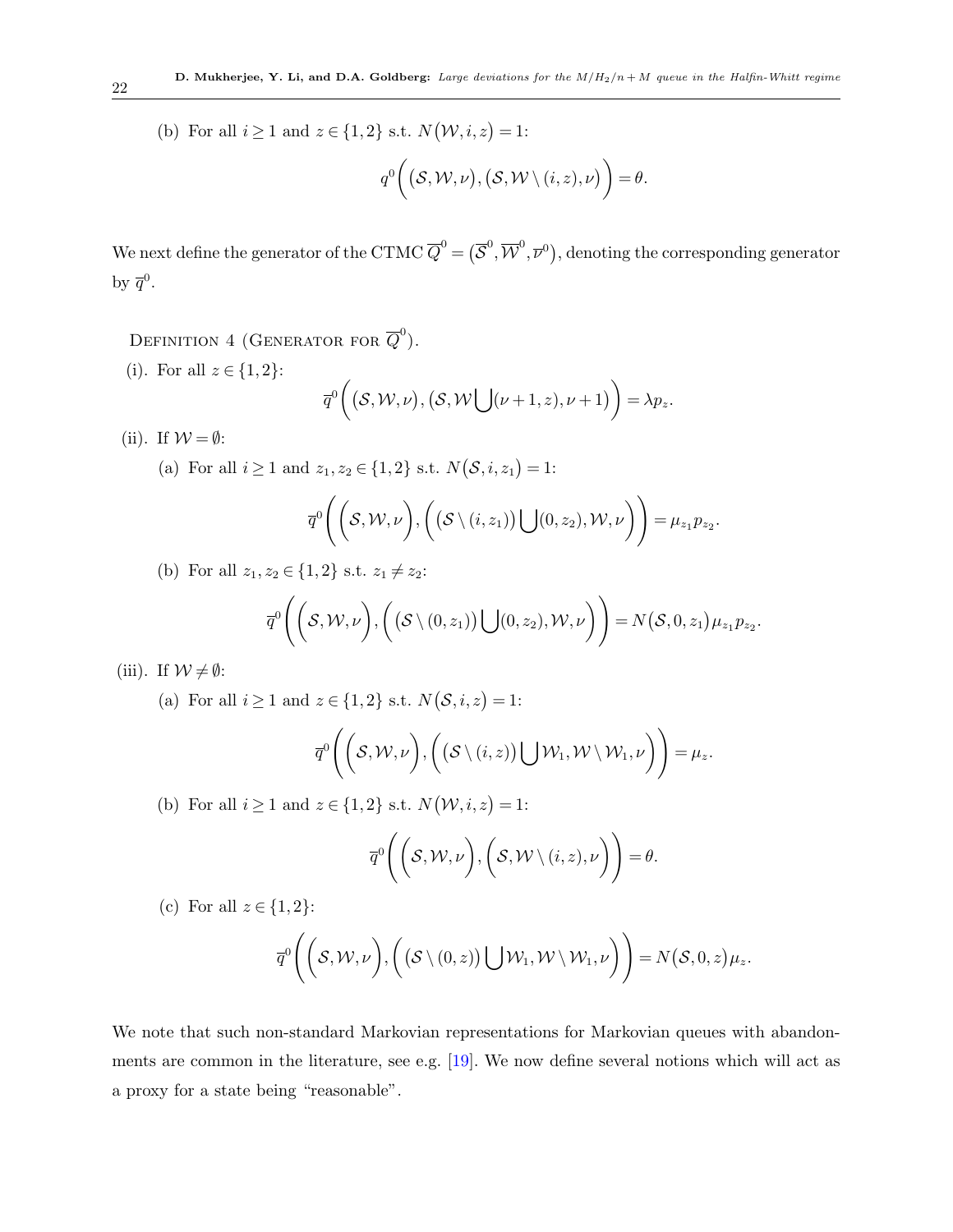DEFINITION 5 (GOOD STATE,  $0$ -GOOD STATE,  $\overline{0}$ -GOOD STATE, VERY-GOOD STATE).

In our expanded Markovian representation, a triplet  $\mathcal{Q} = (\mathcal{S}, \mathcal{W}, \nu)$  is good if:

- $I(|S| \le n 1, |\mathcal{W}| \ge 1) = 0;$
- For  $i \geq 1$ ,  $\sum_{z=1}^{2} N(Q, i, z) \leq 1$ ;
- $N(W, 0) = 0$ ;
- For  $1 \leq i < j \leq |W|$ ,  $W_{i,1} < W_{i,1}$ ;
- If  $|\mathcal{W}| \geq 1$ , then for all  $(i, z) \in \mathcal{S}$ , it holds that  $\mathcal{W}_{1,1} > i$ ;
- For all *i* s.t.  $\sum_{z=1}^{2} N(Q, i, z) = 1$ , it holds that  $i \leq \nu$ .

Let us say that the triplet is:

- 0-good if: in addition to being good,  $\sum_{z=1}^{2} N(\mathcal{S}, 0, z) = 0;$
- $\overline{0}$ -good if: in addition to being good,  $|S| = n$ ;

• very-good if: it is both 0-good and  $\overline{0}$ -good, and in addition  $\nu = n$ ,  $\mathcal{W} = \emptyset$ , and  $\sum_{z=1}^{2} N(\mathcal{S}, i, z) =$ 1 for all  $i \in [1, n]$  (i.e. initially there is one job in service with index i for each  $i \in [1, n]$ , there are no jobs waiting in queue, and the initial counter equals  $n$ ).

Note that the fourth and fifth requirements of being a good state ensure that the FCFS ordering is preserved, where we note that even in the presence of abandonments the relative order of those jobs in the system must obey the FCFS order.

We now formally state the precise connection between Q and  $Q^0$ , and  $\overline{Q}$  and  $\overline{Q}^0$ .

<span id="page-22-0"></span>LEMMA 1. – For any very-good triplet  $(S, W, \nu)$ , one may construct Q and  $Q^0$  on a common  $\text{probability space } s.t. : Q^0(0) = (\mathcal{S}, \mathcal{W}, \nu), Q(0) = \Big(\sum_{i=1}^n N(\mathcal{S}, i, 1), \sum_{i=1}^n N(\mathcal{S}, i, 2), 0\Big), \text{ and } w.p.1,$ for all  $t \geq 0$ ,  $N_1(t) = \sum_{i=1}^{\infty} N(\mathcal{S}^0(t), i, 1)$ ,  $N_2(t) = \sum_{i=1}^{\infty} N(\mathcal{S}^0(t), i, 2)$ , and  $W(t) = |\mathcal{W}^0(t)|$ .

Similarly, for any very-good triplet  $(S, W, \nu)$ , one may construct  $\overline{Q}$  and  $\overline{Q}^0$  on a common probability space s.t.:  $\overline{Q}^0(0) = (S, W, \nu), \overline{Q}(0) = \left( \sum_{i=1}^n N(S, i, 1), \sum_{i=1}^n N(S, i, 2), 0 \right)$ , and w.p.1, for all  $t \geq 0$ ,  $\overline{N}_1(t) = \sum_{i=0}^{\infty} N(\overline{S}^0(t), i, 1), \ \overline{N}_2(t) = \sum_{i=0}^{\infty} N(\overline{S}^0(t), i, 2), \ and \ \overline{W}(t) = |\overline{W}^0(t)|.$ 

The proof of Lemma [1](#page-22-0) is elementary and follows from a standard and well-known style of coupling argument, using the fact that in both  $Q^0$  and  $\overline{Q}^0$  the job indices do not impact the abandonment or service dynamics, and the fact that there is similarly no impact on the abandonment and service dynamics if each arriving job generates its type upon arrival, as opposed to generating its type upon its beginning service (if it ever begins service). We omit the details, and refer the interested reader to e.g. [\[107\]](#page-81-12) for an example of related arguments.

<span id="page-22-1"></span>Next, it will be useful to note that w.p.1, both  $Q^0$  and  $\overline{Q}^0$  are always in a "reasonable" state, if they are initialized in a "reasonable" state, as dictated by our previous definitions of 0-good and 0-good states. In all cases the stated results follow from a straightforward induction, and we omit the details.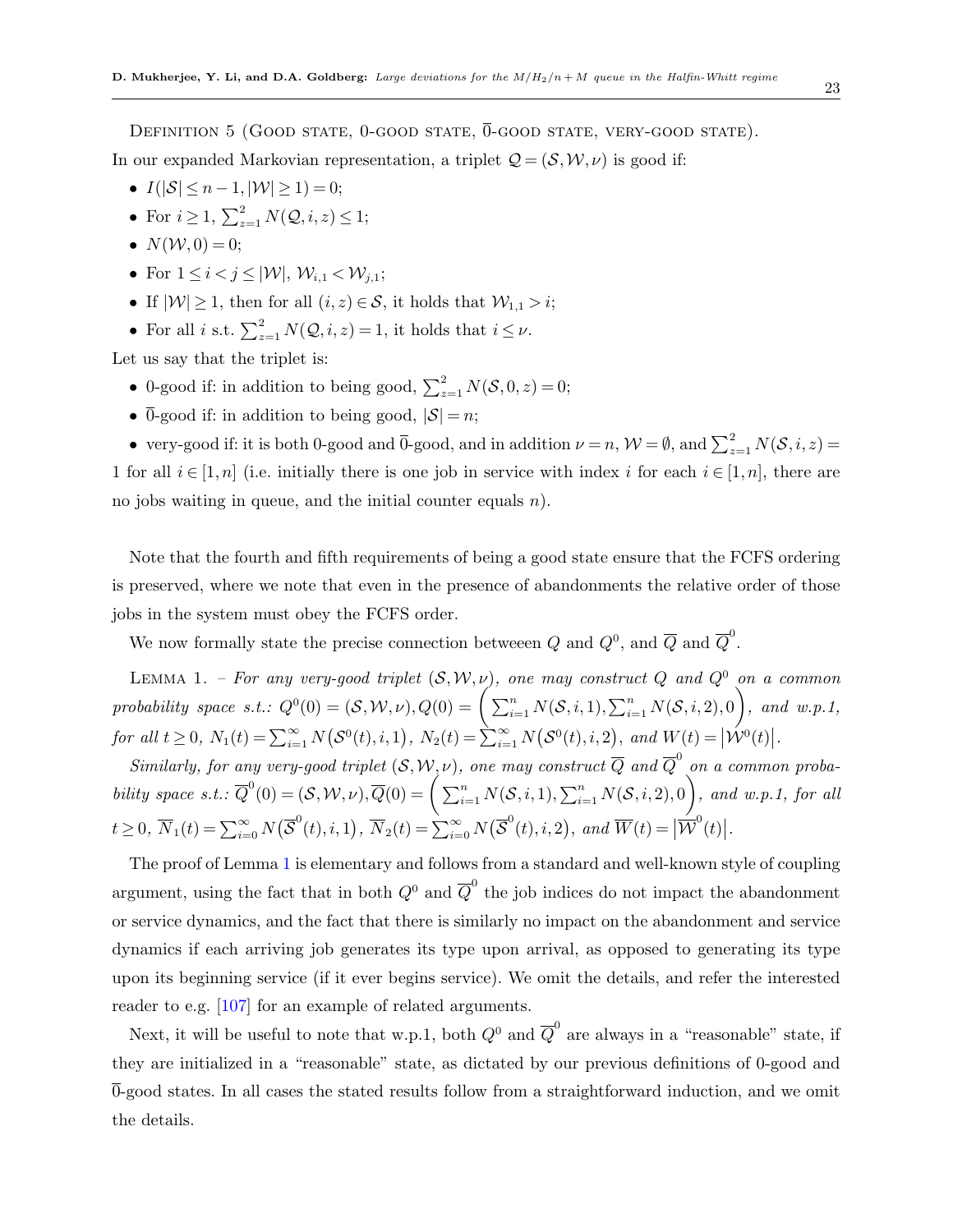LEMMA 2. – If  $Q^0(0)$  is 0-good, then w.p.1  $Q^0(t)$  is 0-good for all  $t \geq 0$ . Similarly, if  $\overline{Q}^0(0)$  is  $\overline{0}\textrm{-}good,$  then  $w.p.1$   $\overline{Q}^0(t)$  is  $\overline{0}\textrm{-}good$  for all  $t\geq 0.$ 

We note that several of our later arguments will use these properties implicitly, especially e.g. the fact that the indices must obey the FCFS ordering and that there is at most one job with any given strictly positive index in the system at any given time, and for clarity of exposition sometimes we will use these properties without explicitly referring back to Lemma [2.](#page-22-1)

<span id="page-23-0"></span>3.3.2. Formal statement of dominance and description of coupling. In light of Lemma [1,](#page-22-0) to prove the main upper bound result Theorem [2,](#page-17-2) it suffices to prove an analogous statement for  $Q^0$  and  $\overline{Q}^0$ , which we now formalize.

DEFINITION  $6$  ( $\geq$  COMPARATOR FOR EXPANDED MARKOVIAN REPRESENTATIONS). Given a 0good triplet  $\mathcal{Q}^1 = (\mathcal{S}^1, \mathcal{W}^1, \nu^1)$  and  $\overline{0}$ -good triplet  $\mathcal{Q}^2 = (\mathcal{S}^2, \mathcal{W}^2, \nu^2)$ , let us say that  $\mathcal{Q}^2 \geq \mathcal{Q}^1$  if:

- For all  $i \ge 1$  and  $z \in \{1, 2\}$ ,  $N(\mathcal{W}^2, i, z) \ge N(\mathcal{W}^1, i, z)$ ;
- For all  $i \ge 1$  and  $z \in \{1, 2\}$ ,  $N(\mathcal{Q}^2, i, z) \ge N(\mathcal{S}^1, i, z)$ ;
- $\nu^1 = \nu^2$ .

Intuitively,  $\mathcal{Q}^2 \geq \mathcal{Q}^1$  iff every job waiting in queue in  $\mathcal{Q}^1$  is also waiting in queue in  $\mathcal{Q}^2$ , every job in system in  $\mathcal{Q}^1$  is also in system in  $\mathcal{Q}^2$  (note that a job in service in  $\mathcal{Q}^1$  may be in service or waiting in queue in  $\mathcal{Q}^2$ ), and the arrival counters are equal. Then we will prove the following dominance result for  $Q^0$  and  $\overline{Q}^0$ .

<span id="page-23-1"></span>THEOREM 3. For any very-good triplet  $(\mathcal{S}, \mathcal{W}, \nu)$ , one may construct  $Q^0$  and  $\overline{Q}^0$  on a common probability space s.t.  $Q^0(0) = \overline{Q}^0(0) = (\mathcal{S}, \mathcal{W}, \nu)$ , and w.p.1, for all  $t \geq 0$ ,  $\overline{Q}^0(t) \geq Q^0(t)$ .

Combining with Lemmas [1](#page-22-0) and [2,](#page-22-1) Theorem [3](#page-23-1) is easily seen to imply the desired result Theorem [2,](#page-17-2) so we now focus on proving Theorem [3.](#page-23-1) We proceed by explicitly exhibiting such a construction/coupling as a 6-dimensional CTMC  $Q'$ , with the first 3 components corresponding to  $Q^0$ , and the second 3 components corresponding to  $\overline{Q}^0$ . In addition to coupling the arrival times and types of regular jobs, the key idea of the coupling is as follows. If a given job is in service in both  $Q^0$  and  $\overline{Q}^0$ , its departure is coupled between the two systems. However, if (e.g. due to the extra dummy jobs) a job is in service in  $Q^0$  but still waiting in queue in  $\overline{Q}^0$ , we couple its departure from  $Q^0$  to its abandonment from  $\overline{Q}^0$  by splitting the infinitesimal rate  $\mu_z$  at which it departs from  $Q^0$  into two parts: an infinitesimal rate of  $\theta$  (which is synced to the abandonment process of the job from  $\overline{Q}^0$ ) and an infinitesimal rate  $\mu_z - \theta$  (which is independent from  $\overline{Q}^0$ ). In this way, we are able to ensure that the job cannot depart from  $\overline{Q}^0$  before it departs from  $Q^0$ , preserving the desired dominance.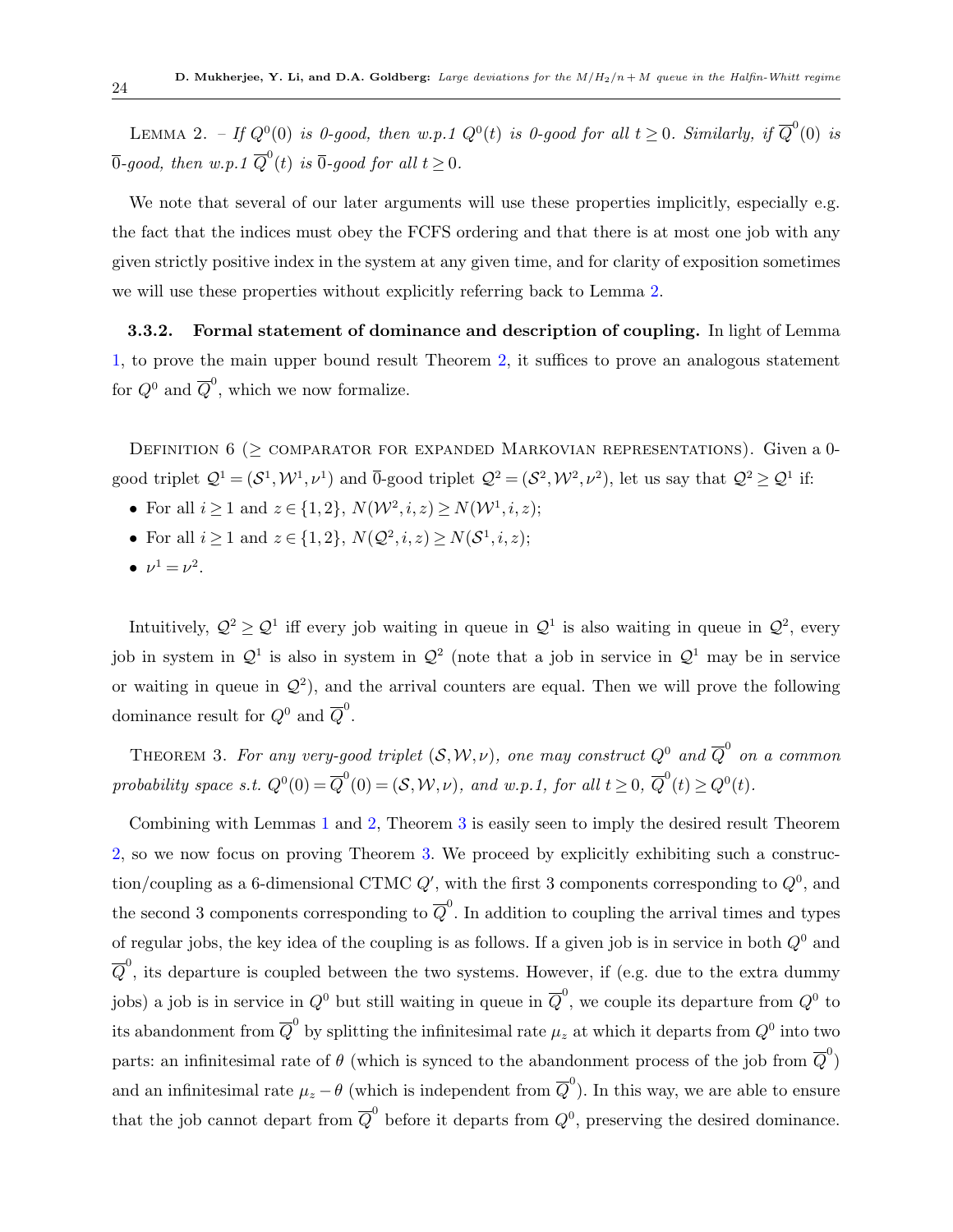Of course, here Assumption [1](#page-11-2) is needed for this coupling to make sense.

We first define the relevant CTMC  $Q' = (\mathcal{S}^{0'}, \mathcal{W}^{0'}, \nu^{0'}, \overline{S}^{0'}, \overline{\mathcal{W}}^{0'}, \overline{\nu}^{0'})$ , denoting the corresponding generator by  $q'$ . When describing a generator q, in general we have written out  $q(x,y)$  for every possible current state x and next state y. However, note that this is in some sense redundant, as the form of x is generic, so the same state x is written repeatedly. As here the state x is 6-dimensional and somewhat cumbersome, we will instead suppose that the state x is fixed at

$$
\bigg(\mathcal{S}^{0'},\mathcal{W}^{0'},\nu^{0'},\overline{\mathcal{S}}^{0'},\overline{\mathcal{W}}^{0'},\overline{\nu}^{0'}\bigg),
$$

and when we need reference the entire state simply use the shorthand "·". In that case, the generator  $q'$  is as follows.

DEFINITION 7 (GENERATOR FOR  $Q'$ ).

<span id="page-24-0"></span>1. If  $|\mathcal{S}^{0'}| \leq n-1$ , for  $z \in \{1,2\}$ :  $q'\bigg($  $\mathcal{L}_1, \left( \mathcal{S}^{0'} \left( \begin{array}{c} (\psi^{0'}+1, z), \mathcal{W}^{0'}, \nu^{0'}+1, \overline{\mathcal{S}}^{0'}, \overline{\mathcal{W}}^{0'} \left( \begin{array}{c} (\overline{\nu}^{0'}+1, z), \overline{\nu}^{0'}+1) \end{array} \right) = \lambda p_z.$ 2. If  $|\mathcal{S}^{0'}|=n$ , for  $z \in \{1,2\}$ :

<span id="page-24-1"></span>
$$
q'\left(\cdot,\left(\mathcal{S}^{0'},\mathcal{W}^{0'}\bigcup(\nu^{0'}+1,z),\nu^{0'}+1,\overline{\mathcal{S}}^{0'},\overline{\mathcal{W}}^{0'}\bigcup(\overline{\nu}^{0'}+1,z),\overline{\nu}^{0'}+1\right)\right)=\lambda p_z.
$$

<span id="page-24-2"></span>3. If  $W^{0'} = \emptyset$  and  $\overline{W}^{0'} = \emptyset$ :

(a) For all 
$$
i \ge 1
$$
 and  $z_1, z_2 \in \{1, 2\}$  s.t.  $N(\mathcal{S}^{0'}, i, z_1) + N(\mathcal{W}^{0'}, i, z_1) = 0, N(\overline{\mathcal{S}}^{0'}, i, z_1) = 1$ :  

$$
q' \left( \cdot, \left( \mathcal{S}^{0'}, \mathcal{W}^{0'}, \nu^{0'}, (\overline{\mathcal{S}}^{0'} \setminus (i, z_1)) \bigcup (0, z_2), \overline{\mathcal{W}}^{0'}, \overline{\nu}^{0'} \right) \right) = \mu_{z_1} p_{z_2}.
$$

<span id="page-24-3"></span>(b) For all  $i \ge 1$  and  $z_1, z_2 \in \{1, 2\}$  s.t.  $N(S^{0'}, i, z_1) = 1, N(\overline{S}^{0'}, i, z_1) = 1$ :

$$
q'\left(\cdot,\left(\mathcal{S}^{0'}\setminus(i,z_1),\mathcal{W}^{0'},\nu^{0'},(\overline{\mathcal{S}}^{0'}\setminus(i,z_1))\bigcup(0,z_2),\overline{\mathcal{W}}^{0'},\overline{\nu}^{0'}\right)\right)=\mu_{z_1}p_{z_2}.
$$

<span id="page-24-4"></span>(c) For all  $z_1, z_2 \in \{1,2\}$  s.t.  $z_1 \neq z_2$ :

$$
q'\left(\cdot,\left(\mathcal{S}^{0'},\mathcal{W}^{0'},\nu^{0'},\left(\overline{\mathcal{S}}^{0'}\setminus(0,z_1)\right)\bigcup(0,z_2),\overline{\mathcal{W}}^{0'},\overline{\nu}^{0'}\right)\right)=N(\overline{\mathcal{S}}^{0'},0,z_1)\mu_{z_1}\mu_{z_2}.
$$

<span id="page-24-5"></span>4. If  $W^{0'} = \emptyset$  and  $\overline{W}^{0'} \neq \emptyset$ :

(a) For all  $i \ge 1$  and  $z \in \{1,2\}$  s.t.  $N(S^{0'}, i, z) + N(W^{0'}, i, z) = 0, N(\overline{S}^{0'}, i, z) = 1$ :

$$
q'\left(\cdot,\left(\mathcal{S}^{0'},\mathcal{W}^{0'},\nu^{0'},\left(\overline{\mathcal{S}}^{0'}\setminus(i,z)\right)\bigcup\overline{\mathcal{W}}_1^{0'},\overline{\mathcal{W}}^{0'}\setminus\overline{\mathcal{W}}_1^{0'},\overline{\nu}^{0'}\right)\right)=\mu_z.
$$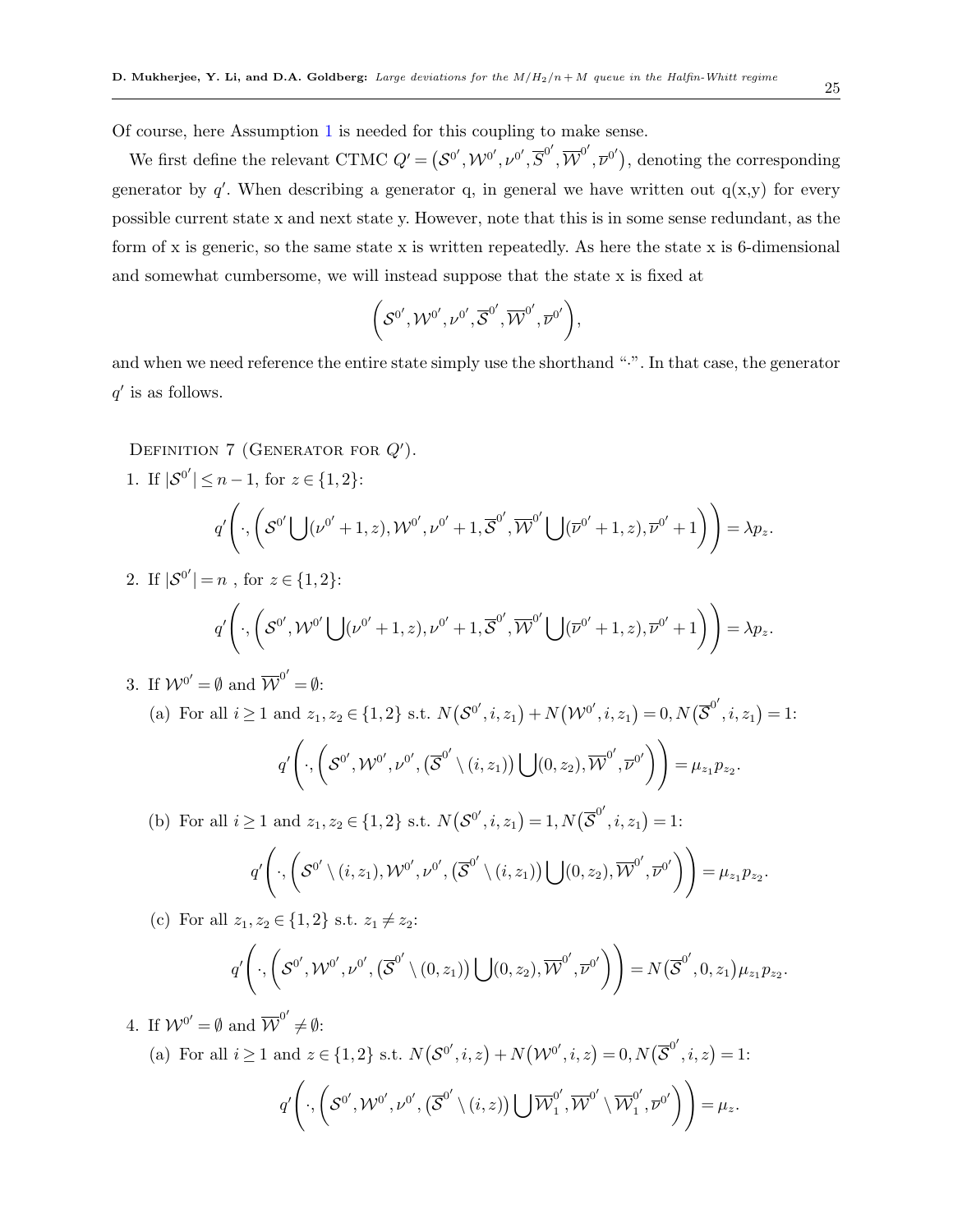<span id="page-25-0"></span>(b) For all 
$$
i \ge 1
$$
 and  $z \in \{1, 2\}$  s.t.  $N(\mathcal{S}^{0'}, i, z) + N(\mathcal{W}^{0'}, i, z) = 0, N(\overline{\mathcal{W}}^{0'}, i, z) = 1$ :  

$$
q' \left( \cdot, \left( \mathcal{S}^{0'}, \mathcal{W}^{0'}, \nu^{0'}, \overline{\mathcal{S}}^{0'}, \overline{\mathcal{W}}^{0'} \setminus (i, z), \overline{\nu}^{0'} \right) \right) = \theta.
$$

<span id="page-25-1"></span>(c) For all  $i \ge 1$  and  $z \in \{1,2\}$  s.t.  $N(S^{0'}, i, z) = 1, N(\overline{S}^{0'}, i, z) = 1$ :

$$
q'\Bigg(\cdot,\bigg(\mathcal{S}^{0'}\setminus(i,z),\mathcal{W}^{0'},\nu^{0'},(\overline{\mathcal{S}}^{0'}\setminus(i,z))\bigcup\overline{\mathcal{W}}_1^{0'},\overline{\mathcal{W}}^{0'}\setminus\overline{\mathcal{W}}_1^{0'},\overline{\nu}^{0'}\bigg)\Bigg)=\mu_z.
$$

<span id="page-25-2"></span>(d) For all  $i \ge 1$  and  $z \in \{1,2\}$  s.t.  $N(S^{0'}, i, z) = 1, N(\overline{\mathcal{W}}^{0'}, i, z) = 1$ : i.

$$
q'\left(\cdot,\left(\mathcal{S}^{0'}\setminus(i,z),\mathcal{W}^{0'},\nu^{0'},\overline{\mathcal{S}}^{0'},\overline{\mathcal{W}}^{0'}\setminus(i,z),\overline{\nu}^{0'}\right)\right)=\theta;
$$
  

$$
q'\left(\cdot,\left(\mathcal{S}^{0'}\setminus(i,z),\mathcal{W}^{0'},\nu^{0'},\overline{\mathcal{S}}^{0'},\overline{\mathcal{W}}^{0'},\overline{\nu}^{0'}\right)\right)=\mu_z-\theta.
$$

<span id="page-25-4"></span><span id="page-25-3"></span>(e) For all  $z \in \{1,2\}$ :

ii.

$$
q'\left(\cdot,\left(\mathcal{S}^{0'},\mathcal{W}^{0'},\nu^{0'},(\overline{\mathcal{S}}^{0'}\setminus(0,z))\bigcup\overline{\mathcal{W}}_1^{0'},\overline{\mathcal{W}}^{0'}\setminus\overline{\mathcal{W}}_1^{0'},\overline{\nu}^{0'}\right)\right)=N(\overline{\mathcal{S}}^{0'},0,z)\mu_z.
$$

<span id="page-25-5"></span>5. If  $\mathcal{W}^{0'} \neq \emptyset$  and  $\overline{\mathcal{W}}^{0'} \neq \emptyset$ :

(a) For all 
$$
i \ge 1
$$
 and  $z \in \{1, 2\}$  s.t.  $N(\mathcal{S}^{0'}, i, z) + N(\mathcal{W}^{0'}, i, z) = 0, N(\overline{\mathcal{S}}^{0'}, i, z) = 1$ :  
\n
$$
q' \left( \cdot, \left( \mathcal{S}^{0'}, \mathcal{W}^{0'}, \nu^{0'}, (\overline{\mathcal{S}}^{0'} \setminus (i, z)) \bigcup \overline{\mathcal{W}}_1^{0'}, \overline{\mathcal{W}}^{0'} \setminus \overline{\mathcal{W}}_1^{0'}, \overline{\nu}^{0'} \right) \right) = \mu_z.
$$
\n(b) For all  $i \ge 1$  and  $z \in \{1, 2\}$  s.t.  $N(\mathcal{S}^{0'}, i, z) + N(\mathcal{W}^{0'}, i, z) = 0, N(\overline{\mathcal{W}}^{0'}, i, z) = 1$ :

$$
q'\Bigg(\cdot,\bigg(\mathcal{S}^{0'},\mathcal{W}^{0'},\nu^{0'},\overline{\mathcal{S}}^{0'},\overline{\mathcal{W}}^{0'}\setminus(i,z),\overline{\nu}^{0'}\bigg)\Bigg)=\theta.
$$

<span id="page-25-7"></span><span id="page-25-6"></span>(c) For all  $i \ge 1$  and  $z \in \{1,2\}$  s.t.  $N(S^{0'}, i, z) = 1, N(\overline{S}^{0'}, i, z) = 1$ :

$$
q'\left(\cdot,\left(\left(\mathcal{S}^{0'}\setminus(i,z)\right)\bigcup\mathcal{W}^{0'}_1,\mathcal{W}^{0'}\setminus\mathcal{W}^{0'}_1,\nu^{0'},\left(\overline{\mathcal{S}}^{0'}\setminus(i,z)\right)\bigcup\overline{\mathcal{W}}^{0'}_1,\overline{\mathcal{W}}^{0'}\setminus\overline{\mathcal{W}}^{0'}_1,\overline{\nu}^{0'}\right)\right)=\mu_z.
$$

<span id="page-25-8"></span>(d) For all  $i \ge 1$  and  $z \in \{1,2\}$  s.t.  $N(S^{0'}, i, z) = 1, N(\overline{\mathcal{W}}^{0'}, i, z) = 1$ : i.  $\overline{1}$ 

<span id="page-25-9"></span>i.  
\nii.  
\n
$$
q'\left(\cdot,\left(\left(\mathcal{S}^{0'}\setminus(i,z)\right)\bigcup \mathcal{W}_1^{0'},\mathcal{W}^{0'}\setminus \mathcal{W}_1^{0'},\nu^{0'},\overline{\mathcal{S}}^{0'},\overline{\mathcal{W}}^{0'}\setminus(i,z),\overline{\nu}^{0'}\right)\right)=\theta;
$$
\nii.  
\n
$$
q'\left(\cdot,\left(\left(\mathcal{S}^{0'}\setminus(i,z)\right)\bigcup \mathcal{W}_1^{0'},\mathcal{W}^{0'}\setminus \mathcal{W}_1^{0'},\nu^{0'},\overline{\mathcal{S}}^{0'},\overline{\mathcal{W}}^{0'},\overline{\nu}^{0'}\right)\right)=\mu_z-\theta.
$$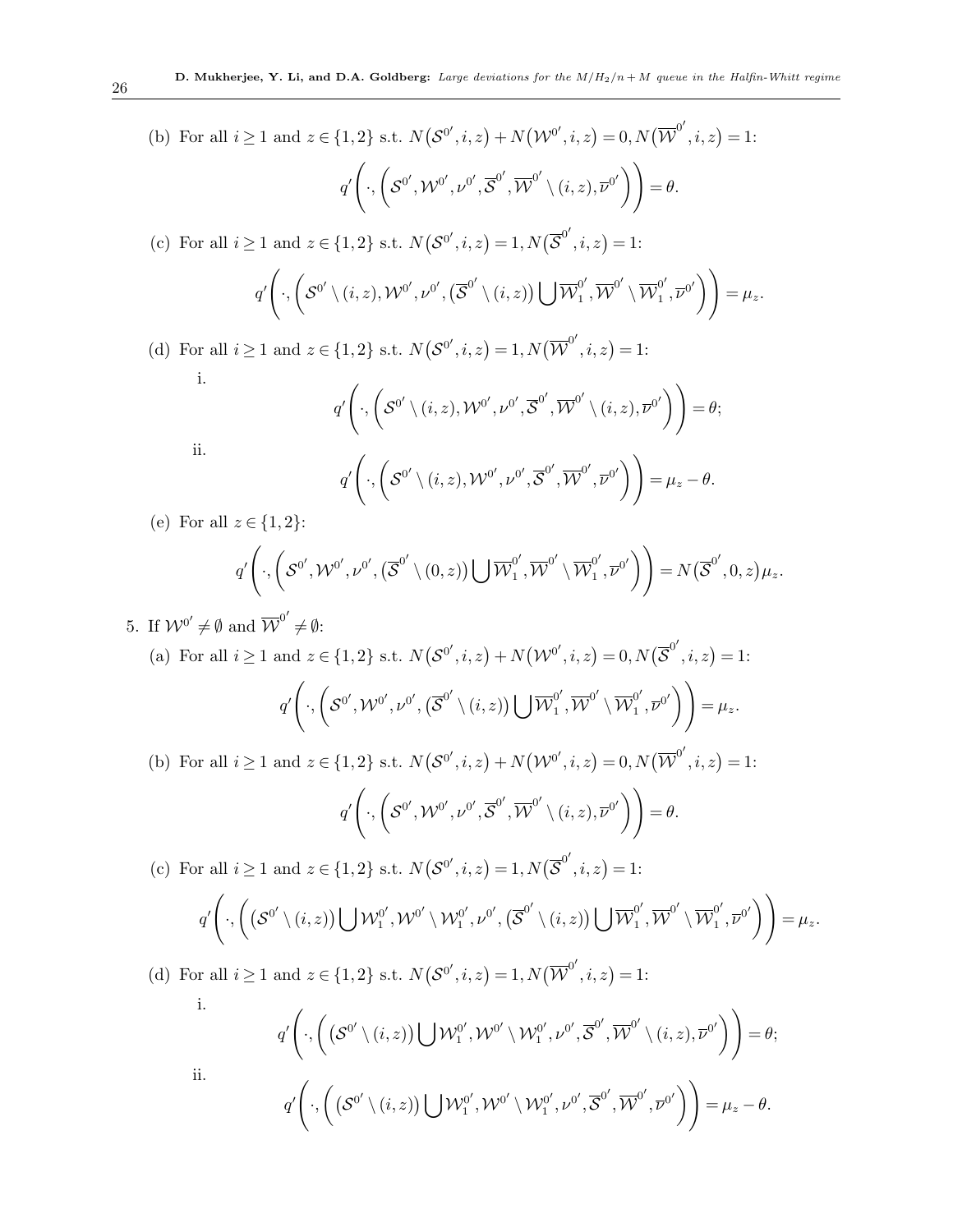<span id="page-26-4"></span>(e) For all  $i \ge 1$  and  $z \in \{1,2\}$  s.t.  $N(\mathcal{W}^{0'}, i, z) = 1, N(\overline{\mathcal{W}}^{0'}, i, z) = 1$ :

$$
q'\Bigg(\cdot,\bigg(\mathcal{S}^{0'},\mathcal{W}^{0'}\setminus(i,z),\nu^{0'},\overline{\mathcal{S}}^{0'},\overline{\mathcal{W}}^{0'}\setminus(i,z),\overline{\nu}^{0'}\bigg)\Bigg)=\theta.
$$

<span id="page-26-5"></span>(f) For all  $z \in \{1,2\}$ :

<span id="page-26-2"></span>
$$
q'\left(\cdot,\left(\mathcal{S}^{0'},\mathcal{W}^{0'},\nu^{0'},(\overline{\mathcal{S}}^{0'}\setminus(0,z))\bigcup\overline{\mathcal{W}}_1^{0'},\overline{\mathcal{W}}^{0'}\setminus\overline{\mathcal{W}}_1^{0'},\overline{\nu}^{0'}\right)\right)=N(\overline{\mathcal{S}}^{0'},0,z)\mu_z.
$$

<span id="page-26-3"></span>In that case, an argument completely analogous to Lemma [2](#page-22-1) leads to the following, and we omit the details.

LEMMA 3. – If  $(\mathcal{S}^{0'}(0),\mathcal{W}^{0'}(0),\nu^{0'}(0))$  is 0-good and  $(\overline{\mathcal{S}}^{0'}(0),\overline{\mathcal{W}}^{0'}(0),\overline{\nu}^{0'}(0))$  is  $\overline{0}$ -good, then w.p.1  $(S^{0'}(t),\mathcal{W}^{0'}(t),\nu^{0'}(t))$  is 0-good and  $(\overline{S}^{0'}(t),\overline{\mathcal{W}}^{0'}(t),\overline{\nu}^{0'}(t))$  is  $\overline{0}$ -good for all  $t\geq 0$ .

<span id="page-26-0"></span>**3.3.3.** Proof of stochastic ordering. It is easily verified that to prove Theorem [3,](#page-23-1) it suffices to prove the following two lemmas.

LEMMA 4. If: 1.  $(S^{0'}(0), \mathcal{W}^{0'}(0), \nu^{0'}(0))$  is 0-good, 2.  $(\overline{S}^{0'}(0), \overline{\mathcal{W}}^{0'}(0), \overline{\nu}^{0'}(0))$  is  $\overline{0}$ -good,  $and \quad 3. \quad (\overline{\mathcal{S}}^{0'}(0),\overline{\mathcal{W}}^{0'}(0),\overline{\mathcal{V}}^{0'}(0)) \geq (\mathcal{S}^{0'}(0),\mathcal{W}^{0'}(0),\nu^{0'}(0)), \quad then \quad (\overline{\mathcal{S}}^{0'}(t),\overline{\mathcal{W}}^{0'}(t),\overline{\mathcal{V}}^{0'}(t)) \geq$  $(S^{0'}(t), \mathcal{W}^{0'}(t), \nu^{0'}(t))$  for all  $t \geq 0$ .

<span id="page-26-1"></span>LEMMA 5. \* Under the same assumptions as Lemma [4,](#page-26-2)  $\{ (S^{0'}(t), \mathcal{W}^{0'}(t), \nu^{0'}(t)), t \geq 0 \}$  $0\}$  has the same distribution (at the process level) as  $\{(\mathcal{S}^0(t), \mathcal{W}^0(t), \nu^0(t)), t \geq 0\}$ ; and  $\{(\overline{\mathcal{S}}^{0'}(t), \overline{\mathcal{W}}^{0'}(t), \overline{\mathcal{V}}^{0'}(t)), t \geq 0\}$  has the same distribution (at the process level) as  $\{(\overline{S}^0(t), \overline{W}^0(t), \overline{\nu}^0(t)), t \geq 0\}$ , in both cases supposing that corresponding processes have the same initial conditions.

Proof of Lemma [4:](#page-26-2) It suffices to prove that if Q' is in a state  $\mathcal{Q}' = \left(\mathcal{S}^{0'}, \mathcal{W}^{0'}, \nu^{0'}, \overline{\mathcal{S}}^{0'}, \overline{\mathcal{W}}^{0'}, \overline{\nu}^{0'}\right)$ s.t.: 1.  $(\mathcal{S}^{0'}, \mathcal{W}^{0'}, \nu^{0'})$  is 0-good, 2.  $(\overline{\mathcal{S}}^{0'}, \overline{\mathcal{W}}^{0'}, \overline{\nu}^{0'})$  is  $\overline{0}$ -good, and 3.  $(\overline{\mathcal{S}}^{0'}, \overline{\mathcal{W}}^{0'}, \overline{\nu}^{0'}) \geq (\mathcal{S}^{0'}, \mathcal{W}^{0'}, \nu^{0'})$ , then w.p.1 it can only transition to another state with those properties. We note that throughout, we will use the results of Lemma [3](#page-26-3) implicitly. Our assumptions about  $\mathcal{Q}'$  are easily seen to imply that

$$
|\overline{\mathcal{S}}^{0'}| = n \ge |\mathcal{S}^{0'}| \quad , \quad \text{and} \quad |\overline{\mathcal{W}}^{0'}| \ge |\mathcal{W}^{0'}|; \tag{1}
$$

and also that for all  $i \geq 1$  and  $z \in \{1,2\},\$ 

$$
N(\overline{\mathcal{S}}^{0'}, i, z) + N(\overline{\mathcal{W}}^{0'}, i, z) \ge N(\mathcal{S}^{0'}, i, z) \quad , \quad N(\overline{\mathcal{W}}^{0'}, i, z) \ge N(\mathcal{W}^{0'}, i, z); \tag{2}
$$

 $\left(S^{0''},\mathcal{W}^{0'},\mathcal{V}^{0''},\overline{S}^{0''},\overline{\mathcal{W}}^{0''},\overline{\mathcal{V}}^{0''}\right)$  denote the state to which  $Q'$  next transitions. First, note that the which we will also use. We proceed by a case analysis, analyzing each transition. Let  $\mathcal{Q}^{\prime\prime}$  =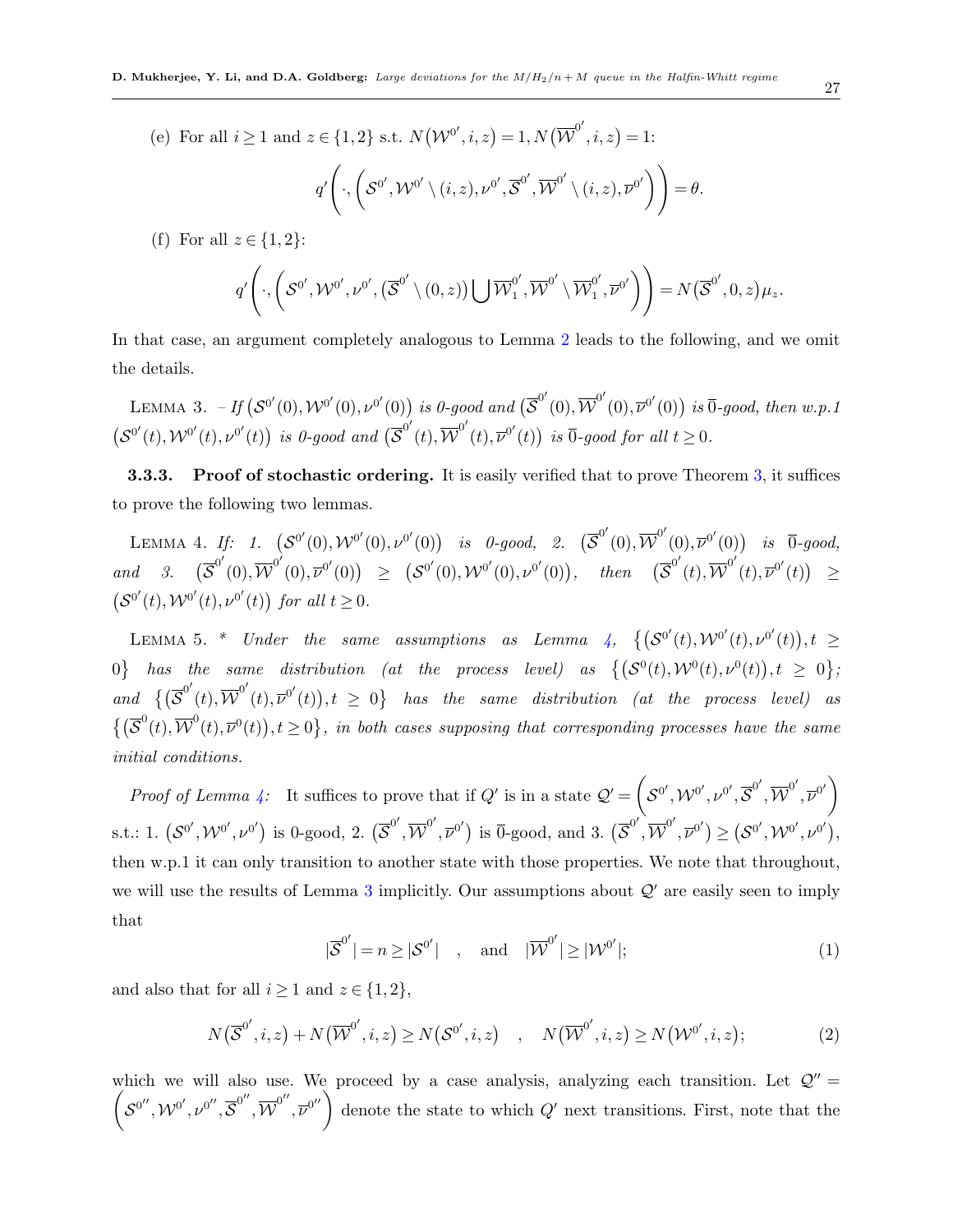requirement involving the equivalence of  $\nu''$  and  $\overline{\nu}''$  is easily seen to be maintained under all transitions (i.e. both parameters either stay unchanged or increase by 1, together, under every transition), so we may focus on the other requirements.

Let us first consider transitions [\(1\)](#page-24-0) and [\(2\)](#page-24-1). Under both transitions, our assumptions about  $Q'$ imply that the required inequalities in the definition of  $\geq$  (ensuring  $\mathcal{Q}''$  has the same desired properties) hold for all  $(i, z)$  s.t.  $N(S^{0'}, i, z) + N(W^{0'}, i, z) = 1$  with  $i \leq \nu^{0'}$ . By construction, for the one additional job with index  $\nu^{0''}$  (first supposing this job has type 1), it holds that  $N(\mathcal{S}^{0''}, \nu^{0''}, 1)$  +  $N(\mathcal{W}^{0''}, \nu^{0''}, 1) = 1 = N(\overline{\mathcal{W}}^{0''}, \nu^{0''}, 1)$ , which ensures that the required inequalities hold for all  $(i, z)$ and hence that  $\mathcal{Q}''$  has the desired properties. The argument is identical if the new job has type 2.

Next, let us consider the transitions for which  $W^{0'} = \emptyset$  and  $\overline{W}^{0'} = \emptyset$ . We note that under all cases s.t.  $\mathcal{W}^{0'} = \emptyset$ , we need not worry about the requirement (on  $\mathcal{Q}''$ ) requiring that  $N(\overline{\mathcal{W}}^{0''}, i, z) \geq$  $N(\mathcal{W}^{0''}, i, z)$ , as for the transitions being considered no arrivals occur and thus  $\mathcal{W}^{0''}$  remains equal to  $\emptyset$  under the analyed transitions. Under transition [\(3a\)](#page-24-2), the desired properties for  $\mathcal{Q}''$  are inhered from  $\mathcal{Q}'$ , as  $N(\mathcal{S}^{0'}, i, z_1) + N(\mathcal{W}^{0'}, i, z_1) = 0$  anyways. Under transition [\(3b\)](#page-24-3), the desired properties are inherited from  $Q'$ , since the same  $(i, z)$  pair is removed from both  $S^{0'}$  and  $\overline{S}^{0'}$ . Under transition [\(3c\)](#page-24-4), the desired properties are inherited from  $\mathcal{Q}'$  as the only job removed from  $\overline{\mathcal{S}}^{0'}$  has index 0.

Next, let us consider the transitions for which  $W^{0'} = \emptyset$  and  $\overline{W}^{0'} \neq \emptyset$ . Under transitions [\(4a\)](#page-24-5) and  $(4b)$ , the desired properties are inherited from  $\mathcal{Q}'$  for the same reason as transition  $(3a)$ . Under transitions [\(4c\)](#page-25-1) and [\(4\(d\)i\)](#page-25-2), the desired properties are inherited from  $\mathcal{Q}'$  for the same reason as transition [\(3b\)](#page-24-3). Under transition [\(4\(d\)ii\)](#page-25-3), the desired properties are inherited from  $\mathcal{Q}'$  as the job  $(i, z)$  is only removed from  $S^{0'}$ , while remaining in  $\overline{W}^{0'}$ , preserving the desired property (as it allows for any given  $(i, z)$  to appear only in the dominating system). Under transition  $(4e)$ , the desired properties are inherited from  $\mathcal{Q}'$  for the same reason as transition  $(3c)$ .

Finally, let us consider the transitions for which  $\mathcal{W}^{0'} \neq \emptyset$ ,  $\overline{\mathcal{W}}^{0'} \neq \emptyset$ . Here a bit more care will have to be taken, as we will have to verify that  $N(\mathcal{W}^{0''}, i, z) \leq N(\overline{\mathcal{W}}^{0''}, i, z)$ , in addition to  $N(\mathcal{S}^{0''}, i, z) \leq$  $N(\overline{\mathcal{S}}^{0''}, i, z) + N(\overline{\mathcal{W}}^{0''}, i, z)$ . Under transition [\(5a\)](#page-25-5), the reasoning is the same as transition [\(3a\)](#page-24-2), with the caveat that we must verify that  $N(\mathcal{W}^{0''}, i, z) \leq N(\overline{\mathcal{W}}^{0''}, i, z)$ . To do so, we will prove that  $\overline{\mathcal{W}}^{0'}_1 \notin$  $W^{0'}$ , which (combined with our assumptions about  $\mathcal{Q}'$ ) is easily seen to suffice. Indeed, suppose for contradiction that  $\overline{\mathcal{W}}_1^{0'} \in \mathcal{W}^{0'}$ . Combined with the fact that  $\mathcal{W}^{0'} \neq \emptyset$  and the definition of  $\geq$ , we conclude that there exist  $(i_1, z_1), \ldots, (i_n, z_n) \in \mathcal{S}^{0'}$  s.t.:  $i_k < \overline{W}_{1,1}^{0'}$  and  $N(\overline{\mathcal{S}}^{0'}, i_k, z_k) + N(\overline{\mathcal{W}}^{0'}, i_k, z_k) = 1$ for all  $k \in [1, n]$ , and  $\{i_k, k \in [1, n]\}$  is a set of n distinct strictly positive integers. Suppose for contradiction that for some such k, it holds that  $N(\overline{\mathcal{W}}^{0'}, i_k, z_k) = 1$ . Combined with the definition of  $\geq$ , we would conclude that  $i_k \geq \overline{\mathcal{W}}_1^{0'}$ .  $_{1,1}^{\sigma'}$ , a contradiction. Thus it must be true that  $N(\overline{\mathcal{S}}^{0'}, i_k, z_k) = 1$ for all k. But as by construction transition [\(5a\)](#page-25-5) implies that there exists  $(i*, z*) \in \overline{S}^{0'}$  which does not belong to  $S^{0'}$ , this (combined with the previous assertion) would imply that  $|\overline{S}^{0'}|=n+1$ , which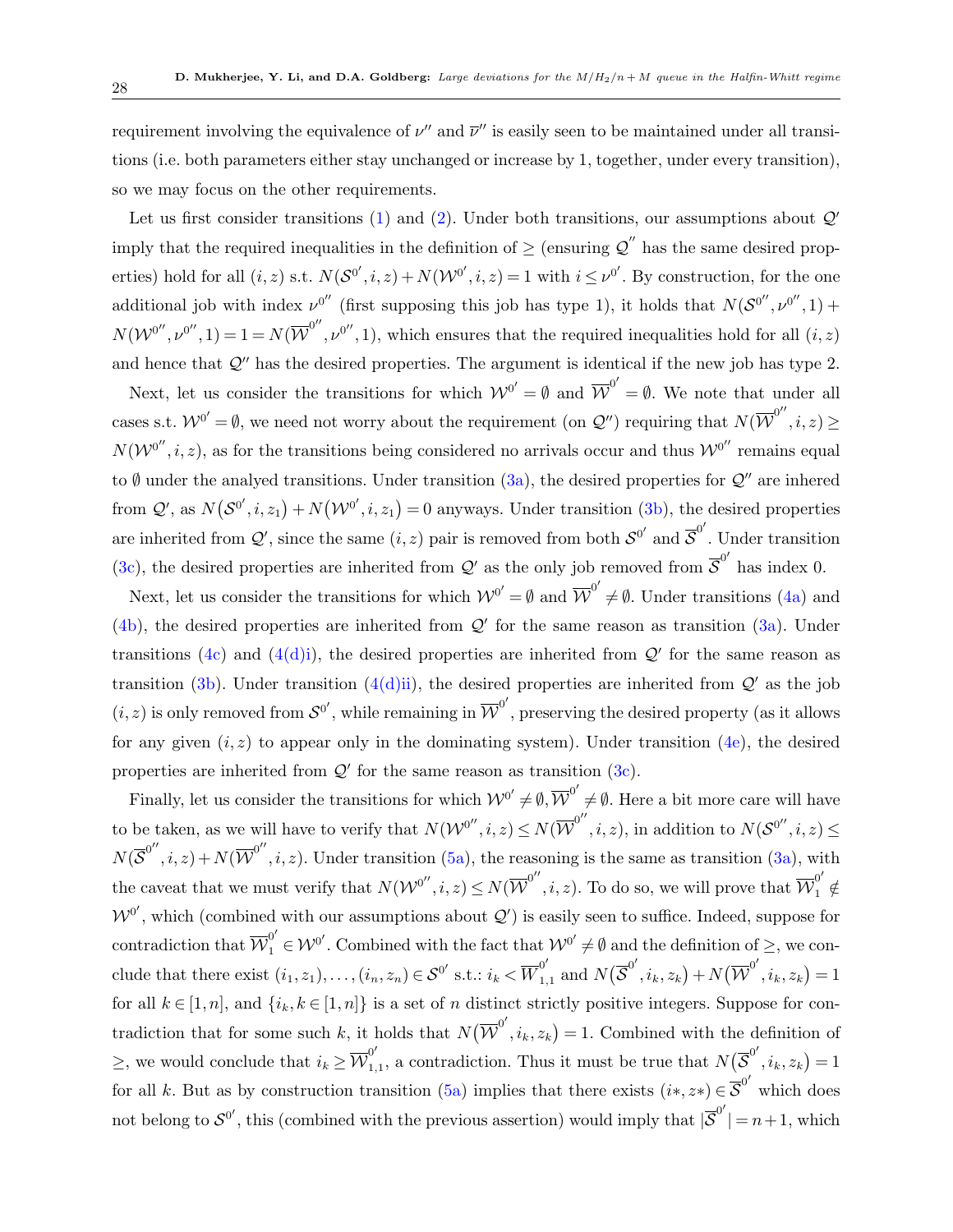contradicts our assumptions on  $Q'$ . Combining the above completes the proof.

The proof for transition  $(5b)$  follows for the same reason as  $(3a)$ . For transition  $(5c)$ , it is easily verified that the only case of possible concern is that  $\overline{\mathcal{W}}_1^{0'} \in \mathcal{W}^{0'}$ , yet  $\overline{\mathcal{W}}_1^{0'} \neq \mathcal{W}_1^{0'}$  $_1^{\prime\prime}$ . But this is impossible, as it would imply the existence of an  $(i, z) \in \mathcal{W}^{0'}$  satisfying  $i < \overline{\mathcal{W}}_1^{0'}$  $\int_{1,1}^{\infty}$ . But then by the assumed properties of Q', it would have to be the case that  $(i, z) \in \overline{W}^{0'}$ , leading to a contradiction as there can exist no  $(i, z) \in \overline{\mathcal{W}}^{0'}$  s.t.  $i < \overline{\mathcal{W}}_1^{0'}$  $_{1,1}^{\circ}$ . Combining completes the proof for transition [\(5c\)](#page-25-7). The proofs for transitions  $(5(d)i)$  and  $(5(d)i)$  follows for the same reason as  $(4(d)i)$  and  $(4(d)i)$ . The proof for transition  $(5e)$  follows for the same reason as  $(3b)$ , but applied to the queue itself.

For the final transition  $(5f)$ , the reasoning is the same as transition  $(3c)$ , with the caveat that we must verify that  $N(W^{0''}, i, z) \leq N(\overline{W}^{0''}, i, z)$ . It is easily verified that the only case of possible concern is that  $\overline{\mathcal{W}}_1^{0'} \in \mathcal{W}^{0'}$ . By the same argument used in analyzing transition [\(5a\)](#page-25-5), we can conclude that if  $\overline{\mathcal{W}}_1^{0'} \in \mathcal{W}^{0'}$ , then it must hold that  $\overline{\mathcal{W}}_1^{0'} = \mathcal{W}_1^{0'}$  $\mathcal{W}^{0'}$ . The fact that  $\mathcal{W}^{0'} \neq \emptyset$  then implies that there exist  $\{(i_k, z_k), k = 1, \ldots, n\}$  s.t.  $N(\mathcal{S}^{0'}, i_k, z_k) = 1$  for all k,  $\{i_k, k = 1, \ldots, n\}$  are distinct strictly positive integers, and  $i_k < \mathcal{W}_{1,1}^{0'} = \overline{\mathcal{W}}_{1,1}^{0'}$  $\int_{1,1}^{\infty}$  for all k. But as transition [\(5f\)](#page-26-5) can only occur if  $N(\overline{\mathcal{S}}^{0'},0,z) \geq 1$  for some  $z \in \{1,2\}$ , it follows that transition [\(5f\)](#page-26-5) can only occur if  $\overline{\mathcal{S}}^{0'}$  contains at most  $n-1$  elements from the set  $\{(i_k, z_k), k = 1, \ldots, n\}$ , and hence there exists at least one such tuple  $(i^0, z^0) \in \{(i_k, z_k), k = 1, \ldots, n\}$  which does not belong to  $\overline{S}^{0'}$ . But our assumptions about  $\mathcal{Q}'$ then imply that  $(i^0, z^0)$  must belong to  $\overline{W}^{0'}$ . But this yields a contradiction, since  $i^0 < \overline{W}^{0'}_1$  $\sum_{1,1}^{\infty}$ , yet all  $(i, z) \in \overline{\mathcal{W}}^{0'}$  satisfy  $i \geq \overline{\mathcal{W}}_1^{0'}$  $_{1,1}^{\circ}$ . Combining the above completes the proof.  $Q.E.D.$ 

We defer the proof of Lemma [5](#page-26-1) to the appendix. Combining the above then completes the proof of Theorem [3.](#page-23-1)

### <span id="page-28-0"></span>4. Skorokhod representation for upper bound  $\overline{W}$ .

To analyze the distribution of  $\overline{W}$  (generally, i.e. not necessarily in the HW regime), we will show that  $\overline{W}$  can be expressed as the solution to a certain generalized Skorokhod problem, on an appropriate probability space. We will then use a result of [\[100\]](#page-81-11) to express the distribution in terms of a certain (asymptotically) tractable supremum. We do note that our analysis also yields an upper bound for any fixed n, which is roughly the supremum of many coupled mean-reverting random walks, and leave as an interesting direction for future research how best to interpret and use this bound for any fixed n (again, asymptotically it becomes a tractable supremum of a Gaussian process).

### <span id="page-28-1"></span>4.1. Review of generalized drift Skorokhod problem.

We begin by formally reviewing the generalized drift Skorokhod problem (as defined in [\[100\]](#page-81-11)), equivalently the linearly generalized regulator mapping (as defined in [\[99,](#page-81-4) [111\]](#page-82-5)). We only describe the relevant problems in the narrow context needed for our purposes, e.g. restricting to one-dimension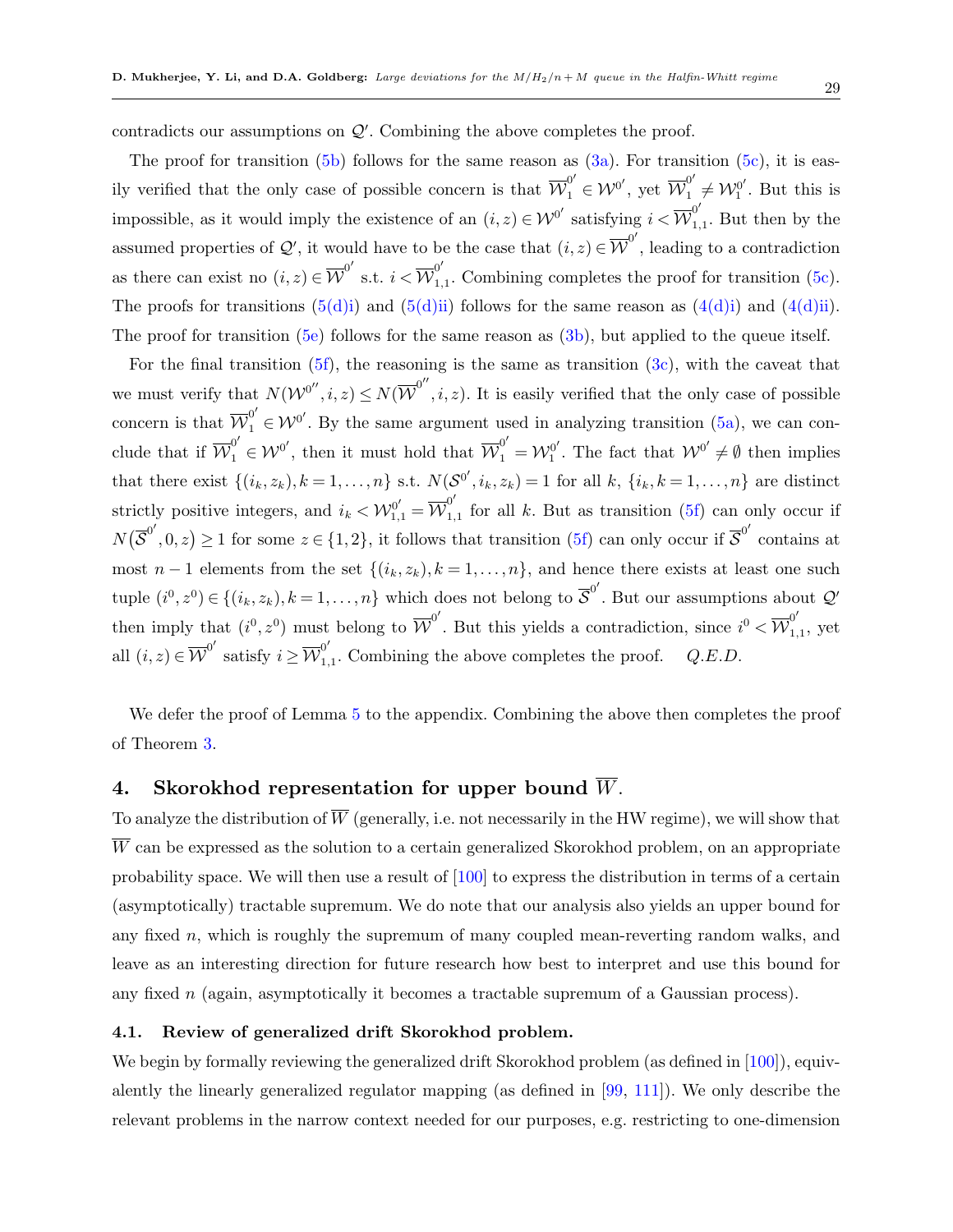and linear drift. Recall that  $D[0,\infty)$  denotes the appropriate space of functions, and we refer the interested reader to [\[115\]](#page-82-11) for further details. In general, for a mapping Z from  $D[0,\infty)$  to  $D[0,\infty)$ , i.e. from functions to functions, we use the notation  $Z(X,t)$  to denote the function  $Z(X)$  evaluated at time t, for  $X \in D[0,\infty)$ . Similarly, for a mapping Z from  $D[0,\infty) \times \mathcal{R}$  to  $D[0,\infty)$ , we use the notation  $Z(X, s, t)$  to denote the function  $Z(X, s)$  evaluated at time t.

<span id="page-29-0"></span>DEFINITION 8 (GENERALIZED DRIFT SKOROKHOD PROBLEM IN 1-DIMENSION [\[100,](#page-81-11) [99,](#page-81-4) [111\]](#page-82-5)). Given a function  $X \in D[0,\infty)$  with  $X(0) = 0$ , there exists a unique pair of functions  $\Phi(X)$ :  $D[0,\infty) \to D[0,\infty)$  and  $\Psi(X): D[0,\infty) \to D[0,\infty)$  s.t.:

- $\Phi(X,t) = X(t) \theta \int_0^t \Phi(X,s)ds + \Psi(X,t)$  for all  $t \ge 0$ ;
- $\Phi(X,t) \geq 0$  and  $\Psi(X,t) \geq 0$  for all  $t \geq 0$ ;
- $\Phi(X,0) = \Psi(X,0) = 0;$
- $\Psi(X, t)$  is a non-decreasing function of t;
- $\int_0^t I(\Phi(X, s) > 0) d\Psi(X, s) = 0$  for all  $t \ge 0$ .

As is standard in the literature,  $\int_0^t I(\Phi(X,s) > 0) d\Psi(X,s)$  should be formally understood as a so-called Lebesgue-Stieltjes integral [\[51\]](#page-78-14), where all such integrals appearing throughout should be similarly interpreted.

<span id="page-29-3"></span>We next review an important representation property of  $\Phi$ , proven in [\[100\]](#page-81-11). We begin by defining an auxiliary map.

DEFINITION 9 ([\[99\]](#page-81-4)). Given a function  $X \in D[0,\infty)$  with  $X(0) = 0$ , for each  $s \ge 0$ , there exists a unique function  $\zeta(X, s) \in D[0, \infty)$  s.t. for all  $t \geq 0$ ,

<span id="page-29-2"></span><span id="page-29-1"></span>
$$
\zeta(X,s,t) = X(s+t) - X(s) - \theta \int_0^t \zeta(X,s,y) dy.
$$
\n(3)

In that case, the following representation theorem is proven in [\[100\]](#page-81-11).

LEMMA 6 ([\[100\]](#page-81-11)). For any function  $X \in D[0,\infty)$  s.t.  $X(0) = 0$ , for all  $t \geq 0$ ,  $\Phi(X,t) =$  $\sup_{0\leq s\leq t}\zeta(X,s,t-s).$ 

We next review an important continuity property of  $\Phi$ , proven in e.g. [\[99,](#page-81-4) [111\]](#page-82-5).

LEMMA 7. [\[99,](#page-81-4) [111\]](#page-82-5)  $\Phi$  is Lipschitz continuous, under the uniform norm, as a function from  $D[0,\infty)$  to  $D[0,\infty)$ . Namely, for each  $T \geq 0$ , there exists an absolute constant  $C_T$  (depending implicitly on  $\theta$ ) s.t. for all  $X_1$  and  $X_2 \in D[0,T]$  with  $X_1(0) = X_2(0) = 0$ ,  $\sup_{0 \le t \le T} |\Phi(X_1, t) \Phi(X_2, t) \leq C_T \sup_{0 \leq t \leq T} |X_1(t) - X_2(t)|$ .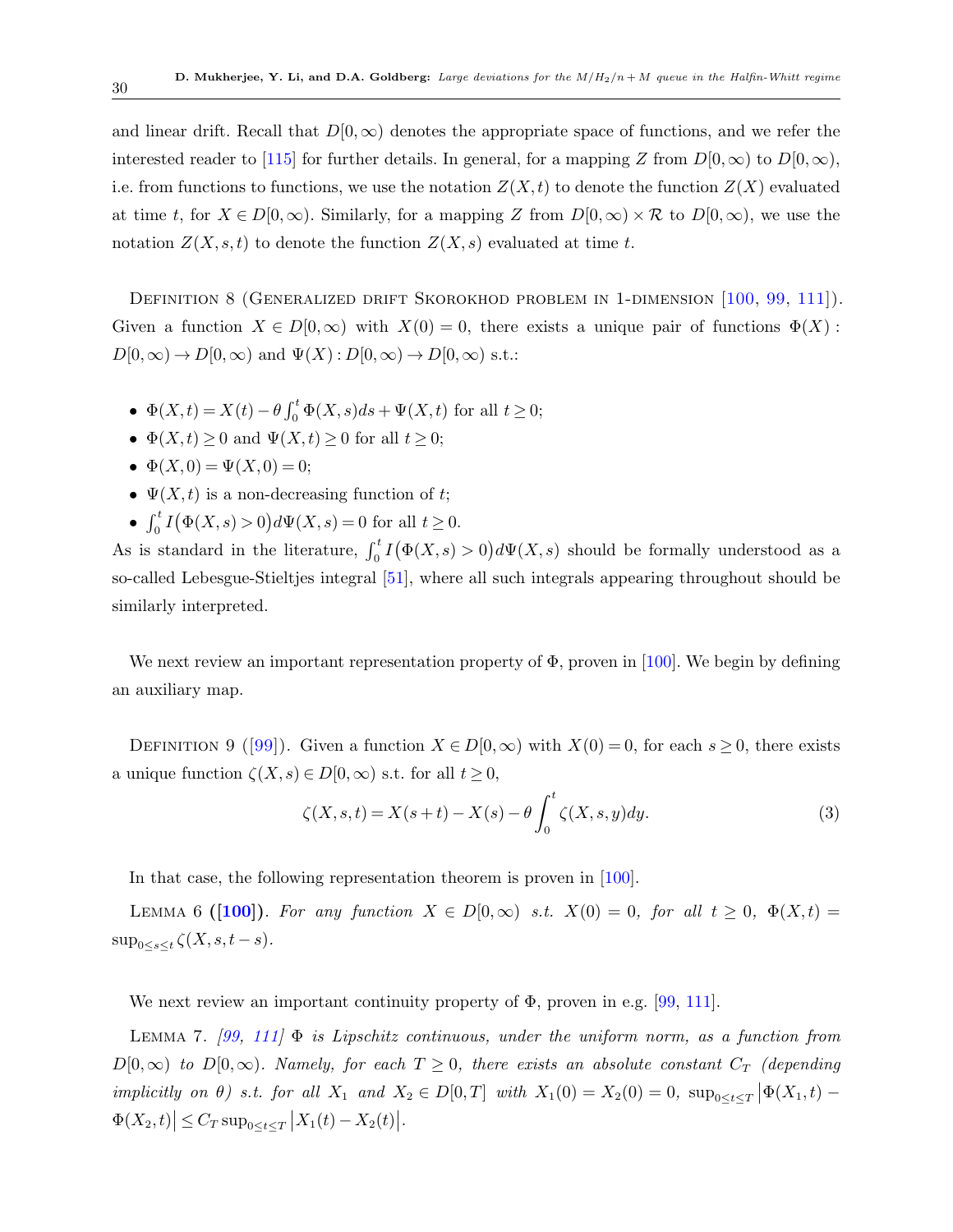.

### <span id="page-30-0"></span>4.2. Expressing  $\overline{W}$  as a solution to the generalized drift Skorokhod problem.

We now prove that  $\overline{W}$  may be expressed as the solution to an appropriate generalized drift Skorokhod problem. Intuitively, the arrival of dummy jobs which prevent any servers from going idle will coincide with an appropriate pushing process (appearing in an appropriate Skorokhod problem) which keeps the number in system above n, i.e. we will interpret  $\overline{W}$  as a certain type of reflection. Recall that a pooled equilibrium renewal process (of  $n$  processes) with renewal distribution S corresponds to the counting process tracking the number of events which have occured collectively in  $n$  independent renewal processes, each of which has renewal distribution  $S$ , and for which the initial residual life is independently drawn from the equilibrium distribution of S for each component renewal process. Here we recall that the equilibrium distribution of  $S$  is itself a hyper-exponential distribution, with parameters  $\mu_1, \mu_2, \hat{p} = \frac{p}{\mu_1}$  $\frac{p}{\mu_1}$ . Let REN be such an explicitly constructed pooled equilibrium renewal process. On the same probability space, let  $RES<sub>1</sub>$  and  $RES<sub>2</sub>$  be the stochastic processes tracking the number of these renewal processes on which the current residual life has an  $Expo(\mu_1)$  and  $Expo(\mu_2)$  distribution, respectively. It is easy to see (and well-known) that the dynamics of  $(RES_1, RES_2, REN)$  can be represented as a CTMC, with dynamics given by the following generator  $q_{Ren}$ .

- $q_{Ren}((RES_1,RES_2,REN),(RES_1-1,RES_2+1,REN+1)) = \mu_1RES_1p_2;$
- $q_{Ren}((RES_1,RES_2,REN), (RES_1 + 1, RES_2 1, REN + 1)) = \mu_2 RES_2p_1;$
- $q_{Ren}((RES_1,RES_2,REN), (RES_1,RES_2,REN+1)) = \mu_1RES_1p_1 + \mu_2RES_2p_2.$

We note that under the above construction, letting  $Bin(n, \hat{p})$  denote a binomially distributed r.v. with parameters n and  $\hat{p}$ ,  $(RES_{1}(0), RES_{2}(0), REM(0))$  is equivalent in distribution to  $(Bin(n, \hat{p}), n - Bin(n, \hat{p}), 0)$ . Let ARR be a rate  $\lambda$  Poisson process, independent of  $(RES<sub>1</sub>, RES<sub>2</sub>, REN)$ . Furthermore, let CLOCK be a rate 1 Poisson process, whose dependency structure w.r.t.  $ARR, RES_1, RES_2, REN$  we will intentionally leave unspecified. Supposing that we have constructed ARR, REN, CLOCK, and  $\overline{Q}$  on a common probability space, let us define SKOR (on the same probability space) to be the stochastic process s.t. for all  $t > 0$ ,

$$
SKOR(t) = n^{-\frac{1}{2}}(ARR(t) - REM(t)) - n^{-\frac{1}{2}} \left( CLOCK\left(\theta \int_0^t \overline{W}(s)ds\right) - \theta \int_0^t \overline{W}(s)ds\right)
$$

Then our main result expressing  $\overline{W}$  as a solution to the generalized drift Skorokhod problem will be as follows.

<span id="page-30-1"></span>LEMMA 8. One may construct  $\overline{Q}$ , (RES<sub>1</sub>, RES<sub>2</sub>, REN), ARR, and CLOCK on the same probability space, with ARR independent of  $(RES_1, RES_2, REN)$ , s.t.  $\overline{Q}(0)$  =  $(RES<sub>1</sub>(0), RES<sub>2</sub>(0), REN(0)),$  and w.p.1, for all  $t \geq 0$ ,  $n^{-\frac{1}{2}}\overline{W}(t) = \Phi(\text{SKOR}, t)$ .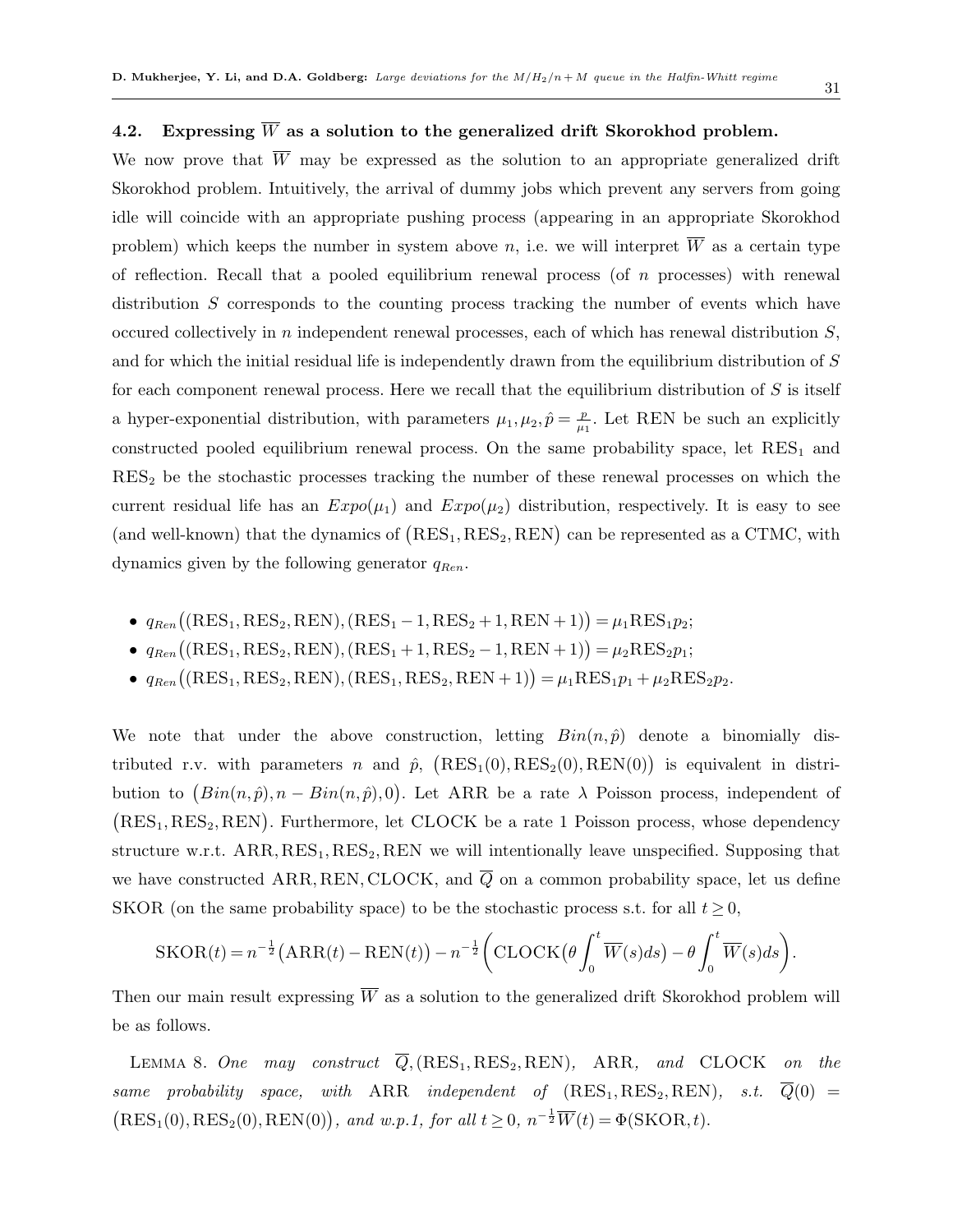To prove Lemma [8,](#page-30-1) it will be helpful to again consider an expanded Markovian representation for  $\overline{Q}$ , in which we explicitly keep track of the number of arrivals, departures, abandonments, and dummy job arrivals. We define a 7-dimensional CTMC  $\tilde{Q} =$  $(RES<sub>1</sub>, RES<sub>2</sub>, W, A\tilde{R}R, R\tilde{E}N, A\tilde{B}A, D\tilde{M}Y)$ . The dynamics of  $\tilde{Q}$  are given by the generator  $\tilde{q}$  as follows, where as before we denote the generic current state

## $(RES<sub>1</sub>, RES<sub>2</sub>, W, A\tilde{R}R, R\tilde{E}N, A\tilde{B}A, D\tilde{M}Y)$

simply by " $\cdot$ ". Intuitively,  $R\tilde{E}S_1(R\tilde{E}S_2)$  will correspond to the number of jobs in service with residual life distributed as  $Expo(\mu_1)(Expo(\mu_2))$ ;  $\tilde{W}$  will correspond to the number of jobs waiting in queue;  $\angle$ AR $\angle$  will correspond to the number of non-dummy arrivals so far; REN will correspond to the total number of departures so far;  $\angle$ ABA will correspond to the total number of abandonments so far; and DMY will correspond to the total number of dummy arrivals so far.

DEFINITION 10 (GENERATOR FOR  $\tilde{Q}$ ).

$$
\begin{aligned}\n\bullet \quad & \tilde{q}\bigg(\cdot, \left(\tilde{R}\tilde{E}S_{1}-1, \tilde{R}\tilde{E}S_{2}+1, \tilde{W}, \tilde{A}\tilde{R}R, \tilde{R}\tilde{E}N+1, \tilde{A}\tilde{B}A, \tilde{D}\tilde{M}Y+1\right)\bigg) = I(\tilde{W}=0)\mu_{1}\tilde{R}\tilde{E}S_{1}\mu_{2}; \\
\bullet \quad & \tilde{q}\bigg(\cdot, \left(\tilde{R}\tilde{E}S_{1}+1, \tilde{R}\tilde{E}S_{2}-1, \tilde{W}, \tilde{A}\tilde{R}R, \tilde{R}\tilde{E}N+1, \tilde{A}\tilde{B}A, \tilde{D}\tilde{M}Y+1\right)\bigg) = I(\tilde{W}=0)\mu_{2}\tilde{R}\tilde{E}S_{2}\mu_{1}; \\
\bullet \quad & \tilde{q}\bigg(\cdot, \left(\tilde{R}\tilde{E}S_{1}, \tilde{R}\tilde{E}S_{2}, \tilde{W}, \tilde{A}\tilde{R}R, \tilde{R}\tilde{E}N+1, \tilde{A}\tilde{B}A, \tilde{D}\tilde{M}Y+1\right)\bigg) \\
&= I(\tilde{W}=0)\big(\mu_{1}\tilde{R}\tilde{E}S_{1}\mu_{1}+\mu_{2}\tilde{R}\tilde{E}S_{2}\mu_{2}); \\
\bullet \quad & \tilde{q}\bigg(\cdot, \left(\tilde{R}\tilde{E}S_{1}-1, \tilde{R}\tilde{E}S_{2}+1, \tilde{W}-1, \tilde{A}\tilde{R}R, \tilde{R}\tilde{E}N+1, \tilde{A}\tilde{B}A, \tilde{D}\tilde{M}Y\right)\bigg) = I(\tilde{W}\geq 1)\mu_{1}\tilde{R}\tilde{E}S_{1}\mu_{2}; \\
\bullet & \tilde{q}\bigg(\cdot, \left(\tilde{R}\tilde{E}S_{1}+1, \tilde{R}\tilde{E}S_{2}-1, \tilde{W}-1, \tilde{A}\tilde{R}R, \tilde{R}\tilde{E}N+1, \tilde{A}\tilde{B}A, \tilde{D}\tilde{M}Y\right)\big
$$

We next make several observations regarding  $\tilde{Q}$ , and its relation to  $\overline{Q}$ . Then our first observation relates  $\overline{W}$  to  $\tilde{W}$ , and follows from a straightforward comparison of  $\overline{q}$  and  $\tilde{q}$ , the details of which we omit.

<span id="page-31-0"></span>LEMMA 9. – For all non-negative integer triplets  $(n_1, n_2, w)$  s.t.  $n_1 + n_2 = n$  and  $w = 0$ , one can construct  $\overline{Q}$  and  $\tilde{Q}$  on a common probability space s.t.  $\overline{Q}(0) = (n_1, n_2, w), \tilde{Q}(0) = (n_1, n_2, w, 0, 0, 0, 0)$ , and w.p.1, for all  $t \geq 0$ ,  $\overline{W}(t) = \tilde{W}(t)$ .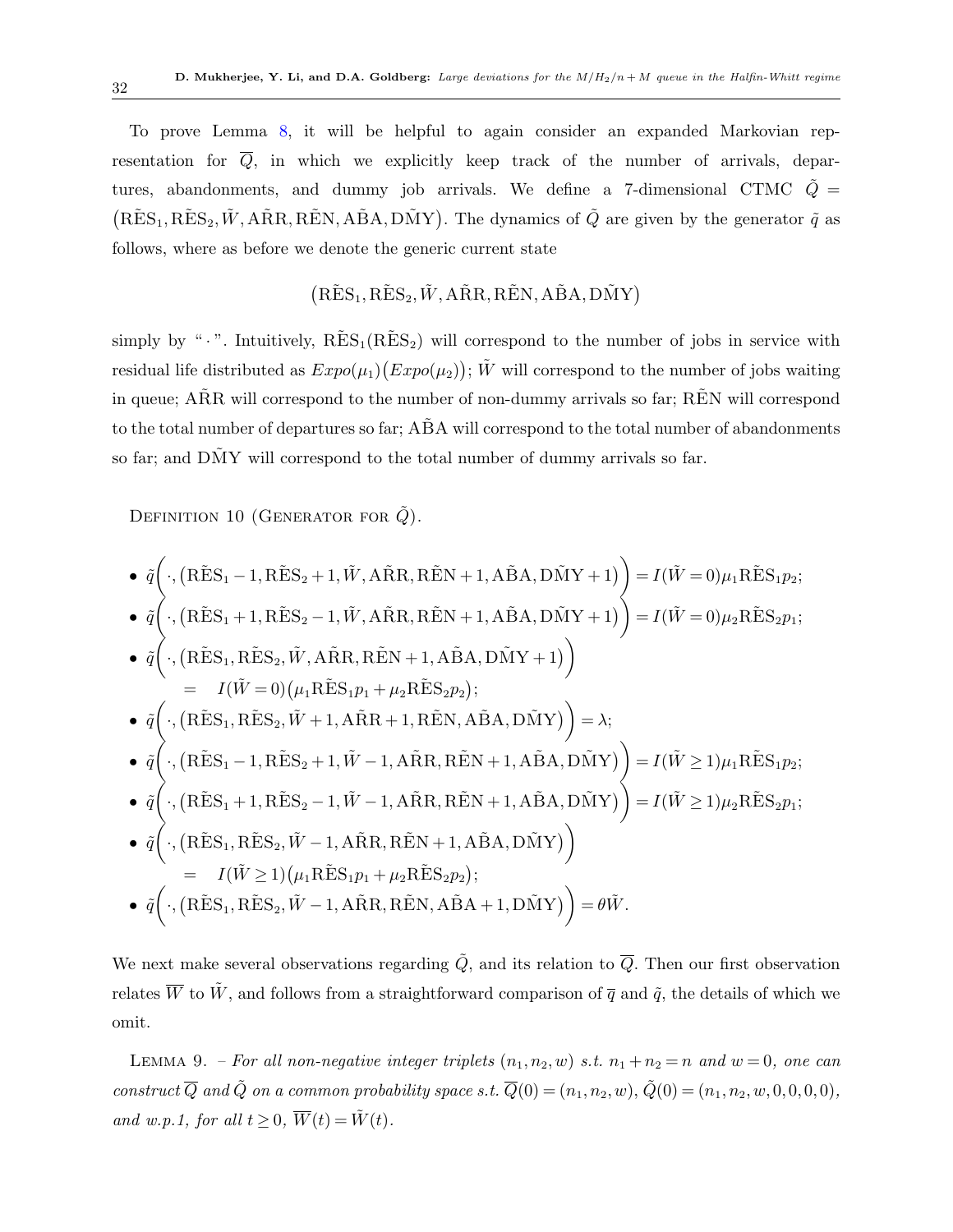Our second observation relates  $(R\tilde{E}S_1, R\tilde{E}S_2, R\tilde{E}N, A\tilde{R}R)$  to  $(RES_1, RES_2, REN,ARR)$ , and follows from a straightforward comparison of  $\tilde{q}$  and  $q_{ren}$ , the details of which we omit.

LEMMA 10. - One can construct  $(RES_1, RES_2, REN)$  and  $ARR$  on the same probability space as  $\tilde{Q}$  s.t. w.p.1, for all  $t \geq 0$ ,  $(R\tilde{E}S_1(t), R\tilde{E}S_2(t), R\tilde{E}N(t), A\tilde{R}R(t))$  equals  $(RES<sub>1</sub>(t), RES<sub>2</sub>(t), REN(t),ARR(t)).$ 

Next, we observe that as the infinitesimal rate at which ABA jumps (always up by 1) is at all times equal to  $\theta \tilde{W}$ , we may conclude the following from standard random-time-change constructions (see e.g.  $[90]$ ), and we omit the details.

LEMMA 11. – One may construct  $\tilde{Q}$  on the same probability space as CLOCK s.t. w.p.1, for all  $t \geq 0$ ,  $\widehat{ABA}(t) = \mathrm{CLOCK}(\theta \int_0^t \widetilde{W}(s)ds)$ , where this integral is w.p.1 well-defined as a Riemann integral for all  $t \geq 0$ .

Finally, we note that a straightforward examination of  $\tilde{q}$  and proof by induction, the details of which we omit, reveals the following relationships between  $\tilde{W}$ , ARR, REN, ABA, and DMY.

<span id="page-32-1"></span>LEMMA 12. – For all non-negative integer triplets  $(n_1, n_2, w)$  s.t.  $n_1 + n_2 = n$  and  $w = 0$ , one can construct  $\tilde{Q}$  s.t.  $\tilde{Q}(0) = (n_1, n_2, w, 0, 0, 0, 0)$ , and w.p.1, for all  $t \geq 0$ :

- $\tilde{W}(t) = A\tilde{R}R(t) R\tilde{E}N(t) A\tilde{B}A(t) + D\tilde{M}Y(t);$
- $\int_0^t I(\tilde{W}(s) > 0) dD\tilde{M}Y(s) = 0.$

Combining Lemmas [9](#page-31-0) - [12](#page-32-1) and noting that all relevant constructions can themselves be implemented together on a common probability space, the fact that w.p.1  $\tilde{DMY}$  is non-decreasing and initialized at 0 for appropriate initial conditions, and Definition [8](#page-29-0) then completes the proof of the desired result Lemma [8](#page-30-1) (after scaling through by  $n^{-\frac{1}{2}}$ ).

## <span id="page-32-0"></span>5. Asymptotic analysis of  $\overline{W}$  and proof of upper bound for Theorem [1.](#page-11-1)

In this section we provide an asymptotic analysis of  $\overline{W}$  in the HW regime, and complete the proof of one direction of our main result Theorem [1.](#page-11-1) We proceed as follows. First, we prove an asymptotic version of Lemma [8](#page-30-1) in the HW regime. Second, we prove that the associated limit may be rewritten in terms of an integrated OU process. Third, we use this OU representation, along with the supremum representation for the generalized Skorokhod problem from Lemma [6,](#page-29-1) to prove that in the HW regime  $\overline{W}$  may be expressed as the supremum of an explicit Gaussian process. Finally, we analyze this Gaussian process, and combine with the interchange-of-limits results of [\[31,](#page-77-1) [24\]](#page-76-0) mentioned in Section [1](#page-3-0) to complete the proof of one direction of our main result Theorem [1.](#page-11-1)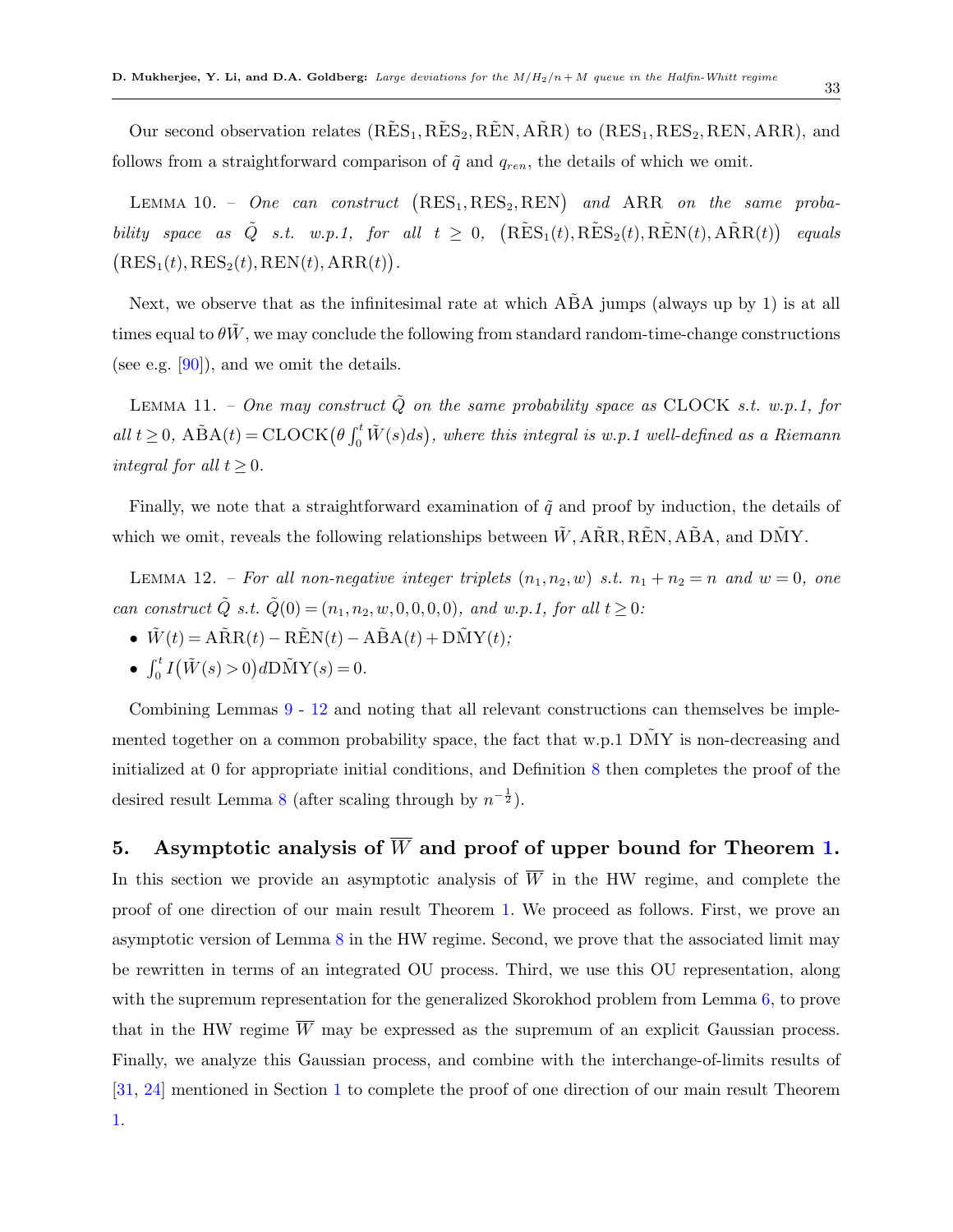### <span id="page-33-0"></span>5.1. Asymptotic version of Lemma [8.](#page-30-1)

We now prove an asymptotic version of Lemma [8,](#page-30-1) in the HW regime. We begin by introducing a superscript notation to make the dependence of some of the previously defined stochastic processes on *n* more explicit. Let  $ARR^n$  denote the corresponding Poisson process when  $\lambda =$  $\lambda_n = n + B n^{\frac{1}{2}}$ ; REN<sup>n</sup> denote the corresponding pooling of n independent equilibrium renewal processes;  $RES_1^n$  and  $RES_2^n$  denote the number of these renewal processes with the corresponding residual life distribution (respectively);  $\overline{Q}^n$  and  $\overline{W}^n$  denote the corresponding stochastic processes when there are *n* servers and  $\lambda = \lambda_n$ ; all constructed on a common probability space (with CLOCK) using the construction given in Lemma [8.](#page-30-1) Note that under this construction,  $\overline{Q}^n(0)$  =  $(RES<sub>1</sub><sup>n</sup>(0), RES<sub>2</sub><sup>n</sup>(0), REN<sup>n</sup>(0)),$  i.e. there are exactly *n* jobs in system with the initial residual life of each job drawn i.i.d from the equilibrium distribution of S, i.e.  $Expo(\mu_1)$  with probability  $\hat{p} = \frac{p}{\mu_1}$  $\mu_1$ and  $Expo(\mu_2)$  with probability  $\frac{1-p}{\mu_2}$ . On this same probability space, let us define (in analogy with our previous definition)  $SKOR<sup>n</sup>$  to be the stochastic process s.t. for all  $t \geq 0$ ,

$$
SKOR^{n}(t) = n^{-\frac{1}{2}}(ARR^{n}(t) - REN^{n}(t)) - n^{-\frac{1}{2}}\bigg(CLOCK\big(\theta \int_{0}^{t} \overline{W}^{n}(s)ds\big) - \theta \int_{0}^{t} \overline{W}^{n}(s)ds\bigg).
$$

Let REN<sup>∞</sup> denote the unique centered continuous Gaussian process s.t.  $\mathbb{E}[\text{REN}^{\infty}(s)\text{REN}^{\infty}(t)]=$  $\mathbb{E}[(\text{REN}^1(s)-s)(\text{REN}^1(t)-t)]$  for all  $0 \leq s \leq t$ , i.e. the covariance structure is the same as that of a single equilibrium renewal process, where existence of such a process is proven in [\[113\]](#page-82-12). Let  $\mathcal{B}^0$ denote a standard Brownian motion, independent of REN<sup>∞</sup>. Let SKOR<sup>∞</sup> denote the stochastic process s.t. for all  $t \geq 0$ ,  $SKOR^{\infty}(t) = B^{0}(t) - REN^{\infty}(t) + Bt$ .

Then the main asymptotic result of this section will be the following.

<span id="page-33-2"></span>LEMMA 13. For any  $T \in [0, \infty)$ , the sequence of processes  $\{n^{-\frac{1}{2}}\overline{W}^n(t)_{0 \leq t \leq T}, n \geq 1\}$  converges weakly to  $\Phi(\text{SKOR}^{\infty})_{0 \leq t \leq T}$  in the space  $D[0,T]$  under the  $J_1$  topology.

To prove Lemma [13,](#page-33-2) we begin by recalling a known weak convergence result from [\[41\]](#page-77-4).

<span id="page-33-3"></span>LEMMA 14 ([\[41\]](#page-77-4)). For any  $T \in [0, \infty)$ , the sequence of processes  $\{n^{-\frac{1}{2}}(ARR^n(t) \text{REN}^n(t)\big|_{0\leq t\leq T}, n\geq 1$  converges weakly to  $\text{SKOR}^{\infty}(t)_{0\leq t\leq T}$  in the space  $D[0,T]$  under the  $J_1$ topology.

We next prove a result showing that the process corresponding to the second term in the definition of SKOR<sup>n</sup> converges weakly to 0. Namely, let  $\text{ERR}^n$  denote the stochastic process s.t. for all  $t \geq 0$ ,

$$
\text{ERR}^n(t) = n^{-\frac{1}{2}} \bigg( \text{CLOCK} \big( \theta \int_0^t \overline{W}^n(s) ds \big) - \theta \int_0^t \overline{W}^n(s) ds \bigg).
$$

<span id="page-33-1"></span>Then we prove the following, deferring the proof to the appendix.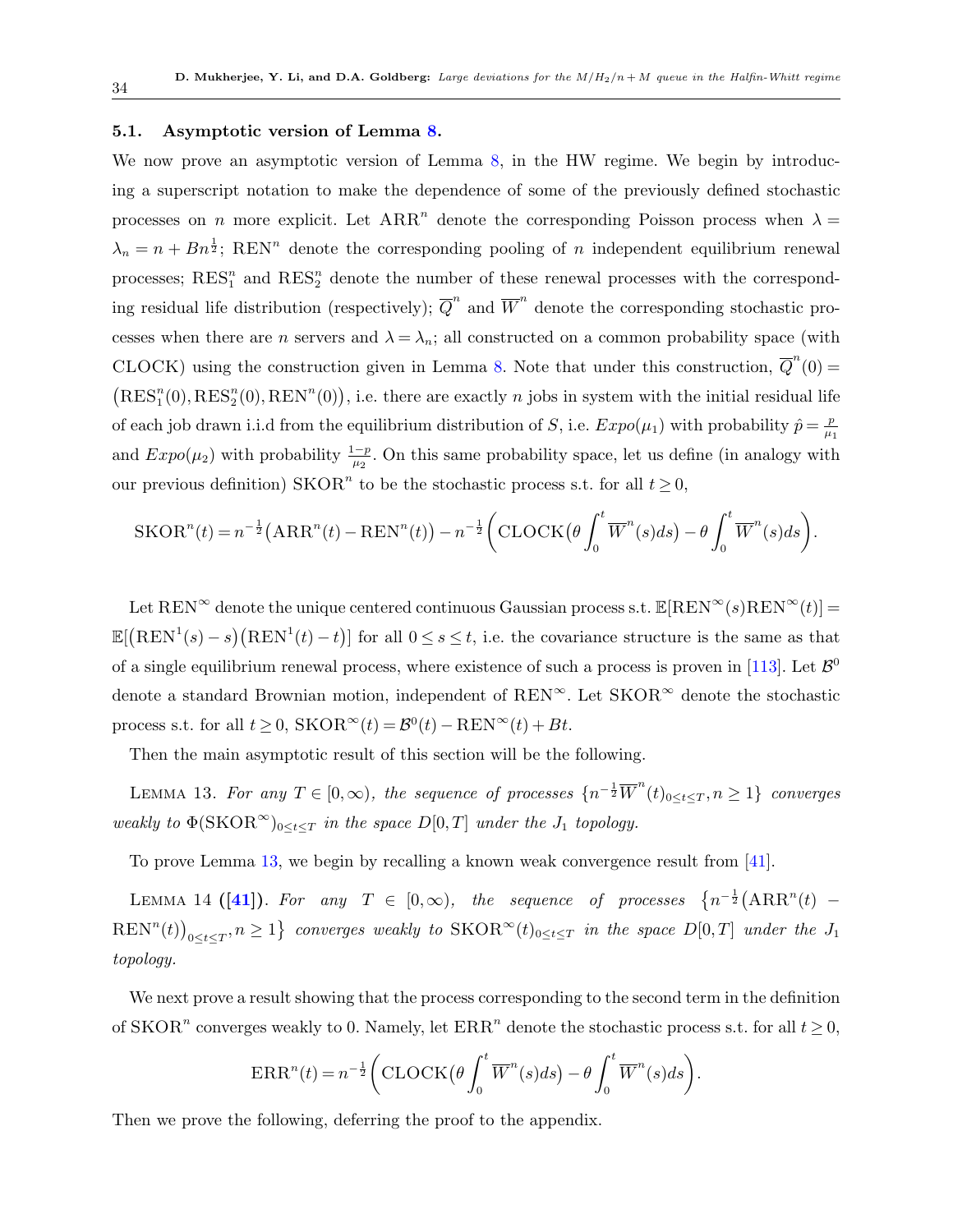LEMMA 15. \* For any  $T \in [0, \infty)$ , the sequence of processes  $\{\text{ERR}^n(t)_{0 \leq t \leq T}, n \geq 1\}$  converges weakly to  $0_{0 \leq t \leq T}$  in the space  $D[0,T]$  under the  $J_1$  topology.

Combining Lemmas  $14$  and  $15$  with Lemmas  $8$  and  $7$ , the fact that convergence in the  $J_1$  metric to a continuous process implies convergence in the uniform metric, and the continuous mapping theorem (see e.g. [\[115\]](#page-82-11)) then completes the proof of Lemma [13.](#page-33-2)

## <span id="page-34-0"></span>5.2. Relating  $SKOR^{\infty}$  to an integrated OU process.

In this section we prove that  $SKOR^{\infty}$  is equal in distribution to the sum of a so-called timeintegrated OU process (to be defined) plus an independent Brownian motion. Let OU denote the unique w.p.1 continuous centered Gassian process s.t.  $\mathbb{E}[\text{OU}(s)\text{OU}(t)] = p(1-p)(\mu_1\mu_2)^{-1}\exp(-\frac{1}{2}\mu_1\mu_2)$  $\mu_1\mu_2(t-s)$  for  $0 \le s \le t$ , equivalently an appropriate stationary OU process, i.e. the strictly stationary process which is the unique such strong solution to the SDE

<span id="page-34-2"></span>
$$
d\text{OU}(t) = -\mu_1 \mu_2 \text{OU}(t)dt + (2p(1-p))^{\frac{1}{2}} d\mathcal{B}^0(t),\tag{4}
$$

with  $\mathcal{B}^0$  the previously defined standard Brownian motion. Here we refer the interested reader to [\[33\]](#page-77-13) for further details regarding existence and various properties of this Gaussian process, and to [\[83\]](#page-80-10) for further review of associated SDEs. As continuous functions are Riemann integrable, it follows that OU is w.p.1 Riemann integrable over compact time intervals. Thus we may define IOU to be the stochastic process s.t.  $\text{IOU}(t) = \int_0^t \text{OU}(y)dy$  for all  $t \geq 0$ . Such a process is known as a time-integrated OU process, and is well-studied, e.g. in [\[12\]](#page-76-13) where the associated variance is computed explicitly (as stated below). Furthermore, as IOU has stationary increments (see e.g. [\[41\]](#page-77-4)),  $\mathbb{E}[\text{IOU}^2(t-s)] = \mathbb{E}[\text{IOU}^2(t)] + \mathbb{E}[\text{IOU}^2(s)] - 2\mathbb{E}[\text{IOU}(s)\text{IOU}(t)]$  for  $0 \le s \le t$ . It follows that the variance calculation in [\[12\]](#page-76-13), combined with some straightforward algebra the details of which we omit, yields the following.

LEMMA 16  $(12)$ –). IOU is a continuous centered Gaussian process with stationary increments s.t. for all  $0 \leq s \leq t$ ,  $\mathbb{E}[\text{IOU}(s)\text{IOU}(t)]$  equals

$$
p(1-p)(\mu_1\mu_2)^{-3}\bigg(2\mu_1\mu_2s+\exp(-\mu_1\mu_2s)+\exp(-\mu_1\mu_2t)-\exp(-\mu_1\mu_2(t-s))-1\bigg).
$$

Suppose that IOU and OU have been constructed on the same probability space as standard Brownian motions  $\mathcal{B}^0$  and  $\mathcal{B}^1$ , with  $\mathcal{B}^0$  the driving Brownian motion of OU, IOU(t) =  $\int_0^t$ OU(s)ds for all  $t \geq 0$ , and OU, IOU,  $\mathcal{B}^0$  independent of  $\mathcal{B}^1$ . On the same probability space, let us define the stochastic process  $\Lambda$  s.t. for all  $t \geq 0$ ,

$$
\Lambda(t) = -(\mu_1 - \mu_2)\text{IOU}(t) + 2^{\frac{1}{2}}\mathcal{B}^1(t) + Bt.
$$

Then our next result formalizes the relationship between  $SKOR^{\infty}$  and  $\Lambda$ , and we defer the proof to the appendix.

<span id="page-34-1"></span>LEMMA 17. \* { $\Lambda(t)$ ,  $t \ge 0$ } has the same distribution, at the process level, as {SKOR<sup>∞</sup>(t),  $t \ge 0$ }.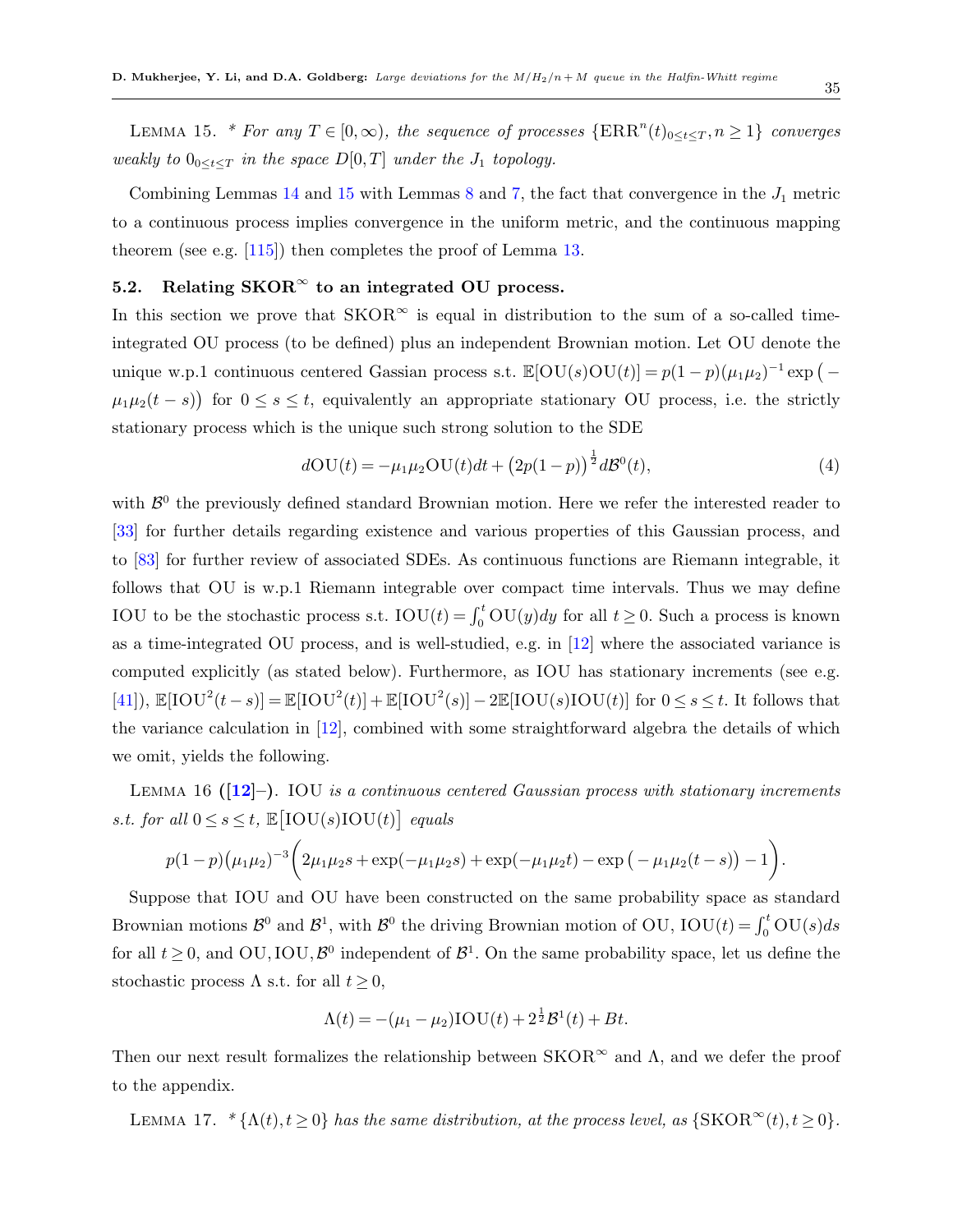### <span id="page-35-0"></span>5.3. Stochastic calculus to analyze  $\Lambda$ .

In this section, we use stochastic calculus to rewrite  $\zeta(\Lambda,s)$  in a form amenable to analyzing the supremum arising in Lemma [6,](#page-29-1) ultimately relating  $\Phi(\Lambda, t)$  to the supremum of a certain Gaussian process. Our main result will be the following. Let us define  $\mathcal G$  to be the stochastic process s.t. for all  $t \geq 0$ ,

<span id="page-35-1"></span>
$$
\mathcal{G}(t) = -(\mu_1 - \mu_2) \int_0^t \exp\left(-\theta y\right) \text{OU}(y) dy + 2^{\frac{1}{2}} \int_0^t \exp(-\theta y) d\mathcal{B}^1(y) + \frac{B}{\theta} \left(1 - \exp\left(-\theta t\right)\right),
$$

with OU independent of  $\mathcal{B}^1$ . Then we prove the following.

LEMMA 18. For all  $t \geq 0$ ,  $\Phi(\Lambda, t)$  has the same distribution as  $\sup_{0 \leq s \leq t} \mathcal{G}(s)$ .

In the rest of this subsection we prove Lemma [18.](#page-35-1) We begin by providing some more explicit representations/constructions for several previously defined stochastic processes, which follow immediately from [\(4\)](#page-34-2), standard and well-known results for OU processes [\[73\]](#page-79-10), a few simple reindexings, and our definitions (especially Definition [9\)](#page-29-3), and we omit the details. We note that in this and remaining sections, we freely use standard notations, definitions, and basic results from the elementary theory of stochastic calculus, and refer the interested reader to  $\lceil 62 \rceil$  for further details. Also, for a general stochastic process X and  $s \geq 0$ , we let  $X_s$  denote the stochastic process s.t.  $X_s(t) = X(s+t) - X(s)$  for all  $t \geq 0$ . Similarly, for a general stochastic process X and  $s \geq 0$ , we let  $X_{+,s}$  denote the stochastic process s.t.  $X_{+,s}(t) = X(s+t)$  for all  $t \geq 0$ . For a generic r.v X, let  $Var[X]$  denote the variance of X. Let  $\mathcal{B}^3$  and  $\mathcal{B}^2$  denote two independent Brownian motions, constructed on the same probability space, which satisfy  $Var[\mathcal{B}^3(1)] = 2p(1-p)$ ,  $Var[\mathcal{B}^2(1)] = 2$ . Then the desired representations are as follows, where we remind the reader that the mapping  $\zeta$ , from  $D[0,\infty) \times \mathcal{R}^+$  to  $D[0,\infty)$ , was previously formalized in Definition [9.](#page-29-3)

<span id="page-35-2"></span>LEMMA 19. – One may construct  $\Lambda$  and OU on the same probability space as  $\mathcal{B}^3$  and  $\mathcal{B}^2$ , s.t. w.p.1, for all  $s, t \geq 0$ ,

$$
OU_{+,s}(t) = \exp(-\mu_1 \mu_2 t)OU_{+,s}(0) + \int_0^t \exp(-\mu_1 \mu_2 (t - y)) d\mathcal{B}_s^3(y); \tag{5}
$$

$$
\zeta(\Lambda, s, t) = -(\mu_1 - \mu_2) \int_0^t \text{OU}_{+,s}(y) dy + \mathcal{B}_s^2(t) + Bt - \theta \int_0^t \zeta(\Lambda, s, y) dy.
$$
 (6)

From Lemma [19](#page-35-2) and basic definitions in stochastic calculus, see e.g. [\[62\]](#page-79-11), we conclude the following. Let  $J \triangleq \begin{bmatrix} \mu_1 \mu_2 & 0 \\ \mu_1 \mu_2 & 0 \end{bmatrix}$  $\mu_1 - \mu_2$  θ . Also, for two appropriately dimensioned matrices  $M_1, M_2$ , let  $M_1 \bullet M_2$ denote the standard dot product of the two matrices.

COROLLARY 1. – Under the same construction as Lemma [19,](#page-35-2) w.p.1, for all  $s,t \geq 0$ ,  $\text{OU}_{+,s}$  and  $\zeta(\Lambda, s)$  satisfy the system of SDE

$$
\begin{bmatrix} dO\mathbf{U}_{+,s}(t) \\ d\zeta(\Lambda,s,t) \end{bmatrix} = -J \bullet \begin{bmatrix} O\mathbf{U}_{+,s}(t) \\ \zeta(\Lambda,s,t) \end{bmatrix} + \begin{bmatrix} d\mathcal{B}_s^3(t) \\ d\mathcal{B}_s^2(t) + Bdt \end{bmatrix},\tag{7}
$$

with appropriate boundary conditions.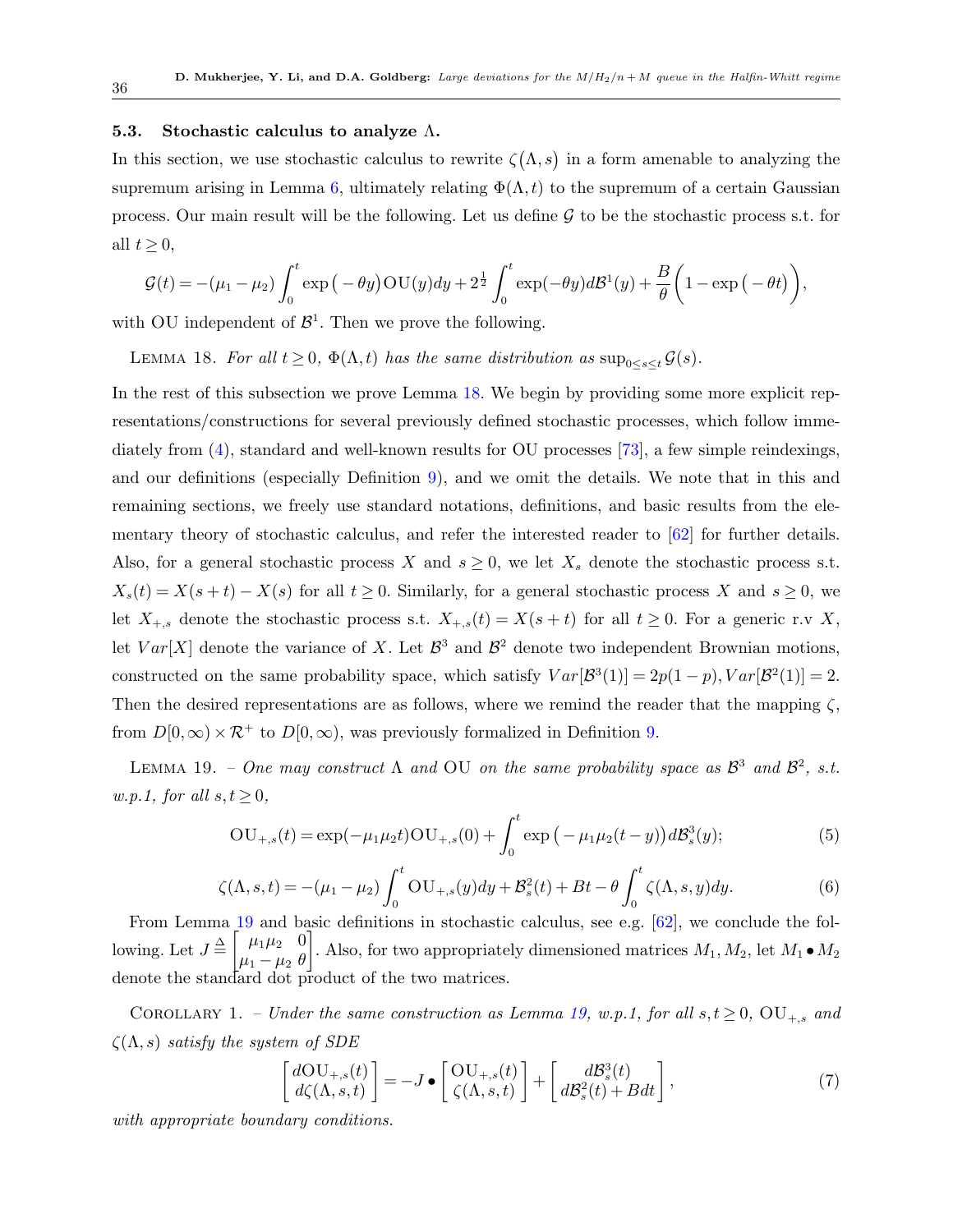Fortunately, the system of SDE [\(7\)](#page-35-0) is well-studied and has an explicit solution, the so-called multi-dimensional OU process (see e.g. [\[83\]](#page-80-0)). Before recalling the details of such processes, it will be helpful to review some additional matrix-related notations. Recall that for a matrix M and scalar  $z, zM$  denotes the same matrix  $M$ , but with each component multiplied by  $z$ . For a square matrix M, we let  $M^0$  denote the identity matrix of the same dimensions, and  $M^k$  denote  $M \bullet M^{k-1}$ for  $k \geq 1$ . For a matrix M, let  $exp(M)$  denote the standard matrix exponential, i.e. the matrix equivalent to  $\sum_{k=0}^{\infty} \frac{M^k}{k!}$  $\frac{M^k}{k!}$ . Also, for an *n* by *m* matrix *M* and  $i \in [1, n], j \in [1, m]$ , let  $M_{i,j}$  denote the entry in row  $i$ , column  $j$  of  $M$ .

<span id="page-36-1"></span>LEMMA 20 ([\[83\]](#page-80-0)). Under the same construction as Lemma [19,](#page-35-1) w.p.1, for all  $s, t \geq 0$ , the system of SDE  $(7)$  has the following unique strong solution:

<span id="page-36-0"></span>
$$
\begin{bmatrix}\n\text{OU}_{+,s}(t) \\
\zeta(\Lambda, s, t)\n\end{bmatrix} = \begin{bmatrix}\n0 \\
\frac{B}{\theta}(1 - \exp(-\theta t))\n\end{bmatrix} + \exp(-tJ) \bullet \begin{bmatrix}\n\text{OU}_{+,s}(0) \\
\zeta(\Lambda, s, 0)\n\end{bmatrix} + \begin{bmatrix}\n\int_0^t \exp(-(t - y)J)_{1,1} dB_s^3(y) + \int_0^t \exp(-(t - y)J)_{1,2} dB_s^2(y) \\
\int_0^t \exp(-(t - y)J)_{2,1} dB_s^3(y) + \int_0^t \exp(-(t - y)J)_{2,2} dB_s^2(y)\n\end{bmatrix}.
$$
\n(8)

We now simplify [\(8\)](#page-36-0) through a series of lemmas. First, we compute  $\exp(-zJ)$  explicitly for  $z \ge 0$ , deferring the proof to the appendix. Here we also note that it is easily verified that our assumptions (i.e.  $\mathbb{E}[S] = 1$  and Assumption [1\)](#page-11-0) imply that  $\mu_1 \mu_2 > \theta$ , as  $\frac{p}{\mu_1} + \frac{1-p}{\mu_2}$  $\frac{1-p}{\mu_2} = 1$  implies  $\mu_1 \mu_2 = p\mu_2 + (1-p)\mu_1$ .

<span id="page-36-2"></span>LEMMA 21. \* For all  $z \geq 0$ ,

$$
\exp(-zJ) = \begin{bmatrix} \exp(-\mu_1\mu_2z) & 0\\ \frac{\mu_1-\mu_2}{\mu_1\mu_2-\theta}(\exp(-\mu_1\mu_2z)-\exp(-\theta z)) & \exp(-\theta z) \end{bmatrix}.
$$

<span id="page-36-3"></span>Combining Lemmas [20](#page-36-1) and [21,](#page-36-2) we conclude the following.

LEMMA 22. Under the same construction as Lemma [19,](#page-35-1) w.p.1, for all  $0 \le s \le t$ ,

<span id="page-36-5"></span>
$$
OU_{+,s}(t) = \exp(-\mu_1 \mu_2 t)OU_{+,s}(0) + \int_0^t \exp(-\mu_1 \mu_2 (t - y)) d\mathcal{B}_s^3(y), \tag{9}
$$

and

<span id="page-36-6"></span>
$$
\zeta(\Lambda, s, t - s) = \frac{\mu_1 - \mu_2}{\mu_1 \mu_2 - \theta} \left( \exp\left(-\mu_1 \mu_2(t - s)\right) - \exp\left(-\theta(t - s)\right) \right) \text{OU}_{+,s}(0) \tag{10}
$$
\n
$$
+ \frac{\mu_1 - \mu_2}{\mu_1 \mu_2 - \theta} \int_0^{t - s} \left( \exp\left(-\mu_1 \mu_2(t - s - y)\right) - \exp\left(-\theta(t - s - y)\right) \right) d\mathcal{B}_s^3(y)
$$
\n
$$
+ \int_0^{t - s} \exp\left(-\theta(t - s - y)\right) d\mathcal{B}_s^2(y) + \frac{B}{\theta} \left(1 - \exp\left(-\theta(t - s)\right)\right).
$$

<span id="page-36-4"></span>Next, we will combine Lemma [22](#page-36-3) with Ito's lemma to prove the following, deferring the proof to the appendix.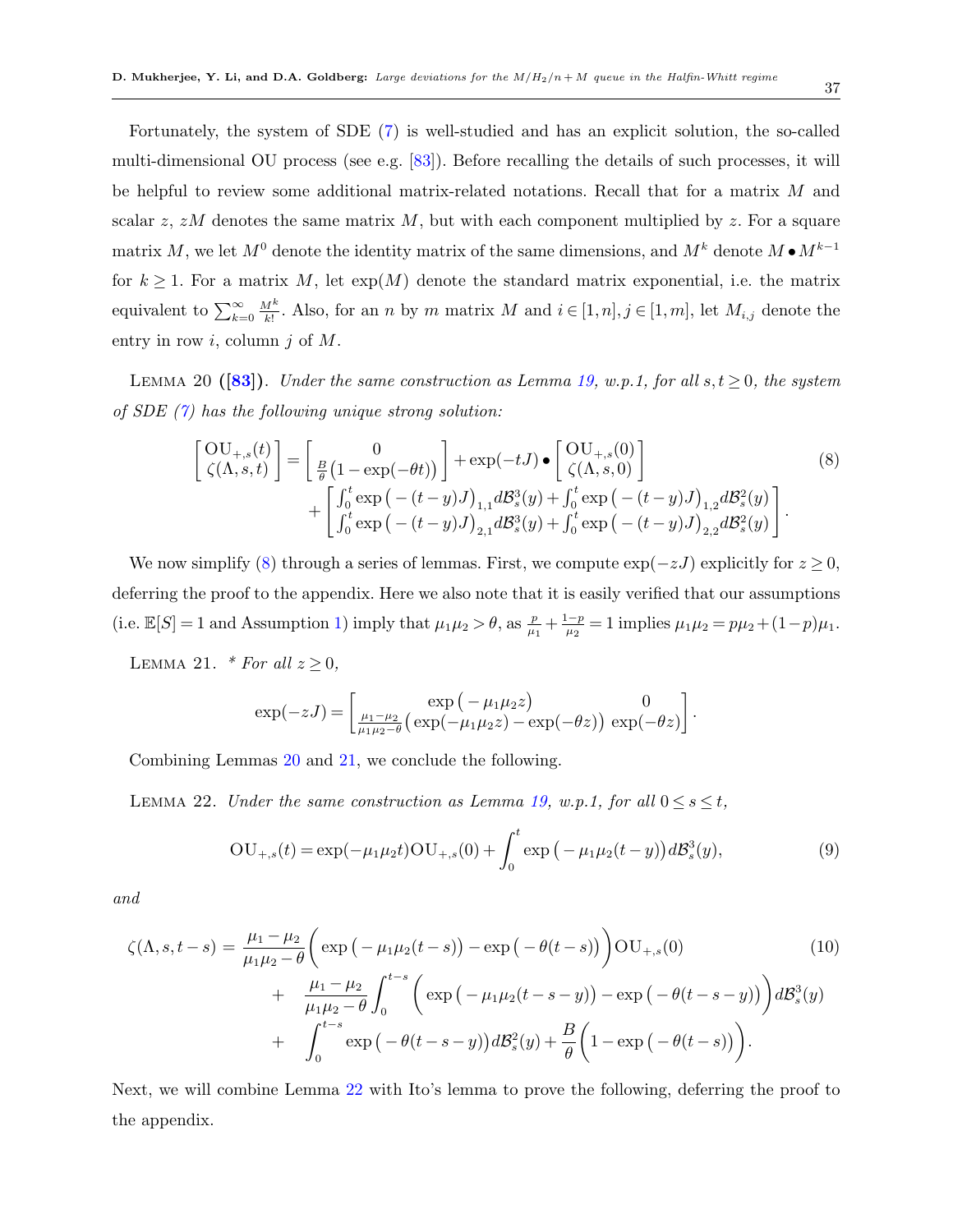LEMMA 23. \* Under the same construction as Lemma [19,](#page-35-1) w.p.1, for all  $0 \le s \le t$ ,

$$
\zeta(\Lambda, s, t - s) = -(\mu_1 - \mu_2) \int_s^t \exp(-\theta(t - y)) \text{OU}(y) dy + \int_s^t \exp(-\theta(t - y)) dB^2(y) + \frac{B}{\theta} \left(1 - \exp(-\theta(t - s))\right).
$$

The desired result Lemma [18](#page-35-2) then follows from Lemma [6,](#page-29-0) Lemma [23,](#page-36-4) the facts that (by reversibility): 1. OU(s)<sub>0≤s≤t</sub> has the same distribution (at the process level) as OU(t – s)<sub>0≤s≤t</sub> and 2.  $\mathcal{B}^2(s)_{0\leq s\leq t}$  has the same distribution (at the process level) as  $2^{\frac{1}{2}}(\mathcal{B}^1(t)-\mathcal{B}^1(t-s))_{0\leq s\leq t}$ , and a simple reindexing, and we omit the details.

## 5.4. Gaussian process theory to analyze  $\sup_{0\leq s\leq t} \mathcal{G}(s)$ .

In this section we use Dudley's celebrated entropy bound to prove that the expected all-time supremum of  $\mathcal G$  is finite. This will later allow us to relate the large deviations behavior of the all-time supremum of  $\mathcal G$  to the maximum variance of  $\mathcal G$  at any one time, which we will explicitly compute, using e.g. Borell's inequality.

We begin by recalling some well-known results from the theory of Gaussian processes, and refer the interested reader to [\[3,](#page-75-0) [34,](#page-77-0) [35,](#page-77-1) [64\]](#page-79-0) for further details. Let us define  $\overline{G}$  to be the stochastic process s.t. for all  $t \geq 0$ ,

<span id="page-37-0"></span>
$$
\overline{\mathcal{G}}(t) = \mathcal{G}(t) - \frac{B}{\theta} \left( 1 - \exp(-\theta t) \right).
$$

Then one may easily verify the following.

**Observation 1** . W.p.1,  $\overline{G}$  is a centered, continuous Gaussian process, where here continuity is on the space  $\mathcal{R}^+$  under the standard Euclidean metric, and  $\overline{\mathcal{G}}(0) = 0$ .

For the Gaussian process  $\overline{\mathcal{G}}$ , we can define the so-called canonical metric (technically in general a pseudo-metric, although in our special case it will anyways be a metric) for  $\mathcal{R}^+$  w.r.t.  $\overline{\mathcal{G}}, d_{\overline{\mathcal{G}}},$  s.t. for  $x, y \in \mathcal{R}^+$ ,  $d_{\overline{\mathcal{G}}}(x, y) = \left( \mathbb{E} \left[ \left( \overline{\mathcal{G}}(x) - \overline{\mathcal{G}}(y) \right)^2 \right] \right)^{\frac{1}{2}}$ . For a given  $x \in \mathcal{R}^+$  and  $\epsilon > 0$ , let  $B_{\overline{\mathcal{G}}}(x, \epsilon) \stackrel{\Delta}{=} \{z \in \mathcal{R}^+ \mid z \in \mathcal{R}^+ \mid z \in \mathcal{R}^+ \mid z \in \mathcal{R}^+ \mid$  $\mathcal{R}^+$ :  $d_{\overline{G}}(z, x) \leq \epsilon$ , i.e. the closed ball of radius  $\epsilon$  centered at x under the  $\overline{\mathcal{G}}$  pseudo-metric. For a given  $\epsilon > 0$ , let  $N_{\overline{G}}(\epsilon)$  denote the smallest  $k \ge 1$  for which there exist  $x_1, \ldots, x_k \in \mathcal{R}^+$  satisfying  $\mathcal{R}^+ \subseteq \bigcup_{i=1}^k B_{\overline{\mathcal{G}}}(x_i, \epsilon)$ , i.e. the smallest number of closed  $\epsilon$ -balls needed to cover  $\mathcal{R}^+$  under the  $d_{\overline{\mathcal{G}}}$ pseudo-metric, where we set this value to  $\infty$  if no finite number of such balls suffices. Then the celebrated entropy bound (of Sudakov and Dudley, later generalized by Talagrand and others) for the expected value of the supremum of a centered Gaussian process (as customized to our setting) is as follows. We note that in general the relevant bounds only hold for the supremum over any fixed countable subset, and/or for an appropriate version of the associated stochastic process. However, in light of the continuity ensured by Observation [1,](#page-37-0) those results imply the following in our setting.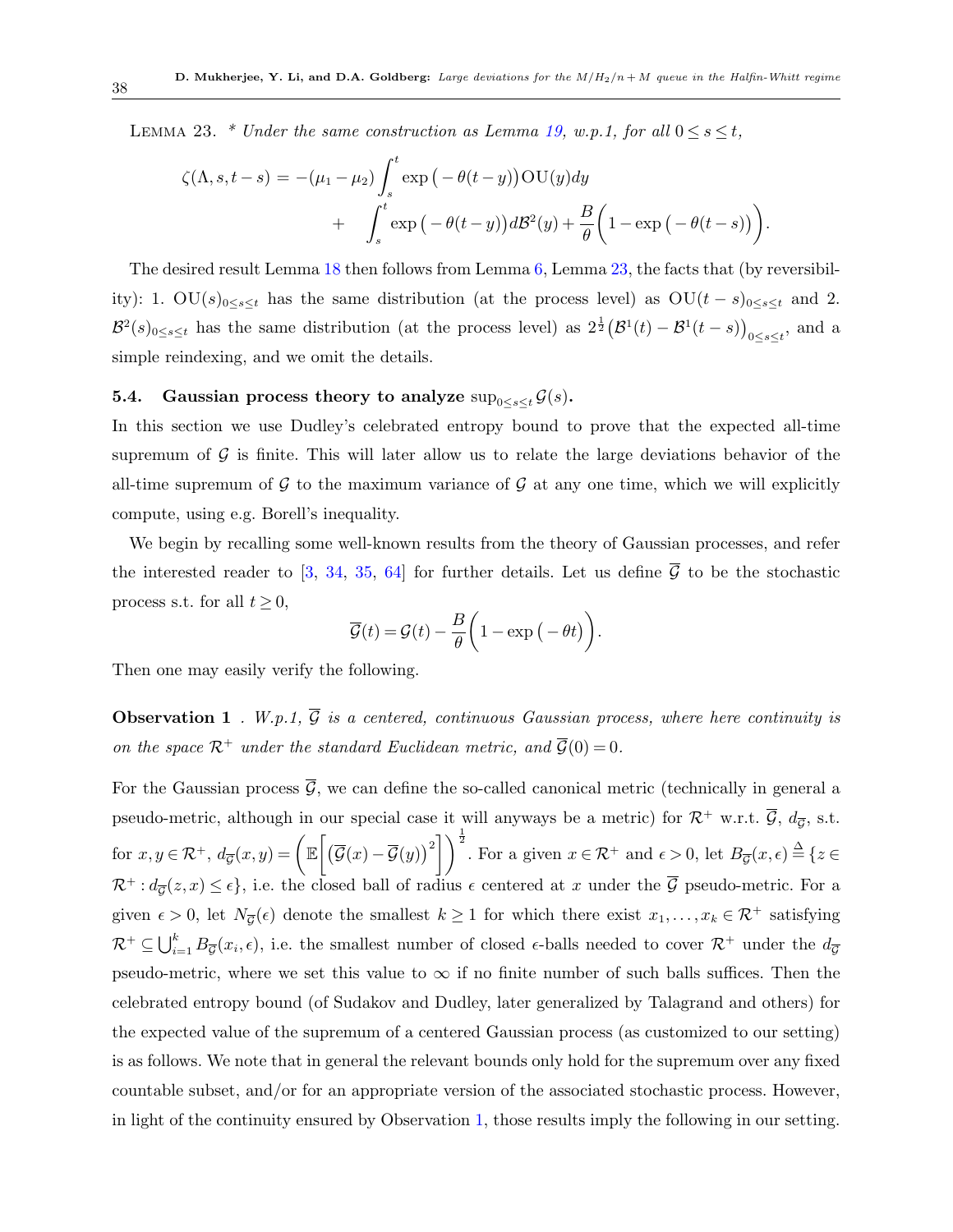We also note that although  $\mathcal{R}^+$  will not in general be compact under the metrics we consider, as we will see it will be totally bounded under the pseudo-metric  $\overline{\mathcal{G}}$ , which will suffice for our purposes.

<span id="page-38-4"></span>LEMMA 24 ([3, 34, 35, 64]). 
$$
\mathbb{E}[\sup_{t \in \mathcal{R}^+} \overline{\mathcal{G}}(t)]
$$
 is finite if  $\int_0^\infty \log^{\frac{1}{2}} (N_{\overline{\mathcal{G}}}(t)) d\epsilon < \infty$ .

<span id="page-38-0"></span>We now prove that the associated entropy integral is indeed finite, i.e. we prove the following.

LEMMA 25.  $\int_0^\infty \log^{\frac{1}{2}} (N_{\overline{G}}(\epsilon)) d\epsilon < \infty$ .

En route to proving Lemma [25,](#page-38-0) and for use in later proofs, it will be helpful to explicitly compute the covariance of  $\overline{G}$ . This is accomplished in the following lemma, whose proof we defer to the appendix.

<span id="page-38-2"></span>LEMMA 26. \* For all 
$$
0 \le s < t
$$
,  $\mathbb{E}[(\overline{G}(t) - \overline{G}(s))^2]$  equals  
\n
$$
\left(\frac{p(1-p)(\mu_1 - \mu_2)^2}{\theta \mu_1 \mu_2 (\mu_1 \mu_2 + \theta)} + \theta^{-1}\right) \exp(-2\theta s) - \left(\frac{p(1-p)(\mu_1 - \mu_2)^2}{\theta \mu_1 \mu_2 (\mu_1 \mu_2 - \theta)} + \theta^{-1}\right) \exp(-2\theta t) + \frac{2p(1-p)(\mu_1 - \mu_2)^2}{\mu_1 \mu_2 (\mu_1 \mu_2 - \theta)(\mu_1 \mu_2 + \theta)} \exp((\mu_1 \mu_2 - \theta)s) \exp(-(\mu_1 \mu_2 + \theta)t).
$$

<span id="page-38-1"></span>We now establish some key monotonicity properties for the covariance of  $\overline{G}$ , for use in later proofs, deferring all proofs to the appendix.

COROLLARY 2. \* For each fixed  $s \in \mathcal{R}^+$ ,  $\mathbb{E}[(\overline{\mathcal{G}}(t) - \overline{\mathcal{G}}(s))^2]$  is a strictly increasing function (of t) on  $[s,\infty)$ . Also, for each fixed  $t \in \mathcal{R}^+$ ,  $\mathbb{E}[(\overline{\mathcal{G}}(t)-\overline{\mathcal{G}}(s))^2]$  is a strictly decreasing function (of s) on  $[0, t)$ .

Note that in light of the strictness established in Corollary [2,](#page-38-1) we find that  $(\mathcal{R}^+, d_{\overline{G}})$  is in fact a metric space. We also note that Lemma [26](#page-38-2) implies that  $\mathbb{E}[(\overline{\mathcal{G}}(t)-\overline{\mathcal{G}}(s))^2]$  is jointly continuous in s and  $t$ , which is a requirement for some of the results from the theory of Gaussian processes which we will be applying. We now use Corollary [2](#page-38-1) to compute the diameter of this metric space, and explicitly bound the associated metric, deferring all proofs to the appendix.

LEMMA 27. \*  $\lim_{t\to\infty} \mathbb{E}[\overline{\mathcal{G}}^2(t)] = \frac{\theta + \mu_1 + \mu_2 - 1}{\theta(\theta + \mu_1 \mu_2)}$  $\frac{(\mu_1 + \mu_2 - 1)}{\theta(\theta + \mu_1 \mu_2)}$  $\frac{(\mu_1 + \mu_2 - 1)}{\theta(\theta + \mu_1 \mu_2)}$  $\frac{(\mu_1 + \mu_2 - 1)}{\theta(\theta + \mu_1 \mu_2)}$ , where in light of Corollary 2 this further equals  $\sup_{t\geq 0} \mathbb{E}\big[\overline{\mathcal{G}}^2(t)\big]$ . In addition, for all  $s,t\in\mathcal{R}^+$ , it holds that  $d_{\overline{\mathcal{G}}}(s,t) \leq \left(\frac{\theta+\mu_1+\mu_2-1}{\theta(\theta+\mu_1\mu_2)}\right)$  $\theta(\theta+\mu_1\mu_2)$  $\int_{0}^{\frac{1}{2}}$ , *i.e. the diam*eter of the metric space  $(\mathcal{R}^+, d_{\overline{G}})$  equals  $\left(\frac{\theta + \mu_1 + \mu_2 - 1}{\theta(\theta + \mu_1 \mu_2)}\right)$  $\theta(\theta+\mu_1\mu_2)$  $\int_{0}^{\frac{1}{2}}$ . In addition, for all  $0 \leq s \leq t$ ,

<span id="page-38-3"></span>
$$
d_{\overline{g}}(s,t) \le 4 \left( \frac{p(1-p)(\mu_1 - \mu_2)^2}{\mu_1 \mu_2 (\mu_1 \mu_2 - \theta) \theta} + \theta^{-1} \right)^{\frac{1}{2}} \left( 1 - \exp\left( -(\mu_1 \mu_2 + \theta)(t-s) \right) \right)^{\frac{1}{2}} \exp(-\theta s).
$$

With Lemma [27](#page-38-3) in hand, we now complete the proof of Lemma [25.](#page-38-0)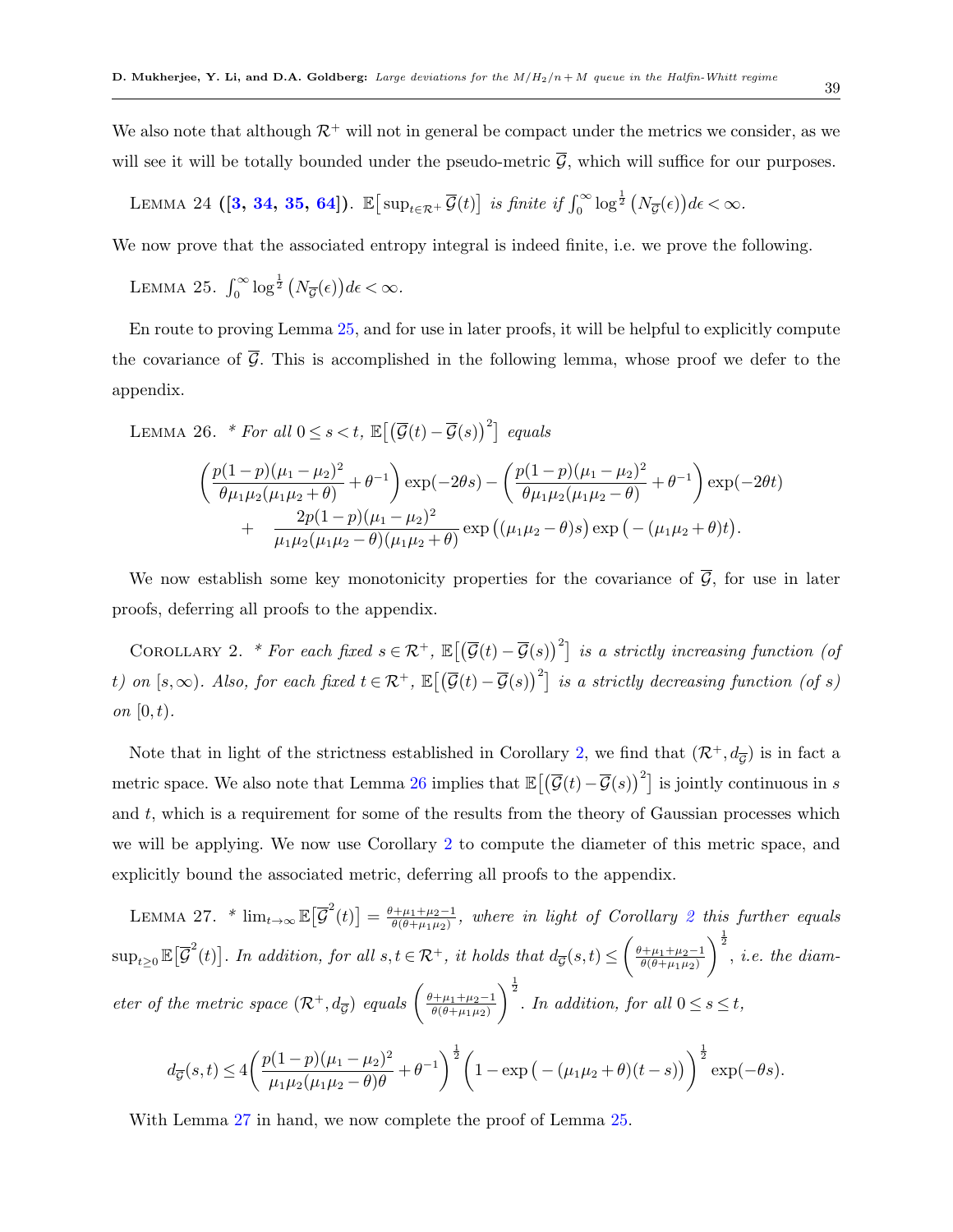Proof of Lemma [25:](#page-38-0) Let  $C_0 \stackrel{\Delta}{=} 4 \left( \frac{p(1-p)(\mu_1 - \mu_2)^2}{\mu_1 \mu_2 (\mu_1 \mu_2 - \theta) \theta} + \theta^{-1} \right)^{\frac{1}{2}} (1 + \mu_1 \mu_2 + \theta)^{\frac{1}{2}}$ . For any fixed  $\epsilon > 0$ , let  $n_{\epsilon} \stackrel{\Delta}{=} \lceil \frac{C_0^3}{\theta \epsilon^3} \rceil$ . For  $k \in \{0, \ldots, n_{\epsilon}\}, \text{ let } x_{k,\epsilon} \stackrel{\Delta}{=} k \frac{\epsilon^2}{C_{\epsilon}^2}$  $\frac{\epsilon^2}{C_0^2}$ . We now prove that for all  $\epsilon > 0$ ,

<span id="page-39-0"></span>
$$
\mathcal{R}^+ \subseteq \bigcup_{i=0}^{n_{\epsilon}} B_{\overline{\mathcal{G}}}(x_{i,\epsilon}, \epsilon). \tag{11}
$$

We first prove that for all  $t \geq x_{n_{\epsilon},\epsilon}$ , it holds that  $t \in B_{\overline{G}}(x_{n_{\epsilon},\epsilon},\epsilon)$ . Indeed, first note that

$$
x_{n_{\epsilon},\epsilon} \geq \frac{1}{\theta} \times \frac{C_0}{\epsilon} \geq \frac{1}{\theta} \log\left(\frac{C_0}{\epsilon}\right),
$$

the final inequality following from the fact that  $\log(x) < x$  for all  $x > 0$ . It follows that for  $t \geq x_{n_{\epsilon},\epsilon}$ , by Lemma [27,](#page-38-3)

$$
d_{\overline{G}}(x_{n_{\epsilon},\epsilon},t) \leq C_0 \exp(-\theta x_{n_{\epsilon},\epsilon}) \leq \epsilon,
$$

completing the proof.

Next, we prove that for all  $k \in [0, n_{\epsilon}]$  and  $t \in [x_{k,\epsilon}, x_{k+1,\epsilon}]$ , it holds that  $t \in B_{\overline{G}}(x_{k,\epsilon}, \epsilon)$ . Indeed, note that as  $1 - \exp(-x) \le x$  for all  $x \in \mathcal{R}^+$ , it follows from Lemma [27](#page-38-3) that for all  $0 \le s \le t$ ,  $d_{\overline{G}}(s,t) \leq C_0(t-s)^{\frac{1}{2}}.$  Thus for all  $k \in [0,n_{\epsilon}]$  and  $t \in [x_{k,\epsilon},x_{k+1,\epsilon}],$ 

$$
d_{\overline{G}}(x_{k,\epsilon},t) \leq C_0 (x_{k+1,\epsilon} - x_{k,\epsilon})^{\frac{1}{2}}
$$
  
=  $C_0 (\frac{\epsilon^2}{C_0^2})^{\frac{1}{2}} = \epsilon$ ,

completing the proof.

Combining the above completes the proof of [\(11\)](#page-39-0), and implies that  $N_{\overline{g}}(\epsilon) \leq \frac{C_0^3}{\theta \epsilon^3} + 2$  for all  $\epsilon > 0$ . Combining with the fact that Lemma [27](#page-38-3) implies that  $N_{\overline{G}}(\epsilon) = 1$  for all  $\epsilon \geq \left(\frac{\theta + \mu_1 + \mu_2 - 1}{\theta(\theta + \mu_1 \mu_2)}\right)$  $\frac{\theta+\mu_1+\mu_2-1}{\theta(\theta+\mu_1\mu_2)}\Big)^{\frac{1}{2}},$  it follows that to complete the proof of Lemma [25,](#page-38-0) it suffices to demonstrate that

$$
\int_0^{\left(\frac{\theta+\mu_1+\mu_2-1}{\theta(\theta+\mu_1\mu_2)}\right)^{\frac{1}{2}}} \log^{\frac{1}{2}}\left(\frac{C_0^3}{\theta\epsilon^3}+2\right)d\epsilon < \infty.
$$

Combining with a straightforward exercise in calculus, the details of which we omit, then completes the proof.  $Q.E.D.$ 

## 5.5. Interchange-of-limits results from [\[31,](#page-77-2) [24\]](#page-76-0).

The final ingredient needed in our proofs is the interchange-of-limits results from [\[31,](#page-77-2) [24\]](#page-76-0), which will allow us to translate results for  $\sup_{0\leq s\leq t} \mathcal{G}(s)$  over finite intervals  $[0, t]$  to results for the stationary measure of interest. Let  $\hat{Q}^n = (\hat{N}_1^n, \hat{N}_2^n, \hat{W}^n)$  denote the rescaled CTMC  $n^{-\frac{1}{2}}(Q^n - (\frac{p}{\mu})^n)$  $\frac{p}{\mu_1} n, \frac{1-p}{\mu_2} n, 0) \big),$ i.e. the normalized and rescaled (by  $n^{-\frac{1}{2}}$ ) CTMC corresponding to the  $M/H_2/n + M$  queue with arrival rate  $\lambda_n = n + B n^{\frac{1}{2}}$ , service distribution S which is hyper-exponentially distributed with parameters  $\mu_1, \mu_2, p$ , and abandonment rate  $\theta$ . Furthermore, we remind the reader that  $\hat{Q}^n(0)$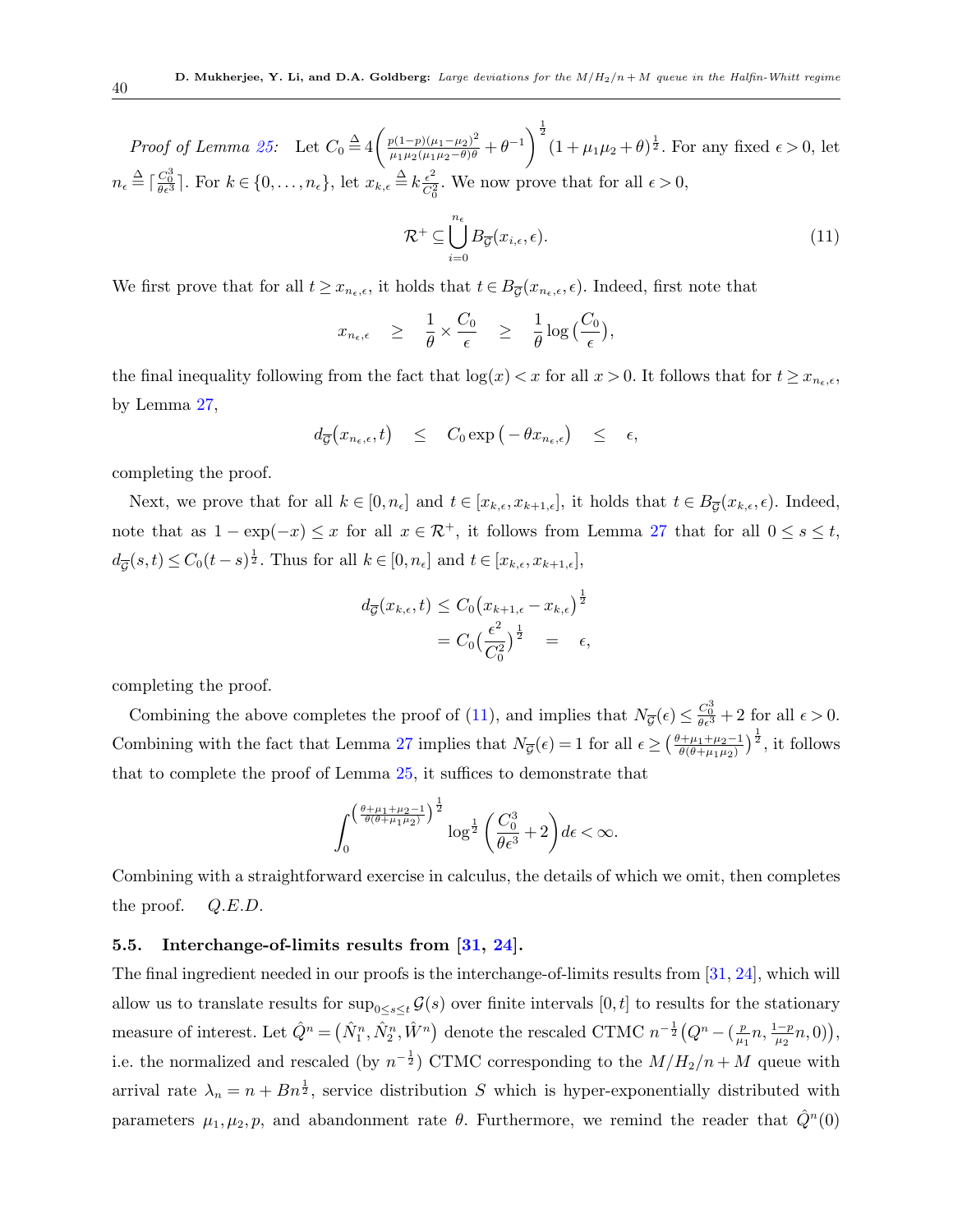is equivalent in distribution to  $(Bin(n, \hat{p}) - n\hat{p}, n - Bin(n, \hat{p}) - n(1 - \hat{p}), 0)$ , where  $\hat{p} = \frac{p}{n}$  $\frac{p}{\mu_1}$  and  $Bin(n, \hat{p})$  is the corresponding binomially distributed r.v. Note that standard results concerning weak convergence of the binomial to the normal imply that  $\{\hat{Q}^n(0), n \geq 1\}$  converges weakly to  $p((p(1-p))^{\frac{1}{2}}\mathcal{B}^0(1),-(p(1-p))^{\frac{1}{2}}\mathcal{B}^0(1),0)$ , where we remind the reader that  $\mathcal{B}^0,\mathcal{B}^1$  are two independent standard Brownian motions. Also, it is well-known that for each fixed  $n, \{\hat{Q}^n(t), t \geq 0\}$ converges weakly to a r.v.  $\hat{Q}^n(\infty) = (\hat{N}_1^n(\infty), \hat{N}_2^n(\infty), \hat{W}^n(\infty))$ , corresponding to the steady-state of the corresponding (normalized)  $M/H_2/n + M$  queue [\[24\]](#page-76-0).

<span id="page-40-0"></span>5.5.1. Review of weak convergence results of [\[29\]](#page-77-3). Before reviewing the relevant interchange-of-limits results, we will have to formalize the weak convergence results of [\[29\]](#page-77-3) in greater depth. The relevant weak convergence result is as follows, and is proven in [\[29\]](#page-77-3).

LEMMA 28 ([\[29\]](#page-77-3)). There exists a continuous Markov process  $Q^{\infty} = (N_1^{\infty}, N_2^{\infty}, W^{\infty})$  s.t. for all  $T \geq 0$ ,  $\{\hat{Q}^n(t)_{0 \leq t \leq T}, n \geq 1\}$  converges weakly to  $Q^{\infty}(t)_{0 \leq t \leq T}$  in the space  $D^3[0,T]$  under the  $J_1$ topology. Here we note that under the stated weak convergence,  $Q^{\infty}(0)$  is distributed as  $($   $(p(1 (p)\big)^{\frac{1}{2}}\mathcal{B}^{0}(1),-(p(1-p))^{\frac{1}{2}}\mathcal{B}^{0}(1),0\big).$ 

5.5.2. Review of ergodicity and interchange-of-limits results of [\[31,](#page-77-2) [24\]](#page-76-0). Given a result such as Lemma [28,](#page-40-0) there is the question of whether an interchange-of-limits hold, i.e. whether the Markov process  $Q^{\infty}$  has a unique invariant measure, to which  $\{\hat{Q}^n(\infty), n \geq 1\}$  converges. Such an interchange is not automatic, and there is a large literature studying when such an interchange of limits holds, see the discussion in  $[24, 43, 60]$  $[24, 43, 60]$  $[24, 43, 60]$  $[24, 43, 60]$  $[24, 43, 60]$ . The sequence of papers  $[31, 24]$  $[31, 24]$  $[31, 24]$ resolved this question for the setting we consider here, i.e. multi-server queues in the HW regime, when services have a phase-type distribution and there is a strictly positive abandonment rate. First, in [\[31\]](#page-77-2), the authors proved that the continuous Markov process  $Q^{\infty}$  is positive recurrent and has a unique invariant measure  $\Upsilon^{\infty}$ , and is exponentially ergodic, where we refer the interested reader to [\[31\]](#page-77-2) for precise details regarding the formal definition of exponential ergodicity. Let  $Q^{\infty}(\infty) = \big(N_1^{\infty}(\infty),N_2^{\infty}(\infty),W^{\infty}(\infty)\big)$  denote a generic r.v. distributed as  $\Upsilon^{\infty}$ . Then more formally [\[31\]](#page-77-2) proves such a result for a certain "transformed" Markov process  $Y = (Y^1, Y^2)$ , where (under analogous initial conditions and on an appropriate probability space)  $N_1^{\infty}(t) = Y^1(t) - p(Y^1(t) +$  $Y^{2}(t) \big)^{+}$ ,  $N_{2}^{\infty}(t) = Y^{2}(t) - p(Y^{1}(t) + Y^{2}(t))^{+}$ ,  $W^{\infty}(t) = (Y^{1}(t) + Y^{2}(t))^{+}$  for all  $t \ge 0$ . Here we refer the interested reader to [\[29\]](#page-77-3) for a further discussion of this and related transformations. We note that the results of [\[31\]](#page-77-2) are easily seen to imply the analogous uniqueness and erodicity results for  $Q^{\infty}$ . We also note that although the ergodicity results of [\[31\]](#page-77-2) are stated only when the relevant Markov processes have deterministic initial conditions, when combined with standard results and definitions regarding ergodicity of general Markov processes [\[31,](#page-77-2) [84,](#page-80-1) [85,](#page-80-2) [86,](#page-80-3) [92\]](#page-81-0), they are easily seen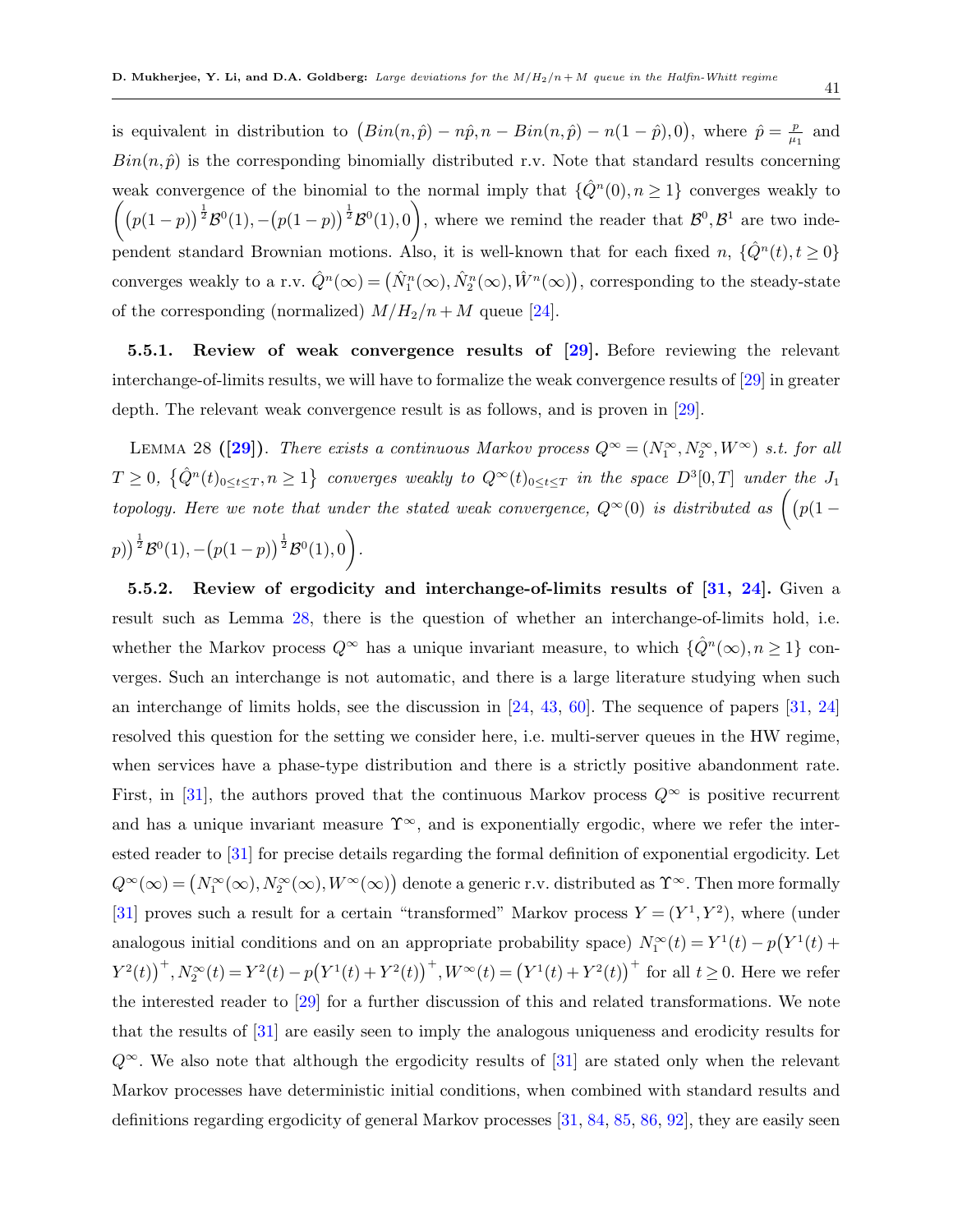to imply the analogous results under random initial conditions. The authors of [\[31\]](#page-77-2) then complete the proof of the desired interchange-of-limits in [\[24\]](#page-76-0), where we note that the result is actually proven for a certain transformation, but which is easily seen to imply the analogous results for the setting of interest. These results, including the desired interchange-of-limits, are summarized in the following lemma.

<span id="page-41-1"></span>LEMMA 29 ([\[31,](#page-77-2) [24\]](#page-76-0)). The continuous-time Markov process  $Q^{\infty}$  is positive recurrent, and has a unique invariant measure  $\Upsilon^{\infty}$ . Furthermore,  $\{\hat{Q}^n(\infty), n \geq 1\}$  converges in distribution to  $Q^{\infty}(\infty)$ , whose associated probability measure is  $\Upsilon^{\infty}$ . Namely, an interchange-of-limits holds, which is summarized as follows (after applying the Portmanteau Theorem and basic definitions and results from the theory of weak convergence). Suppose  $Q^{\infty}(0)$  is distributed as  $((p(1-p))^{\frac{1}{2}}\mathcal{B}^{0}(1), -(p(1-p))^{\frac{1}{2}}$  $p)$ )<sup> $\frac{1}{2}$ </sup> $\mathcal{B}^{0}(1),0$ . Then for all  $x>0$  which are continuity points of  $W^{\infty}(\infty)$  (which will be dense in  $\mathcal{R}^+$ ),

$$
\liminf_{n \to \infty} \liminf_{t \to \infty} P(\hat{W}^n(t) \ge x) = \liminf_{n \to \infty} P(\hat{W}^n(\infty) \ge x) = P(W^{\infty}(\infty) \ge x)
$$
\n
$$
= \lim_{t \to \infty} P(W^{\infty}(t) \ge x) \ge \limsup_{t \to \infty} \limsup_{n \to \infty} P(\hat{W}^n(t) \ge x),
$$
\n(12)

and

$$
\limsup_{n \to \infty} \limsup_{t \to \infty} P(\hat{W}^n(t) > x) = \limsup_{n \to \infty} P(\hat{W}^n(\infty) > x) = P(W^{\infty}(\infty) > x)
$$
(13)  
= 
$$
\liminf_{t \to \infty} P(W^{\infty}(t) > x) \le \liminf_{t \to \infty} \liminf_{n \to \infty} P(\hat{W}^n(t) > x).
$$

We note that the analogous interchange also holds for a general sequence of weakly converging initial conditions (i.e. an analogous interchange-of-limits holds when  $Q^{\infty}(0)$  has a different distribution), but for clarity of exposition we do not state at that level of generality. Also, we note that a study of whether  $W^{\infty}(\infty)$  and other related distributions e.g. admit a density (in which case one could avoid the care taken w.r.t open and closed sets above) will be beyond the scope of our paper, and unnecessary for our results.

#### 5.6. Proof of upper bound part of main result Theorem [1.](#page-11-1)

We now complete the proof of one direction of our main result Theorem [1.](#page-11-1) First, we briefly recall a result from the theory of Gaussian processes, namely the celebrated Borell's inequality, which relates the large deviation properties of the supremum of a centered Gaussian process, which is bounded almost surely, to its maximal variance. We only state a very special case of the result, as customized to our setting, and refer the interested reader to [\[3\]](#page-75-0) for further details.

<span id="page-41-0"></span>LEMMA 30 (Borell's inequality  $[3]$ ). Suppose that Z is a centered Gaussian process, and that  $P\left(\sup_{t\geq0}Z(t)<\infty\right)=1.$  Then  $\lim_{x\to\infty}x^{-2}\log\left(P\left(\sup_{t\geq0}Z(t)>x\right)\right)=-\left(2\sup_{t\geq0}\mathbb{E}\left[Z^2(t)\right]\right)^{-1}.$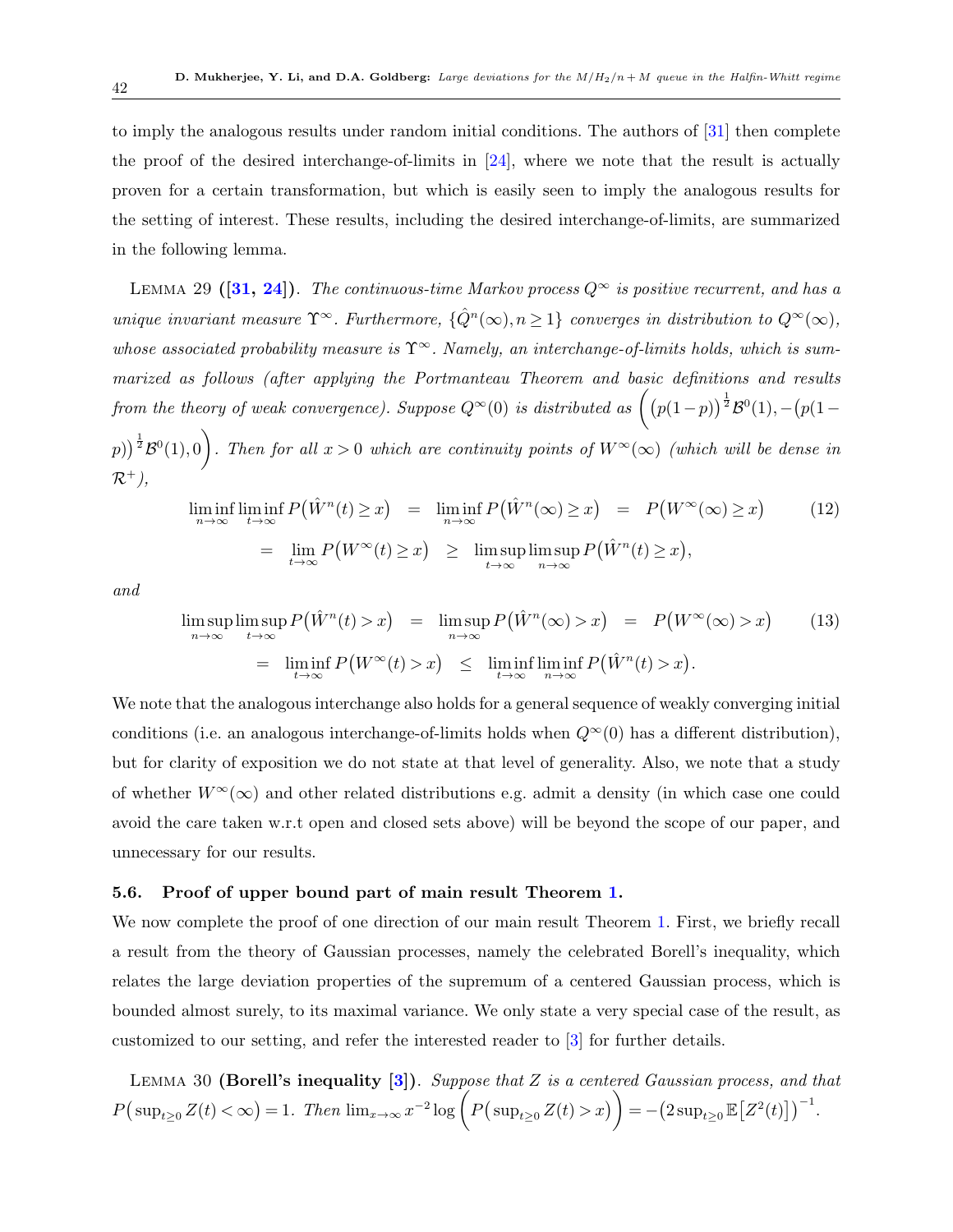With Lemma [30](#page-41-0) in hand, we now complete the proof of the upper bound of our main large deviations result, as formalized in the following lemma.

<span id="page-42-2"></span>Lemma 31. Under Assumption [1,](#page-11-0)

$$
\limsup_{x\to\infty} x^{-2} \log P\big(W^\infty(\infty) > x\big) \leq \frac{-\theta(\theta + \mu_1\mu_2)}{2(\theta + \mu_1 + \mu_2 - 1)}.
$$

Proof: It follows from Lemma [29](#page-41-1) that for all x which are continuity points of the c.d.f. of  $W^{\infty}(\infty),$ 

<span id="page-42-0"></span>
$$
P\big(W^{\infty}(\infty) > x\big) \le \liminf_{t \to \infty} \liminf_{n \to \infty} P\big(\hat{W}^n(t) > x\big). \tag{14}
$$

By Theorem [2,](#page-17-0) Lemmas [13,](#page-33-0) [17,](#page-34-0) and [18,](#page-35-2) and the Portmanteau Theorem, for each such continuity point x and  $t \geq 0$ ,

$$
\liminf_{n \to \infty} P(\hat{W}^n(t) > x) \le P\bigg(\sup_{0 \le s \le t} \mathcal{G}(s) \ge x\bigg).
$$

Furthermore, as from definitions and a straightforward calculation w.p.1  $\sup_{t\geq0}$ <br>it follows that for all a which are continuity points of the ad f. of  $W^{\infty}(\infty)$  and  $\mathcal{G}(t)-\overline{\mathcal{G}}(t)\Big|$  $\leq \frac{|B|}{\theta}$  $\frac{B|}{\theta}$ , it follows that for all x which are continuity points of the c.d.f. of  $W^{\infty}(\infty)$  and all  $t \geq 0$ ,

$$
\liminf_{n \to \infty} P(\hat{W}^n(t) > x) \le P\bigg(\sup_{0 \le s \le t} \overline{\mathcal{G}}(s) > x - \frac{|B|}{\theta}\bigg),
$$

and hence by the monotonicity of the supremum operator that

<span id="page-42-1"></span>
$$
\liminf_{n \to \infty} P(\hat{W}^n(t) > x) \le P\left(\sup_{s \ge 0} \overline{\mathcal{G}}(s) > x - \frac{|B|}{\theta}\right).
$$
\n(15)

Combining  $(14)$  and  $(15)$ , we conclude that for all such continuity points x,

$$
P\big(W^{\infty}(\infty) > x\big) \le P\bigg(\sup_{t \ge 0} \overline{\mathcal{G}}(t) > x - \frac{|B|}{\theta}\bigg).
$$

Combining with Lemmas [24,](#page-38-4) [25,](#page-38-0) and [30,](#page-41-0) it follows that

$$
\limsup_{x \to \infty} x^{-2} \log \bigg( P\big( W^{\infty}(\infty) > x \big) \bigg) \le -\big( 2 \sup_{t \ge 0} \mathbb{E} \big[ \overline{\mathcal{G}}^2(t) \big] \big)^{-1}.
$$

Combining with Lemma [27,](#page-38-3) which implies that  $\sup_{t\geq 0} \mathbb{E}\left[\overline{\mathcal{G}}^2(t)\right] = \frac{\theta + \mu_1 + \mu_2 - 1}{\theta(\theta + \mu_1 \mu_2)}$  $\frac{\theta + \mu_1 + \mu_2 - 1}{\theta(\theta + \mu_1 \mu_2)}$ , completes the proof. Q.E.D.

# 6. Lower Bound.

With the upper bound proven, we now focus on proving lower bounds, to complete the proof of Theorem [1.](#page-11-1) At a high level, the proof of the lower bound proceeds as follows. First, we even more carefully review the limiting stochastic process  $Q^{\infty}$  to which  $\{\hat{Q}^n, n \geq 1\}$  converges as dictated in Lemma [28,](#page-40-0) explicitly describing the system of SDE to which it is the unique strong solution. Next, we observe that so long as  $W^{\infty}$  has remained strictly positive on [0, t], the dynamics of  $Q^{\infty}$  will coincide with those of a much-simpler multi-dimensional OU process, essentially the same as that arising in our previous upper bound. Finally, we combine these observations with several lower bounds and known results for such multi-dimensional OU processes to complete the proof.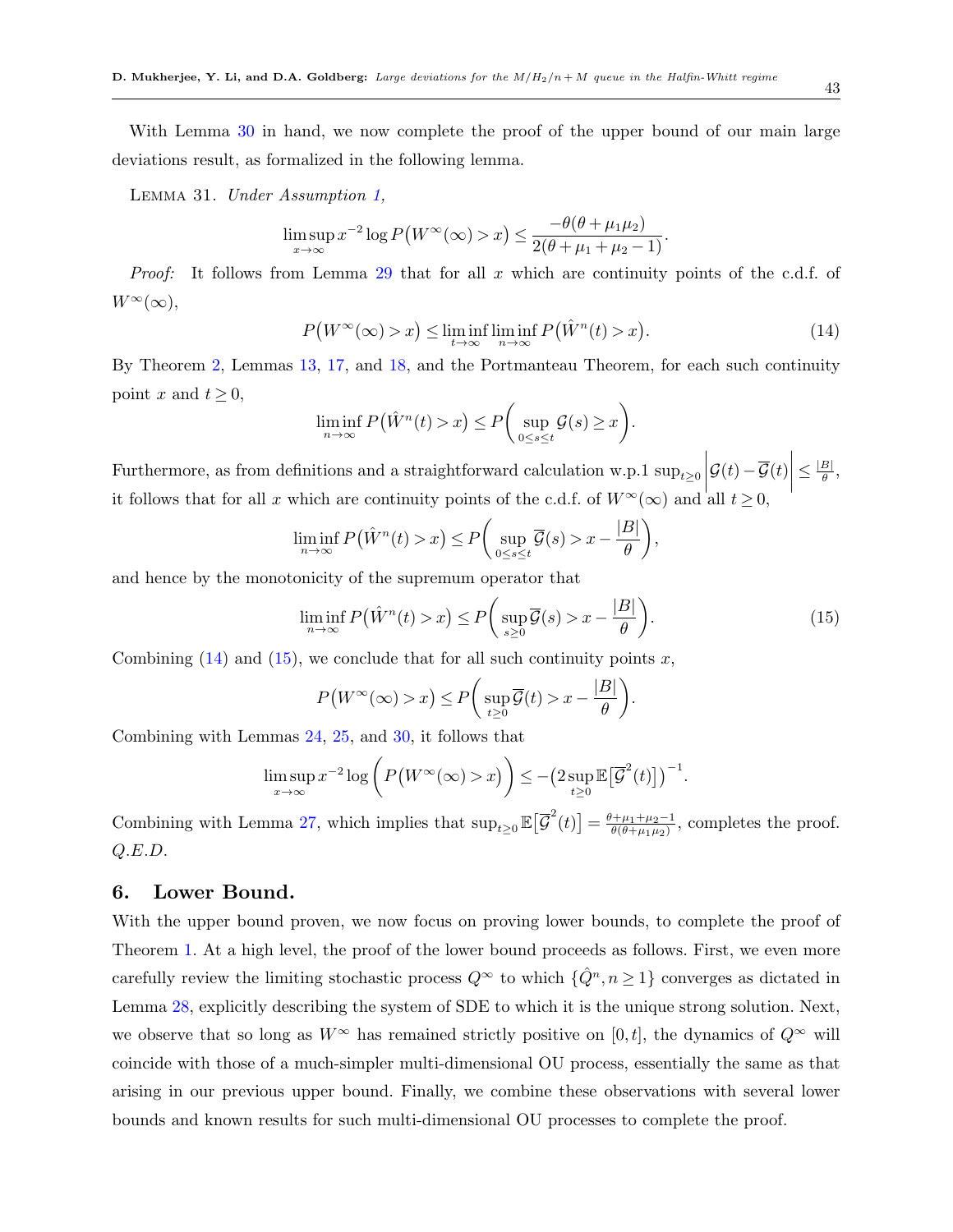### 6.1. Further analysis of the limit process  $Q^{\infty}$ .

We begin by establishing some more details about the limiting stochastic process  $Q^{\infty}$  to which  $\{\hat{Q}^n, n \geq 1\}$  converges as dictated in Lemma [28.](#page-40-0) As mentioned previously, several of the relevant papers describe a certain transformation of this limiting process instead of the limiting process itself. For completeness, and as we will be using the precise associated system of SDE, we begin by formally defining the relevant transformed limiting process, and more formally clarifying how this limiting process relates to our own. Although originally studied in [\[29\]](#page-77-3) in a more general form (i.e. for phase-type service distributions), a clear exposition of the case of hyper-exponential service times is given in both [\[27\]](#page-77-4) and [\[31\]](#page-77-2), and we now remind the reader of those results. Let  $\{\kappa^i, i \in [1, 4]\}$ be four independent standard Brownian motions, constructed on a common probability space. For a general stochastic process which is denoted using a superscript, e.g.  $X^i$ , we let  $X^{i,+}$  denote the stochastic process s.t.  $X^{i,+}(t) = (X^i(t))^+$  for all  $t \geq 0$ . We now formally define the previously referenced transformed limit processes (i.e. processes which are simple transformations of  $Q^{\infty}$ ), as studied in [\[29,](#page-77-3) [27,](#page-77-4) [31\]](#page-77-2).

<span id="page-43-0"></span>LEMMA 32  $(29, 27, 31)$  $(29, 27, 31)$  $(29, 27, 31)$ . The following system of SDE (stated for consistency with the relevant literature as a system of integral equations) has a unique strong solution: For all  $t \geq 0$ ,

$$
Y^{1}(t) = Y^{1}(0) + Bpt + p\kappa^{3}(t) + (p(1-p))^{\frac{1}{2}}\kappa^{4}(t) - p^{\frac{1}{2}}\kappa^{1}(t)
$$

$$
-\mu_{1} \int_{0}^{t} \left(Y^{1}(s) - p(Y^{1}(s) + Y^{2}(s))^{+}\right)ds - p\theta \int_{0}^{t} \left(Y^{1}(s) + Y^{2}(s)\right)^{+}ds;
$$

$$
Y^{2}(t) = Y^{2}(0) + B(1-p)t + (1-p)\kappa^{3}(t) - (p(1-p))^{\frac{1}{2}}\kappa^{4}(t) - (1-p)^{\frac{1}{2}}\kappa^{2}(t) -\mu_{2} \int_{0}^{t} (Y^{2}(s) - (1-p)(Y^{1}(s) + Y^{2}(s))^{+}) ds - (1-p)\theta \int_{0}^{t} (Y^{1}(s) + Y^{2}(s))^{+} ds.
$$

For a given measure  $\Upsilon$  on  $\mathcal{R}^2$ , we let  $Y_{\Upsilon} = (Y_{\Upsilon}^1, Y_{\Upsilon}^2)$  denote the corresponding solution when  $(Y^1(0), Y^2(0))$  is distributed as  $\Upsilon$ , with  $Y^1(0), Y^2(0)$  independent of  $\{\kappa^i, i \in [1,4]\}$ . In addition,  $Y_{\Upsilon}$ is a diffusion process, hence also Markovian with continuous sample paths.

Then the following result, proven in [\[29\]](#page-77-3), formalizes the connection between  $Y_{\Upsilon}$  and  $Q^{\infty}$ . Given a measure  $\Upsilon$  on  $\mathcal{R}^3$ , letting  $U = (U_1, U_2, U_3)$  denote a r.v distributed as  $\Upsilon$ , let  $\Upsilon^2$  denote the measure on  $\mathcal{R}^2$  corresponding to the distribution of  $(U_1 + pU_3^+, U_2 + (1 - p)U_3^+)$ . With a slight abuse of notation, given such a measure  $\Upsilon$  on  $\mathcal{R}^3$ , we let  $Y_{\Upsilon} = (Y_{\Upsilon}^1, Y_{\Upsilon}^2)$  denote  $Y_{\Upsilon}^2 = (Y_{\Upsilon}^1, Y_{\Upsilon}^2)$ . Also, for any measure  $\Upsilon$  on  $\mathcal{R}^3$  s.t.  $\Upsilon\left(\{(x_1, x_2, w) : x_1 + x_2 < 0, w > 0\}\right) = \Upsilon\left(\{(x_1, x_2, w) : x_1 + x_2 > 0\}\right) =$  $\Upsilon\Big(\big\{(x_1, x_2, w): w < 0\big\}\Big) = 0$ , we let  $Q^{\infty}_{\Upsilon} = (N^{\infty}_{\Upsilon,1}, N^{\infty}_{\Upsilon,2}, W^{\infty}_{\Upsilon})$  denote the corresponding Markov process when the initial conditions are distributed as  $\Upsilon$ . Here we remind the reader that previously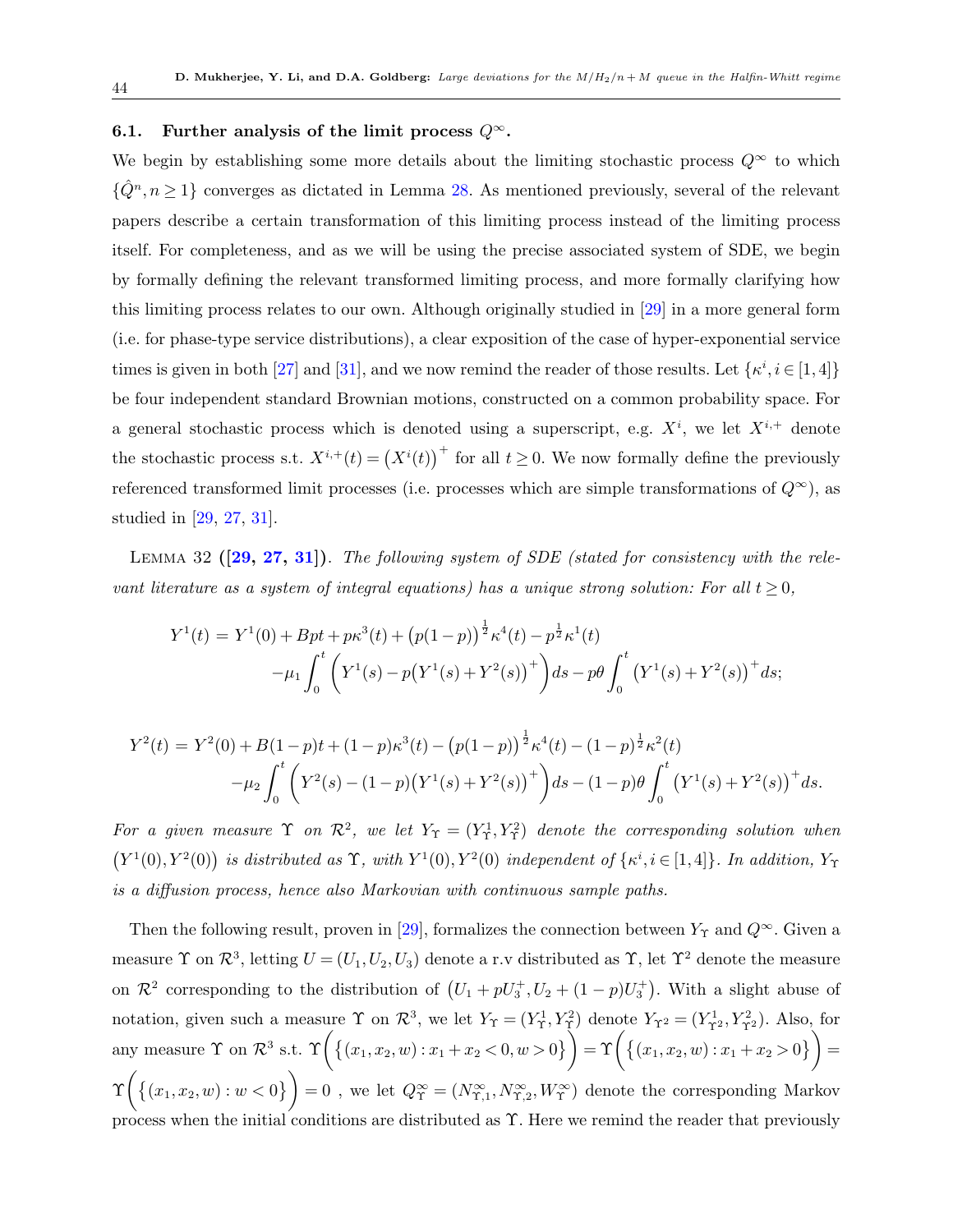we only formally defined  $Q^{\infty}$  for the initial conditions distributed as  $((p(1-p))^{1/2}B^0(1),-(p(1-p))^{1/2})$  $(p)$ )<sup> $\frac{1}{2}$ </sup> $\mathcal{B}^{0}(1),0$ , and refer the interested reader to [\[29,](#page-77-3) [31,](#page-77-2) [24\]](#page-76-0) for further details regarding this Markov process. Then the connection between  $Y_{\Upsilon}$  and  $Q_{\Upsilon}^{\infty}$  is as follows, where we note that  $Y_{\Upsilon}^{i}$ intuitively captures the (rescaled and limiting) total number of type-i customers in system (not just in service or waiting in queue).

<span id="page-44-1"></span>THEOREM 4 ([\[29\]](#page-77-3)). For any measure  $\Upsilon$  on  $\mathcal{R}^3$  s.t.  $\Upsilon\left(\{(x_1,x_2,w):x_1+x_2<0,w>0\}\right)$  =  $\Upsilon\Big(\big\{(x_1,x_2,w): x_1+x_2 > 0\big\}\Big) = \Upsilon\Big(\big\{(x_1,x_2,w): w < 0\big\}\Big) = 0$ , one may construct  $Y_\Upsilon$  and  $Q_\Upsilon^\infty$  on a common probability space s.t. w.p.1, for all  $t \geq 0$ ,  $N^{\infty}_{\Upsilon,1}(t) = Y^1_{\Upsilon}(t) - p(Y^1_{\Upsilon}(t) + Y^2_{\Upsilon}(t))^{+}; N^{\infty}_{\Upsilon,2}(t) =$  $Y_{\Upsilon}^2(t) - (1-p)\big(Y_{\Upsilon}^1(t) + Y_{\Upsilon}^2(t)\big)^+; W_{\Upsilon}^{\infty}(t) = \big(Y_{\Upsilon}^1(t) + Y_{\Upsilon}^2(t)\big)^+$ .

In our analysis, it will be convenient to work not with  $Y<sub>T</sub>$ , but instead with a relevant transformation. Under this transformation, the first component roughly captures the infinitesimal drift due to service completions, with the second component capturing the rescaled total number in system, where this transformation also has the benefit of resulting in certain transformed terms becoming independent of one-another. In particular, for a given measure  $\Upsilon$  on  $\mathcal{R}^2$ , let  $\overline{Y}_\Upsilon = (\overline{Y}_\Upsilon^1, \overline{Y}_\Upsilon^2)$  denote the stochastic process s.t. for all  $t \geq 0$ ,  $\overline{Y}_{\Upsilon}^1(t) = (1-p)Y_{\Upsilon}^1(t) - pY_{\Upsilon}^2(t)$ , and  $\overline{Y}_{\Upsilon}^2(t) = Y_{\Upsilon}^1(t) + Y_{\Upsilon}^2(t)$ . We note that for such a measure  $\Upsilon$  on  $\mathcal{R}^2$ ,  $\overline{Y}_{\Upsilon}(0)$  is not distributed as  $\Upsilon$ , but as  $((1-p)U_1$  $pU_2, U_1+U_2$  for a r.v.  $(U_1, U_2)$  distributed as  $\Upsilon$ . As before, with a slight abuse of notation, given a measure  $\Upsilon$  on  $\mathcal{R}^3$ , we let  $\overline{Y}_{\Upsilon}$  denote the analogously defined stochastic process (defined in terms of  $Y_{\Upsilon}$  with  $Y_{\Upsilon}(0)$  distributed as  $\Upsilon^2$ ).

Then we may conclude the following from Lemma [32,](#page-43-0) by taking appropriate linear combinations of the integral equations appearing in Lemma [32,](#page-43-0) and some straightforward algebra, and we omit the details.

<span id="page-44-0"></span>COROLLARY 3. – The following system of SDE has a unique strong solution: For all  $t \geq 0$ ,

$$
\overline{Y}^{1}(t) = \overline{Y}^{1}(0) + (p(1-p))^{\frac{1}{2}} \kappa^{4}(t) + (p(1-p)^{\frac{1}{2}} \kappa^{2}(t) - (1-p)p^{\frac{1}{2}} \kappa^{1}(t))
$$

$$
-\mu_{1}\mu_{2} \int_{0}^{t} \overline{Y}^{1}(s)ds + p(1-p)\mu_{1}\mu_{2} \int_{0}^{t} (\overline{Y}^{2,+}(s) - \overline{Y}^{2}(s))ds;
$$

$$
\overline{Y}^{2}(t) = \overline{Y}^{2}(0) + Bt + \kappa^{3}(t) - (p^{\frac{1}{2}} \kappa^{1}(t) + (1-p)^{\frac{1}{2}} \kappa^{2}(t)) - (\mu_{1} - \mu_{2}) \int_{0}^{t} \overline{Y}^{1}(s)ds
$$

$$
-\theta \int_{0}^{t} \overline{Y}^{2}(s)ds + (p\mu_{1} + (1-p)\mu_{2} - \theta) \int_{0}^{t} (\overline{Y}^{2,+}(s) - \overline{Y}^{2}(s))ds.
$$

For any given measure  $\Upsilon$  on  $\mathcal{R}^2$ , if  $(\overline{Y}^1(0), \overline{Y}^2(0))$  is distributed as  $((1-p)U_1 - pU_2, U_1 + U_2)$  for a r.v.  $(U_1, U_2)$  distributed as  $\Upsilon$ , with  $\overline{Y}^1(0), \overline{Y}^2(0)$  independent of  $\{\kappa^i, i \in [1, 4]\}$ , then this unique strong solution has the same distribution (at the process level) as  $\overline{Y}_{\Upsilon}$ .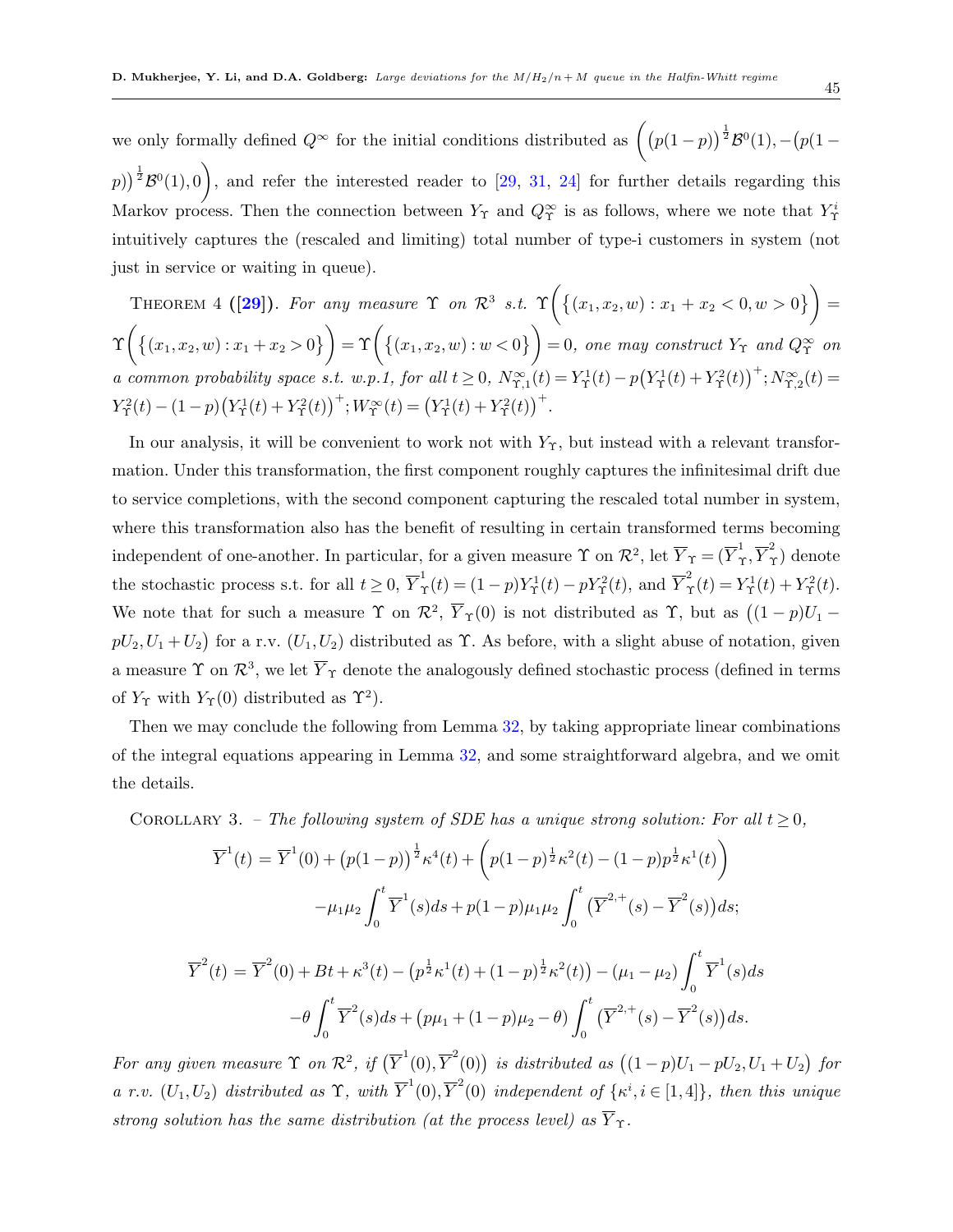We now make an additional simplification. In particular, we note that by a simple covariance calculation, it is easily verified that the Brownian motion  $p(1-p)^{\frac{1}{2}}\kappa^2 - (1-p)p^{\frac{1}{2}}\kappa^1$  is independent from the Brownian motion  $p^{\frac{1}{2}} \kappa^1 + (1-p)^{\frac{1}{2}} \kappa^2$ , essentially for the same reason that the sum and difference of two independent Brownian motions are independent Brownian motions. In that case, it follows from some straightforward variance calculations that Corollary [3](#page-44-0) implies the following. Recall that  $\mathcal{B}^3$  and  $\mathcal{B}^2$  are two independent Brownian motions which satisfy  $Var[\mathcal{B}^3(1)] = 2p(1$  $p), Var[\mathcal{B}^2(1)] = 2.$ 

<span id="page-45-0"></span>COROLLARY 4. The following system of SDE has a unique strong solution: For all  $t \geq 0$ ,

$$
\overline{Y}^{1}(t) = \overline{Y}^{1}(0) - \mu_{1}\mu_{2} \int_{0}^{t} \overline{Y}^{1}(s)ds + \mathcal{B}^{3}(t) + p(1-p)\mu_{1}\mu_{2} \int_{0}^{t} (\overline{Y}^{2,+}(s) - \overline{Y}^{2}(s))ds;
$$
\n
$$
\overline{Y}^{2}(t) = \overline{Y}^{2}(0) + Bt - (\mu_{1} - \mu_{2}) \int_{0}^{t} \overline{Y}^{1}(s)ds - \theta \int_{0}^{t} \overline{Y}^{2}(s)ds + \mathcal{B}^{2}(t)
$$
\n
$$
+ (p\mu_{1} + (1-p)\mu_{2} - \theta) \int_{0}^{t} (\overline{Y}^{2,+}(s) - \overline{Y}^{2}(s))ds.
$$

For any given measure  $\Upsilon$  on  $\mathcal{R}^2$ , if  $(\overline{Y}^1(0), \overline{Y}^2(0))$  is distributed as  $((1-p)U_1 - pU_2, U_1 + U_2)$  for a r.v.  $(U_1, U_2)$  distributed as  $\Upsilon$ , with  $\overline{Y}^1(0), \overline{Y}^2(0)$  independent of  $\mathcal{B}^3, \mathcal{B}^2$ , then this unique strong solution has the same distribution (at the process level) as  $\overline{Y}_{\Upsilon}$ .

# 6.2. Relating  $Q^{\infty}$  to a multi-dimensional OU process.

At this point, it will be helpful to remind ourselves of an SDE we have already encountered in our upper bound arguments, namely that encountered in Lemma [20,](#page-36-1) whose solution is the multidimensional OU process. In particular, the following is a restatement of Lemma [20,](#page-36-1) written as an equivalent system of stochastic integral equations (as opposed to differential equations), after applying Lemma [21,](#page-36-2) where here the results are used to analyze an appropriate relaxation of  $\overline{Y}$  as opposed to  $\text{OU}_{+,s}$  and  $\zeta(\Lambda,s)$ , and we omit the details (the logic being nearly identical to that already used in our previous analysis). For a given measure  $\Upsilon$  on  $\mathcal{R}^2$ , let  $\hat{Y}_{\Upsilon} = (\hat{Y}_{\Upsilon}^1, \hat{Y}_{\Upsilon}^2)$  denote the stochastic process explicitly constructed on the same probability space as  $\mathcal{B}^3$ ,  $\mathcal{B}^2$  s.t. w.p.1, for all  $t \geq 0$ ,

$$
\hat{Y}_{\Upsilon}^{1}(t) = \exp(-\mu_{1}\mu_{2}t)\hat{Y}_{\Upsilon}^{1}(0) + \int_{0}^{t} \exp(-\mu_{1}\mu_{2}(t-y)d\mathcal{B}^{3}(y);
$$
\n
$$
\hat{Y}_{\Upsilon}^{2}(t) = \frac{\mu_{1} - \mu_{2}}{\mu_{1}\mu_{2} - \theta} \left( \exp(-\mu_{1}\mu_{2}t) - \exp(-\theta t) \right) \hat{Y}_{\Upsilon}^{1}(0) + \exp(-\theta t) \hat{Y}_{\Upsilon}^{2}(0) + \frac{\mu_{1} - \mu_{2}}{\mu_{1}\mu_{2} - \theta} \int_{0}^{t} \left( \exp(-\mu_{1}\mu_{2}(t-y)) - \exp(-\theta(t-y)) \right) d\mathcal{B}^{3}(y) + \int_{0}^{t} \exp(-\theta(t-y)) d\mathcal{B}^{2}(y) + \frac{B}{\theta} \left( 1 - \exp(-\theta t) \right),
$$

<span id="page-45-1"></span>with  $(\hat{Y}_{\Upsilon}^1(0), \hat{Y}_{\Upsilon}^2(0))$  distributed as  $\Upsilon$ , independent of  $\mathcal{B}^3, \mathcal{B}^2$ .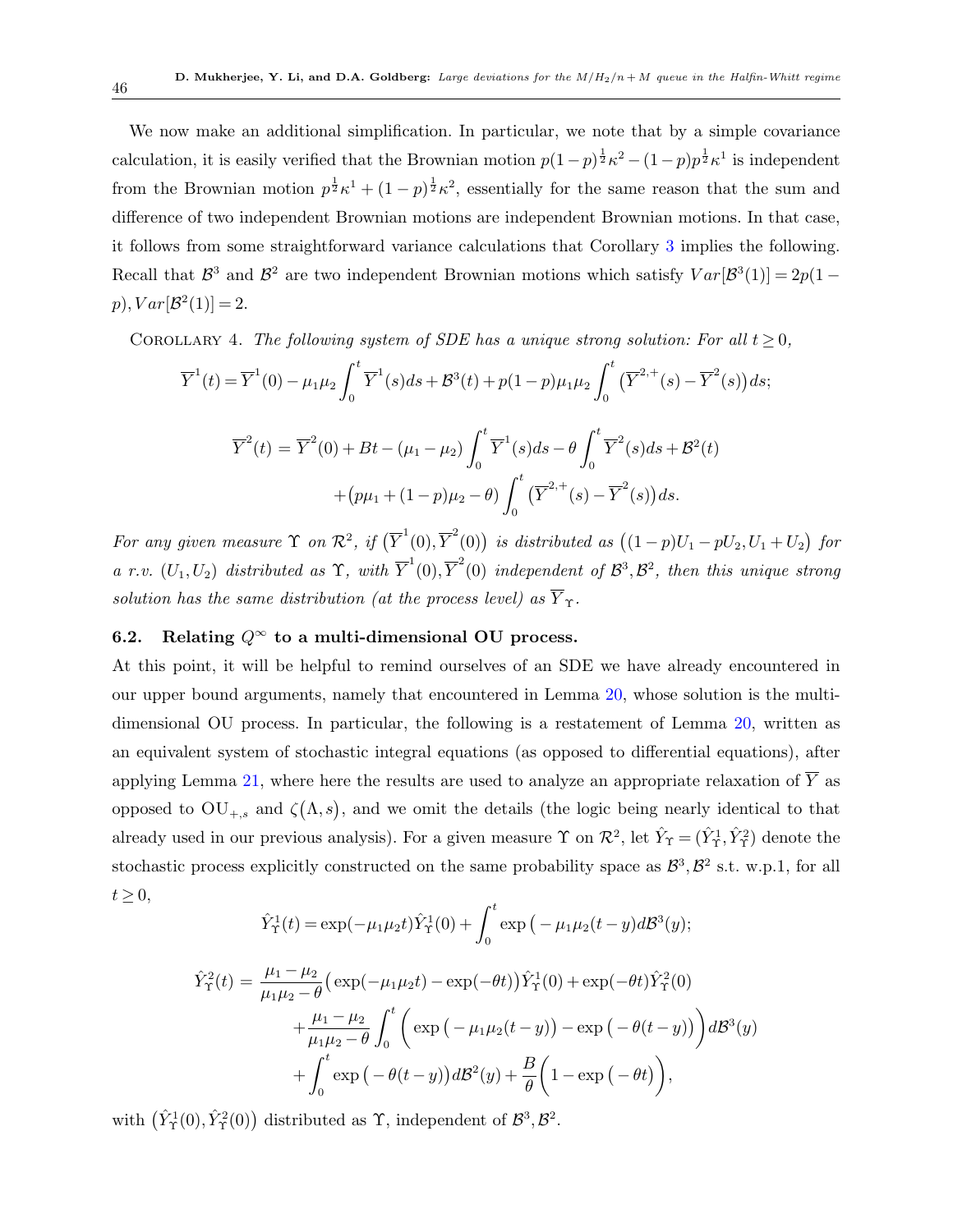COROLLARY 5. – The following system of SDE has a unique strong solution: For all  $t \geq 0$ ,

$$
\hat{Y}^{1}(t) = \hat{Y}^{1}(0) - \mu_{1}\mu_{2} \int_{0}^{t} \hat{Y}^{1}(s)ds + \mathcal{B}^{3}(t);
$$
  

$$
\hat{Y}^{2}(t) = \hat{Y}^{2}(0) + Bt - (\mu_{1} - \mu_{2}) \int_{0}^{t} \hat{Y}^{1}(s)ds - \theta \int_{0}^{t} \hat{Y}^{2}(s)ds + \mathcal{B}^{2}(t).
$$

For any given measure  $\Upsilon$  on  $\mathcal{R}^2$ , if  $(\hat{Y}^1(0), \hat{Y}^2(0))$  is distributed as  $\Upsilon$ , with  $\hat{Y}^1(0), \hat{Y}^2(0)$  independent of  $\mathcal{B}^3$ ,  $\mathcal{B}^2$ , this unique strong solution has the same distribution (at the process level) as  $(\hat{Y}^1_\tau, \hat{Y}^2_\tau)$ .

Now, we make the simple observation that the system of SDE from Corollary [4](#page-45-0) and that of Corollary [5](#page-45-1) agree on any interval  $[0,T]$  s.t.  $\overline{Y}^{2,+}(t) = \overline{Y}^{2}(t)$  for all  $t \in [0,T]$ . Combining with The-orem [4](#page-44-1) and Corollaries [3](#page-44-0) - [5,](#page-45-1) and the fact that for any measure  $\Upsilon$  on  $\mathcal{R}^3$  s.t.  $\Upsilon\left(\{(x_1, x_2, w):$  $\mathcal{X}_1 + \mathcal{X}_2 < 0, w > 0$  =  $\Upsilon \left( \{ (x_1, x_2, w) : x_1 + x_2 > 0 \} \right) = \Upsilon \left( \{ (x_1, x_2, w) : w < 0 \} \right) = 0$  it holds that  $(Y_T^1 + Y_T^2)^+$ ,  $\overline{Y}_T^{2,+}$ , and  $W_T^{\infty}$  all have the same distribution (at the process level), we conclude the following Corollary [6,](#page-46-0) which relates the probability that  $W^{\infty}_{\Upsilon}(t)$  exceeds a level x, conditioned on  $W^{\infty}_{\Upsilon}$  having remained strictly positive on [0, t], to the analogous probability for the second component of the much simpler multi-dimensional OU process similarly conditioned. Given a measure  $\Upsilon$  on  $\mathcal{R}^3$ , letting  $U = (U_1, U_2, U_3)$  denote a r.v distributed as  $\Upsilon$ , let  $\Upsilon^{2'}$  denote the measure on  $\mathcal{R}^2$  corresponding to the distribution of  $((1-p)U_1 - pU_2, U_1 + U_2 + U_3^+)$ . With a slight abuse of notation, given such a measure  $\Upsilon$  on  $\mathcal{R}^3$ , we let  $\hat{Y}_{\Upsilon} = (\hat{Y}_{\Upsilon}^1, \hat{Y}_{\Upsilon}^2)$  denote  $\hat{Y}_{\Upsilon}^2 = (\hat{Y}_{\Upsilon}^1, \hat{Y}_{\Upsilon}^2)$ . Given a measure  $\Upsilon$  on  $\mathcal{R}^3$  s.t.  $\Upsilon\left(\{(x_1, x_2, w) : x_1 + x_2 < 0, w > 0\}\right) = \Upsilon\left(\{(x_1, x_2, w) : x_1 + x_2 > 0\}\right) =$  $\Upsilon\left(\left\{(x_1, x_2, w): w < 0\right\}\right) = 0$ , let  $\tau_Y^{Q^{\infty}} \triangleq \inf\{t \geq 0: W_Y^{\infty}(t) \leq 0\}$ , and  $\tau_Y^{\hat{Y}} \triangleq \inf\{t \geq 0: \hat{Y}_Y^2(t) \leq 0\}$ . COROLLARY 6. – For all measures  $\Upsilon$  on  $\mathcal{R}^3$  s.t.  $\Upsilon\left(\{(x_1,x_2,w): x_1+x_2 < 0, w > 0\}\right)$  $\Upsilon\left(\left\{(x_1, x_2, w): x_1 + x_2 > 0\right\}\right) = \Upsilon\left(\left\{(x_1, x_2, w): w < 0\right\}\right) = 0$ , and all  $t, x > 0$ ,  $\mathbb{E}\left[I\left(W_{\Upsilon}^{\infty}(t) > x, \tau_{\Upsilon}^{Q^{\infty}} > t\right)\right] = \mathbb{E}\left[I\left(\hat{Y}_{\Upsilon}^{2}(t) > x, \tau_{\Upsilon}^{\hat{Y}} > t\right)\right].$ 

<span id="page-46-0"></span>To proceed, we will reason about applying Corollary [6](#page-46-0) when  $\Upsilon$  is the unique invariant measure of  $Q^{\infty}$ , i.e. the previously defined measure  $\Upsilon^{\infty}$  governing the distribution of  $Q^{\infty}(\infty)$ , whose existence was established in Lemma [29.](#page-41-1) We note that it is easily seen to follow from the results of [\[31\]](#page-77-2) and the definition of  $\overline{Y}_{\Upsilon^{\infty}}$  that  $\{\overline{Y}_{\Upsilon^{\infty}}(t), t \ge 0\}$  is a stationary process. We also note that  $\hat{Y}_{\Upsilon^{\infty}}$  is equivalent to a multi-dimensional OU process initialized not with its own stationary measure, but with that of a different process.

<span id="page-46-1"></span>First, we will need to prove that  $\Upsilon^{\infty}$  is sufficiently non-degenerate, and defer the proof to the appendix, noting that a very similar infinite-server lower bound is used in [\[43\]](#page-78-0) towards different ends.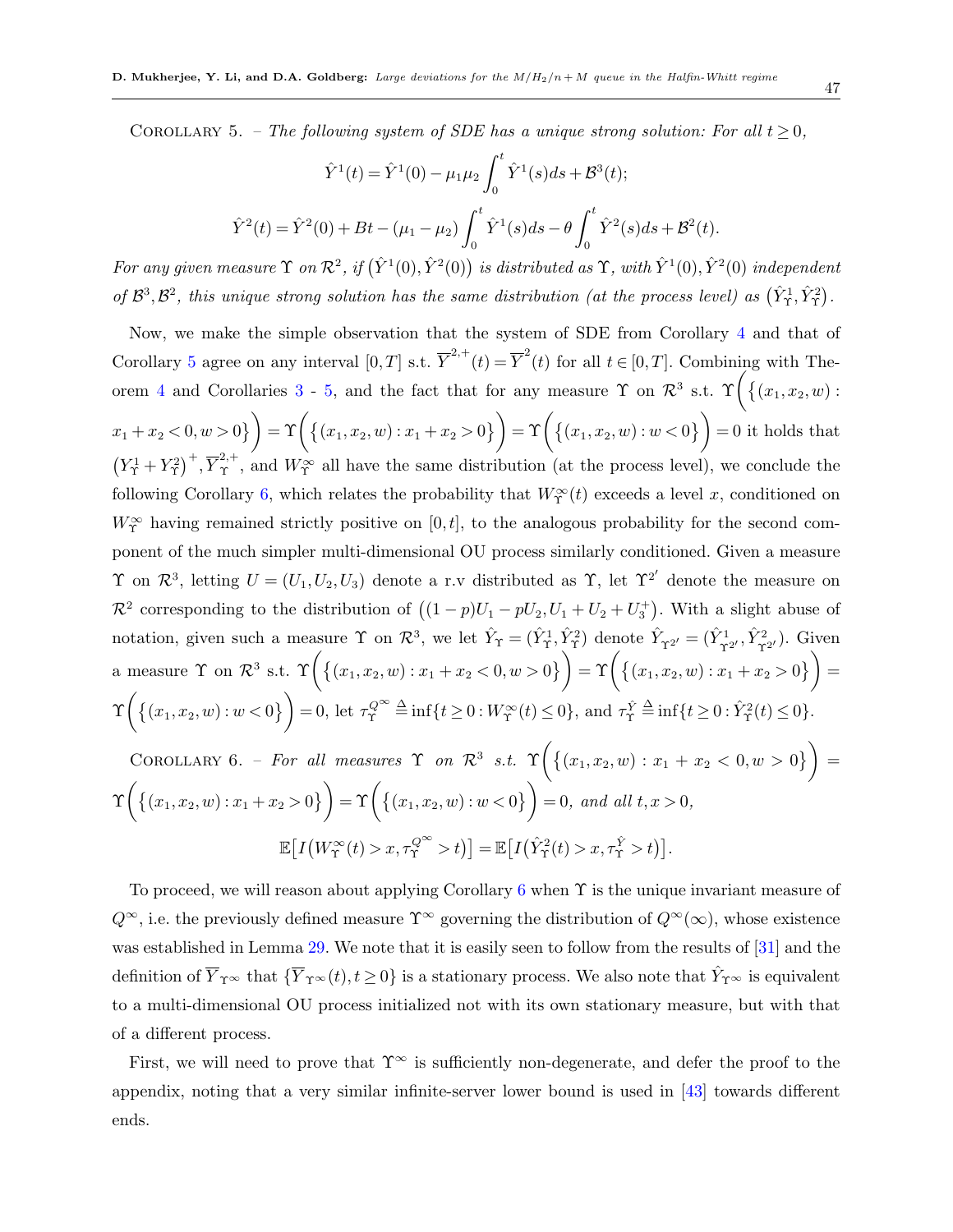LEMMA 33. \* Under Assumption [1,](#page-11-0) there exist  $C_1, C_2 \in (4\frac{|B|}{\theta}, \infty)$  s.t.  $C_1 < C_2$ ;  $C_3, C_4 \in (-\infty, \infty)$ s.t.  $C_3 < C_4$ ; and  $\delta \in (0,1)$ , all depending only on  $p, \mu_1, \mu_2, B, \theta$ , s.t.

$$
P(\hat{Y}_{\Upsilon^{\infty}}^1(0) \in [C_3, C_4], \hat{Y}_{\Upsilon^{\infty}}^2(0) \in [C_1, C_2]) \ge \delta.
$$

Let  $\Upsilon^*$  denote the probability measure governing the distribution of  $(\hat{Y}^1_{\Upsilon^{\infty}}(0), \hat{Y}^2_{\Upsilon^{\infty}}(0))$  when conditioned on the event  $\{\hat{Y}_{\tau^{\infty}}^1(0) \in [C_3, C_4], \hat{Y}_{\tau^{\infty}}^2(0) \in [C_1, C_2]\},\$  for  $C_1, C_2, C_3, C_4$  as provided by Lemma [33.](#page-46-1) Then by combining Lemma [29](#page-41-1) and Theorem [4](#page-44-1) with Corollaries [3](#page-44-0) - [6](#page-46-0) and Lemma [33,](#page-46-1) we may relate  $P(W^{\infty}(\infty) > x)$  to the probability that the second component of a much simpler multidimensional OU process exceeds x, with the additional requirement that this second component does not hit 0 over an appropriate time interval.

LEMMA 34. Let  $\delta \in (0,1)$  be as in Lemma [33.](#page-46-1) Then for all  $x, t \geq 0$ ,

<span id="page-47-0"></span>
$$
P\big(W^{\infty}(\infty) > x\big) \geq \delta \times \mathbb{E}\bigg[I\bigg(\hat{Y}_{\Upsilon^{*}}^{2}(t) > x, \tau_{\Upsilon^{*}}^{\hat{Y}} > t\bigg)\bigg].
$$

Proof: By combining Lemma [29](#page-41-1) and Theorem [4](#page-44-1) with Corollaries [3](#page-44-0) - [6](#page-46-0) and Lemma [33,](#page-46-1) we conclude that for all  $x > 0$ ,

$$
P(W^{\infty}(\infty) > x) = P(W^{\infty}_{\Upsilon^{\infty}}(t) > x)
$$
  
\n
$$
= \mathbb{E}\left[I\left(\overline{Y}^{2}_{\Upsilon^{\infty}}(t) > x\right)\right]
$$
  
\n
$$
\geq \mathbb{E}\left[I\left(\overline{Y}^{2}_{\Upsilon^{\infty}}(t) > x, \overline{Y}^{1}_{\Upsilon^{\infty}}(0) \in [C_3, C_4], \overline{Y}^{2}_{\Upsilon^{\infty}}(0) \in [C_1, C_2]\right)\right]
$$
  
\n
$$
\geq \delta \mathbb{E}\left[I(W^{\infty}_{\Upsilon^*}(t) > x)\right]
$$
  
\n
$$
\geq \delta \mathbb{E}\left[I(W^{\infty}_{\Upsilon^*}(t) > x, \tau^{\mathcal{Q}^{\infty}}_{\Upsilon^*} > t)\right] = \delta \mathbb{E}\left[I\left(\hat{Y}^{2}_{\Upsilon^*}(t) > x, \tau^{\hat{Y}}_{\Upsilon^*} > t\right)\right],
$$

completing the proof. Q.E.D.

### 6.3. Additional bounds and asymptotics for multi-dimensional OU processes.

Before proceeding, it will be helpful to apply arguments similar to those used in the proof of Lemma [23](#page-36-4) to derive a simplified representation for (a process which lower bounds)  $\hat{Y}_{\Upsilon^*}^2$ . Intuitively, Lemma [33,](#page-46-1) especially the fact that  $C_1 > \frac{4|B|}{\theta}$  $\frac{B}{\theta}$ , along with the special structure of the relevant multi-dimensional OU processes, will allow us to rewrite the relevant stochastic processes in a form amenable to lower-bounding the hitting times of interest by several relatively simple events occuring simultaneously, e.g. the hitting times to levels involving  $B, C_1, C_2, C_3, C_4$  of certain Brownian motions.

We begin with some additional definitions. Let  $OU_{0,a}$  denote an explicit construction of the unique w.p.1 continuous centered Gassian process s.t.  $\mathbb{E}[\text{OU}_{0,a}(s)\text{OU}_{0,a}(t)] = \frac{p(1-p)}{\mu_1 \mu_2}$  $\int \exp$  ( –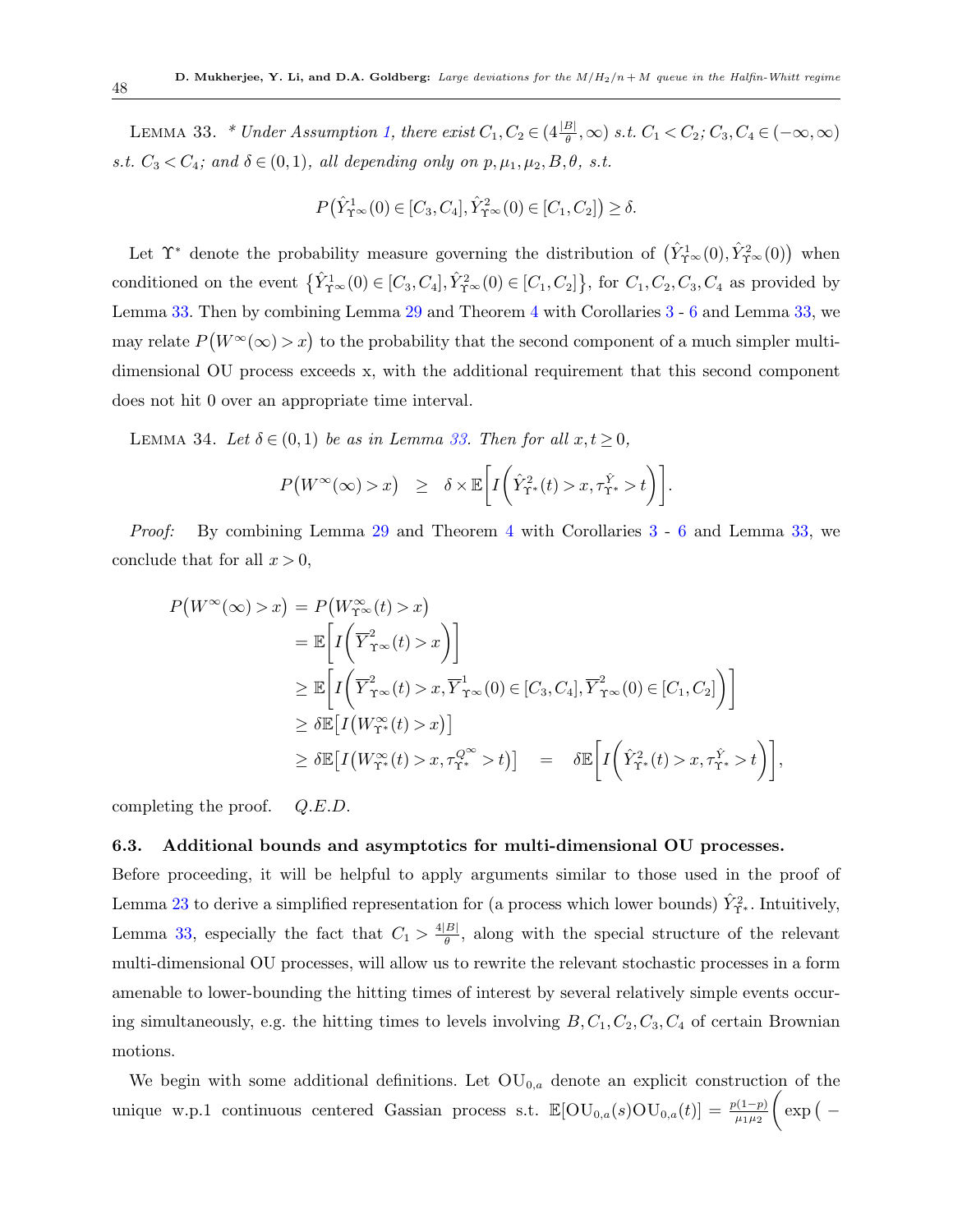$\mu_1\mu_2(t-s)$  – exp  $\left(-\mu_1\mu_2(t+s)\right)$ , equivalently the appropriate non-stationary OU process initialized at 0. Similarly, let  $OU_{0,b}$  denote an explicit construction of the unique w.p.1 continuous centered Gassian process s.t.  $\mathbb{E}[\text{OU}_{0,b}(s)\text{OU}_{0,b}(t)] = \theta^{-1}\left(\exp\left(-\theta(t-s)\right) - \exp\left(-\theta(t+s)\right)\right),$  again an appropriate non-stationary OU process initialized at  $0$ . Further suppose that  $\overrightarrow{OU}_{0,a}$  and  $\overrightarrow{OU}_{0,b}$ are constructed on the same probability space, and are independent of one-another. Let us define  $\Pi$  to be the stochastic process s.t. for all  $t ≥ 0$ ,

$$
\Pi(t) = (\mu_1 - \mu_2) \exp(-\theta t) \int_0^t \exp(\theta y) \text{OU}_{0,a}(y) dy + \text{OU}_{0,b}(t).
$$

Also, for  $C_1, C_2, C_3, C_4$  as in Lemma [33,](#page-46-1) let us define

$$
BUF(t) \stackrel{\Delta}{=} \exp(-\theta t)C_1 - (\mu_1 + \mu_2)(|C_3| + |C_4|)t \exp(-\theta t) - \frac{|B|}{\theta}.
$$

Then the desired representation is as follows, where we defer all proofs to the appendix.

LEMMA 35. \* One can construct  $\Pi$  and  $\hat{Y}_{\Upsilon^*}^2$  on a common probability space s.t. w.p.1, for all  $t \geq 0$ ,

<span id="page-48-0"></span>
$$
\hat{Y}_{\Upsilon^*}^2(t) \ge \Pi(t) + \text{BUF}(t).
$$

Note that BUF is strictly positive on some interval containing zero. This will allow us to bound the probability of certain events of interest by the probability that certain processes which start at 0 don't go very negative over a small interval containing zero, and have already raced up to a large value by the end of said interval.

Next, it will be helpful to prove some structural properties of the covariance of Π, where we again defer all proofs to the appendix.

<span id="page-48-1"></span>LEMMA 36. 
$$
* \mathbb{E}[\Pi(s)\Pi(t)] \geq 0
$$
 for  $0 \leq s \leq t$ , and  $\lim_{t \to \infty} \mathbb{E}[\Pi^2(t)] = \frac{\theta + \mu_1 + \mu_2 - 1}{\theta(\theta + \mu_1 \mu_2)}$ .

#### 6.4. Proof of lower bound part of main result Theorem [1.](#page-11-1)

We now proceed as follows to complete the proof of the lower bound of our main result Theorem [1.](#page-11-1) Lemmas [34](#page-47-0) and [35,](#page-48-0) suggest to fix a time t, and analyze the probability that the explicit process Π stays above a certain explicit boundary, related to three things: 1. being above x at time t, 2. requiring that  $\tau_{\Upsilon^*}^{\hat{Y}} > t$ , and 3. compensating for the shift involving BUF appearing in Lemma [35.](#page-48-0) As the asymptotic variance of  $\Pi$ ,  $\frac{\theta+\mu_1+\mu_2-1}{\theta(\theta+\mu_1\mu_2)}$ , matches that appearing in our upper bound, and large deviations are not affected by any fixed shift, the main hurdle will be to show that requiring  $\tau_{\Upsilon^*}^{\hat{Y}} > t$ does not somehow change the large deviations behavior of the process at time t.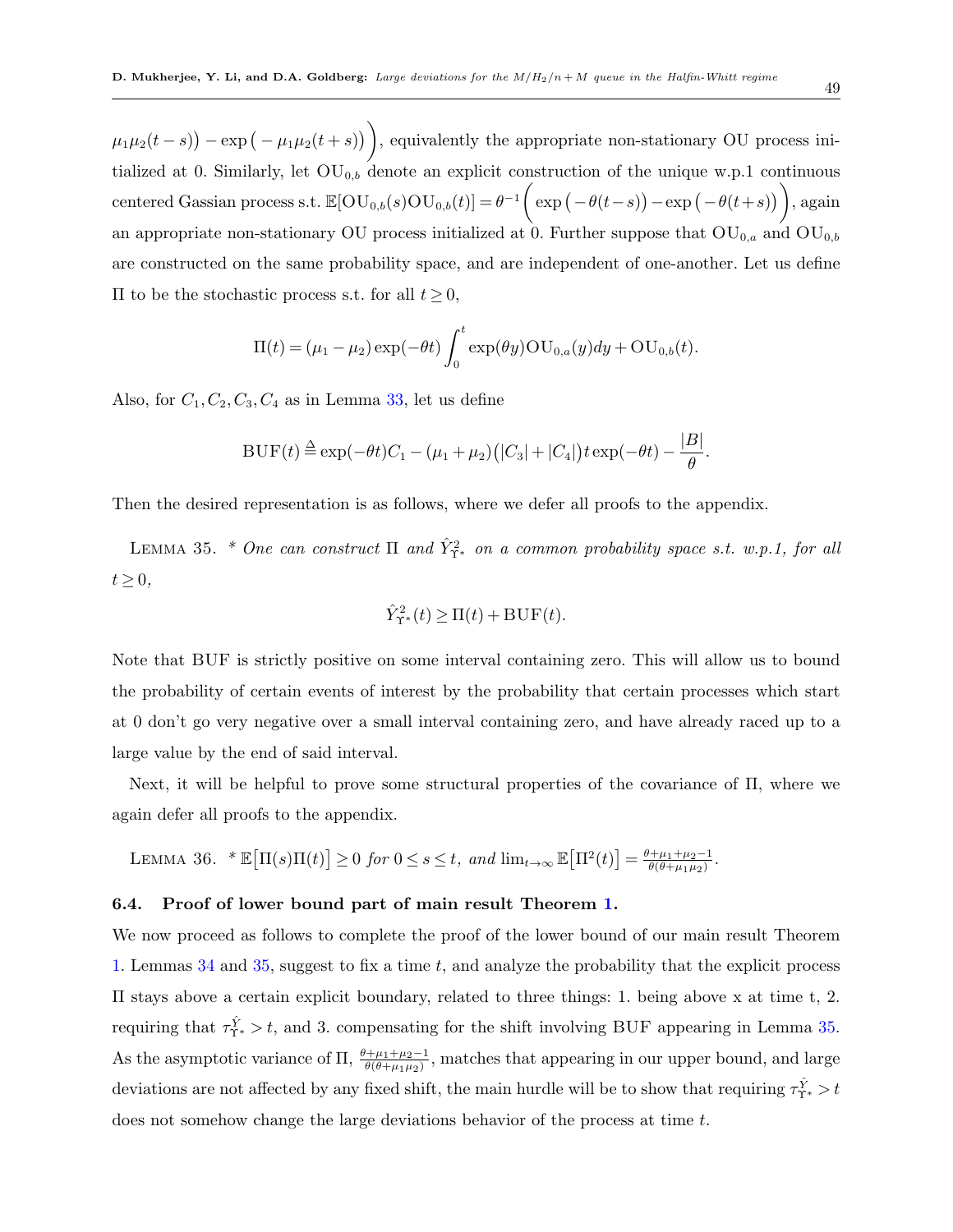6.4.1. Slepian's inequality and bounds for a finite-horizon infimum. Fortunately, the fact that Lemma [36](#page-48-1) proves that Π has non-negative covariance will allow us to use the celebrated Slepian's inequaliy to this end. Let us now recall this well-known result from the theory of Gaussian processes, stating a similar variant to that used in [\[45\]](#page-78-1) (where we note that this variant is typically referred to as Gordon's inequality).

<span id="page-49-0"></span>LEMMA 37 (Slepian's/Gordon's inequality [\[3\]](#page-75-0)). Let  $\{X_i, i = 1, ..., m\}$  and  $\{Y_i, i = 1, ..., m\}$  $1,\ldots,m$ } be two centered m-dimensional Gaussian vectors s.t.  $\mathbb{E}[X_i^2] = \mathbb{E}[Y_i^2]$  for all i, and  $\mathbb{E}[X_i X_j] \leq \mathbb{E}[Y_i Y_j]$  for all  $i, j \in \{1, ..., m\}$ . Then for all  $z \in \mathcal{R}^m$ ,  $P(\bigcap_{i=1,...,m} \{Y_i > z_i\}) \geq$  $P(\bigcap_{i=1,\dots,m} \{X_i > z_i\}).$ 

In light of the fact that  $\Pi$  has non-negative covariance by Lemma [36,](#page-48-1) by fixing  $T \in \mathcal{R}^+$  and considering the centered Gaussian process  $\Pi'$  s.t. for all  $0 \le s \le t < T$ ,  $\mathbb{E}[\Pi'(s)\Pi'(t)] = \mathbb{E}[\Pi(s)\Pi(t)],$ while for all  $0 \le s \le T$ ,  $\mathbb{E}[\Pi'(s)\Pi'(T)] = 0$ , and for which  $\mathbb{E}[\Pi'^2(T)] = \mathbb{E}[\Pi^2(T)]$ , i.e. the centered Gaussian process whose covariance structure on  $[0, T]$  is the same as that of  $\Pi$  but with the process at time T independent of the process on  $[0, T)$ , Lemma [37](#page-49-0) is easily seen (after combining the continuity of Π with a straightforward approximation argument, the details of which we omit) to imply the following.

COROLLARY 7. – For all  $x \in \mathcal{R}$  and  $T \geq 0$ ,

<span id="page-49-1"></span>
$$
\mathbb{E}\big[I\bigg(\inf_{t\in[0,T]}\big(\Pi(t)+\mathrm{BUF}(t)\big)>0,\Pi(T)+\mathrm{BUF}(T)>x\bigg)\big]
$$

is at least

<span id="page-49-2"></span>
$$
\mathbb{E}\big[I\bigg(\inf_{t\in[0,T]}\big(\Pi(t)+\mathrm{BUF}(t)\big)>0\bigg)\big]\times\mathbb{E}\big[I\bigg(\Pi(T)>x-\mathrm{BUF}(T)\bigg)\big].
$$

In light of Lemma [35,](#page-48-0) Corollary [7](#page-49-1) essentially accomplishes the goal of allowing us to consider the large deviations at time T and the probability of remaining positive on  $[0, T]$  separately. We now focus on analyzing the two terms appearing in Corollary [7.](#page-49-1) Our general approach to completing the proof of our main result will be to take a double limit, fixing a large value for the time T considered and then for each such large value computing the large deviations behavior (i.e. letting  $x \to \infty$  for x as in Corollary [7\)](#page-49-1). We note that since  $\mathbb{E}\left[I\left(\inf_{t \in [0,T]} \left(\Pi(t) + \text{BUF}(t)\right) > 0\right)\right]$  does not depend on the choice of  $x$  (again as in Corollary [7\)](#page-49-1), and we are only interested in the relevant large deviations behavior, it will suffice to show that for each fixed  $T$  this quantity is strictly positive. Then the desired result is the following lemma, whose proof we defer to the appendix.

LEMMA 38. \* For all 
$$
T > 0
$$
,  $\mathbb{E}\left[I\left(\inf_{t \in [0,T]} \left(\Pi(t) + \text{BUF}(t)\right) > 0\right)\right] > 0$ .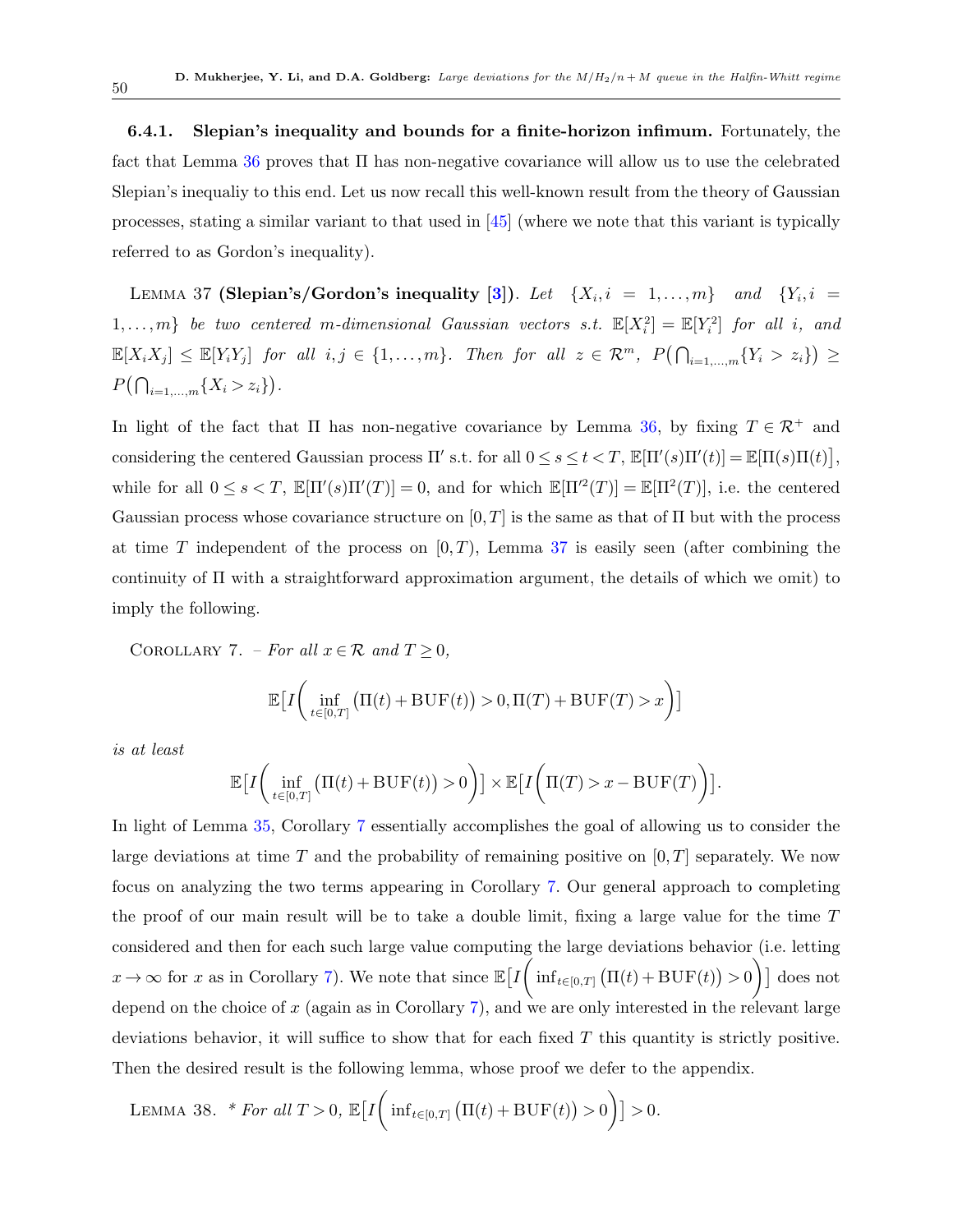6.4.2. Proof of lower bound part of main result Theorem [1.](#page-11-1) Finally, we are in a position to complete the proof of our main result Theorem [1.](#page-11-1)

*Proof of Theorem [1:](#page-11-1)* In light of the already proven upper bound from Lemma [31,](#page-42-2) it suffices to prove the corresponding lower bound. By Lemma [34](#page-47-0) and Lemma [35,](#page-48-0) there exists  $\delta \in (0,1)$  s.t. for all  $T, x > 0, P(W^{\infty}(\infty) > x)$  is at least

<span id="page-50-0"></span>
$$
\delta \times \mathbb{E}\bigg[I\bigg(\Pi(t) + \text{BUF}(t) > x, \inf_{t \in [0,T]} \big(\Pi(t) + \text{BUF}(t)\big) > 0\bigg)\bigg],\tag{16}
$$

which by Corollary [7](#page-49-1) is at least

$$
\delta \times \mathbb{E}\big[I\bigg(\inf_{t \in [0,T]} \big(\Pi(t) + \text{BUF}(t)\big) > 0\bigg)\big] \times \mathbb{E}\big[I\bigg(\Pi(T) + \text{BUF}(T) > x\bigg)\big].\tag{17}
$$

It follows from Lemma [36](#page-48-1) that for all  $\epsilon > 0$ , there exists  $T_{\epsilon}$  s.t.

<span id="page-50-1"></span>
$$
\mathbb{E}\left[\Pi^2(T_{\epsilon})\right] > (1-\epsilon)\frac{\theta + \mu_1 + \mu_2 - 1}{\theta(\theta + \mu_1\mu_2)}.\tag{18}
$$

Combining [\(16\)](#page-50-0) - [\(18\)](#page-50-1), we conclude that for all  $\epsilon > 0$ ,  $\liminf_{x\to\infty} x^{-2} \log \left( P(W^\infty(\infty) > x) \right)$  is at least

$$
\liminf_{x \to \infty} x^{-2} \log \left( \delta \times \mathbb{E} \Big[ I \Big( \inf_{t \in [0, T_{\epsilon}]} \big( \Pi(t) + \text{BUF}(t) \big) > 0 \Big) \Big] \right)
$$
  
 
$$
\times \quad \mathbb{E} \Big[ I \Big( \Pi(T_{\epsilon}) + \text{BUF}(T_{\epsilon}) > x \Big) \Big] \Bigg),
$$

itself equal to

$$
\liminf_{x \to \infty} x^{-2} \log \left( \mathbb{E} \left[ I \left( \Pi(T_{\epsilon}) + \text{BUF}(T_{\epsilon}) > x \right) \right] \right)
$$
  
= 
$$
\liminf_{x \to \infty} x^{-2} \log \left( P \left( \Pi(T_{\epsilon}) > x \right) \right),
$$

which by the basic properties of the normal distribution (see [\[3\]](#page-75-0)) equals  $-(2\mathbb{E}[\Pi^2(T_{\epsilon}))^{-1}$ , which by [\(18\)](#page-50-1) is at least  $-\frac{1}{1-\epsilon} \frac{\theta(\theta+\mu_1\mu_2)}{2(\theta+\mu_1+\mu_2-1)}$ . Taking the limit  $\epsilon \downarrow 0$  then completes the proof of the desired large deviations result. We defer the proof that the proven exponent does not depend only on the first two moments of S, as well as the fact that  $-\frac{\theta(\theta+\mu_1\mu_2)}{2(\theta+\mu_1+\mu_2-1)} < -\frac{\mu_1\mu_2\theta}{2(\mu_1+\mu_2-1)}$ , to the appendix. Q.E.D.

# 7. Conclusion.

In this paper, we provided the first precise large-deviations analysis of steady-state multi-server queues with abandonments in the Halfin-Whitt regime when service times are non-Markovian. In particular, for the setting in which inter-arrival times are Markovian (with spare capacity parameter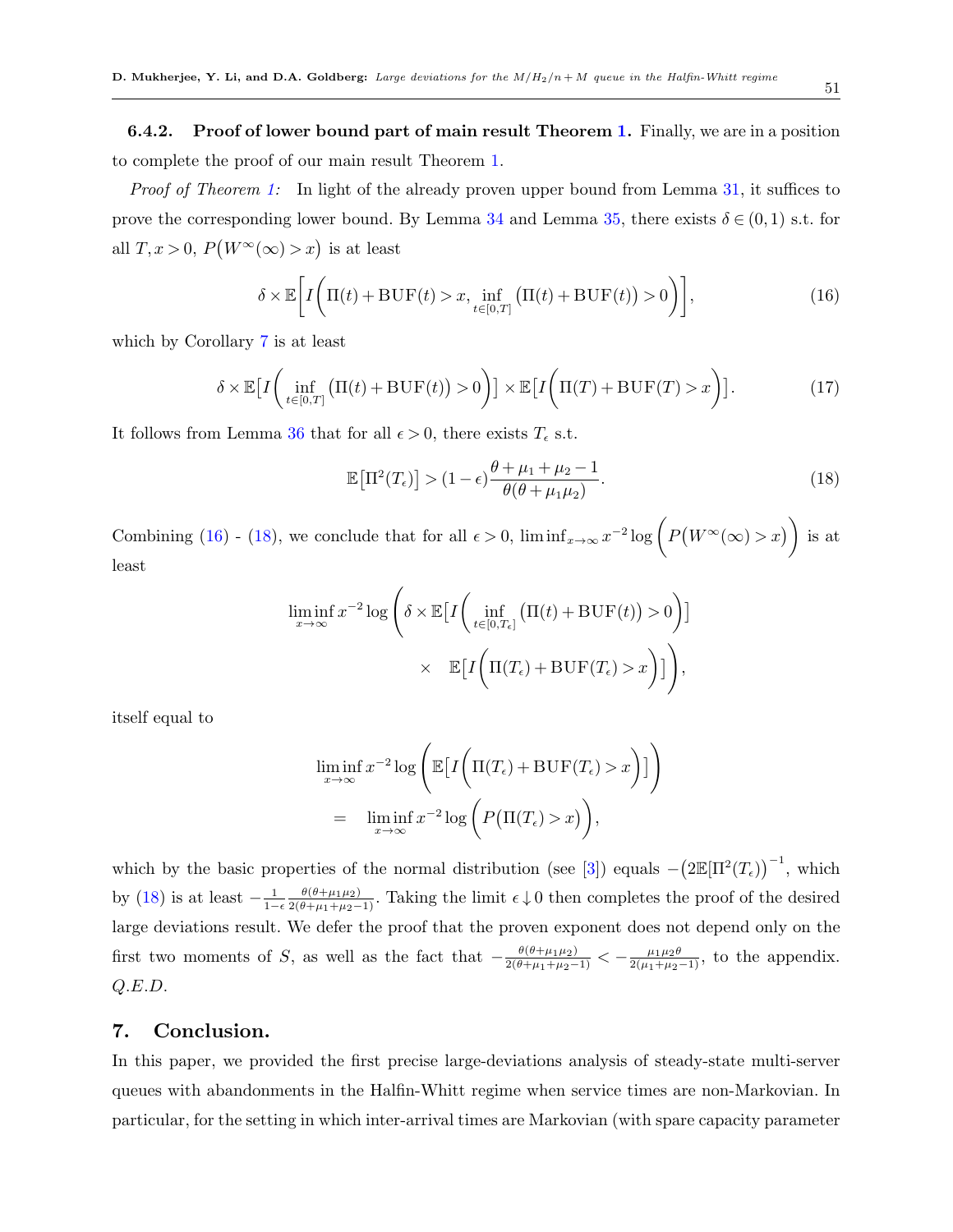B); service times are hyper-exponentially distributed with mean 1 and parameters  $\mu_1, \mu_2, p$ ; and patience times are Markovian with rate  $\theta$  satisfying  $0 < \theta < \min(\mu_1, \mu_2)$  (i.e. Assumption [1\)](#page-11-0), we proved that the weak limit  $W^{\infty}$  of the associated sequence of normalized steady-state queue lengths satisfies  $\lim_{x\to\infty} x^{-2} \log \left( P(W^{\infty}(\infty) > x) \right) = -\frac{\theta(\theta + \mu_1 \mu_2)}{2(\theta + \mu_1 + \mu_2 - 1)}$ . This is the first result providing such a fine-grained understanding of the behavior of multi-server queues with abandonments in the Halfin-Whitt regime, when service times are non-Markovian. Furthermore, our results disproved a conjecture of Dai and He, which had posited a particular value for this exponent which we ultimately proved to be incorrect. Our results also show that the related conjecture of Dai and He that this exponent should depend only on the first two moments of the service distribution, i.e. should exhibit an insensitivity, was similarly incorrect. This negative resolution shows that in systems with abandonments the large-deviations behavior is considerably more complex than in the setting without abandonments, as the conjectures of Dai an He were in analogy with known results for queues without abandonments, where the true answer is much simpler and indeed insensitive beyond the first two moments. Our results were also able to provide additional insight into the numerical methods of Dai and He which had inspired their conjecture, as well as how the probability of seeing a large queue length changes as e.g. the abandonment rate goes to 0, or the larger of the two service rates goes to  $\infty$ . Perhaps most importantly, our results shed light on a connection between multi-server queues with abandonments in the Halfin-Whitt regime and certain tractable diffusion processes called multi-dimensional Ornstein-Uhlenbeck processes, which can be viewed as relaxations of the dynamics of the true complex limiting processes. Along the way we also proved several results which may be of independent interest, including a stochastic comparison result for general  $M/H_2/n + M$  queues (assuming  $\theta < \min(\mu_1, \mu_2)$ ) which bounds the true system by one with simpler dynamics, in analogy to the stochastic comparison results of [\[41\]](#page-77-5). We note that such a comparison may prove useful e.g. in the simulation of multi-server queues with abandonments, in analogy to the utility that the results of [\[41\]](#page-77-5) had for devising simulation algorithms for multi-server queues without abandonments [\[16\]](#page-76-1).

Our work leaves several interesting directions for future research. The most natural two are: 1. extending our results to  $M/PH/n + M$  queues in the Halfin-Whitt regime under a hazard-rate assumption analogous to our Assumption [1,](#page-11-0) and 2. extending our results beyond the confines of Assumption [1.](#page-11-0) Although for space considerations we do not here detail precisely how one might acheive 1., i.e. extending our results to the case of phase-type services, we note that for many steps of our approach it is at least clear what one would like to prove (for phase-type services in analogy with our analysis for  $H_2$  services), and (roughly) how one might go about it. As far as 2., a natural first approach would be to attempt to prove stochastic-comparison results directly for the diffusion limit. Indeed, a careful examination of the relevant diffusion limit  $\overline{Y}$  reveals certain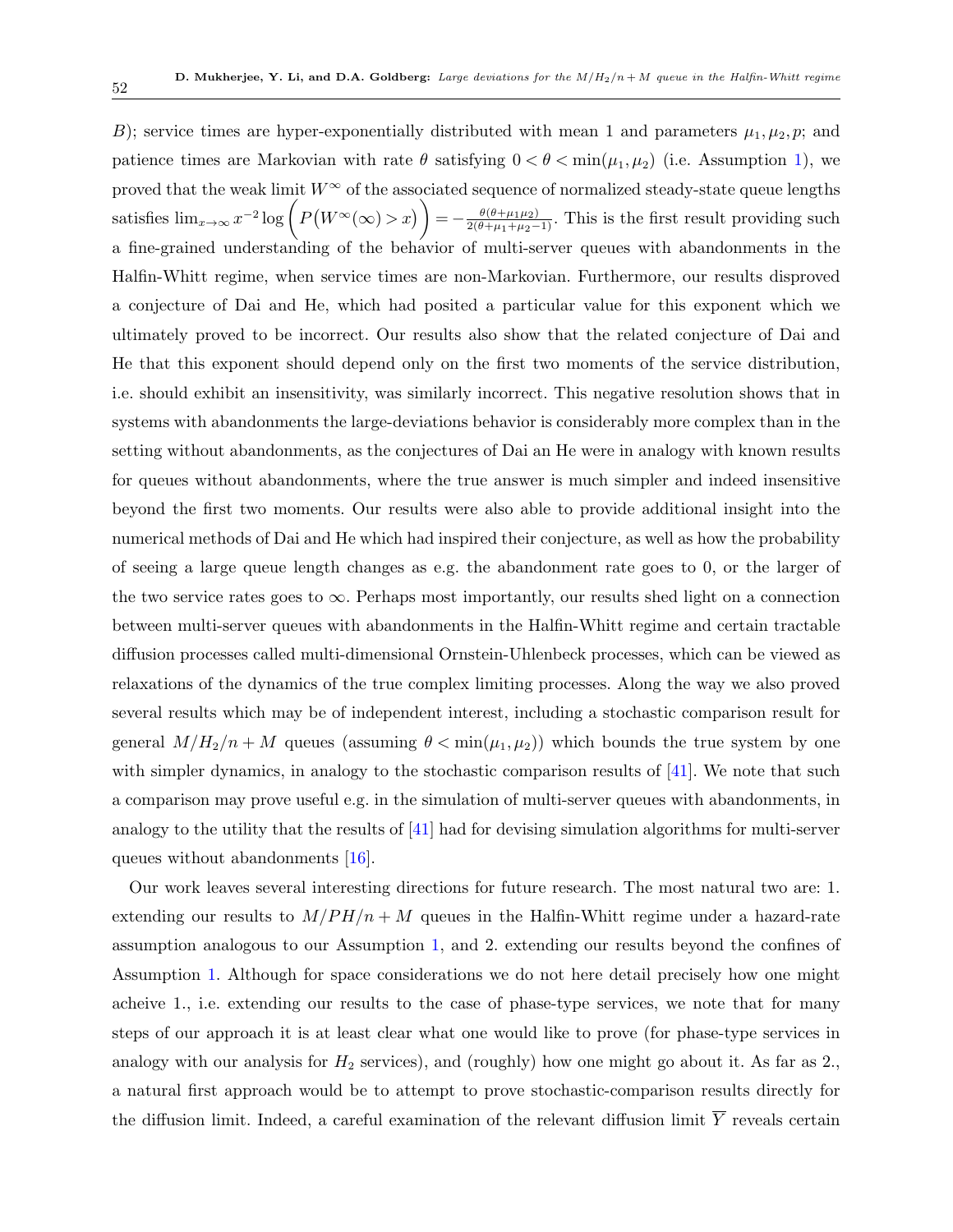(anti-)monotonicities between various terms and their drifts, around which one may be able to build an appropriate coupling. We note that in the limit certain state-space collapse results have already kicked in [\[29\]](#page-77-3), which may make constructing such couplings an easier task. Generalizing our pre-limit stochastic-comparison upper bound would seem to be a potentially harder task. Indeed, it is far less clear whether such a result even holds in the pre-limit beyond the confines of Assumption [1.](#page-11-0) It would also be interesting to develop a deeper understanding of our pre-limit upper bound, whose distribution is framed as the solution to an appropriate Skorokhod problem, and which we only analyze in-depth in the limit. We note that for more general service distributions, the analogy of Assumption [1](#page-11-0) would be to require that the supremum of the hazard rate of the abandonment distribution is at most the infimum of the hazard rate of the service distribution. On that note, we also believe that our approach should generalize to different inter-arrival and abandonment distributions, and perhaps even to multi-class systems supposing that a state-spacecollapse analogous to that which holds in the single-class setting also occurs in the multi-class setting.

Another interesting set of questions surround the connections between the true limit processes and the more tractable multi-dimensional OU processes brought to light by our work. How general is this phenomena, i.e. that taking a complex and non-linear system of SDE and applying an appropriate "relaxation" (linearization in our case) yields a simpler process which provably shares many of the properties of the true process? This may relate to questions surrounding precisely how different types of reflections change the qualitative properties of a stochastic process. Further understanding when the large-deviations exponent of the true process and its relaxation agree might also yield additional insights along these lines, where we note that the framework of  $[61]$ may be especially relevant. It would also be of interest to investigate connections between our own approach and the Lyapunov-function approaches of previous related work. We further note that different "relaxations" may be appropriate for answering different questions, e.g. perhaps the large deviations for the number of idle servers would be amenable to an analysis in which the linear drift appearing in the multi-dimensional OU relaxation corresponded to the drift when some servers are idle.

Taking a broader view, such a relaxation technique can be placed in the same philosophical bucket as stochastic comparison, as in both cases one is taking a complex system, making structural modifications to its dynamics to yield a simpler system, and then provably relating the two. It is natural to ask what are the fundamental limits of such an approach. By considering more sophisticated comparisons and relaxations, can we bridge the gap between the high-complexity of the true limit processes and the error of any particular bound? Is there a principled way to develop heirarchies of such relaxations, yielding tighter-and-tighter bounds at the cost of greater complexity, and formalizing this error-complexity trade-off?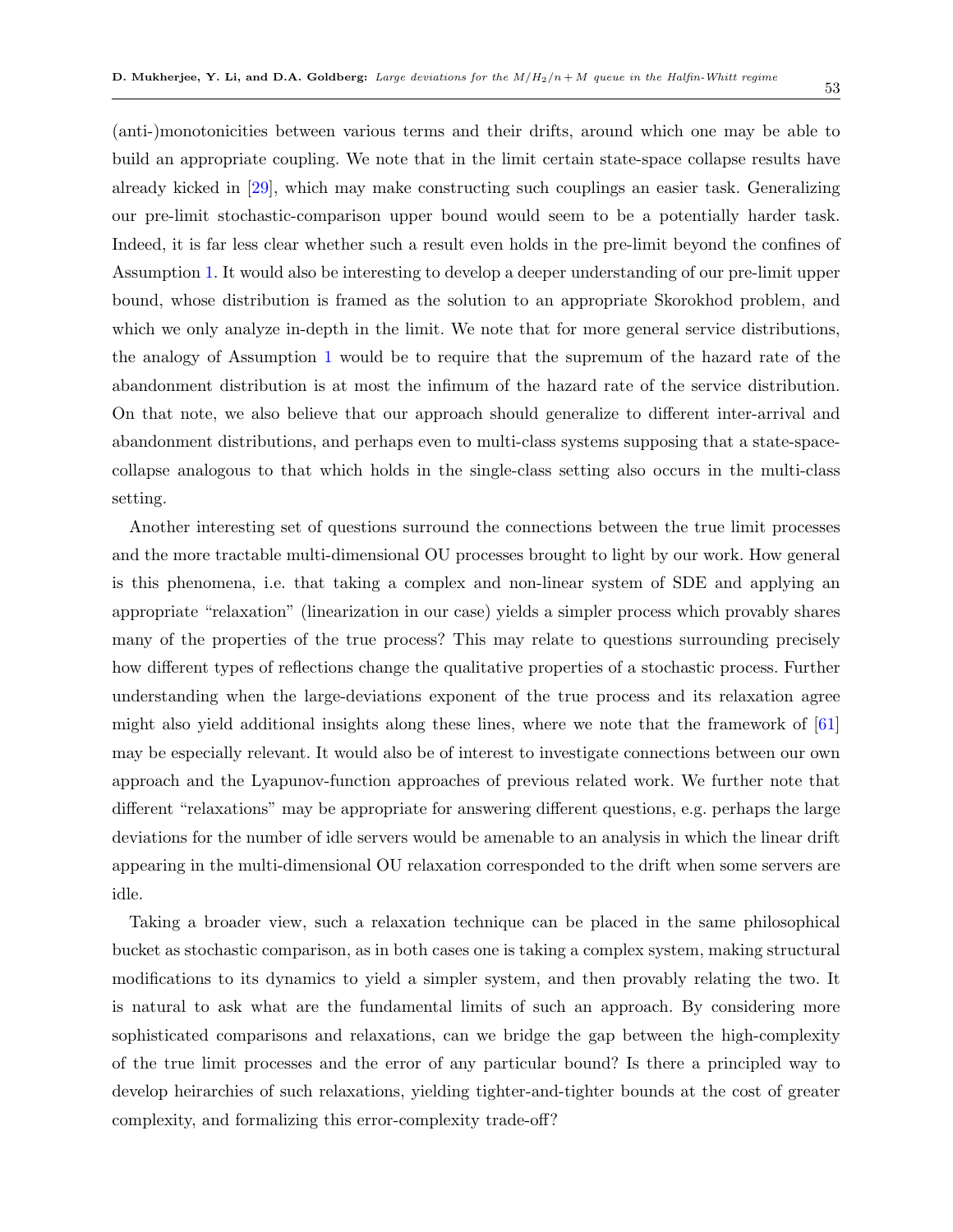## Acknowledgements.

The authors gratefully acknowledge support from NSF grant no. 1333457, as well as several insightful conversations with Jim Dai, Ton Dieker, Shuangchi He, Shane Henderson, and Jamol Pender.

# 8. Appendix. 8.1. Proof of Lemma [5.](#page-26-0)

Proof of Lemma [5:](#page-26-0) In light of Lemma [4](#page-26-1) and the basic properties of CTMC, it suffices to prove that for any fixed state  $\left( \mathcal{S}^{0}, \mathcal{W}^{0}, \nu^{0}, \overline{\mathcal{S}}^{0'}, \overline{\mathcal{W}}^{0'}, \overline{\nu}^{0'} \right)$ , again referred to generically using ".", s.t.: 1.  $(\mathcal{S}^{0'},\mathcal{W}^{0'},\nu^{0'})$  is 0-good, 2.  $(\overline{\mathcal{S}}^{0'},\overline{\mathcal{W}}^{0'},\overline{\nu}^{0'})$  is  $\overline{0}$ -good, and 3.  $(\overline{\mathcal{S}}^{0'},\overline{\mathcal{W}}^{0'},\overline{\nu}^{0'}) \geq (\mathcal{S}^{0'},\mathcal{W}^{0'},\nu^{0'})$ , the following are true. Let TRIP denote the set of all possible triplets  $(S, W, \nu)$  which can appear as the state of any queue under our construction. First, for all triplets  $(S^{0''}, \mathcal{W}^{0''}, \nu^{0''})$ ,

<span id="page-53-0"></span>
$$
\sum_{\left(\overline{\mathcal{S}}^{0'',}\overline{\mathcal{W}}^{0'',}\overline{\mathcal{V}}^{0''}\right)\in\text{TRIP}}q'\left(\cdot,\left(\mathcal{S}^{0'',}\mathcal{W}^{0'',}\overline{\mathcal{V}}^{0'',}\overline{\mathcal{N}}^{0'',}\overline{\mathcal{W}}^{0''},\overline{\mathcal{V}}^{0''}\right)\right)=q^{0}\left(\left(\mathcal{S}^{0'},\mathcal{W}^{0'},\mathcal{V}^{0'}\right),\left(\mathcal{S}^{0'',}\mathcal{W}^{0'',}\mathcal{V}^{0''}\right)\right).
$$
\n(19)

Second, for all  $(\overline{S}^{0''}, \overline{W}^{0''}, \overline{\nu}^{0''}),$ 

<span id="page-53-1"></span>
$$
\sum_{\left(\mathcal{S}^{0'',\mathcal{W}^{0'',\mathcal{V}^{0''}}\right)\in\text{TRIP}}q'\left(\cdot,\left(\mathcal{S}^{0'',\mathcal{W}^{0'',\mathcal{V}^{0'',\mathcal{S}^{0'',\mathcal{W}^{0'',\mathcal{V}^{0''}}}}\right)\right)=\overline{q}^{0}\left(\left(\overline{\mathcal{S}}^{0',\overline{\mathcal{W}}^{0',\mathcal{V}^{0'}}},\overline{\mathcal{V}}^{0',\mathcal{W}^{0'',\mathcal{V}^{0''}}}\right)\right).
$$
\n(20)

We begin by proving [\(19\)](#page-53-0). We proceed by verifying that (19) holds for each possible transition in  $q<sup>0</sup>$ , where sometimes we verify [\(19\)](#page-53-0) by treating several cases based on the characteristics of the current state. For clarity of exposition, we always keep track of both which transition of  $q<sup>0</sup>$ is being addressed, as well as which transitions in  $q'$  (when summed) yield the appropriate rate within each case.

• (i): If 
$$
|\mathcal{S}^{0'}| \le n - 1
$$
, for  $z \in \{1, 2\}$ :  
\n
$$
\lambda p_z = q^0 \left( (\mathcal{S}^{0'}, \mathcal{W}^{0'}, \nu^{0'}), (\mathcal{S}^{0'} \bigcup (\nu^{0'} + 1, z), \mathcal{W}^{0'}, \nu^{0'} + 1) \right)
$$
\n
$$
= q' \left( \cdot, \left( \mathcal{S}^{0'} \bigcup (\nu^{0'} + 1, z), \mathcal{W}^{0'}, \nu^{0'} + 1, \overline{\mathcal{S}}^{0'}, \overline{\mathcal{W}}^{0'} \bigcup (\overline{\nu}^{0'} + 1, z), \overline{\nu}^{0'} + 1 \right) \right)
$$
\n(1).

• [\(ii\)](#page-20-1): If  $|S^{0'}|=n$ , for  $z \in \{1,2\}$ :

$$
\lambda p_z = q^0 \bigg( \big( S^{0'}, \mathcal{W}^{0'}, \nu^{0'} \big), \big( S^{0'}, \mathcal{W}^{0'} \big) \big( \nu^{0'} + 1, z \big), \nu^{0'} + 1 \big) \bigg) \n= q' \bigg( \cdot, \bigg( S^{0'}, \mathcal{W}^{0'} \bigcup (\nu^{0'} + 1, z), \nu^{0'} + 1, \overline{S}^{0'}, \overline{\mathcal{W}}^{0'} \bigcup (\overline{\nu}^{0'} + 1, z), \overline{\nu}^{0'} + 1 \bigg) \tag{2}.
$$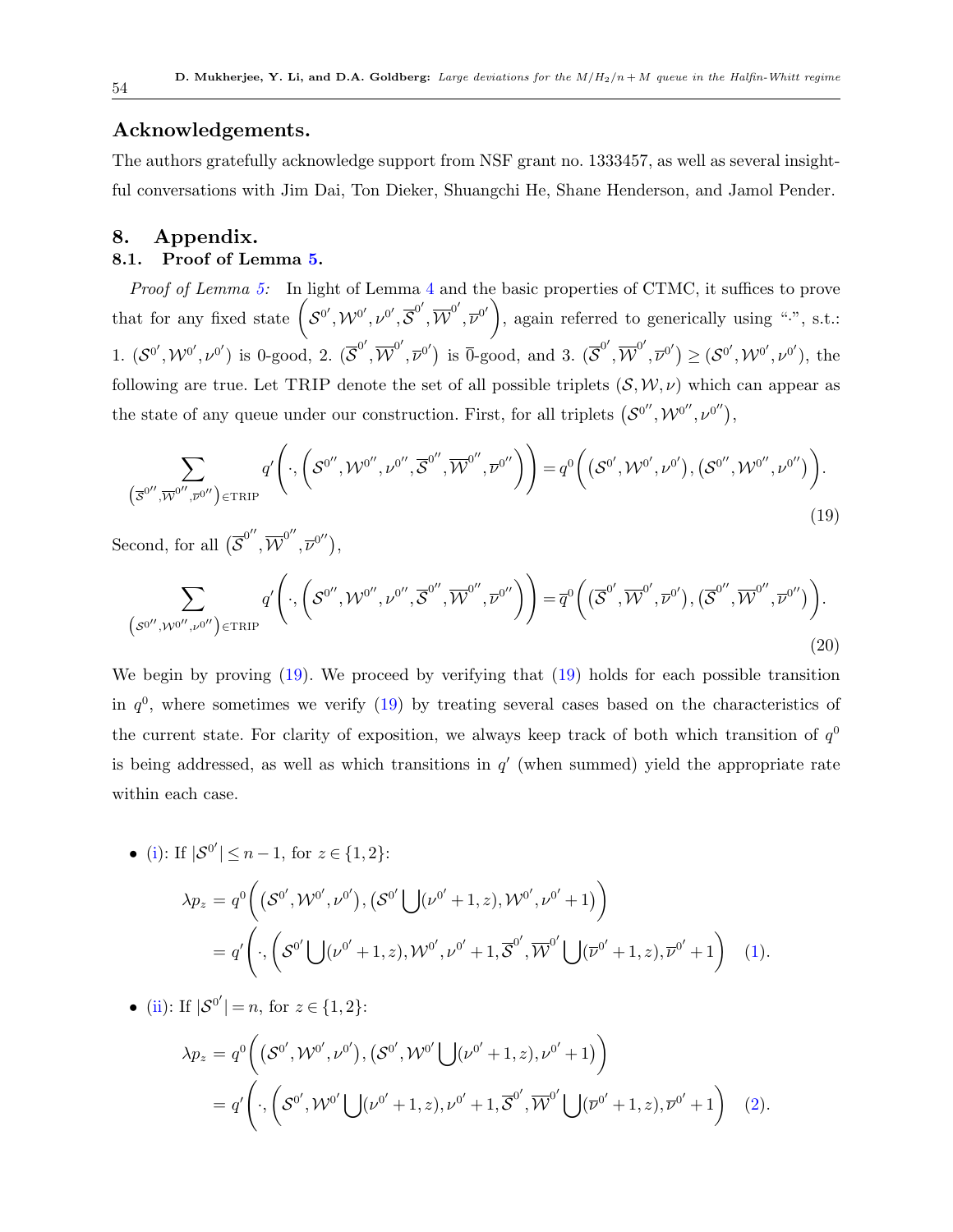$\bullet$  [\(iiia\)](#page-20-2):

 $If$ 

$$
\mathcal{W}^{0'} = \emptyset \text{ and } \overline{\mathcal{W}}^{0'} = \emptyset, \text{ for } i \ge 1 \text{ and } z \in \{1, 2\} \text{ s.t. } N(\mathcal{S}^{0'}, i, z) = 1 \text{ and } N(\overline{\mathcal{S}}^{0'}, i, z) = 1:
$$
  

$$
\mu_z = q^0 \bigg( (\mathcal{S}^{0'}, \mathcal{W}^{0'}, \nu^{0'}), (\mathcal{S}^{0'} \setminus (i, z), \mathcal{W}^{0'}, \nu^{0'}) \bigg)
$$

$$
= \sum_{z_2=1}^2 q' \bigg( \cdot, \bigg( \mathcal{S}^{0'} \setminus (i, z), \mathcal{W}^{0'}, \nu^{0'}, (\overline{\mathcal{S}}^{0'} \setminus (i, z)) \bigcup (0, z_2), \overline{\mathcal{W}}^{0'}, \overline{\nu}^{0'} \bigg) \bigg) \quad (3b).
$$

If  $\mathcal{W}^{0'} = \emptyset$  and  $\overline{\mathcal{W}}^{0'} \neq \emptyset$ , for  $i \geq 1$ ,  $z \in \{1,2\}$  s.t.  $N(\mathcal{S}^{0'}, i, z) = 1$  and  $N(\overline{\mathcal{S}}^{0'}, i, z) = 1$ :

$$
\mu_z = q^0 \bigg( \big( \mathcal{S}^{0'}, \mathcal{W}^{0'}, \nu^{0'} \big), \big( \mathcal{S}^{0'} \setminus (i, z), \mathcal{W}^{0'}, \nu^{0'} \big) \bigg) \n= q' \bigg( \cdot, \bigg( \mathcal{S}^{0'} \setminus (i, z), \mathcal{W}^{0'}, \nu^{0'}, \big( \overline{\mathcal{S}}^{0'} \setminus (i, z) \big) \bigcup \overline{\mathcal{W}}_1^{0'}, \overline{\mathcal{W}}^{0'} \setminus \overline{\mathcal{W}}_1^{0'}, \overline{\nu}^{0'} \big) \bigg) \quad (4c).
$$

If  $\mathcal{W}^{0'} = \emptyset$  and  $\overline{\mathcal{W}}^{0'} \neq \emptyset$ , for  $i \geq 1, z \in \{1,2\}$  s.t.  $N(\mathcal{S}^{0'}, i, z) = 1$  and  $N(\overline{\mathcal{W}}^{0'}, i, z) = 1$ :

$$
\mu_z = q^0 \bigg( \big( \mathcal{S}^{0'}, \mathcal{W}^{0'}, \nu^{0'} \big), \big( \mathcal{S}^{0'} \setminus (i, z), \mathcal{W}^{0'}, \nu^{0'} \big) \bigg) \n= q' \bigg( \cdot, \bigg( \mathcal{S}^{0'} \setminus (i, z), \mathcal{W}^{0'}, \nu^{0'}, \overline{\mathcal{S}}^{0'}, \overline{\mathcal{W}}^{0'} \setminus (i, z), \overline{\nu}^{0'} \bigg) \bigg) \quad (4(d)i) \n+ q' \bigg( \cdot, \bigg( \mathcal{S}^{0'} \setminus (i, z), \mathcal{W}^{0'}, \nu^{0'}, \overline{\mathcal{S}}^{0'}, \overline{\mathcal{W}}^{0'}, \overline{\nu}^{0'} \bigg) \bigg) \quad (4(d)ii).
$$

 $\bullet$  [\(iva\)](#page-20-3):

If  $W^{0'} \neq \emptyset$  and  $\overline{W}^{0'} \neq \emptyset$ , for  $i \geq 1$  and  $z \in \{1,2\}$  s.t.  $N(S^{0'}, i, z) = 1$  and  $N(\overline{S}^{0'}, i, z) = 1$ :  $\mu_z = q^0\Big(\,({\cal S}^{0'},{\cal W}^{0'},{\nu}^{0'}) , ( ({\cal S}^{0'}\,\backslash\,(i,z))\big\vert \,\,\big]\cal{W}_1^{0'}$  $\mathcal{W}^{0'}_1, \mathcal{W}^{0'}\setminus \mathcal{W}^{0'}_1$  $\left( \begin{smallmatrix} 0' & \mathcal{U} \ 1 & \mathcal{U} \end{smallmatrix} \right)$  $= q'$  $\cdot$ ,  $((\mathcal{S}^{0'}\setminus (i,z))\cup \mathcal{W}^{0'}_1]$  $\mathcal{W}^{0'}_1, \mathcal{W}^{0'}\setminus \mathcal{W}^{0'}_1$  $\mathcal{D}^{0'}_1, \nu^{0'}, \big( \overline{\mathcal{S}}^{0'} \setminus (i,z) \big) \bigcup \overline{\mathcal{W}}^{0'}_1$  $_{1}^{0^{\prime }},\overline{\mathcal{W}}^{0^{\prime }}\setminus \overline{\mathcal{W}}_{1}^{0^{\prime }}$  $\left(\begin{matrix} 0^\prime \ 1 \end{matrix}, \overline{\nu}^{0^\prime} \end{matrix} \right) \quad (5c).$  $\left(\begin{matrix} 0^\prime \ 1 \end{matrix}, \overline{\nu}^{0^\prime} \end{matrix} \right) \quad (5c).$  $\left(\begin{matrix} 0^\prime \ 1 \end{matrix}, \overline{\nu}^{0^\prime} \end{matrix} \right) \quad (5c).$ 

If  $\mathcal{W}^{0'} \neq \emptyset$  and  $\overline{\mathcal{W}}^{0'} \neq \emptyset$ , for  $i \geq 1$  and  $z \in \{1,2\}$  s.t.  $N(\mathcal{S}^{0'}, i, z) = 1$  and  $N(\overline{\mathcal{W}}^{0'}, i, z) = 1$ :

$$
\mu_z = q^0 \Big( \big( \mathcal{S}^{0'}, \mathcal{W}^{0'}, \nu^{0'} \big), \big( \big( \mathcal{S}^{0'} \setminus (i, z) \big) \bigcup \mathcal{W}^{0'}_1, \mathcal{W}^{0'} \setminus \mathcal{W}^{0'}_1, \nu^{0'} \big) \Big) \n= q' \Big( \cdot, \bigg( \big( \mathcal{S}^{0'} \setminus (i, z) \big) \bigcup \mathcal{W}^{0'}_1, \mathcal{W}^{0'} \setminus \mathcal{W}^{0'}_1, \nu^{0'} , \overline{\mathcal{S}}^{0'} , \overline{\mathcal{W}}^{0'} \setminus (i, z), \overline{\nu}^{0'} \Big) \Big) \n+ q' \Big( \cdot, \bigg( \big( \mathcal{S}^{0'} \setminus (i, z) \big) \bigcup \mathcal{W}^{0'}_1, \mathcal{W}^{0'} \setminus \mathcal{W}^{0'}_1, \nu^{0'} , \overline{\mathcal{S}}^{0'} , \overline{\mathcal{W}}^{0'} , \overline{\nu}^{0'} \Big) \Big) \n(5(d)ii).
$$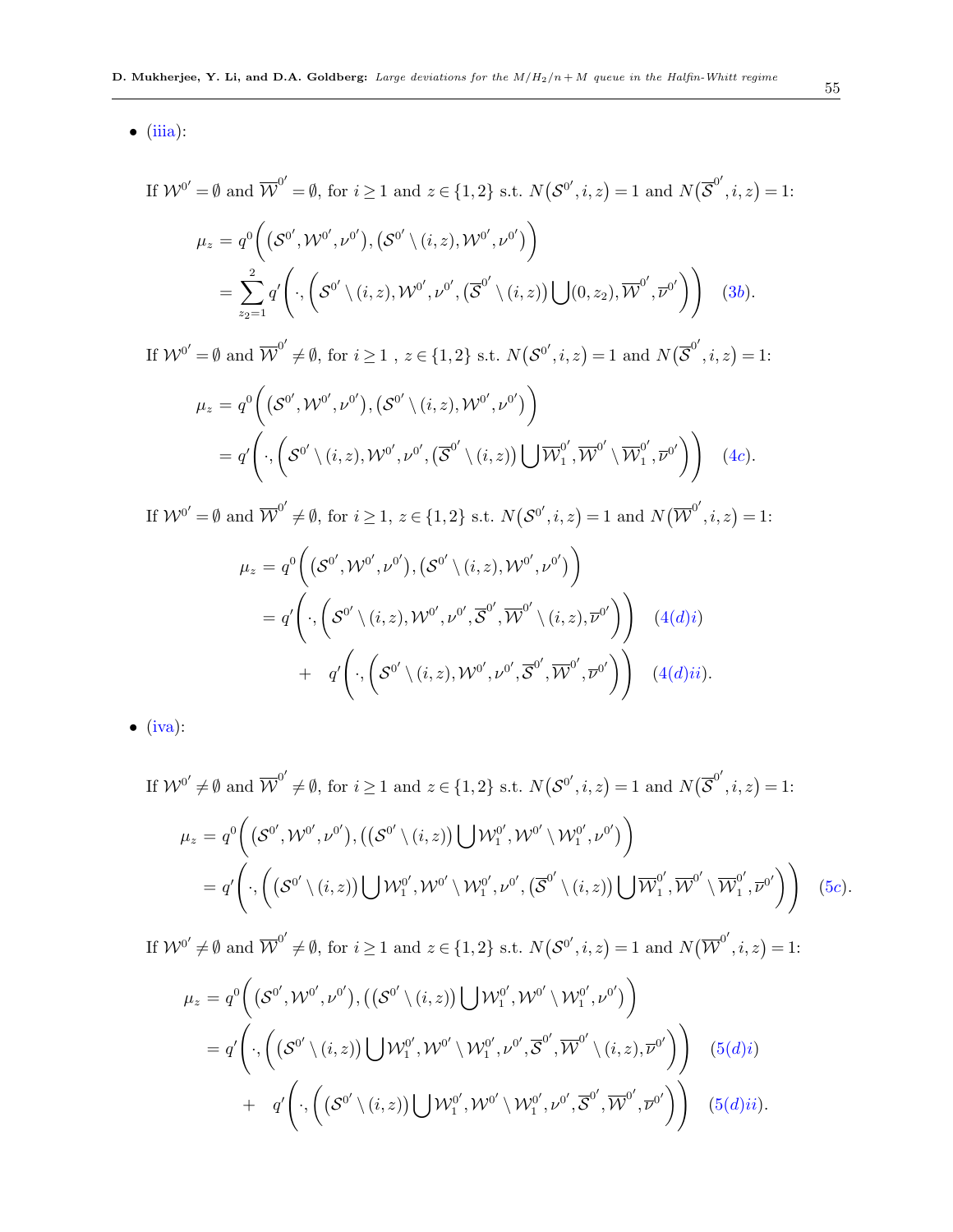$\bullet$  [\(ivb\)](#page-21-0):

 $If$ 

$$
\mathcal{W}^{0'} \neq \emptyset \text{ and } \overline{\mathcal{W}}^{0'} \neq \emptyset, \text{ for } i \ge 1 \text{ and } z \in \{1, 2\} \text{ s.t. } N(\mathcal{W}^{0'}, i, z) = 1 \text{ and } N(\overline{\mathcal{W}}^{0'}, i, z) = 1:
$$
  

$$
\theta = q^{0} \Big( (\mathcal{S}^{0'}, \mathcal{W}^{0'}, \nu^{0'}), (\mathcal{S}^{0'}, \mathcal{W}^{0'} \setminus (i, z), \nu^{0'}) \Big)
$$

$$
= q' \Big( \cdot, \Big( \mathcal{S}^{0'}, \mathcal{W}^{0'} \setminus (i, z), \nu^{0'}, \overline{\mathcal{S}}^{0'}, \overline{\mathcal{W}}^{0'} \setminus (i, z), \overline{\nu}^{0'} \Big) \Big) \quad (5e).
$$

Combining with the fact that under those transitions in  $q'$  not noted above, i.e.  $(3a),(3c),(4a),(4b),(4e),(5a),(5b),(5f),$  $(3a),(3c),(4a),(4b),(4e),(5a),(5b),(5f),$  $(3a),(3c),(4a),(4b),(4e),(5a),(5b),(5f),$  $(3a),(3c),(4a),(4b),(4e),(5a),(5b),(5f),$  $(3a),(3c),(4a),(4b),(4e),(5a),(5b),(5f),$  $(3a),(3c),(4a),(4b),(4e),(5a),(5b),(5f),$  $(3a),(3c),(4a),(4b),(4e),(5a),(5b),(5f),$  $(3a),(3c),(4a),(4b),(4e),(5a),(5b),(5f),$  $(3a),(3c),(4a),(4b),(4e),(5a),(5b),(5f),$  $(3a),(3c),(4a),(4b),(4e),(5a),(5b),(5f),$  $(3a),(3c),(4a),(4b),(4e),(5a),(5b),(5f),$  $(3a),(3c),(4a),(4b),(4e),(5a),(5b),(5f),$  $(3a),(3c),(4a),(4b),(4e),(5a),(5b),(5f),$  $(3a),(3c),(4a),(4b),(4e),(5a),(5b),(5f),$  $(3a),(3c),(4a),(4b),(4e),(5a),(5b),(5f),$  $(3a),(3c),(4a),(4b),(4e),(5a),(5b),(5f),$  it holds that  $(S^{0''},\mathcal{W}^{0''},\nu^{0''}) = (S^{0'},\mathcal{W}^{0'},\nu^{0'})$  (i.e. these are self-loops w.r.t. the first 3 components), and combining with the fact that  $(\overline{\mathcal{S}}^{0'}, \overline{\mathcal{W}}^{0'}, \overline{\mathcal{V}}^{0'}) \geq$  $(\mathcal{S}^{0'},\mathcal{W}^{0'},\nu^{0'})$ , combined with [\(1\)](#page-26-4) and [\(2\)](#page-26-5), precludes certain configurations, completes the proof of  $(19).$  $(19).$ 

We now provide a similar analysis for  $\bar{q}^0$ , proving  $(20)$ .

 $\bullet$  [\(i\)](#page-21-1):

If 
$$
|\mathcal{S}^{0'}| \leq n - 1
$$
, for  $z \in \{1, 2\}$ :  
\n
$$
\lambda p_z = \overline{q}^{0} \left( (\overline{\mathcal{S}}^{0'}, \overline{\mathcal{W}}^{0'}, \overline{\mathcal{V}}^{0'}), (\overline{\mathcal{S}}^{0'}, \overline{\mathcal{W}}^{0'} \bigcup (\overline{\mathcal{V}}^{0'} + 1, z), \overline{\mathcal{V}}^{0'} + 1) \right)
$$
\n
$$
= q' \left( \cdot, \left( \mathcal{S}^{0'} \bigcup (\mathcal{V}^{0'} + 1, z), \mathcal{W}^{0'}, \mathcal{V}^{0'} + 1, \overline{\mathcal{S}}^{0'}, \overline{\mathcal{W}}^{0'} \bigcup (\overline{\mathcal{V}}^{0'} + 1, z), \overline{\mathcal{V}}^{0'} + 1 \right) \right)
$$
\n(1).

If 
$$
|\mathcal{S}^{0'}| = n
$$
, for  $z \in \{1, 2\}$ :  
\n
$$
\lambda p_z = \overline{q}^{0} \left( (\overline{\mathcal{S}}^{0'}, \overline{\mathcal{W}}^{0'}, \overline{\mathcal{V}}^{0'}), (\overline{\mathcal{S}}^{0'}, \overline{\mathcal{W}}^{0'} \bigcup (\overline{\mathcal{V}}^{0'} + 1, z), \overline{\mathcal{V}}^{0'} + 1) \right)
$$
\n
$$
= q' \left( \cdot, \left( \mathcal{S}^{0'}, \mathcal{W}^{0'} \bigcup (\mathcal{V}^{0'} + 1, z), \mathcal{V}^{0'} + 1, \overline{\mathcal{S}}^{0'}, \overline{\mathcal{W}}^{0'} \bigcup (\overline{\mathcal{V}}^{0'} + 1, z), \overline{\mathcal{V}}^{0'} + 1 \right) \tag{2}.
$$

 $\bullet$  [\(iia\)](#page-21-2):

If 
$$
\overline{\mathcal{W}}^{0'} = \emptyset
$$
 and  $\mathcal{W}^{0'} = \emptyset$ , for  $i \ge 1$  and  $z_1, z_2 \in \{1, 2\}$  s.t.  $N(\overline{\mathcal{S}}^{0'}, i, z_1) = 1$ ,  $N(\mathcal{S}^{0'}, i, z_1) + N(\mathcal{W}^{0'}, i, z_1) = 0$ :

$$
\mu_{z_1} p_{z_2} = \overline{q}^0 \Biggl( \Biggl( \overline{\mathcal{S}}^{0'}, \overline{\mathcal{W}}^{0'}, \overline{\mathcal{V}}^{0'} \Biggr), \Biggl( \bigl( \overline{\mathcal{S}}^{0'} \setminus (i, z_1) \bigr) \bigcup (0, z_2), \overline{\mathcal{W}}^{0'}, \overline{\mathcal{V}}^{0'} \Biggr) \Biggr) \n= q' \Biggl( \cdot, \Biggl( \mathcal{S}^{0'}, \mathcal{W}^{0'}, \mathcal{V}^{0'}, \bigl( \overline{\mathcal{S}}^{0'} \setminus (i, z_1) \bigr) \bigcup (0, z_2), \overline{\mathcal{W}}^{0'}, \overline{\mathcal{V}}^{0'} \Biggr) \Biggr) \qquad (3a).
$$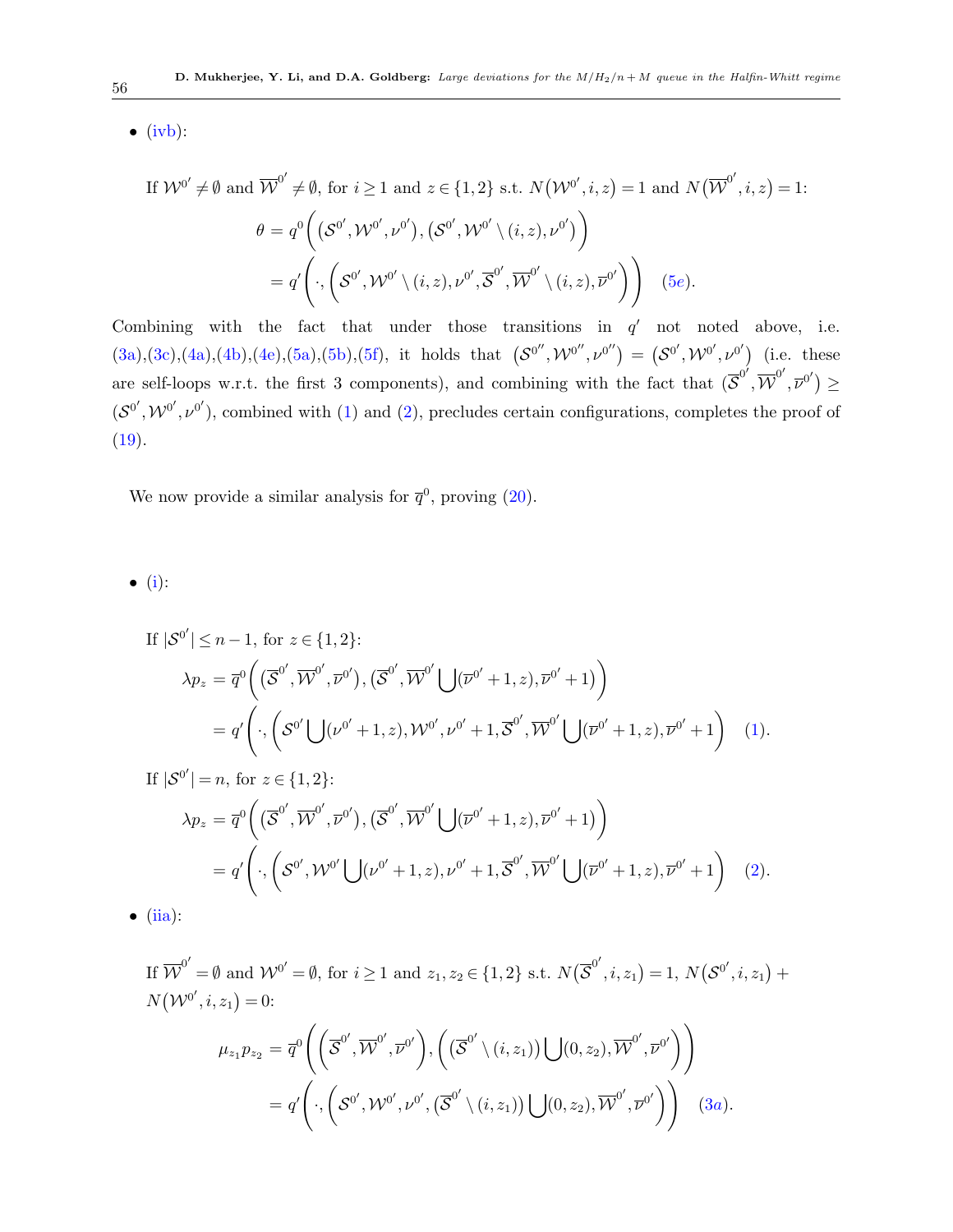If 
$$
\overline{\mathcal{W}}^{0'} = \emptyset
$$
 and  $\mathcal{W}^{0'} = \emptyset$ , for  $i \ge 1$  and  $z_1, z_2 \in \{1, 2\}$  s.t.  $N(\overline{\mathcal{S}}^{0'}, i, z_1) = 1$ ,  $N(\mathcal{S}^{0'}, i, z_1) = 1$ :  
\n
$$
\mu_{z_1} p_{z_2} = \overline{q}^{0} \left( \left( \overline{\mathcal{S}}^{0'}, \overline{\mathcal{W}}^{0'}, \overline{\mathcal{V}}^{0'} \right), \left( \left( \overline{\mathcal{S}}^{0'} \setminus (i, z_1) \right) \bigcup (0, z_2), \overline{\mathcal{W}}^{0'}, \overline{\mathcal{V}}^{0'} \right) \right)
$$
\n
$$
= q' \left( \cdot, \left( \mathcal{S}^{0'} \setminus (i, z_1), \mathcal{W}^{0'}, \mathcal{V}^{0'}, \left( \overline{\mathcal{S}}^{0'} \setminus (i, z_1) \right) \bigcup (0, z_2), \overline{\mathcal{W}}^{0'}, \overline{\mathcal{V}}^{0'} \right) \right) \quad (3b).
$$
\n(iib):

 $\bullet$  [\(iib\)](#page-21-3):

If  $\overline{\mathcal{W}}^{0'} = \emptyset$  and  $\mathcal{W}^{0'} = \emptyset$ , for  $z_1, z_2 \in \{1, 2\}$  s.t.  $z_1 \neq z_2$ :

$$
N(\overline{\mathcal{S}}^{0'}, 0, z_1) \mu_{z_1} p_{z_2} = \overline{q}^0 \Biggl( \Biggl( \overline{\mathcal{S}}^{0'}, \overline{\mathcal{W}}^{0'}, \overline{\nu}^{0'} \Biggr), \Biggl( \Bigl( \overline{\mathcal{S}}^{0'} \setminus (0, z_1) \Bigr) \bigcup (0, z_2), \overline{\mathcal{W}}^{0'}, \overline{\nu}^{0'} \Biggr) \Biggr) = q' \Biggl( \cdot, \Biggl( \mathcal{S}^{0'}, \mathcal{W}^{0'}, \nu^{0'}, (\overline{\mathcal{S}}^{0'} \setminus (0, z_1)) \bigcup (0, z_2), \overline{\mathcal{W}}^{0'}, \overline{\nu}^{0'} \Biggr) \Biggr) \quad (3c).
$$

 $\bullet$  [\(iiia\)](#page-21-4):

If 
$$
\overline{\mathcal{W}}^{0'} \neq \emptyset
$$
 and  $\mathcal{W}^{0'} = \emptyset$ , for  $i \geq 1, z \in \{1, 2\}$  s.t.  $N(\overline{\mathcal{S}}^{0'}, i, z) = 1, N(\mathcal{S}^{0'}, i, z) + N(\mathcal{W}^{0'}, i, z) = 0$ :  
\n
$$
\mu_z = \overline{q}^0 \left( \overline{\mathcal{S}}^{0'}, \overline{\mathcal{W}}^{0'}, \overline{\mathcal{W}}^{0'} \right), \left( (\overline{\mathcal{S}}^{0'} \setminus (i, z)) \bigcup \overline{\mathcal{W}}^{0'}_1, \overline{\mathcal{W}}^{0'} \setminus \overline{\mathcal{W}}^{0'}_1, \overline{\mathcal{W}}^{0'} \right) \right)
$$
\n
$$
= q' \left( \cdot, \left( \mathcal{S}^{0'}, \mathcal{W}^{0'}, \mathcal{W}^{0'}, (\overline{\mathcal{S}}^{0'} \setminus (i, z)) \bigcup \overline{\mathcal{W}}^{0'}_1, \overline{\mathcal{W}}^{0'} \setminus \overline{\mathcal{W}}^{0'}_1, \overline{\mathcal{W}}^{0'} \right) \right) \quad (4a).
$$

If  $\overline{\mathcal{W}}^{0'} \neq \emptyset$  and  $\mathcal{W}^{0'} = \emptyset$ , for  $i \geq 1, z \in \{1, 2\}$  s.t.  $N(\overline{\mathcal{S}}^{0'}, i, z) = 1, N(\mathcal{S}^{0'}, i, z) = 1$ :  $\mu_z = \overline{q}^0\Biggl(\Bigl(\overline{\mathcal{S}}^{0'},\overline{\mathcal{W}}^{0'},\overline{\nu}^{0'}\Bigr),\Bigl(\bigl(\overline{\mathcal{S}}^{0'}\setminus (i,z)\bigr)\Bigl(\phantom{\mathcal{W}}\Bigr)\overline{\mathcal{W}}^{0'}_1$  $_{1}^{0^{\prime }},\overline{\mathcal{W}}^{0^{\prime }}\setminus \overline{\mathcal{W}}_{1}^{0^{\prime }}$  $\left(\begin{smallmatrix} 0' & \ 1 & \end{smallmatrix}\right), \overline{\nu}^{0'}$ 

$$
= q' \left( \cdot, \left( \mathcal{S}^{0'} \setminus (i,z), \mathcal{W}^{0'}, \nu^{0'}, \left( \overline{\mathcal{S}}^{0'} \setminus (i,z) \right) \bigcup \overline{\mathcal{W}}_1^{0'}, \overline{\mathcal{W}}^{0'} \setminus \overline{\mathcal{W}}_1^{0'}, \overline{\nu}^{0'} \right) \right) \quad (4c).
$$

If  $\overline{\mathcal{W}}^{0'} \neq \emptyset$  and  $\mathcal{W}^{0'} \neq \emptyset$ , for  $i \geq 1, z \in \{1,2\}$  s.t.  $N(\overline{\mathcal{S}}^{0'}, i, z) = 1, N(\mathcal{S}^{0'}, i, z) + N(\mathcal{W}^{0'}, i, z) = 0$ :

$$
\mu_z = \overline{q}^0 \Biggl( \Biggl( \overline{\mathcal{S}}^{0'}, \overline{\mathcal{W}}^{0'}, \overline{\nu}^{0'} \Biggr), \Biggl( \bigl( \overline{\mathcal{S}}^{0'} \setminus (i, z) \bigr) \bigcup \overline{\mathcal{W}}_1^{0'}, \overline{\mathcal{W}}^{0'} \setminus \overline{\mathcal{W}}_1^{0'}, \overline{\nu}^{0'} \Biggr) \Biggr) \n= q' \Biggl( \cdot, \Biggl( \mathcal{S}^{0'}, \mathcal{W}^{0'}, \mathcal{W}^{0'}, \bigl( \overline{\mathcal{S}}^{0'} \setminus (i, z) \bigr) \bigcup \overline{\mathcal{W}}_1^{0'}, \overline{\mathcal{W}}^{0'} \setminus \overline{\mathcal{W}}_1^{0'}, \overline{\nu}^{0'} \Biggr) \Biggr) \tag{5a}.
$$

If  $\overline{\mathcal{W}}^{0'} \neq \emptyset$  and  $\mathcal{W}^{0'} \neq \emptyset$ , for  $i \geq 1, z \in \{1, 2\}$  s.t.  $N(\overline{\mathcal{S}}^{0'}, i, z) = 1, N(\mathcal{S}^{0'}, i, z) = 1$ :

$$
\mu_z = \overline{q}^0 \Biggl( \Biggl( \overline{\mathcal{S}}^{0'}, \overline{\mathcal{W}}^{0'}, \overline{\nu}^{0'} \Biggr), \Biggl( \Biggl( \overline{\mathcal{S}}^{0'} \setminus (i, z) \Biggr) \bigcup \overline{\mathcal{W}}_1^{0'}, \overline{\mathcal{W}}^{0'} \setminus \overline{\mathcal{W}}_1^{0'}, \overline{\nu}^{0'} \Biggr) \Biggr) \n= q' \Biggl( \cdot, \Biggl( \bigl( \mathcal{S}^{0'} \setminus (i, z) \bigr) \bigcup \mathcal{W}_1^{0'}, \mathcal{W}^{0'} \setminus \mathcal{W}_1^{0'}, \nu^{0'}, \bigl( \overline{\mathcal{S}}^{0'} \setminus (i, z) \bigr) \bigcup \overline{\mathcal{W}}_1^{0'}, \overline{\mathcal{W}}^{0'} \setminus \overline{\mathcal{W}}_1^{0'}, \overline{\nu}^{0'} \Biggr) \Biggr) \tag{5c}.
$$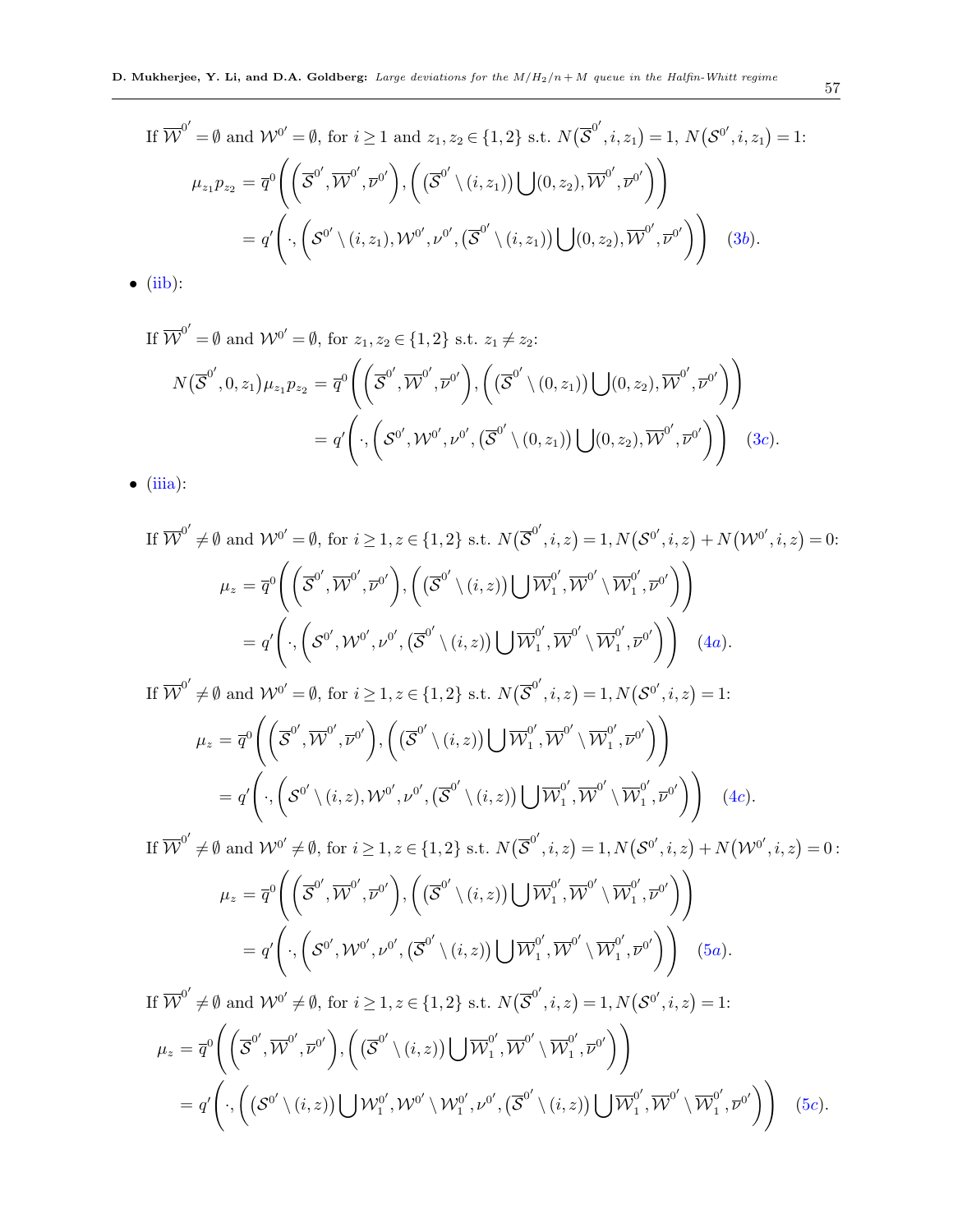$\bullet$  [\(iiib\)](#page-21-5):

If 
$$
\overline{\mathcal{W}}^{0'} \neq \emptyset
$$
 and  $\mathcal{W}^{0'} = \emptyset$ , for  $i \ge 1, z \in \{1, 2\}$  s.t.  $N(\overline{\mathcal{W}}^{0'}, i, z) = 1, N(\mathcal{S}^{0'}, i, z) + N(\mathcal{W}^{0'}, i, z) = 0$ :  
\n
$$
\theta = \overline{q}^{0}\left(\left(\overline{\mathcal{S}}^{0'}, \overline{\mathcal{W}}^{0'}, \overline{\mathcal{V}}^{0'}\right), \left(\overline{\mathcal{S}}^{0'}, \overline{\mathcal{W}}^{0'} \setminus (i, z), \overline{\mathcal{V}}^{0'}\right)\right)
$$
\n
$$
= q'\left(\cdot, \left(\mathcal{S}^{0'}, \mathcal{W}^{0'}, \mathcal{V}^{0'}, \overline{\mathcal{S}}^{0'}, \overline{\mathcal{W}}^{0'} \setminus (i, z), \overline{\mathcal{V}}^{0'}\right)\right) \quad (4b).
$$

If  $\overline{\mathcal{W}}^{0'} \neq \emptyset$  and  $\mathcal{W}^{0'} = \emptyset$ , for  $i \geq 1, z \in \{1, 2\}$  s.t.  $N(\overline{\mathcal{W}}^{0'}, i, z) = 1, N(\mathcal{S}^{0'}, i, z) = 1$ :

$$
\theta = \overline{q}^{0}\left(\left(\overline{\mathcal{S}}^{0'}, \overline{\mathcal{W}}^{0'}, \overline{\mathcal{V}}^{0'}\right), \left(\overline{\mathcal{S}}^{0'}, \overline{\mathcal{W}}^{0'} \setminus (i, z), \overline{\mathcal{V}}^{0'}\right)\right)
$$
  
=  $q'\left(\cdot, \left(\mathcal{S}^{0'} \setminus (i, z), \mathcal{W}^{0'}, \mathcal{V}^{0'}, \overline{\mathcal{S}}^{0'}, \overline{\mathcal{W}}^{0'} \setminus (i, z), \overline{\mathcal{V}}^{0'}\right)\right)$  (4(*d*)*i*).

If  $\overline{\mathcal{W}}^{0'} \neq \emptyset$  and  $\mathcal{W}^{0'} \neq \emptyset$ , for  $i \geq 1, z \in \{1, 2\}$  s.t.  $N(\overline{\mathcal{W}}^{0'}, i, z) = 1, N(\mathcal{S}^{0'}, i, z) + N(\mathcal{W}^{0'}, i, z) = 0$ :

$$
\theta = \overline{q}^{0}\left( \left( \overline{\mathcal{S}}^{0'}, \overline{\mathcal{W}}^{0'}, \overline{\mathcal{V}}^{0'} \right), \left( \overline{\mathcal{S}}^{0'}, \overline{\mathcal{W}}^{0'} \setminus (i, z), \overline{\mathcal{V}}^{0'} \right) \right) \n= q'\left( \cdot, \left( \mathcal{S}^{0'}, \mathcal{W}^{0'}, \mathcal{V}^{0'}, \overline{\mathcal{S}}^{0'}, \overline{\mathcal{W}}^{0'} \setminus (i, z), \overline{\mathcal{V}}^{0'} \right) \right) (5b).
$$

If  $\overline{\mathcal{W}}^{0'} \neq \emptyset$  and  $\mathcal{W}^{0'} \neq \emptyset$ , for  $i \geq 1, z \in \{1, 2\}$  s.t.  $N(\overline{\mathcal{W}}^{0'}, i, z) = 1, N(\mathcal{S}^{0'}, i, z) = 1$ :

$$
\theta = \overline{q}^{0}\left(\left(\overline{\mathcal{S}}^{0'},\overline{\mathcal{W}}^{0'},\overline{\mathcal{V}}^{0'}\right),\left(\overline{\mathcal{S}}^{0'},\overline{\mathcal{W}}^{0'}\setminus(i,z),\overline{\mathcal{V}}^{0'}\right)\right) \n= q'\left(\cdot,\left(\left(\mathcal{S}^{0'}\setminus(i,z)\right)\bigcup \mathcal{W}_{1}^{0'},\mathcal{W}^{0'}\setminus\mathcal{W}_{1}^{0'},\mathcal{V}^{0'},\overline{\mathcal{S}}^{0'},\overline{\mathcal{W}}^{0'}\setminus(i,z),\overline{\mathcal{V}}^{0'}\right)\right) (5(d)i).
$$

If  $\overline{\mathcal{W}}^{0'} \neq \emptyset$  and  $\mathcal{W}^{0'} \neq \emptyset$ , for  $i \geq 1, z \in \{1, 2\}$  s.t.  $N(\overline{\mathcal{W}}^{0'}, i, z) = 1, N(\mathcal{W}^{0'}, i, z) = 1$ :

$$
\theta = \overline{q}^{0}\left(\left(\overline{\mathcal{S}}^{0'}, \overline{\mathcal{W}}^{0'}, \overline{\mathcal{W}}^{0'}\right), \left(\overline{\mathcal{S}}^{0'}, \overline{\mathcal{W}}^{0'} \setminus (i, z), \overline{\mathcal{W}}^{0'}\right)\right)
$$
  
=  $q'\left(\cdot, \left(\mathcal{S}^{0'}, \mathcal{W}^{0'} \setminus (i, z), \mathcal{W}^{0'}, \overline{\mathcal{S}}^{0'}, \overline{\mathcal{W}}^{0'} \setminus (i, z), \overline{\mathcal{W}}^{0'}\right)\right)$  (5e).

 $\bullet$  [\(iiic\)](#page-21-6):

If  $\overline{\mathcal{W}}^{0'} \neq \emptyset$  and  $\mathcal{W}^{0'} = \emptyset$ , for  $z \in \{1, 2\}$ :

$$
N(\overline{\mathcal{S}}^{0'},0,z)\mu_z = \overline{q}^{0}\Biggl(\Biggl(\overline{\mathcal{S}}^{0'},\overline{\mathcal{W}}^{0'},\overline{\nu}^{0'}\Biggr),\Biggl(\Bigl(\overline{\mathcal{S}}^{0'}\setminus(0,z)\Bigr)\bigcup\overline{\mathcal{W}}_1^{0'},\overline{\mathcal{W}}^{0'}\setminus\overline{\mathcal{W}}_1^{0'},\nu\Biggr)\Biggr) = q'\Biggl(\cdot,\Biggl(\mathcal{S}^{0'},\mathcal{W}^{0'},\nu^{0'},\bigl(\overline{\mathcal{S}}^{0'}\setminus(0,z)\bigr)\bigcup\overline{\mathcal{W}}_1^{0'},\overline{\mathcal{W}}^{0'}\setminus\overline{\mathcal{W}}_1^{0'},\overline{\nu}^{0'}\Biggr)\Biggr) \quad (4e).
$$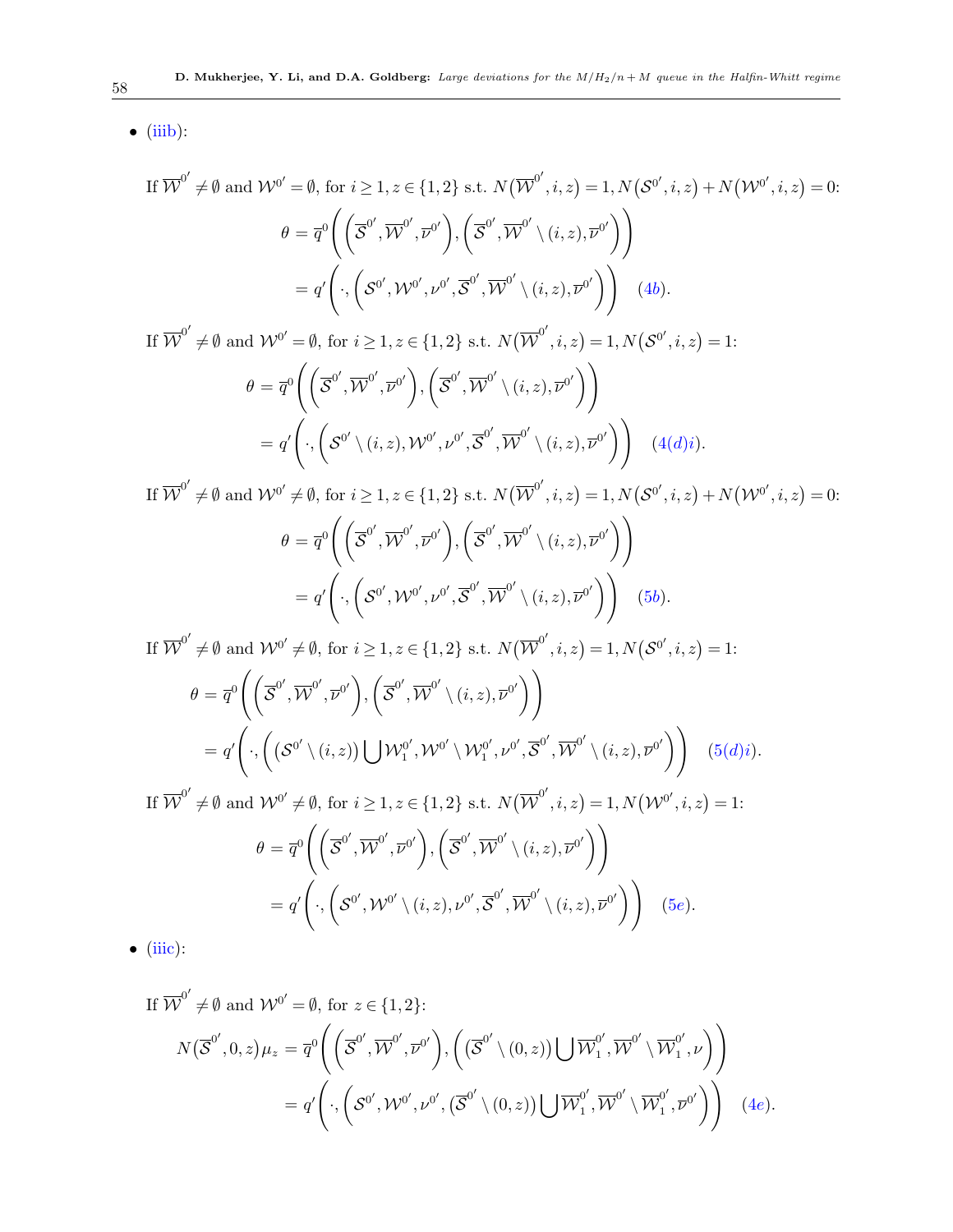If  $\overline{\mathcal{W}}^{0'} \neq \emptyset$  and  $\mathcal{W}^{0'} \neq \emptyset$ , for  $z \in \{1, 2\}$ :

$$
N(\overline{\mathcal{S}}^{0'},0,z)\mu_z = \overline{q}^0\Bigg(\Big(\overline{\mathcal{S}}^{0'},\overline{\mathcal{W}}^{0'},\overline{\nu}^{0'}\Big),\Big(\big(\overline{\mathcal{S}}^{0'}\setminus(0,z)\big)\bigcup\overline{\mathcal{W}}_1^{0'},\overline{\mathcal{W}}^{0'}\setminus\overline{\mathcal{W}}_1^{0'},\nu\Big)\Bigg) = q'\Bigg(\cdot,\Bigg(\mathcal{S}^{0'},\mathcal{W}^{0'},\nu^{0'},\big(\overline{\mathcal{S}}^{0'}\setminus(0,z)\big)\bigcup\overline{\mathcal{W}}_1^{0'},\overline{\mathcal{W}}^{0'}\setminus\overline{\mathcal{W}}_1^{0'},\overline{\nu}^{0'}\Bigg)\Bigg) (5f).
$$

Combining with the fact that under those transitions in  $q'$  not noted above, i.e.  $(4(d)ii), (5(d)ii)$  $(4(d)ii), (5(d)ii)$  $(4(d)ii), (5(d)ii)$ , it holds that  $(\overline{S}^{0''}, \overline{W}^{0''}, \overline{\nu}^{0''}) = (\overline{S}^{0'}, \overline{W}^{0'}, \overline{\nu}^{0'})$  (i.e. these are self-loops w.r.t. the latter 3 components), and combining with the fact that  $(\overline{S}^{0'}, \overline{W}^{0'}, \overline{\nu}^{0'}) \geq (S^{0'}, \mathcal{W}^{0'}, \nu^{0'})$ , combined with [\(1\)](#page-26-4) and [\(2\)](#page-26-5), precludes certain configurations, completes the proof of [\(20\)](#page-53-1). Combining the above completes the proof.  $Q.E.D.$ 

### 8.2. Proof of Lemma [15.](#page-33-1)

*Proof of Lemma [15:](#page-33-1)* Let  $\tilde{Q}^n = (\tilde{R} \tilde{E} S_1^n)$  $\sum_{1}^{n}$ , RES<sub>2</sub><sup>n</sup>  $\sum_{i=1}^{n} \tilde{W}^{n}$ ,  $\widehat{ARR}^{n}$ ,  $\widehat{REN}^{n}$ ,  $\widehat{ABA}^{n}$ ,  $\widehat{DMY}^{n}$ ) denote the CTMC  $\tilde{Q}$  for the given n, when  $\lambda = \lambda_n = n + Bn^{\frac{1}{2}}$ , and  $\tilde{Q}^n(0) = (\overline{N}_1^n)$  $\binom{n}{1}(0), \overline{N}_2^n$  $\overline{W}^n(0), \overline{W}^n(0), 0, 0, 0, 0).$ It follows from a proof essentially identical to that of Lemma [8,](#page-30-0) the details of which we omit, that one may construct  $\tilde{Q}^n$  and CLOCK on a common probability space s.t. w.p.1, for all  $t \geq 0$ ,

- A $\tilde{\mathbf{B}}\mathbf{A}^n(t) = \text{CLOCK}(\theta \int_0^t \tilde{W}^n(s)ds);$
- $\tilde{W}^n(t) = A \tilde{R} R^n(t) R \tilde{E} N^n(t) A \tilde{B} A^n(t) + D \tilde{M} Y^n(t);$

• 
$$
\int_0^t I(\tilde{W}^n(s) > 0) dD\tilde{M}Y^n(s) = 0.
$$

On the same probability space, let  $\tilde{ERR}^n$  denote the stochastic process s.t. for all  $t \geq 0$ ,

$$
\widetilde{\text{ERR}}^n(t) = n^{-\frac{1}{2}} \bigg( \text{CLOCK} \big( \theta \int_0^t \tilde{W}^n(s) ds \big) - \theta \int_0^t \tilde{W}^n(s) ds \bigg).
$$

By Lemma [9,](#page-31-0) it suffices to prove the desired weak convergence for  $\{E\tilde{R}R^n, n\geq 1\}$ . Note that

$$
\begin{aligned} \left| \mathbf{E} \tilde{\mathbf{R}} \mathbf{R}^{n}(y) \right| &= n^{-\frac{1}{2}} \left| \theta \int_{0}^{y} \tilde{W}^{n}(s) ds - \text{CLOCK} \left( \theta \int_{0}^{y} \tilde{W}^{n}(s) ds \right) \right| \\ &\le n^{-\frac{1}{2}} \sup_{0 \le x \le \int_{0}^{y} \tilde{W}^{n}(s) ds} \left| \theta x - \text{CLOCK}(\theta x) \right| \\ &\le n^{-\frac{1}{2}} \sup_{0 \le x \le y \times \text{sup}_{0 \le s \le y} \tilde{W}^{n}(s)} \left| \theta x - \text{CLOCK}(\theta x) \right|. \end{aligned} \tag{21}
$$

For each fixed  $y > 0$ , Let  $T(y, n) \triangleq \sup\{s \in [0, y]: \tilde{W}^n(s) = 0\}$ . Recall that for a stochastic process Z,  $Z(t^{-})$  denotes the appropriate left limit (when it exists). Note that the definition of  $T(y,n)$ and the defining properties of  $\widetilde{DMY}^n$  imply that  $\widetilde{DMY}^n(T(y,n)^-) = \widetilde{DMY}^n(y)$ . Also, it follows from the monotonicity of  $\widehat{ABA}^n$  that  $\widehat{ABA}^n(T(y,n)^-) \leq \widehat{ABA}^n(y)$ . Combining with Lemma [12,](#page-32-0)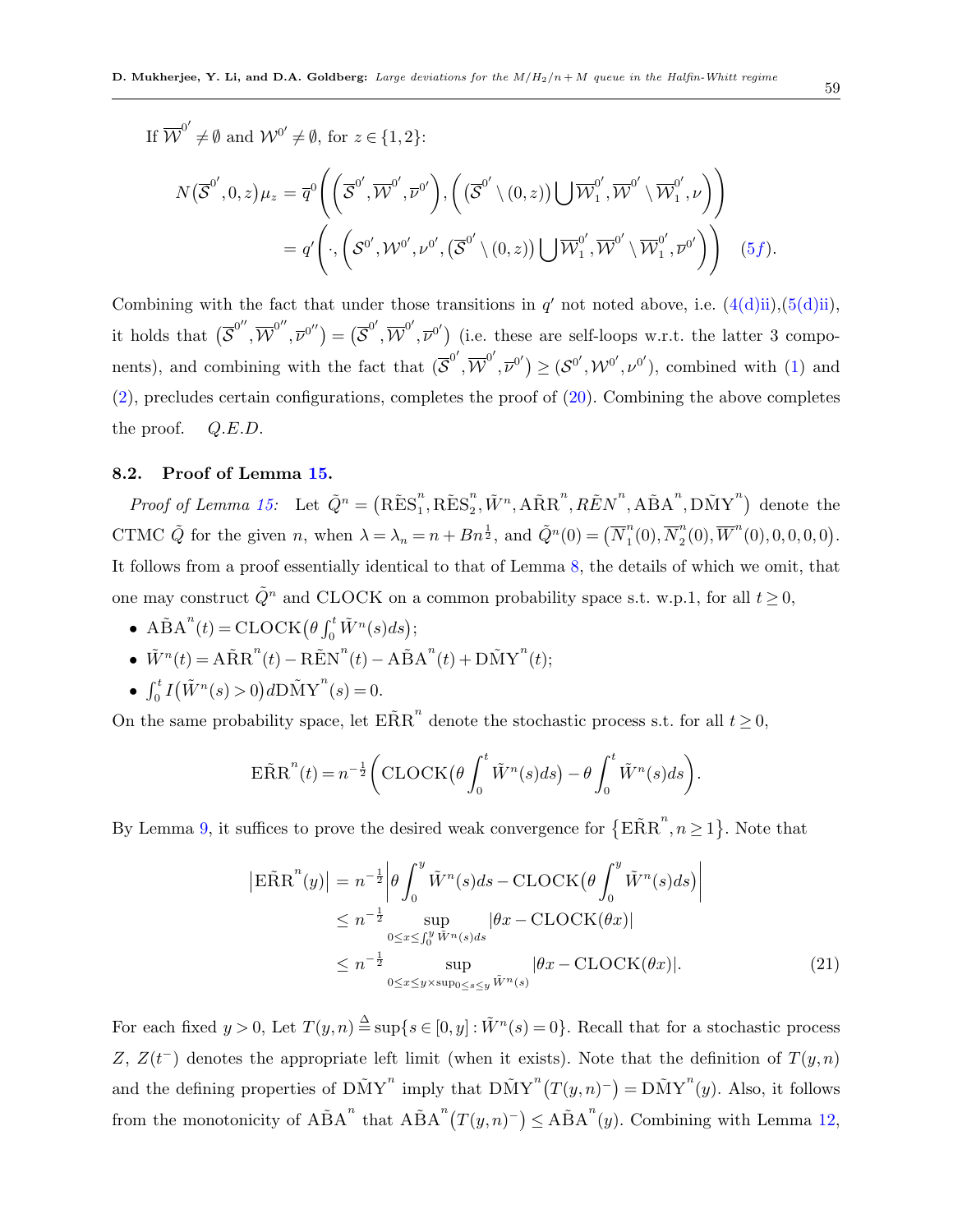we conclude that we may construct all relevant processes on a common probability space s.t. w.p.1, for all  $y\geq 0,$ 

$$
\tilde{W}^{n}(y) = \tilde{W}^{n}(T(y,n)^{-}) + (\tilde{W}^{n}(y) - \tilde{W}^{n}(T(y,n)^{-}))
$$
\n
$$
= (\mathbf{A}\tilde{R}\mathbf{R}^{n}(y) - \mathbf{R}\tilde{E}\mathbf{N}^{n}(y) - \mathbf{A}\tilde{B}\mathbf{A}^{n}(y) + \mathbf{D}\tilde{M}\mathbf{Y}^{n}(y))
$$
\n
$$
- (\mathbf{A}\tilde{R}\mathbf{R}^{n}(T(y,n)^{-}) - \mathbf{R}\tilde{E}\mathbf{N}^{n}(T(y,n)^{-}) - \mathbf{A}\tilde{B}\mathbf{A}^{n}(T(y,n)^{-}) + \mathbf{D}\tilde{M}\mathbf{Y}^{n}(T(y,n)^{-}) )
$$
\n
$$
= (\mathbf{A}\tilde{R}\mathbf{R}^{n}(y) - \mathbf{R}\tilde{E}\mathbf{N}^{n}(y) - \mathbf{A}\tilde{B}\mathbf{A}^{n}(y))
$$
\n
$$
- (\mathbf{A}\tilde{R}\mathbf{R}^{n}(T(y,n)^{-}) - \mathbf{R}\tilde{E}\mathbf{N}^{n}(T(y,n)^{-}) - \mathbf{A}\tilde{B}\mathbf{A}^{n}(T(y,n)^{-}) )
$$
\n
$$
\leq (\mathbf{A}\tilde{R}\mathbf{R}^{n}(y) - \mathbf{R}\tilde{E}\mathbf{N}^{n}(y)) - (\mathbf{A}\tilde{R}\mathbf{R}^{n}(T(y,n)^{-}) - \mathbf{R}\tilde{E}\mathbf{N}^{n}(T(y,n)^{-}) )
$$
\n
$$
\leq \sup_{0 \leq s \leq y} ((\mathbf{A}\tilde{R}\mathbf{R}^{n}(y) - \mathbf{R}\tilde{E}\mathbf{N}^{n}(y)) - (\mathbf{A}\tilde{R}\mathbf{R}^{n}(s) - \mathbf{R}\tilde{E}\mathbf{N}^{n}(s)) ),
$$

implying that for  $0 \le y \le t$ ,  $\sup_{0 \le s \le y} \tilde{W}^n(s)$  is at most

$$
\sup_{0 \le r \le s \le y} \left( \left( A \tilde{R} R^n(s) - R \tilde{E} N^n(s) \right) - \left( A \tilde{R} R^n(r) - R \tilde{E} N^n(r) \right) \right) \n\le 2 \sup_{0 \le s \le t} \left| A \tilde{R} R^n(s) - R \tilde{E} N^n(s) \right|.
$$

Combining the above, we conclude that for all  $t \ge 0$  and  $y \in [0, t]$ ,

$$
\left| \mathrm{E}{\tilde{\mathrm{R}}}{\mathrm{R}}^n(y) \right| \le n^{-\frac{1}{2}} \sup_{0 \le x \le 2t \times \sup_{0 \le s \le t} \left| \mathrm{A}{\tilde{\mathrm{R}}}{\mathrm{R}}^n(s) - \mathrm{R}{\tilde{\mathrm{E}}}{\mathrm{N}}^n(s) \right|} |\theta x - \mathrm{CLOCK}(\theta x)|,
$$

and hence

$$
\sup_{0\leq y\leq t} \left| \mathbb{E} \tilde{\mathbf{R}} \mathbf{R}^n(y) \right| \leq n^{-\frac{1}{2}} \sup_{0\leq x\leq 2t \times \sup_{0\leq s\leq t} \left| \mathbf{A} \tilde{\mathbf{R}} \mathbf{R}^n(s) - \mathbf{R} \tilde{\mathbf{E}} \mathbf{N}^n(s) \right|} |\theta x - \text{CLOCK}(\theta x)|.
$$

It then follows from a union bound that for all  $T \geq 0$ ,  $P(\sup_{0 \leq y \leq T} |\widehat{\text{ERR}}^n(y)| > n^{-\frac{1}{5}})$  is at most

<span id="page-59-0"></span>
$$
P\left(2T \sup_{0 \le s \le T} |A\tilde{R}R^{n}(s) - R\tilde{E}N^{n}(s)| \ge n^{\frac{11}{20}}\right) + P\left(n^{-\frac{1}{2}} \sup_{0 \le x \le n^{\frac{11}{20}}} |\theta x - \text{CLOCK}(\theta x)| \ge n^{-\frac{1}{5}}\right) = P\left(2T \sup_{0 \le s \le T} |n^{-\frac{1}{2}}(A\tilde{R}R^{n}(s) - R\tilde{E}N^{n}(s))| \ge n^{\frac{1}{20}}\right) + P\left(\sup_{0 \le x \le n^{\frac{11}{20}}} |\theta x - \text{CLOCK}(\theta x)| \ge n^{\frac{3}{10}}\right).
$$
(23)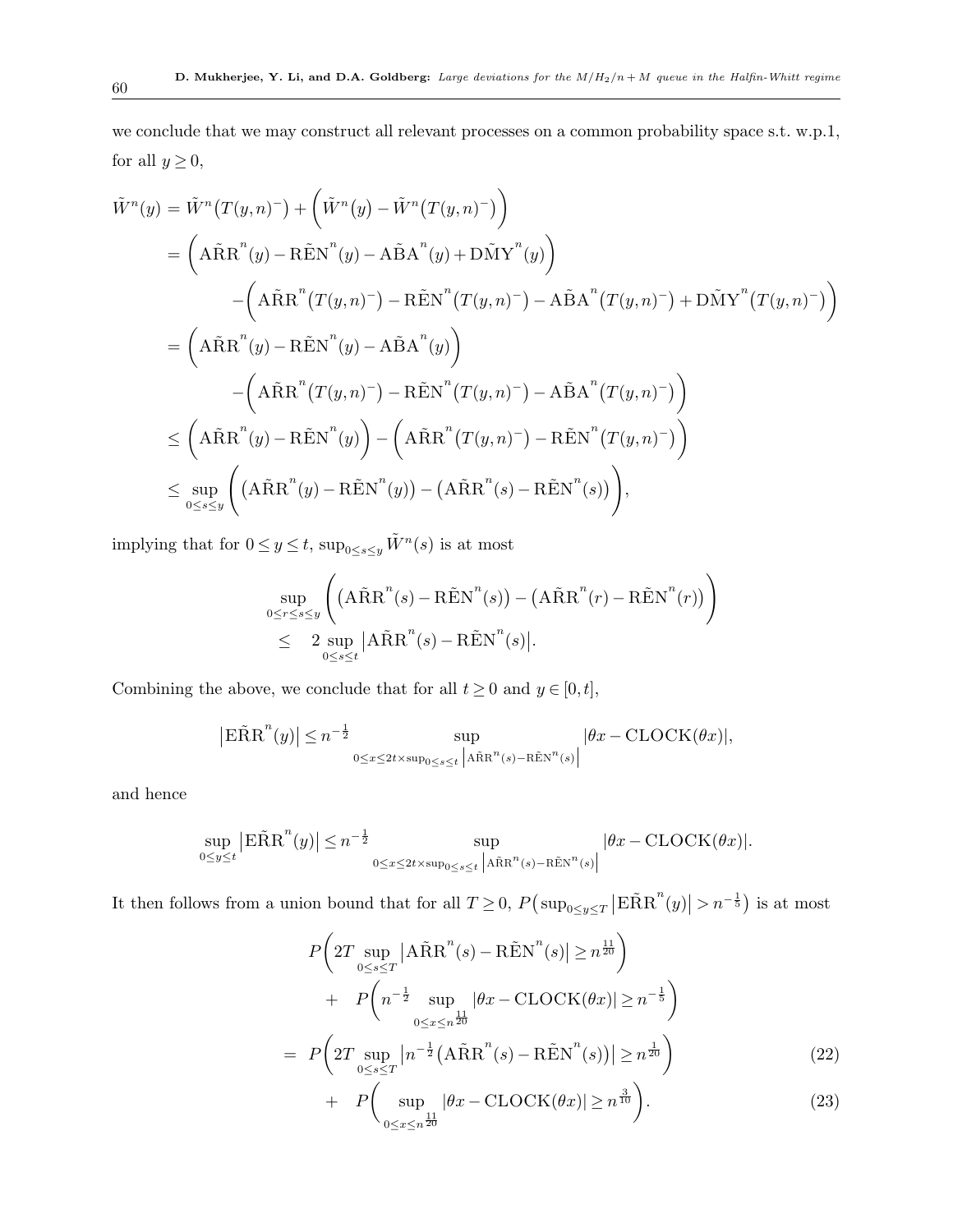It follows from Lemma [14,](#page-33-2) the continuity of the supremum and absolute value maps, and the continuous mapping theorem that for all  $T \geq 0$ ,

$$
\lim_{n \to \infty} P\left(2T \sup_{0 \le s \le T} \left| n^{-\frac{1}{2}} \left( A\tilde{R}R^n(s) - R\tilde{E}N^n(s) \right) \right| \ge n^{\frac{1}{20}} \right) = 0. \tag{24}
$$

It follows from the well-known Doob's L2 inequality for continuous time martingales, see e.g. [\[22\]](#page-76-2), that [\(23\)](#page-59-0) is at most  $4\theta n^{\frac{11}{20}}(n^{\frac{3}{10}})^{-2} = 4\theta n^{-\frac{1}{20}}$ , and hence

$$
\lim_{n \to \infty} P\left(\sup_{0 \le x \le n^{\frac{11}{20}}} |\theta x - \text{CLOCK}(\theta x)| \ge n^{\frac{3}{10}}\right) = 0. \tag{25}
$$

Combining the above, we conclude that for all  $T \geq 0$ ,  $\lim_{n\to\infty} P(\sup_{0\leq y\leq T} |E\tilde{R}R^n(y)| > n^{-\frac{1}{5}}) = 0$ . The desired result then follows from the basic properties and definitions associated with weak convergence. Q.E.D.

### 8.3. Proof of Lemma [17.](#page-34-0)

*Proof of Lemma [17:](#page-34-0)* Let  $M(t)$  denote the renewal function associated with renewal distribution S evaluated at t, i.e. the expected number of renewals up to time t in the corresponding ordinary renewal process. It follows from a straightforward computation, the details of which we omit and which can be found in e.g. [\[72\]](#page-79-3), that

<span id="page-60-0"></span>
$$
M(t) = t + p(1 - p)(\mu_1 - \mu_2)^2 (\mu_1 \mu_2)^{-2} (1 - \exp(-\mu_1 \mu_2 t)).
$$
\n(26)

Recall that for a generic r.v X,  $Var[X]$  denotes the variance of X. It then follows from [\(26\)](#page-60-0), the well-known representation for the variance of an equilibrium renewal process in terms of the renewal function (see e.g. [\[115\]](#page-82-0) Theorem 7.2.4), and a straightforward calculation, that

$$
Var[REN^{\infty}(t)] = 2 \int_0^t (M(s) - s + \frac{1}{2}) ds
$$
  
=  $2p(1-p)(\mu_1 - \mu_2)^2 (\mu_1 \mu_2)^{-2} \int_0^t (1 - \exp(-\mu_1 \mu_2 s)) ds + t$   
=  $(2p(1-p)(\mu_1 - \mu_2)^2 (\mu_1 \mu_2)^{-2} + 1)t - 2p(1-p)(\mu_1 - \mu_2)^2 (\mu_1 \mu_2)^{-3} (1 - \exp(-\mu_1 \mu_2 t))$   
=  $(2p(1-p)(\mu_1 - \mu_2)^2 (\mu_1 \mu_2)^{-2} + 1)t - 2p(1-p)(\mu_1 - \mu_2)^2 (\mu_1 \mu_2)^{-3}$   
+  $2p(1-p)(\mu_1 - \mu_2)^2 (\mu_1 \mu_2)^{-3} \exp(-\mu_1 \mu_2 t).$ 

Furthermore, as REN<sup>∞</sup> has stationary increments (see e.g. [\[41\]](#page-77-5)),  $\mathbb{E}[(REN^{\infty}(t-s))^{2}] =$  $\mathbb{E}[(\text{REN}^{\infty}(s))^2] + \mathbb{E}[(\text{REN}^{\infty}(t))^2] - 2\mathbb{E}[\text{REN}^{\infty}(s)\text{REN}^{\infty}(t)]$  for  $0 \leq s \leq t$ . We conclude from our calculation of  $Var[REN^{\infty}(t)]$ , after a straightforward calculation the details of which we omit, that for all  $0 \leq s \leq t$ ,  $\mathbb{E}[\text{REN}^{\infty}(s) \text{REN}^{\infty}(t)]$  equals

$$
(2p(1-p)(\mu_1 - \mu_2)^2(\mu_1\mu_2)^{-2} + 1)s - p(1-p)(\mu_1 - \mu_2)^2(\mu_1\mu_2)^{-3}
$$
  
+  $p(1-p)(\mu_1 - \mu_2)^2(\mu_1\mu_2)^{-3} \Big( \exp(-\mu_1\mu_2s) + \exp(-\mu_1\mu_2t) - \exp(-\mu_1\mu_2(t-s)) \Big).$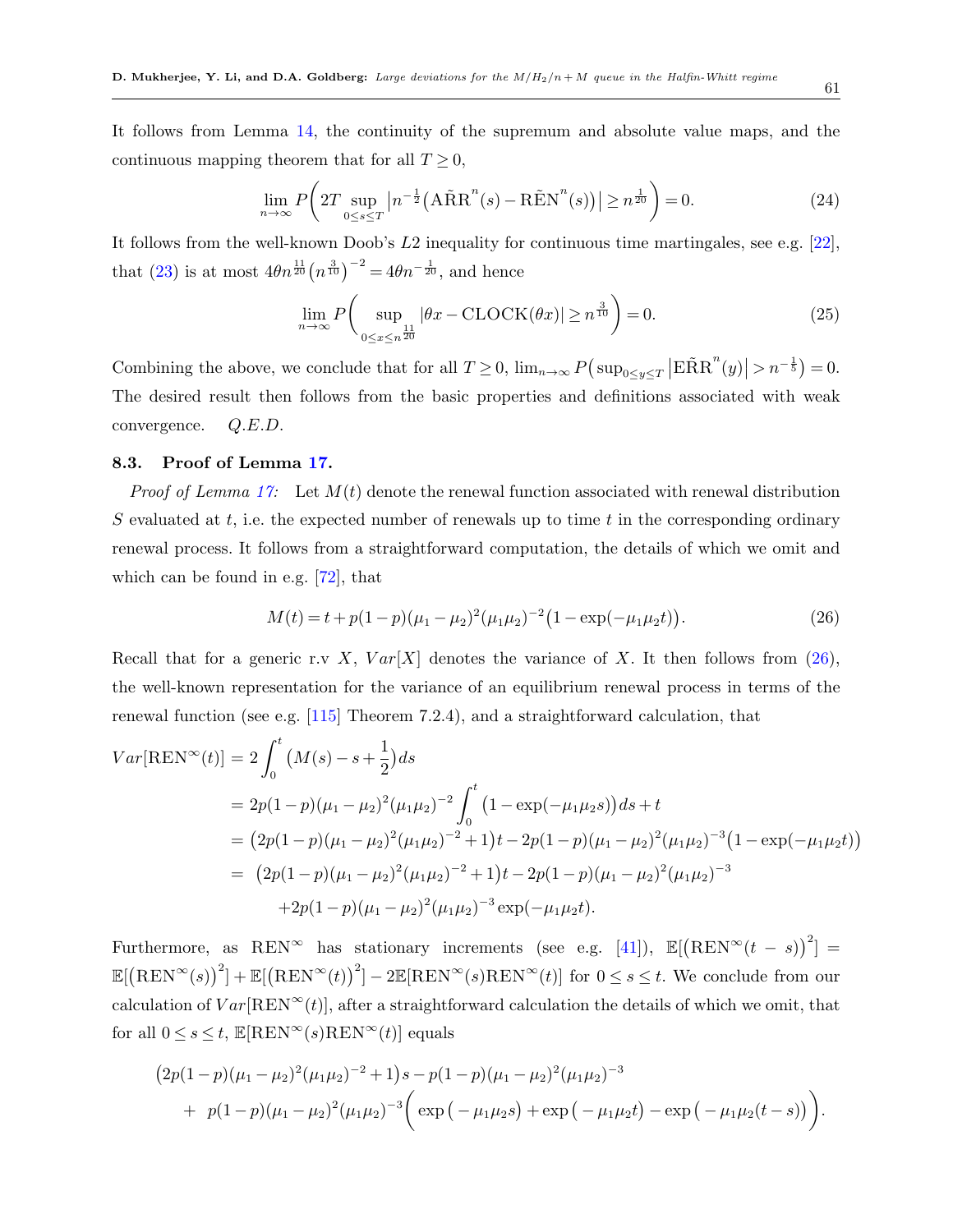Combining the above with Lemma [16,](#page-34-1) definitions, a straightforward calculation the details of which we omit, and the fact that continuous Gaussian processes are uniquely determined by their mean and covariance functions completes the proof. Q.E.D.

### 8.4. Proof of Lemma [21.](#page-36-2)

Proof of Lemma [21:](#page-36-2) We begin by proving that for all  $n \geq 0$ ,  $J^n = \begin{bmatrix} (\mu_1 \mu_2)^n & 0 \\ \mu_1 - \mu_2 & (\mu_1 \mu_2)^n & 0 \end{bmatrix}$  $\mu_1-\mu_2$  $\frac{\mu_1 - \mu_2}{\mu_1 \mu_2 - \theta} \left( (\mu_1 \mu_2)^n - \theta^n \right) \theta^n$  , and proceed by induction. The base case  $n = 0$  is trivial, yielding the identity matrix. Thus, suppose the induction holds for all  $n \leq N$  for some  $N \geq 0$ . Then

$$
J^{N+1} = J^N \bullet J
$$
  
=  $\begin{bmatrix} (\mu_1 \mu_2)^N & 0 \\ \frac{\mu_1 - \mu_2}{\mu_1 \mu_2 - \theta} ((\mu_1 \mu_2)^N - \theta^N) & \theta^N \end{bmatrix} \bullet \begin{bmatrix} \mu_1 \mu_2 & 0 \\ \mu_1 - \mu_2 & \theta \end{bmatrix}$   
=  $\begin{bmatrix} (\mu_1 \mu_2)^{N+1} & 0 \\ \frac{\mu_1 - \mu_2}{\mu_1 \mu_2 - \theta} ((\mu_1 \mu_2)^N - \theta^N) (\mu_1 \mu_2) + \theta^N (\mu_1 - \mu_2) & \theta^{N+1} \end{bmatrix}$   
=  $\begin{bmatrix} (\mu_1 \mu_2)^{N+1} & 0 \\ \frac{\mu_1 - \mu_2}{\mu_1 \mu_2 - \theta} ((\mu_1 \mu_2)^{N+1} - \theta^{N+1}) & \theta^{N+1} \end{bmatrix}$ ,

completing the proof. The desired lemma then follows from the definition of the matrix exponential and a straightforward calculation, the details of which we omit.  $Q.E.D.$ 

### 8.5. Proof of Lemma [23.](#page-36-4)

Proof of Lemma [23:](#page-36-4) First, note that by a simple reindexing,

<span id="page-61-0"></span>
$$
\int_{s}^{t} \exp\left(-\theta(t-y)\right) \text{OU}(y) dy = \exp\left(-\theta(t-s)\right) \int_{0}^{t-s} \exp(\theta y) \text{OU}_{+,s}(y) dy. \tag{27}
$$

Applying the celebrated Ito's lemma (see [\[62\]](#page-79-4)), we conclude that

$$
\exp(\theta(t-s))\text{OU}_{+,s}(t-s) - \text{OU}_{+,s}(0)) = \int_0^{t-s} \theta \exp(\theta y) \text{OU}_{+,s}(y) dy + \int_0^{t-s} \exp(\theta y) d\text{OU}_{+,s}(y).
$$
\n(28)

Combining with [\(7\)](#page-35-0) and standard techniques from stochastic calculus, we conclude that  $\int_0^{t-s} \exp(\theta y) \text{OU}_{+,s}(y) dy$  equals

$$
\theta^{-1}\Bigg(\exp\big(\theta(t-s)\big) \mathrm{OU}_{+,s}(t-s)-\mathrm{OU}_{+,s}(0)-\int_0^{t-s}\exp(\theta y)\bigg(-\mu_1\mu_2\mathrm{OU}_{+,s}(y)dy+d\mathcal{B}_s^3(y)\bigg)\Bigg),
$$

from which it follows that  $\int_0^{t-s} \exp(\theta y) \text{OU}_{+,s}(y) dy$  equals

$$
(\theta - \mu_1 \mu_2)^{-1} \bigg( \exp \big( \theta(t-s) \big) \text{OU}_{+,s}(t-s) - \text{OU}_{+,s}(0) - \int_0^{t-s} \exp(\theta y) d\mathcal{B}_s^3(y) \bigg). \tag{29}
$$

Combining with [\(9\)](#page-36-5), we conclude that  $\int_0^{t-s} \exp(\theta y) \text{OU}_{+,s}(y) dy$  equals

$$
(\theta - \mu_1 \mu_2)^{-1} \exp \left( \theta (t-s) \right) \left( \exp \left( -\mu_1 \mu_2 (t-s) \right) \text{OU}_{+,s}(0) + \int_0^{t-s} \exp \left( -\mu_1 \mu_2 (t-s-y) \right) d\mathcal{B}_s^3(y) \right) - (\theta - \mu_1 \mu_2)^{-1} \text{OU}_{+,s}(0) - (\theta - \mu_1 \mu_2)^{-1} \int_0^{t-s} \exp(\theta y) d\mathcal{B}_s^3(y).
$$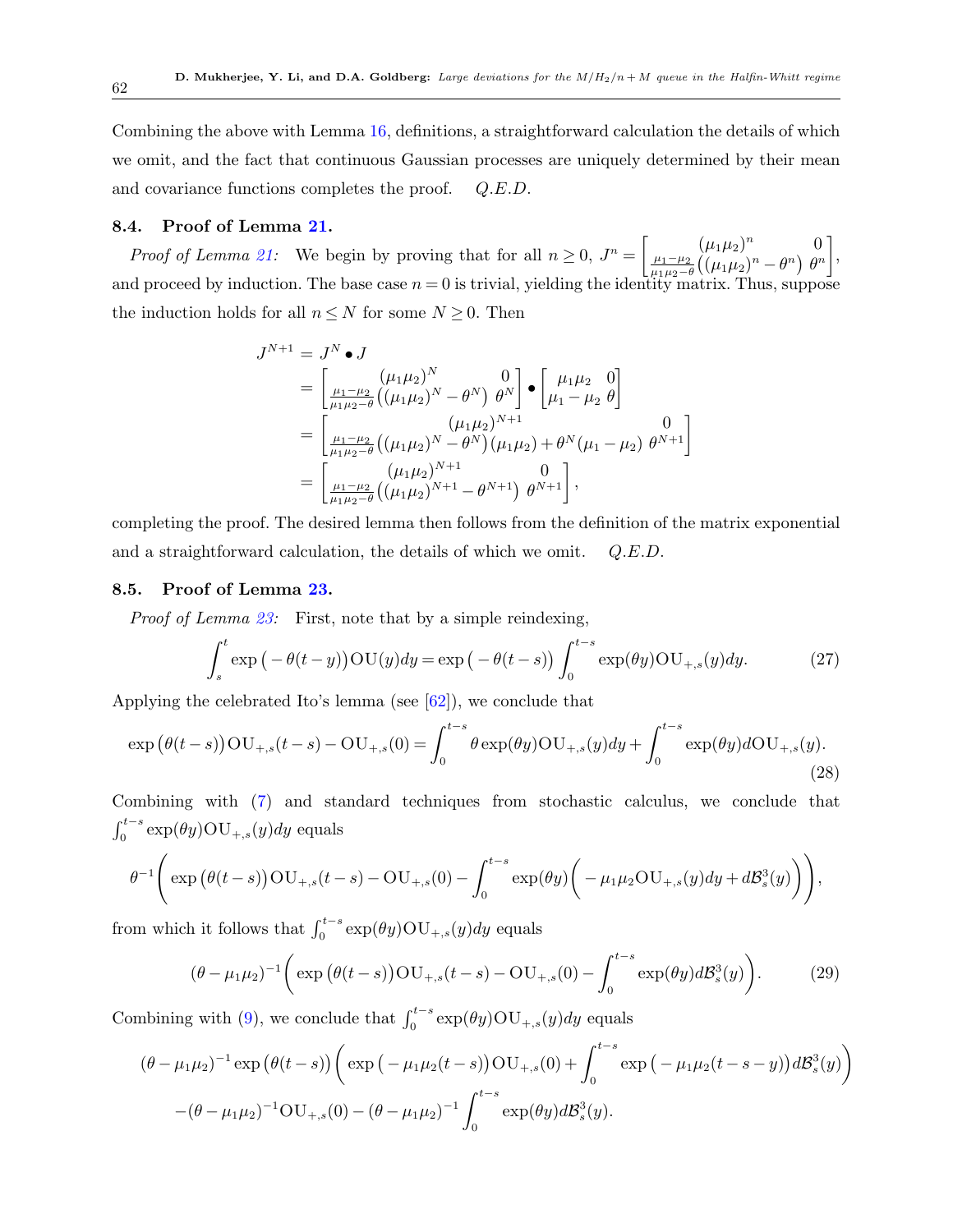Combining with [\(27\)](#page-61-0), we find that

$$
\int_{s}^{t} \exp\left(-\theta(t-y)\right) \text{OU}(y) dy = \int_{0}^{t-s} \exp\left(-\theta(t-s-y)\right) \text{OU}_{+,s}(y) dy,
$$

itself equal to

$$
(\theta - \mu_1 \mu_2)^{-1} \left( \exp \left( -\mu_1 \mu_2 (t-s) \right) \text{OU}_{+,s}(0) + \int_0^{t-s} \exp \left( -\mu_1 \mu_2 (t-s-y) \right) d\mathcal{B}_s^3(y) \right) - (\theta - \mu_1 \mu_2)^{-1} \exp \left( -\theta (t-s) \right) \text{OU}_{+,s}(0) - (\theta - \mu_1 \mu_2)^{-1} \int_0^{t-s} \exp \left( -\theta (t-s-y) \right) d\mathcal{B}_s^3(y),
$$
  
=  $(\theta - \mu_1 \mu_2)^{-1} \left( \exp \left( -\mu_1 \mu_2 (t-s) \right) - \exp \left( -\theta (t-s) \right) \right) \text{OU}_{+,s}(0) + (\theta - \mu_1 \mu_2)^{-1} \int_0^{t-s} \left( \exp \left( -\mu_1 \mu_2 (t-s-y) \right) - \exp \left( -\theta (t-s-y) \right) \right) d\mathcal{B}_s^3(y).$ 

Combining with [\(10\)](#page-36-6) and another simple reindexing completes the proof.  $Q.E.D.$ 

## 8.6. Proof of Lemma [26.](#page-38-2)

*Proof of Lemma [26:](#page-38-2)* From definitions and independence,  $\mathbb{E}[(\overline{\mathcal{G}}(t) - \overline{\mathcal{G}}(s))^2]$  equals

<span id="page-62-0"></span>
$$
(\mu_1 - \mu_2)^2 \mathbb{E} \left[ \left( \int_s^t \exp\left( -\theta y \right) \text{OU}(y) dy \right)^2 \right] \tag{30}
$$

$$
+ 2\mathbb{E}\left[\left(\int_{s}^{t} \exp(-\theta y) d\mathcal{B}^{1}(y)\right)^{2}\right]. \tag{31}
$$

Furthermore,

$$
\mathbb{E}\big[\big(\int_{s}^{t} \exp\big(-\theta y\big)\text{OU}(y)dy\big)^{2}\big] = \mathbb{E}\big[\int_{s}^{t} \exp\big(-\theta y_{1}\big)\text{OU}(y_{1})dy_{1} \times \int_{s}^{t} \exp\big(-\theta y_{2}\big)\text{OU}(y_{2})dy_{2}\big] \n= \mathbb{E}\big[\int_{s}^{t} \int_{s}^{t} \exp\big(-\theta(y_{1}+y_{2})\big)\text{OU}(y_{1})\text{OU}(y_{2})dy_{1}dy_{2}\big].
$$

It is easily verified from the basic properties of the OU-process, see e.g [\[33\]](#page-77-6), that one may apply Fubini's theorem to the above expectation, and conclude (after a simple reindexing) that [\(30\)](#page-62-0) equals

$$
2(\mu_1-\mu_2)^2\int_s^t\int_s^{y_2}\exp\big(-\theta(y_1+y_2)\big)\mathbb{E}\big[\text{OU}(y_1)\text{OU}(y_2)\big]dy_1dy_2,
$$

itself equal to (after substituting in the known covariance of OU)

$$
2p(1-p)(\mu_1 - \mu_2)^2(\mu_1\mu_2)^{-1} \int_s^t \int_s^{y_2} \exp\left(-\theta(y_1 + y_2)\right) \exp\left(-\mu_1\mu_2(y_2 - y_1)\right) dy_1 dy_2
$$
  
\n
$$
= \frac{2p(1-p)(\mu_1 - \mu_2)^2}{\mu_1\mu_2(\mu_1\mu_2 - \theta)} \int_s^t \exp\left(-(\mu_1\mu_2 + \theta)y_2\right) \left(\exp\left((\mu_1\mu_2 - \theta)y_2\right) - \exp\left((\mu_1\mu_2 - \theta)y_2\right)\right) dy_2
$$
  
\n
$$
= \frac{2p(1-p)(\mu_1 - \mu_2)^2}{\mu_1\mu_2(\mu_1\mu_2 - \theta)} \int_s^t \exp(-2\theta y_2) dy_2
$$
  
\n
$$
- \frac{2p(1-p)(\mu_1 - \mu_2)^2}{\mu_1\mu_2(\mu_1\mu_2 - \theta)} \exp\left((\mu_1\mu_2 - \theta)s\right) \int_s^t \exp\left(-(\mu_1\mu_2 + \theta)y_2\right) dy_2
$$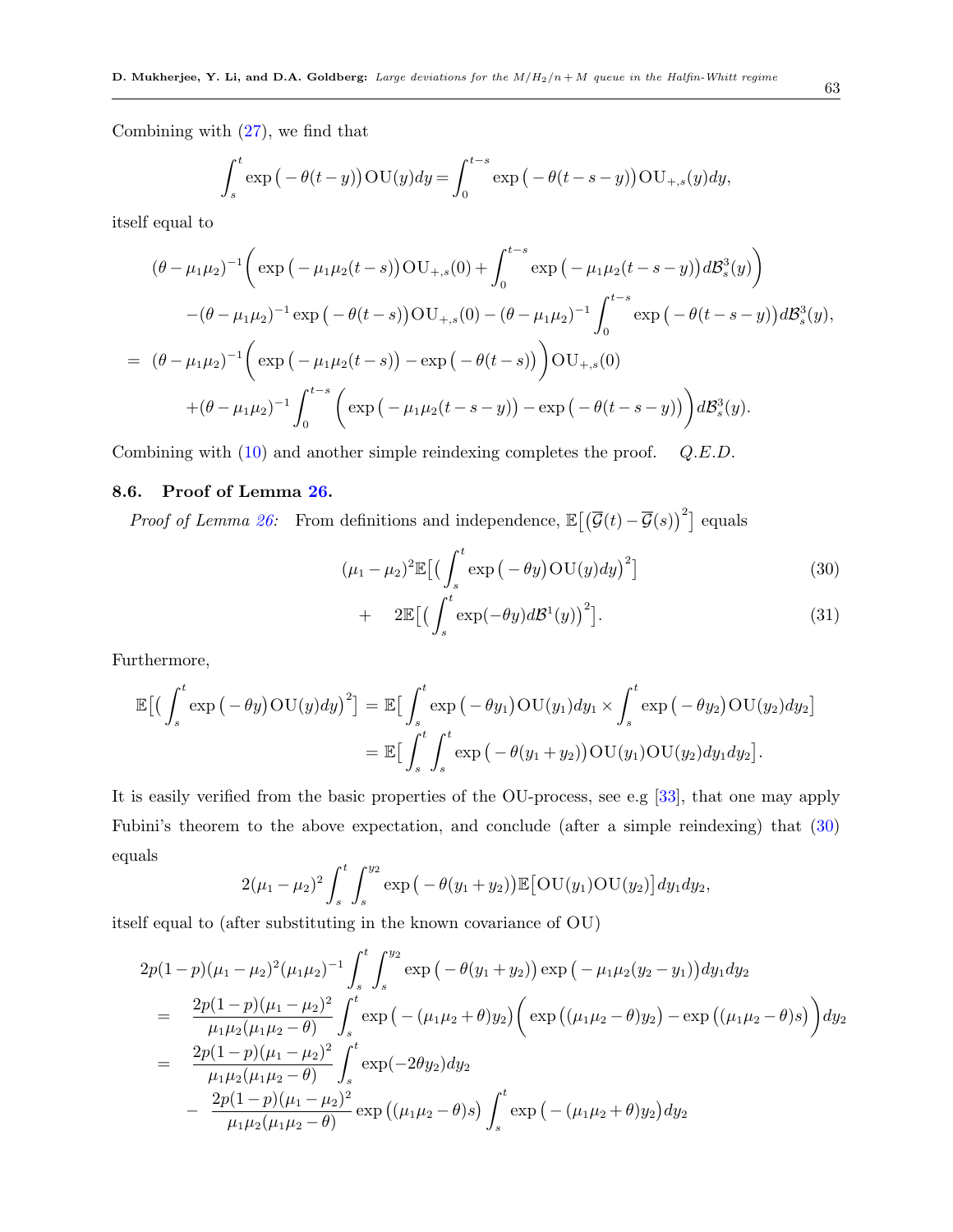$$
= \frac{2p(1-p)(\mu_1 - \mu_2)^2}{2\theta\mu_1\mu_2(\mu_1\mu_2 - \theta)} \exp(-2\theta s) - \frac{2p(1-p)(\mu_1 - \mu_2)^2}{2\theta\mu_1\mu_2(\mu_1\mu_2 - \theta)} \exp(-2\theta t) - \frac{2p(1-p)(\mu_1 - \mu_2)^2}{\mu_1\mu_2(\mu_1\mu_2 - \theta)(\mu_1\mu_2 + \theta)} \exp(-2\theta s) + \frac{2p(1-p)(\mu_1 - \mu_2)^2}{\mu_1\mu_2(\mu_1\mu_2 - \theta)(\mu_1\mu_2 + \theta)} \exp((\mu_1\mu_2 - \theta)s) \exp(-(\mu_1\mu_2 + \theta)t).
$$

Combining with some straightforward algebra, we conclude that [\(30\)](#page-62-0) equals

$$
\frac{p(1-p)(\mu_1 - \mu_2)^2}{\theta \mu_1 \mu_2 (\mu_1 \mu_2 + \theta)} \exp(-2\theta s) - \frac{p(1-p)(\mu_1 - \mu_2)^2}{\theta \mu_1 \mu_2 (\mu_1 \mu_2 - \theta)} \exp(-2\theta t) \n+ \frac{2p(1-p)(\mu_1 - \mu_2)^2}{\mu_1 \mu_2 (\mu_1 \mu_2 - \theta)(\mu_1 \mu_2 + \theta)} \exp((\mu_1 \mu_2 - \theta) s) \exp(-( \mu_1 \mu_2 + \theta) t).
$$
\n(32)

We next analyze  $(31)$ . By a straightforward application of the Ito isometry, see e.g. [\[62\]](#page-79-4),  $(31)$  equals  $2\int_s^t \exp(-2\theta y) dy = \theta^{-1} (\exp(-2\theta s) - \exp(-2\theta t)).$  Combining with some straightforward algebra completes the proof. Q.E.D.

# 8.7. Proof of Corollary [2.](#page-38-1)

Proof of Corollary [2:](#page-38-1) It follows from Lemma [26](#page-38-2) that

$$
\partial_t \mathbb{E} \left[ \left( \overline{\mathcal{G}}(t) - \overline{\mathcal{G}}(s) \right)^2 \right] = \left( \frac{2p(1-p)(\mu_1 - \mu_2)^2}{\mu_1 \mu_2 (\mu_1 \mu_2 - \theta)} + 2 \right) \exp(-2\theta t)
$$
  
\n
$$
- \frac{2p(1-p)(\mu_1 - \mu_2)^2}{\mu_1 \mu_2 (\mu_1 \mu_2 - \theta)} \exp((\mu_1 \mu_2 - \theta)s) \exp(-(\mu_1 \mu_2 + \theta)t)
$$
  
\n
$$
\geq \left( \frac{2p(1-p)(\mu_1 - \mu_2)^2}{\mu_1 \mu_2 (\mu_1 \mu_2 - \theta)} + 2 \right) \exp(-2\theta t)
$$
  
\n
$$
- \frac{2p(1-p)(\mu_1 - \mu_2)^2}{\mu_1 \mu_2 (\mu_1 \mu_2 - \theta)} \exp((\mu_1 \mu_2 - \theta)t) \exp(-(\mu_1 \mu_2 + \theta)t)
$$
  
\n
$$
= \left( \left( \frac{2p(1-p)(\mu_1 - \mu_2)^2}{\mu_1 \mu_2 (\mu_1 \mu_2 - \theta)} + 2 \right) - \frac{2p(1-p)(\mu_1 - \mu_2)^2}{\mu_1 \mu_2 (\mu_1 \mu_2 - \theta)} \right) \exp(-2\theta t)
$$
  
\n
$$
= 2 \exp(-2\theta t) > 0.
$$

Similarly,

$$
\partial_s \mathbb{E}[(\overline{g}(t) - \overline{g}(s))^2] = -2\theta \left( \frac{p(1-p)(\mu_1 - \mu_2)^2}{\theta \mu_1 \mu_2 (\mu_1 \mu_2 + \theta)} + \theta^{-1} \right) \exp(-2\theta s) \n+ \frac{2p(1-p)(\mu_1 - \mu_2)^2}{\mu_1 \mu_2 (\mu_1 \mu_2 + \theta)} \exp((\mu_1 \mu_2 - \theta)s) \exp(-(\mu_1 \mu_2 + \theta)t) \n\leq -2\theta \left( \frac{p(1-p)(\mu_1 - \mu_2)^2}{\theta \mu_1 \mu_2 (\mu_1 \mu_2 + \theta)} + \theta^{-1} \right) \exp(-2\theta s) \n+ \frac{2p(1-p)(\mu_1 - \mu_2)^2}{\mu_1 \mu_2 (\mu_1 \mu_2 + \theta)} \exp((\mu_1 \mu_2 - \theta)s) \exp(-(\mu_1 \mu_2 + \theta)s) \n= \left( -2\theta \left( \frac{p(1-p)(\mu_1 - \mu_2)^2}{\theta \mu_1 \mu_2 (\mu_1 \mu_2 + \theta)} + \theta^{-1} \right) + \frac{2p(1-p)(\mu_1 - \mu_2)^2}{\mu_1 \mu_2 (\mu_1 \mu_2 + \theta)} \right) \exp(-2\theta s) \n= -2 \exp(-2\theta s) \n= -2 \exp(-2\theta s) \n0.
$$

Combining the above completes the proof. Q.E.D.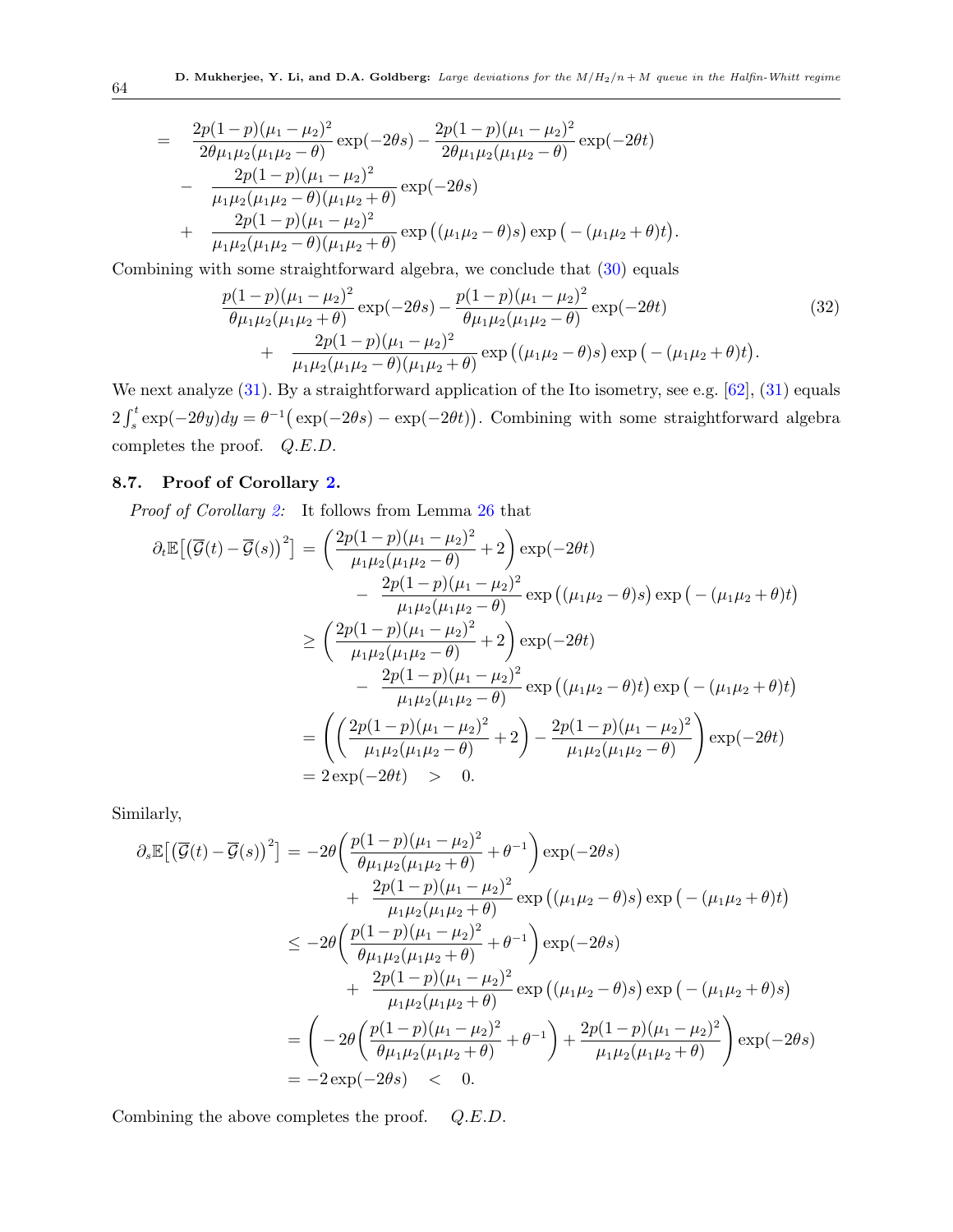## 8.8. Proof of Lemma [27.](#page-38-3)

*Proof of Lemma [27:](#page-38-3)* In light of the monotonicities established in Corollary [2,](#page-38-1) the first two parts of the lemma would follow if we could prove that  $\lim_{t\to\infty} \mathbb{E}[\overline{\mathcal{G}}^2(t)] = \frac{\theta + \mu_1 + \mu_2 - 1}{\theta(\theta + \mu_1 \mu_2)}$  $\frac{\theta + \mu_1 + \mu_2 - 1}{\theta(\theta + \mu_1 \mu_2)}$ . A straightforward asymptotic analysis of Lemma [26](#page-38-2) demonstrates that

$$
\lim_{t \to \infty} \mathbb{E}\left[\overline{\mathcal{G}}^2(t)\right] = \frac{p(1-p)(\mu_1 - \mu_2)^2}{\theta \mu_1 \mu_2 (\mu_1 \mu_2 + \theta)} + \theta^{-1}.
$$

But note that since  $\mathbb{E}[S] = 1$  implies that  $\frac{p}{\mu_1} + \frac{1-p}{\mu_2}$  $\frac{-p}{\mu_2} = 1$ , and thus

<span id="page-64-0"></span>
$$
p = \frac{\mu_1(\mu_2 - 1)}{\mu_2 - \mu_1} \quad \text{and} \quad 1 - p = \frac{\mu_2(1 - \mu_1)}{\mu_2 - \mu_1},\tag{33}
$$

it follows that

$$
\lim_{t \to \infty} \mathbb{E} \left[ \overline{\mathcal{G}}^2(t) \right] = \frac{\mu_1(\mu_2 - 1)\mu_2(1 - \mu_1)}{\theta \mu_1 \mu_2(\mu_1 \mu_2 + \theta)} + \theta^{-1}
$$
  
= 
$$
\frac{(\mu_2 - 1)(1 - \mu_1)}{\theta(\mu_1 \mu_2 + \theta)} + \frac{1}{\theta} = \frac{\theta + \mu_1 + \mu_2 - 1}{\theta(\theta + \mu_1 \mu_2)},
$$

completing the proof. For the final part of the lemma, i.e. the explicit bound on  $d_{\overline{G}}(s,t)$ , note that by Lemma [26,](#page-38-2) for  $0 \leq s \leq t$ ,  $\mathbb{E}[(\overline{\mathcal{G}}(t) - \overline{\mathcal{G}}(s))^2]$  equals

$$
\begin{split}\n&\left(\frac{p(1-p)(\mu_1-\mu_2)^2}{\theta\mu_1\mu_2(\mu_1\mu_2+\theta)}+\theta^{-1}\right)\exp(-2\theta s)-\left(\frac{p(1-p)(\mu_1-\mu_2)^2}{\theta\mu_1\mu_2(\mu_1\mu_2-\theta)}+\theta^{-1}\right)\exp(-2\theta s)\exp(-2\theta(t-s)) \\
&+\frac{2p(1-p)(\mu_1-\mu_2)^2}{\mu_1\mu_2(\mu_1\mu_2-\theta)(\mu_1\mu_2+\theta)}\exp((\mu_1\mu_2-\theta)s)\exp(-(\mu_1\mu_2+\theta)s)\exp(-(\mu_1\mu_2+\theta)(t-s)) \\
&=\left(\left(\frac{p(1-p)(\mu_1-\mu_2)^2}{\theta\mu_1\mu_2(\mu_1\mu_2+\theta)}+\theta^{-1}\right)-\left(\frac{p(1-p)(\mu_1-\mu_2)^2}{\theta\mu_1\mu_2(\mu_1\mu_2-\theta)}+\theta^{-1}\right)\exp(-2\theta(t-s))\right)\exp(-2\theta s) \\
&+\frac{2p(1-p)(\mu_1-\mu_2)^2}{\mu_1\mu_2(\mu_1\mu_2-\theta)(\mu_1\mu_2+\theta)}\exp((\mu_1\mu_2-\theta)s)\exp(-(\mu_1\mu_2+\theta)s)\exp(-(\mu_1\mu_2+\theta)(t-s)) \\
&=\left(\left(\frac{p(1-p)(\mu_1-\mu_2)^2}{\theta\mu_1\mu_2(\mu_1\mu_2+\theta)}+\theta^{-1}\right)-\left(\frac{p(1-p)(\mu_1-\mu_2)^2}{\theta\mu_1\mu_2(\mu_1\mu_2-\theta)}+\theta^{-1}\right)\exp(-2\theta(t-s))\right. \\
&+\frac{2p(1-p)(\mu_1-\mu_2)^2}{\mu_1\mu_2(\mu_1\mu_2-\theta)(\mu_1\mu_2+\theta)}\exp(-(\mu_1\mu_2+\theta)(t-s))\right)\exp(-2\theta s).\n\end{split}
$$

Noting that

$$
\begin{split}\n&\left(\frac{p(1-p)(\mu_1-\mu_2)^2}{\theta\mu_1\mu_2(\mu_1\mu_2+\theta)}+\theta^{-1}\right)-\left(\frac{p(1-p)(\mu_1-\mu_2)^2}{\theta\mu_1\mu_2(\mu_1\mu_2-\theta)}+\theta^{-1}\right)+\frac{2p(1-p)(\mu_1-\mu_2)^2}{\mu_1\mu_2(\mu_1\mu_2-\theta)(\mu_1\mu_2+\theta)} \\
&=\frac{2p(1-p)(\mu_1-\mu_2)^2}{\mu_1\mu_2}\left(\frac{1}{2\theta(\mu_1\mu_2+\theta)}-\frac{1}{2\theta(\mu_1\mu_2-\theta)}+\frac{1}{(\mu_1\mu_2-\theta)(\mu_1\mu_2+\theta)}\right) \\
&=\frac{2p(1-p)(\mu_1-\mu_2)^2}{\mu_1\mu_2}\frac{(\mu_2\mu_2-\theta)-(\mu_2\mu_2+\theta)+2\theta}{2\theta(\mu_1\mu_2-\theta)(\mu_1\mu_2+\theta)} \\
&=0,\n\end{split}
$$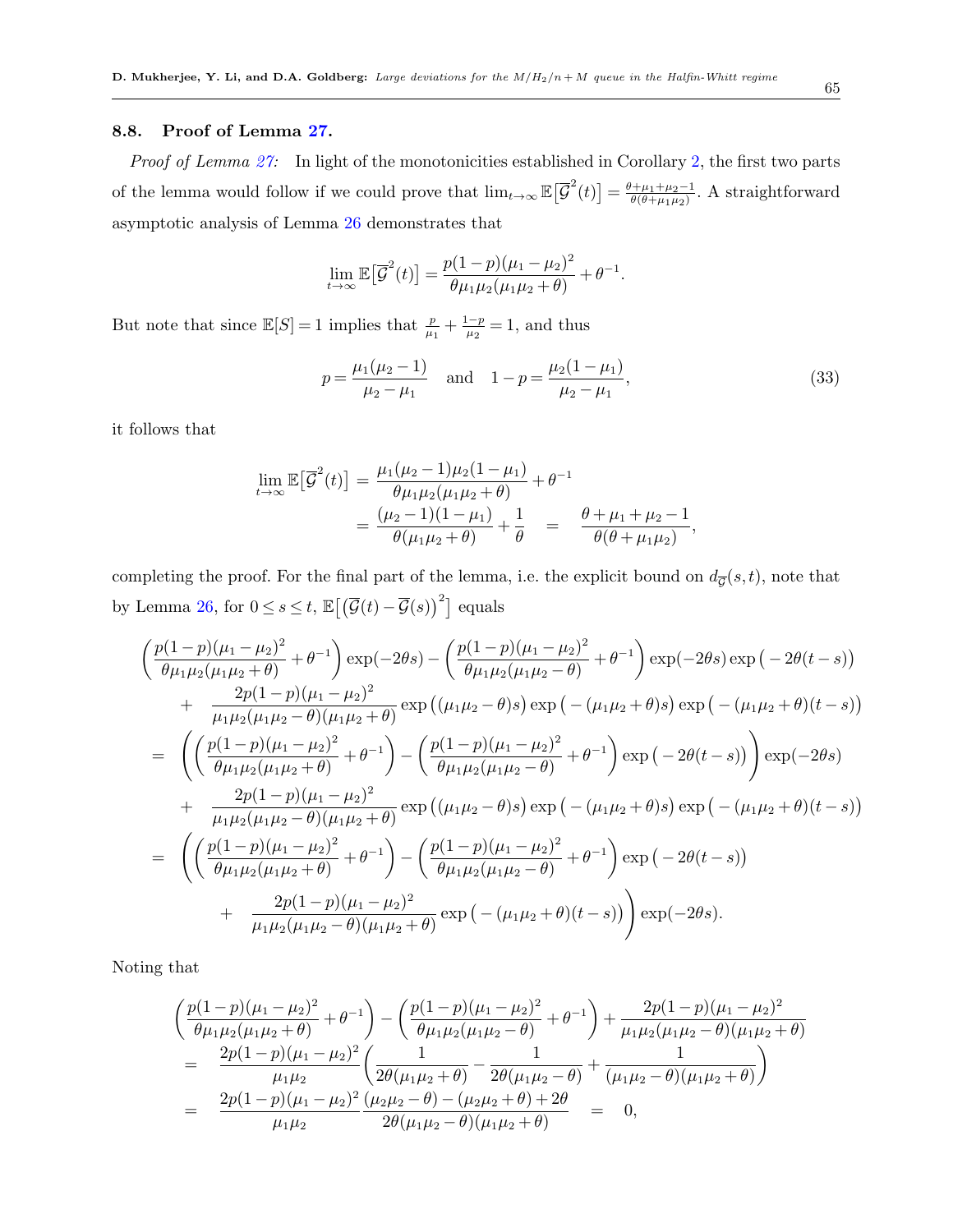we conclude that  $\mathbb{E}[(\overline{\mathcal{G}}(t)-\overline{\mathcal{G}}(s))^2]$  equals

$$
\left( \left( 1 - \exp\left( -2\theta(t-s) \right) \right) \left( \frac{p(1-p)(\mu_1 - \mu_2)^2}{\theta \mu_1 \mu_2(\mu_1 \mu_2 - \theta)} + \theta^{-1} \right) - \left( 1 - \exp\left( -(\mu_1 \mu_2 + \theta)(t-s) \right) \right) \frac{2p(1-p)(\mu_1 - \mu_2)^2}{\mu_1 \mu_2(\mu_1 \mu_2 - \theta)(\mu_1 \mu_2 + \theta)} \right) \exp(-2\theta s),
$$

itself at most

$$
8\left(\frac{p(1-p)(\mu_1-\mu_2)^2}{\mu_1\mu_2(\mu_1\mu_2-\theta)\theta}+\theta^{-1}\right)\max\left(1-\exp\left(-2\theta(t-s)\right),1-\exp\left(-(\mu_1\mu_2+\theta)(t-s)\right)\right)\exp(-2\theta s).
$$

Recalling that as our assumptions imply that  $\mu_1\mu_2 > \theta$ , it follows that  $2\theta < \mu_1\mu_2 + \theta$ , and hence

$$
\mathbb{E}\left[\left(\overline{\mathcal{G}}(t)-\overline{\mathcal{G}}(s)\right)^2\right] \le 8\left(\frac{p(1-p)(\mu_1-\mu_2)^2}{\mu_1\mu_2(\mu_1\mu_2-\theta)\theta}+\theta^{-1}\right)\left(1-\exp\left(-(\mu_1\mu_2+\theta)(t-s)\right)\right)\exp(-2\theta s).
$$

Combining with definitions completes the proof. Q.E.D.

#### 8.9. Proof of Lemma [33.](#page-46-1)

*Proof of Lemma [33:](#page-46-1)* Using the results of  $[31, 24]$  $[31, 24]$  $[31, 24]$ , it is easily verified that to prove the lemma, it suffices to demonstrate that for all  $x > 0$ ,  $P(W^{\infty}(\infty) > x) > 0$ . To establish this fact, we will appeal to a straightforward infinite-server lower bound. Indeed, for  $n \geq 1$ , let  $\ddot{Q}^n$  denote the  $M/G/\infty$ queue in which arrivals come as a Poisson process with rate  $\lambda_n$ , services are distributed as S, and the system is initially empty; and  $\{\ddot{W}^n(t), t \geq 0\}$  the corresponding total number of jobs in system, with  $\ddot{W}^n(\infty)$  a r.v. with the corresponding steady-state distribution (simply a Poisson r.v). Let  $\dot{Q}^n$  denote the  $M/G/n + M$  queue in which arrivals come as a Poisson process with rate  $\lambda_n$ , services are distributed as S, the abandonment rate is  $\theta$ , and the system is initially empty; with  $\{\dot{W}^n(t), t \geq 0\}$  the corresponding total number of jobs in system, and  $\dot{W}^n(\infty)$  a r.v. with the corresponding steady-state distribution (see e.g. [\[24\]](#page-76-0) for a discussion of ergodicity for  $M/G/n+M$ queues). Recall that in an  $M/G/n + M$  queue, the virtual waiting time of an arriving job J is the time that job would have to wait in system until it began service, if that job was infinitely patient, and is a measurable function of the inter-arrival, service, and patience times of those jobs which arrived to the system prior to  $J$ , as well as the inter-arrival time of job  $J$ . Our arguments will rely implicitly on the well-known virtual-waiting-time representation for the time-in-system of an arriving job to a  $M/G/n + M$  queue, and we refer the intereseted reader to e.g. [\[106,](#page-81-1) [111\]](#page-82-1) for further details. We now provide an explicit coupling / construction for  $\ddot{Q}^n$  and  $\dot{Q}^n$ , demonstrating that one may construct both queueing systems on a common probability space s.t. both systems see the same arrival stream, with common arrivals having the same type, in such a way that w.p.1 every job J departs later (i.e. no sooner) from  $\dot{Q}^n$  than from  $\ddot{Q}^n$ . Intuitively, this follows from the simple fact that (supposing the arrival processess are coupled in the two systems), the infinitesimal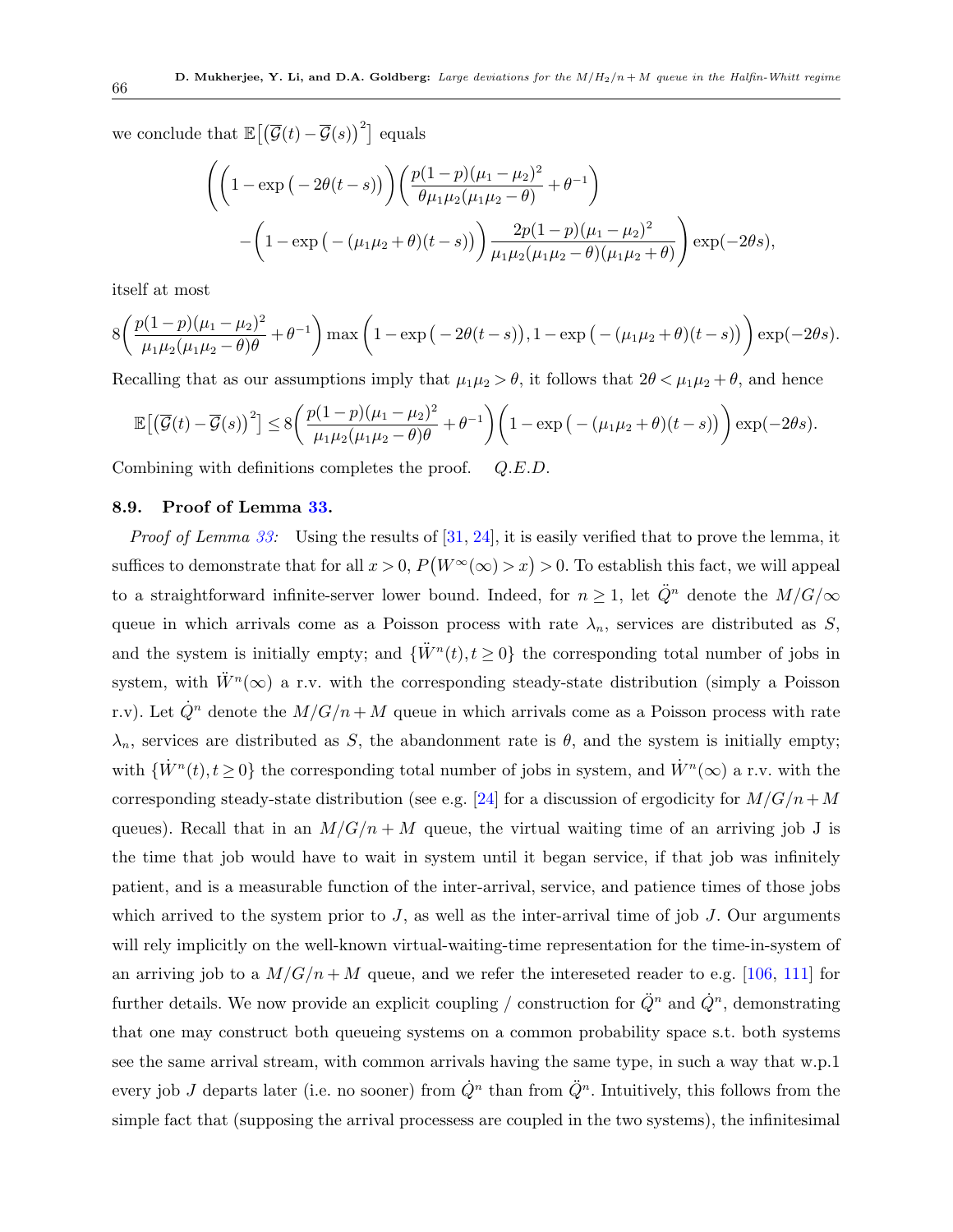rate at which a type-z job J leaves the system (either due to abandonment or service completion) in  $\dot{Q}^n$  is either  $\theta$  or  $\mu_z$ , while in  $\ddot{Q}^n$  this rate always equals  $\mu_z$ , in which case the desired dominance follows from Assumption [1.](#page-11-0)

More formally, let  $P_{1,\lambda}$  be a rate- $(p\lambda_n)$  Poisson process, and  $P_{2,\lambda}$  be a rate- $((1-p)\lambda_n)$  Poisson process. For  $z \in \{1,2\}$  and  $k \geq 1$ , let  $P_{z,k}$  be a rate  $\mu_z$  Poisson process. For  $z \in \{1,2\}$  and  $k \geq 1$ , let  $B_{z,k}$  be a geometrically distributed r.v., with support on the strictly positive integers, s.t.  $P(B_{z,k} = 1) = \frac{\theta}{\mu_z}; E_{z,k}$  be an exponentially distributed r.v. with rate  $\theta$ ; and  $S_{z,k}$  be an exponentially distributed r.v. with rate  $\mu_z$ . Suppose that all these processes and r.v are constructed together on a common probability space s.t. they are mutually independent. We proceed to generate the inter-arrival, service, and patience times for the arrivals to both systems as follows. For  $z \in \{1,2\}$ , both queueing systems witness a type-z arrival at each jump in  $P_{z,\lambda}$ , and see no other arrivals. We determine the service and patience times of the arrivals to both systems inductively.

For an arriving job J, let us denote the patience time of J in  $\dot{Q}^n$  by  $\dot{PAT}_J$ , service time in  $\dot{Q}^n$ by  $\dot{S}_J$ , and service time in  $\ddot{Q}^n$  by  $\ddot{S}_J$ . Also, let us denote the virtual waiting time (in  $\dot{Q}^n$ ) of job J by  $V\dot{R}W_J$  (our inductive definition will ensure this quantity is well-defined, i.e. not circular). In addition, for a job J, let  $z_J$  denote the type of J. Also, if job J is the kth type- $z_J$  arrival to the system, we set  $k_j = k$ . Thus (for example) if job J is type 1 and there have been exactly 3 previous type-1 arrivals to the system, we set  $z_J = 1$  and  $k_J = 4$ . For the job J which is the first arrival to the system, note that  $V\dot{R}W_J=0$ , as both systems are initially empty, and  $k_J=1$ . Set both  $\dot{S}_J$ and  $\ddot{S}_J$  equal to the time of the first jump in  $P_{z_J,k_J}$ , and set  $\dot{PAT}_J$  equal to  $E_{z_J,k_J}$ . Now, suppose for induction that we have constructed the patience and service times for the first i arrivals to the system. Let job J be the  $(i+1)$ st arrival to the system. By our description of the arrival processes, our inductive hypothesis, and the measurability properties of the virtual waiting time,  $V\dot{R}W_J$  has thus already been defined (implicitly by the basic definitions associated with the relevant queueing systems). Set  $\ddot{S}_J$  equal to the time of the first jump in  $P_{z_J,k_J}$ . If the time of the  $B_{z_J,k_J}$ -th jump in  $P_{z_J,k_J}$  occurs before time  $\ddot{W}_J$ , set PAT<sub>j</sub> equal to the time of this jump, and set  $\dot{S}_J$  equal to  $S_{z_J, k_J}$ . Otherwise, set PAT<sub>J</sub> equal to VRW<sub>J</sub> +  $E_{z_J, k_J}$ , and set  $\dot{S}_J$  equal to the difference between the time of the first jump in  $P_{z_J, k_J}$  which occurs after time  $V \dot{R} W_J$ , and  $V \dot{R} W_J$  itself.

That this construction is correct, i.e. yielding sequences of inter-arrival, patience, and service times with the correct joint distributions, is straightforward and follows from the basic properties of Poisson processes and the relevant queueing systems, and we omit the details. It follows that we may construct both systems on a common probability space s.t. every job arrives to both systems at the same time, but departs later in  $\dot{Q}^n$ . The well-known ergodicity properties of both systems then imply that for all  $x \geq 0$ ,  $P(\dot{W}^n(\infty) > x) \geq P(\ddot{W}^n(\infty) > x)$ . Rescaling both systems, and applying the well-known convergence of the appropriately scaled sequence of Poisson r.v.s (i.e.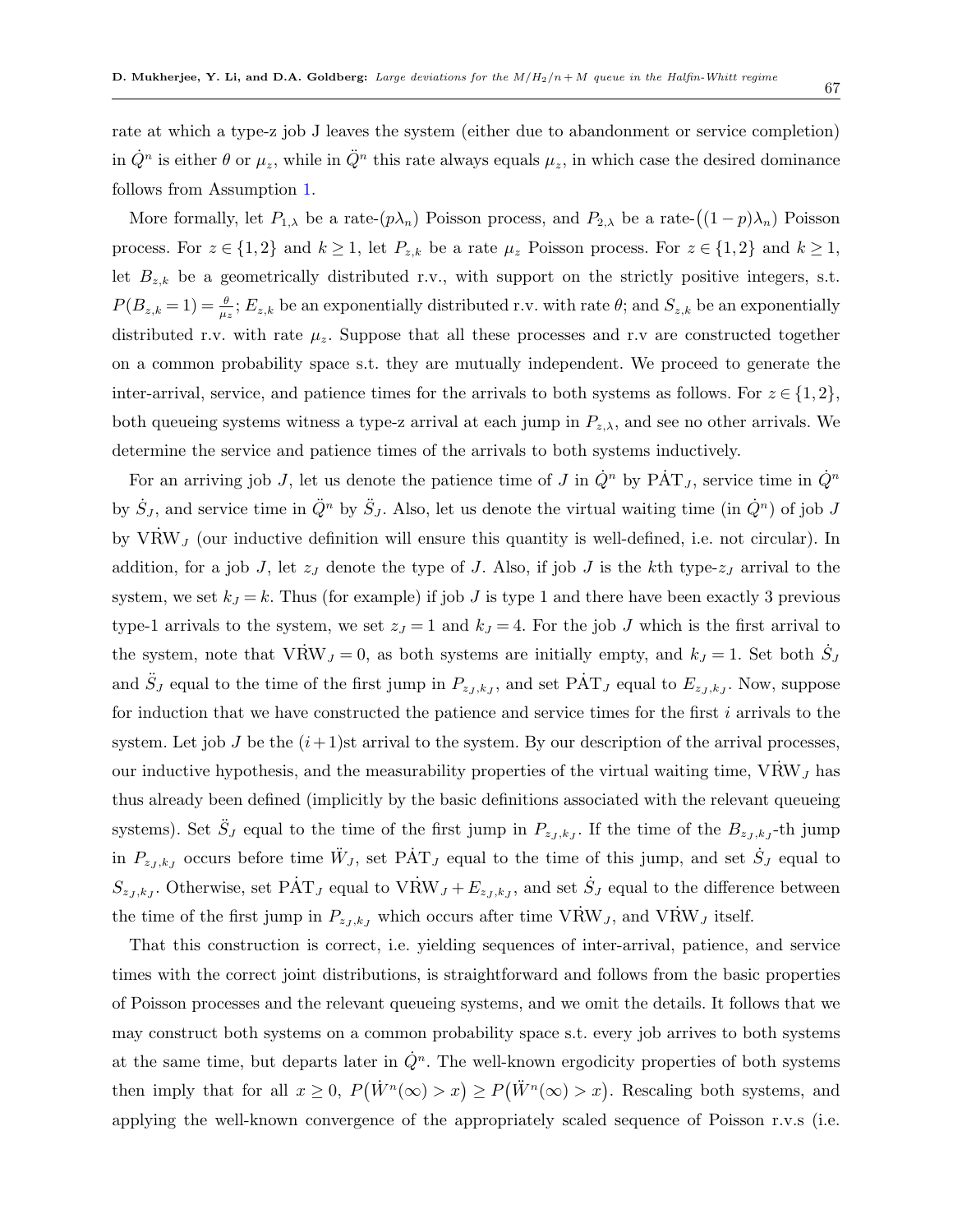${\{\ddot{W}^n(\infty), n \geq 1\}}$  to a limiting normal distribution then completes the proof, and we refer the interested reader to  $[41]$  for further details regarding the relevant limiting arguments.  $Q.E.D.$ 

#### 8.10. Proof of Lemma [35.](#page-48-0)

Proof of Lemma [35:](#page-48-0) It follows from an argument nearly identical to that used in the proof of Lemma [23,](#page-36-4) the details of which we omit, that  $\int_0^t \exp(-\theta(t-y)) \hat{Y}_{\Upsilon^*}^1(y) dy$  equals

$$
(\theta - \mu_1 \mu_2)^{-1} \left( \exp\left(-\mu_1 \mu_2 t\right) - \exp\left(-\theta t\right) \right) \hat{Y}_{\Upsilon^*}^1(0)
$$

$$
+(\theta - \mu_1 \mu_2)^{-1} \int_0^t \left( \exp\left(-\mu_1 \mu_2 (t - y)\right) - \exp\left(-\theta (t - y)\right) \right) d\mathcal{B}^3(y).
$$

Combining with definitions, we conclude that w.p.1, for all  $t \geq 0$ ,

$$
\hat{Y}_{\Upsilon^*}^2(t) = -(\mu_1 - \mu_2) \int_0^t \exp\left(-\theta(t-y)\right) \hat{Y}_{\Upsilon^*}^1(y) dy + \exp(-\theta t) \hat{Y}_{\Upsilon^*}^2(0) \n+ \int_0^t \exp\left(-\theta(t-y)\right) d\mathcal{B}^2(y) + \frac{B}{\theta} \left(1 - \exp\left(-\theta t\right)\right),
$$

from which it follows (by Lemma [34\)](#page-47-0) that

$$
\hat{Y}_{\Upsilon^*}^2(t) \ge -(\mu_1 - \mu_2) \int_0^t \exp\left(-\theta(t-y)\right) \hat{Y}_{\Upsilon^*}^1(y) dy + \int_0^t \exp\left(-\theta(t-y)\right) d\mathcal{B}^2(y) + \exp(-\theta t) C_1 - \frac{|B|}{\theta}.
$$

Noting from definitions that w.p.1, for all  $y \ge 0$ ,

$$
-(\mu_1 - \mu_2)\hat{Y}_{\Upsilon^*}^1(y) \ge -(\mu_1 + \mu_2)(|C_3| + |C_4|) \exp(-\mu_1\mu_2 y) - (\mu_1 - \mu_2) \int_0^y \exp(-\mu_1\mu_2(y-s)) d\mathcal{B}^3(s),
$$

we further conclude after some straightforward algebra that w.p.1, for all  $t \geq 0$ ,  $\hat{Y}_{\Upsilon^*}^2(t)$  is at least

$$
-(\mu_1 - \mu_2) \int_0^t \exp(-\theta(t-y)) \int_0^y \exp(-\mu_1 \mu_2(y-s)) d\mathcal{B}^3(s) + \int_0^t \exp(-\theta(t-y)) d\mathcal{B}^2(y) + \exp(-\theta t) C_1 - (\mu_1 + \mu_2) (|C_3| + |C_4|) t \exp(-\theta t) - \frac{|B|}{\theta}.
$$

The lemma then follows from the well-known stochastic integral representation for the OU process, and the symmetries of the centered OU process, and we refer the reader to [\[73\]](#page-79-5) for details.  $Q.E.D.$ 

## 8.11. Proof of Lemma [36.](#page-48-1)

*Proof of Lemma [36:](#page-48-1)* We first compute  $\mathbb{E}[\Pi(s)\Pi(t)]$ . Let us define

$$
C(s,t) \stackrel{\Delta}{=} \mathbb{E}\bigg[\int_0^t \exp(\theta y_2)\mathrm{OU}_{0,a}(y_2)dy_2 \times \int_0^s \exp(\theta y_1)\mathrm{OU}_{0,a}(y_1)dy_1\bigg].
$$

First, note that by applying Fubini's theorem as in the proof of Lemma [26,](#page-38-2) and substituting in the known covariance of the OU process, we conclude that  $C(s,t)$  equals

<span id="page-67-0"></span>
$$
\mathbb{E}\bigg[\int_0^t \int_0^s \exp\big(\theta(y_1+y_2)\big) \mathrm{OU}_{0,a}(y_1) \mathrm{OU}_{0,a}(y_2) dy_1 dy_2\bigg]
$$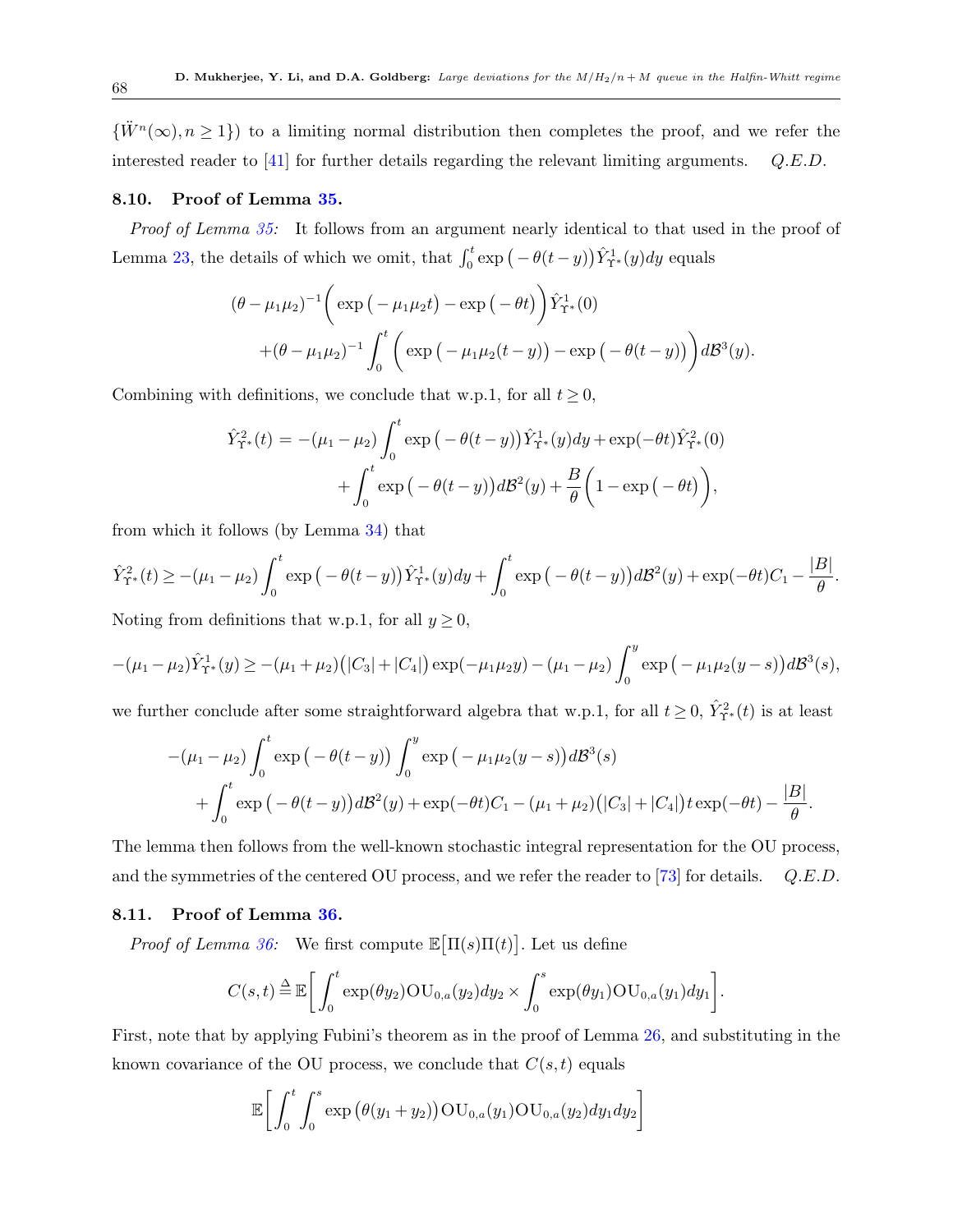$$
= \int_0^t \int_0^s \exp (\theta(y_1 + y_2)) \mathbb{E} [\text{OU}_{0,a}(y_1) \text{OU}_{0,a}(y_2)] dy_1 dy_2
$$
  

$$
= 2 \int_0^s \int_0^{y_2} \exp (\theta(y_1 + y_2)) \mathbb{E} [\text{OU}_{0,a}(y_1) \text{OU}_{0,a}(y_2)] dy_1 dy_2
$$
(34)

$$
+\int_{s}^{t}\int_{0}^{s}\exp(\theta(y_{1}+y_{2}))\mathbb{E}[\text{OU}_{0,a}(y_{1})\text{OU}_{0,a}(y_{2})]dy_{1}dy_{2}.
$$
 (35)

[\(34\)](#page-67-0) equals

$$
2 \frac{p(1-p)}{\mu_1 \mu_2} \int_0^s \int_0^{\mu_2} \exp(\theta(y_1 + y_2)) (\exp(-\mu_1 \mu_2(y_2 - y_1)) - \exp(-\mu_1 \mu_2(y_2 + y_1)) dy_1 dy_2
$$
  
\n
$$
= 2 \frac{p(1-p)}{\mu_1 \mu_2} \int_0^s \int_0^{\mu_2} \exp(\theta(y_1 + y_2)) \exp(-\mu_1 \mu_2(y_2 - y_1)) dy_1 dy_2
$$
  
\n
$$
- 2 \frac{p(1-p)}{\mu_1 \mu_2} \int_0^s \exp((\theta - \mu_1 \mu_2)y_2) \exp(-\mu_1 \mu_2(y_2 + y_1)) dy_1 dy_2
$$
  
\n
$$
= 2 \frac{p(1-p)}{\mu_1 \mu_2} \int_0^s \exp((\theta - \mu_1 \mu_2)y_2) \int_0^{\mu_2} \exp((\theta - \mu_1 \mu_2)y_1) dy_1 dy_2
$$
  
\n
$$
- 2 \frac{p(1-p)}{\mu_1 \mu_2 (\theta + \mu_1 \mu_2)} \int_0^s \exp((\theta - \mu_1 \mu_2)y_2) (\exp((\theta + \mu_1 \mu_2)y_2) - 1) dy_2
$$
  
\n
$$
- 2 \frac{p(1-p)}{\mu_1 \mu_2 (\theta + \mu_1 \mu_2)} \int_0^s \exp((\theta - \mu_1 \mu_2)y_2) (1 - \exp(-(\mu_1 \mu_2 - \theta)y_2)) dy_2
$$
  
\n
$$
- 2 \frac{p(1-p)}{\mu_1 \mu_2 (\theta + \mu_1 \mu_2)} \int_0^s \exp(-(\mu_1 \mu_2 - \theta)y_2) dy_2
$$
  
\n
$$
- 2 \frac{p(1-p)}{\mu_1 \mu_2 (\theta + \mu_1 \mu_2)} \int_0^s \exp(-(\mu_1 \mu_2 - \theta)y_2) dy_2
$$
  
\n
$$
- 2 \frac{p(1-p)}{\mu_1 \mu_2 (\mu_1 \mu_2 - \theta)} \int_0^s \exp(-(\mu_1 \mu_2 - \theta)y_2) dy_2
$$
  
\n
$$
+ 2 \frac{p
$$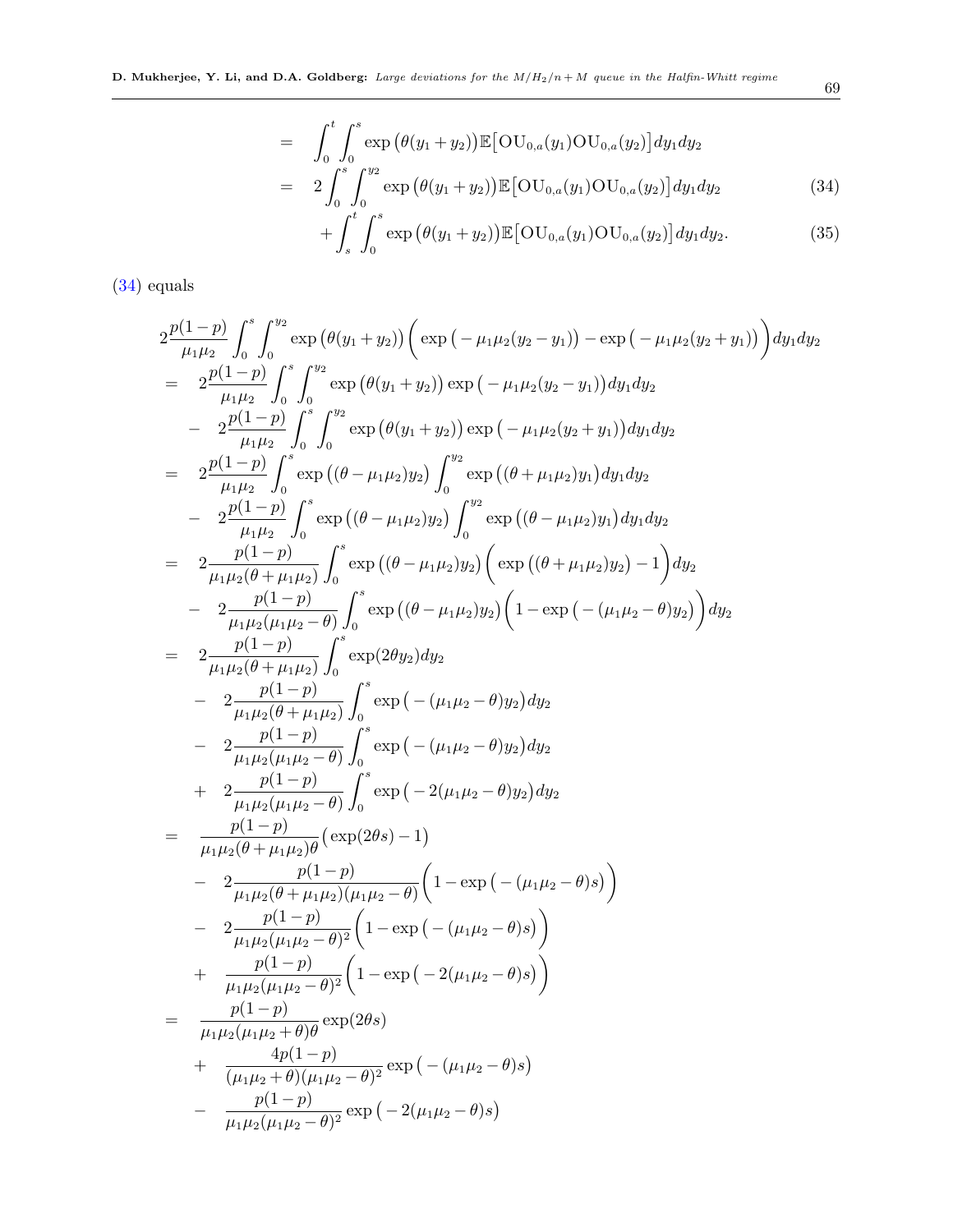$$
-\quad \frac{p(1-p)}{\theta(\mu_1\mu_2-\theta)^2}.
$$

Similarly, [\(35\)](#page-67-0) equals

$$
\frac{p(1-p)}{\mu_1\mu_2} \int_s^t \int_0^s \exp(\theta(y_1 + y_2)) (\exp(-\mu_1\mu_2(y_2 - y_1)) - \exp(-\mu_1\mu_2(y_2 + y_1)) dy_1 dy_2 \n= \frac{p(1-p)}{\mu_1\mu_2} \int_s^t \int_0^s \exp(\theta(y_1 + y_2)) \exp(-\mu_1\mu_2(y_2 - y_1)) dy_1 dy_2 \n- \frac{p(1-p)}{\mu_1\mu_2} \int_s^t \int_0^s \exp(\theta(y_1 + y_2)) \exp(-\mu_1\mu_2(y_2 + y_1)) dy_1 dy_2 \n= \frac{p(1-p)}{\mu_1\mu_2} \int_s^t \exp((\theta - \mu_1\mu_2)y_2) \int_0^s \exp((\theta + \mu_1\mu_2)y_1) dy_1 dy_2 \n- \frac{p(1-p)}{\mu_1\mu_2} \int_s^t \exp((\theta - \mu_1\mu_2)y_2) \int_0^s \exp((\theta - \mu_1\mu_2)y_1) dy_1 dy_2 \n= \frac{p(1-p)}{\mu_1\mu_2(\mu_1\mu_2 + \theta)} \int_s^t \exp((\theta - \mu_1\mu_2)y_2) (\exp((\mu_1\mu_2 + \theta)s) - 1) dy_2 \n- \frac{p(1-p)}{\mu_1\mu_2(\mu_1\mu_2 + \theta)(y_1\mu_2 - \theta)} (\exp((\mu_1\mu_2 + \theta)s) - 1) (\exp(-(\mu_1\mu_2 - \theta)s)) - \exp(-(\mu_1\mu_2 - \theta)t) ) \n- \frac{p(1-p)}{\mu_1\mu_2(\mu_1\mu_2 + \theta)(\mu_1\mu_2 - \theta)} (\exp((\mu_1\mu_2 + \theta)s) - 1) (\exp(-(\mu_1\mu_2 - \theta)s) - \exp(-(\mu_1\mu_2 - \theta)t)) \n- \frac{p(1-p)}{\mu_1\mu_2(\mu_1\mu_2 + \theta)(\mu_1\mu_2 - \theta)} \exp(2\theta s) \n- \frac{p(1-p)}{\mu_1\mu_2(\mu_1\mu_2 + \theta)(\mu_1\mu_2 - \theta)} \exp((\mu_1\mu_2 +
$$

We conclude, after some straightforward algebra, that  $C(s,t)$  equals

<span id="page-69-0"></span>
$$
\frac{p(1-p)}{(\mu_1 \mu_2 + \theta)(\mu_1 \mu_2 - \theta)\theta} \exp(2\theta s) \n+ \frac{2p(1-p)}{(\mu_1 \mu_2 + \theta)(\mu_1 \mu_2 - \theta)^2} \exp(-( \mu_1 \mu_2 - \theta)s)
$$
\n(36)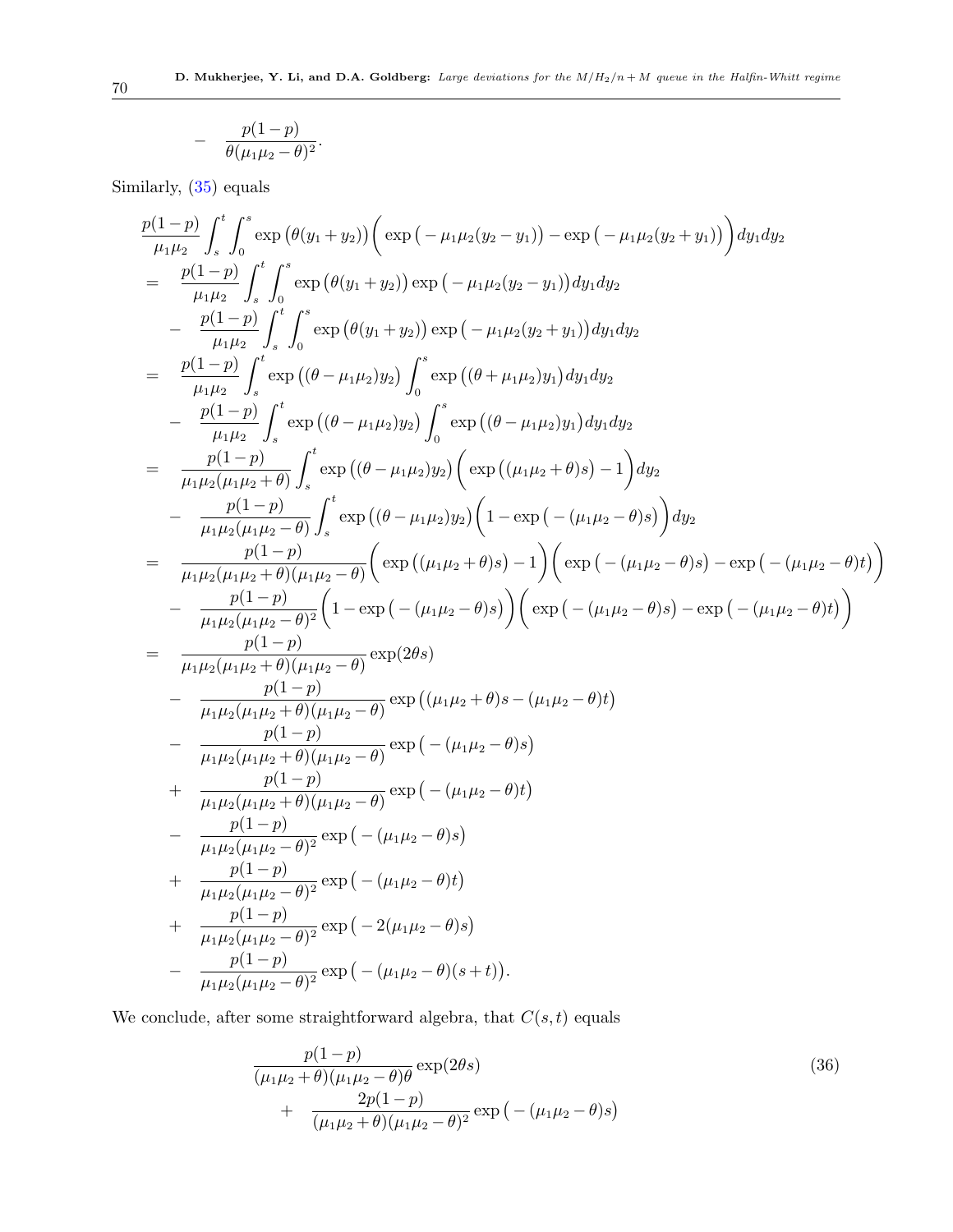$$
- \frac{p(1-p)}{\theta(\mu_1\mu_2 - \theta)^2} - \frac{p(1-p)}{\mu_1\mu_2(\mu_1\mu_2 + \theta)(\mu_1\mu_2 - \theta)} \exp((\mu_1\mu_2 + \theta)s - (\mu_1\mu_2 - \theta)t) + \frac{2p(1-p)}{(\mu_1\mu_2 + \theta)(\mu_1\mu_2 - \theta)^2} \exp(-( \mu_1\mu_2 - \theta)t) - \frac{p(1-p)}{\mu_1\mu_2(\mu_1\mu_2 - \theta)^2} \exp(-( \mu_1\mu_2 - \theta)(s+t)).
$$

It then follows from definitions and the known covariance of  $\text{OU}_{0,b}$ , and the independence of  $\text{OU}_{0,a}$ and  $\text{OU}_{0,b}$ , that for all  $0 \leq s \leq t$ ,  $\mathbb{E}[\Pi(s)\Pi(t)]$  equals

<span id="page-70-0"></span>
$$
\begin{split}\n&\left(\frac{(\mu_1 - \mu_2)^2 p (1 - p)}{(\mu_1 \mu_2 + \theta)(\mu_1 \mu_2 - \theta)\theta} + \theta^{-1}\right) \exp\left(-\theta(t - s)\right) \\
&+ \frac{(\mu_1 - \mu_2)^2 2 p (1 - p)}{(\mu_1 \mu_2 + \theta)(\mu_1 \mu_2 - \theta)^2} \exp\left(-\mu_1 \mu_2 s - \theta t\right) \\
&- \frac{(\frac{(\mu_1 - \mu_2)^2 p (1 - p)}{\theta(\mu_1 \mu_2 - \theta)^2} + \theta^{-1}\right) \exp\left(-\theta(s + t)\right) \\
&- \frac{(\mu_1 - \mu_2)^2 p (1 - p)}{\mu_1 \mu_2 (\mu_1 \mu_2 + \theta)(\mu_1 \mu_2 - \theta)} \exp\left(-\mu_1 \mu_2(t - s)\right) \\
&+ \frac{(\mu_1 - \mu_2)^2 2 p (1 - p)}{(\mu_1 \mu_2 + \theta)(\mu_1 \mu_2 - \theta)^2} \exp\left(-\theta s - \mu_1 \mu_2 t\right) \\
&- \frac{(\mu_1 - \mu_2)^2 p (1 - p)}{\mu_1 \mu_2 (\mu_1 \mu_2 - \theta)^2} \exp\left(-\mu_1 \mu_2(s + t)\right).\n\end{split}
$$
(37)

Next, let us prove that  $\mathbb{E}[\Pi(s)\Pi(t)] \geq 0$ . In light of the independence of  $\text{OU}_{0,a}$  and  $\text{OU}_{0,b}$  and known non-negative covariance of  $\text{OU}_{0,b}$ , it suffices to prove that  $C(s,t)$  is non-negative. It follows from definitions that  $C(s, s) \ge 0$  for all  $s \ge 0$ . Thus it suffices to prove that for all  $s \ge 0$ ,  $\frac{d}{dt}C(s, t) \ge 0$ on  $[s,\infty)$ . Thus let us fix an  $s \geq 0$ . Then from [\(36\)](#page-69-0), we compute that  $\frac{d}{dt}C(s,t)$  equals

$$
-(\mu_1\mu_2-\theta)\frac{p(1-p)}{\mu_1\mu_2-\theta}\left(\frac{2}{(\mu_1\mu_2+\theta)(\mu_1\mu_2-\theta)}-\frac{1}{\mu_1\mu_2(\mu_1\mu_2+\theta)}\exp((\mu_1\mu_2+\theta)s)\right)\\-\frac{1}{\mu_1\mu_2(\mu_1\mu_2-\theta)}\exp(-(\mu_1\mu_2-\theta)s)\right)\exp(-(\mu_1\mu_2-\theta)t).
$$

Thus it suffices to prove that

$$
\ddot{g}(s) \stackrel{\Delta}{=} \frac{2}{(\mu_1 \mu_2 + \theta)(\mu_1 \mu_2 - \theta)} - \frac{1}{\mu_1 \mu_2 (\mu_1 \mu_2 + \theta)} \exp((\mu_1 \mu_2 + \theta)s) - \frac{1}{\mu_1 \mu_2 (\mu_1 \mu_2 - \theta)} \exp(-( \mu_1 \mu_2 - \theta)s)
$$

is non-positive for all  $s \geq 0$ . Noting that a straightforward calcualtion shows that  $\ddot{g}(0) = 0$ , we now accomplish this by proving that  $\frac{d}{ds}\ddot{g}(s) \leq 0$  for all  $s \geq 0$ . Indeed, a straightforward calculation shows that

$$
\frac{d}{ds}\ddot{g}(s) = (\mu_1\mu_2)^{-1} \bigg( \exp\big(-(\mu_1\mu_2 - \theta)s\big) - \exp\big((\mu_1\mu_2 + \theta)s\big)\bigg),
$$

which is non-positive since the fact that  $\mu_1\mu_2 > \theta$  implies that  $\exp(-(\mu_1\mu_2 - \theta)s) \leq \exp((\mu_1\mu_2 + \theta s))$ θ)s) for all  $s \geq 0$ . Combining the above then completes the proof that  $\mathbb{E}[\Pi(s)\Pi(t)] \geq 0$  for all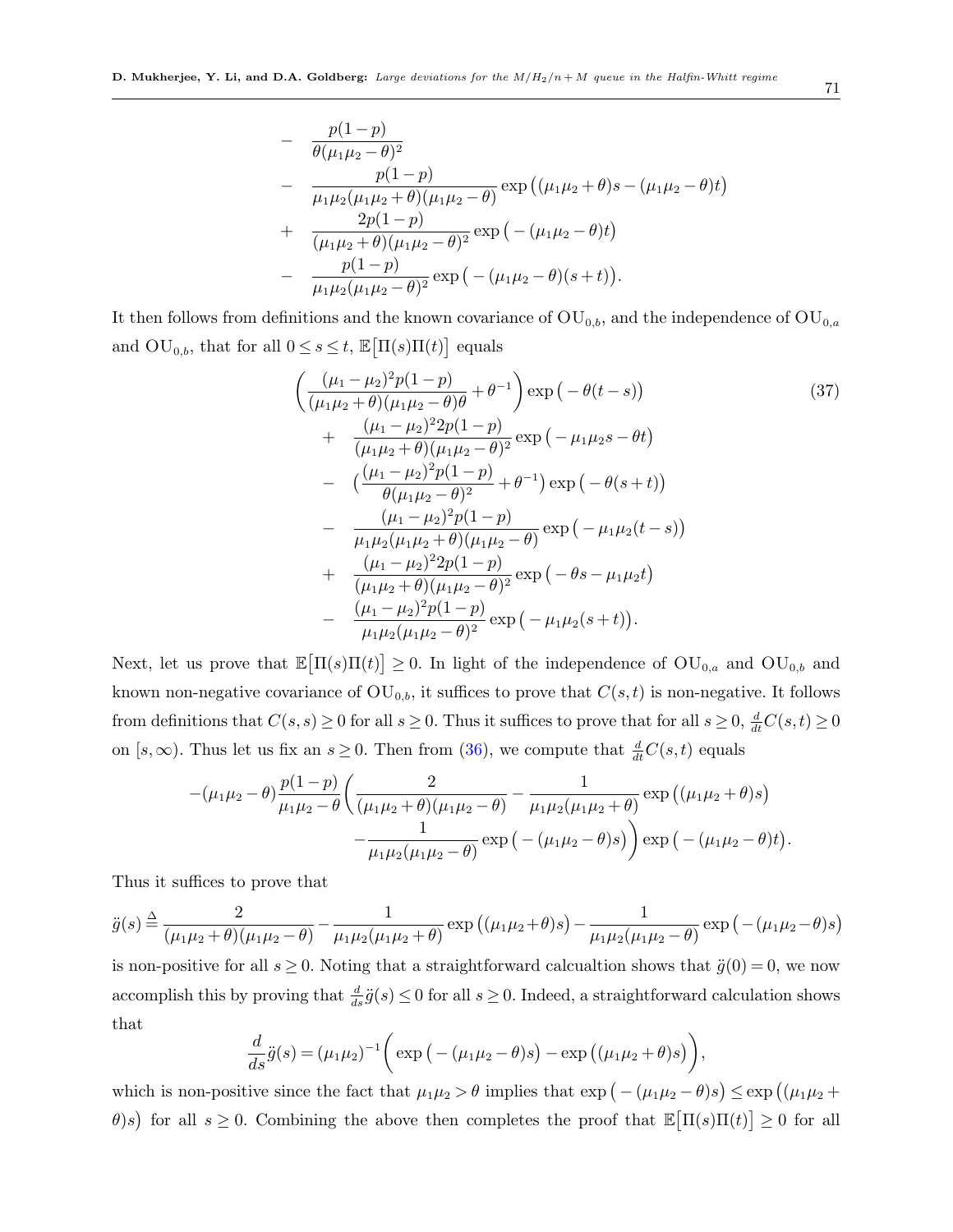$0 \leq s \leq t$ .

Finally, let us compute  $\lim_{t\to\infty} \mathbb{E}[\Pi^2(t)]$ . It follows from [\(37\)](#page-70-0), a straightforward asymptotic analysis, and [\(33\)](#page-64-0) that the desired limit equals

$$
\begin{aligned}\n&\left(\frac{(\mu_1 - \mu_2)^2 p (1 - p)}{(\mu_1 \mu_2 + \theta)(\mu_1 \mu_2 - \theta)\theta} + \theta^{-1}\right) - \frac{(\mu_1 - \mu_2)^2 p (1 - p)}{\mu_1 \mu_2 (\mu_1 \mu_2 + \theta)(\mu_1 \mu_2 - \theta)} \\
&= \frac{(\mu_1 - \mu_2)^2 p (1 - p)}{\mu_1 \mu_2 (\mu_1 \mu_2 + \theta)(\mu_1 \mu_2 - \theta)\theta} (\mu_1 \mu_2 - \theta) + \frac{1}{\theta} \\
&= \frac{(\mu_1 - \mu_2)^2 p (1 - p) + \mu_1 \mu_2 (\mu_1 \mu_2 + \theta)}{\mu_1 \mu_2 (\mu_1 \mu_2 + \theta)\theta} \\
&= \frac{\mu_1 (\mu_2 - 1) \mu_2 (1 - \mu_1) + \mu_1 \mu_2 (\mu_1 \mu_2 + \theta)}{\mu_1 \mu_2 (\mu_1 \mu_2 + \theta)\theta} \\
&= \frac{\theta + \mu_1 + \mu_2 - 1}{\theta(\theta + \mu_1 \mu_2)},\n\end{aligned}
$$

completing the proof. Q.E.D.

### 8.12. Proof of Lemma [38.](#page-49-2)

*Proof of Lemma [38:](#page-49-2)* Let  $t_1 \triangleq \frac{1}{4\theta} \min\left(\frac{|B|}{(\mu_1 + \mu_2)(|C_3| + |C_4|)}, 1\right)$ . Since  $C_1 > 4 \frac{|B|}{\theta}$  $\frac{\theta}{\theta}$ , and exp( $-\theta t$ ) > 1 –  $\theta t$ , it follows that for all  $t \in [0, t_1]$ ,

$$
\exp(-\theta t)C_1 \ge (1 - \theta t) \frac{4|B|}{\theta}
$$
  
 
$$
\ge (1 - \theta \times \frac{1}{4\theta}) \times \frac{4|B|}{\theta} \ge 3\frac{|B|}{\theta};
$$

and

$$
(\mu_1 + \mu_2)(|C_3| + |C_4|)t \exp(-\theta t) \le (\mu_1 + \mu_2)(|C_3| + |C_4|) \times \frac{|B|}{4\theta(\mu_1 + \mu_2)(|C_3| + |C_4|)}
$$
  
<  $\frac{|B|}{\theta}$ ;

from which we conclude that for all  $t \in [0, t_1]$ ,

$$
BUF(t) > \frac{|B|}{\theta}.
$$
\n(38)

It is also easily verified from the definition of BUF and the fact that  $C_1 > 0$  and  $t \exp(-\theta t) \leq \frac{1}{\theta}$  $\frac{1}{\theta}$  for all  $t \geq 0$  that

$$
\inf_{t\geq 0} \text{BUF}(t) \geq -\frac{(\mu_1 + \mu_2)(|C_3| + |C_4|) + |B|}{\theta}.
$$
\n(39)

Recall that  $\kappa^1, \kappa^2$  are two independent standard Brownian motions. It follows from the well-known representation of a non-stationary OU process as a time-changed Brownian motion [\[73\]](#page-79-5) that we may construct  $\text{OU}_{0,a}, \text{OU}_{0,b}, \kappa^1, \kappa^2, \Pi$  on a common probability space s.t. w.p.1, for all  $t \geq 0$ ,

$$
OU_{0,a}(t) = \left(\frac{p(1-p)}{\mu_1\mu_2}\right)^{\frac{1}{2}} \exp(-\mu_1\mu_2 t)\kappa^1 \left(\exp(2\mu_1\mu_2 t) - 1\right);
$$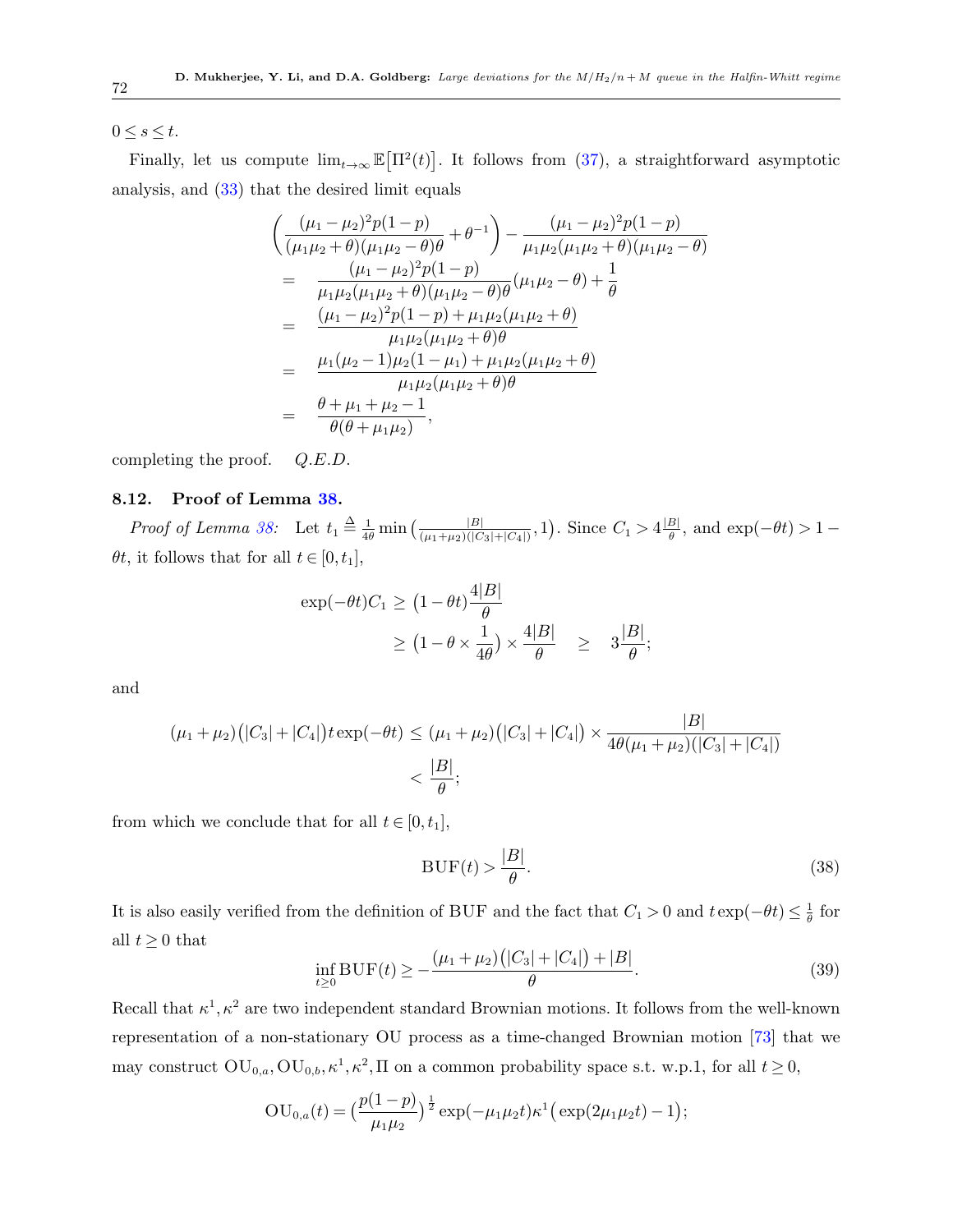$$
OU_{0,b}(t) = \theta^{-\frac{1}{2}} \exp(-\theta t) \kappa^2 (\exp(2\theta t) - 1);
$$

and  $\Pi(t)$  equals

<span id="page-72-0"></span>
$$
(\mu_1 - \mu_2) \left(\frac{p(1-p)}{\mu_1 \mu_2}\right)^{\frac{1}{2}} \exp\left(-(\mu_1 \mu_2 + \theta)t\right) \int_0^t \exp(\theta y) \kappa^1 \left(\exp(2\mu_1 \mu_2 y) - 1\right) dy \tag{40}
$$
  
+  $\theta^{-\frac{1}{2}} \exp(-\theta t) \kappa^2 \left(\exp(2\theta t) - 1\right).$ 

W.l.o.g, suppose  $\mu_1 > \mu_2$  (if not an identical argument works but with the roles of  $\mu_1, \mu_2$  inter-changed). It follows from [\(40\)](#page-72-0) that for  $t \in [0, t_1]$ ,

$$
\Pi(t) \geq \left(\inf_{y \in [0,t_1]} \kappa^1 \left(\exp(2\mu_1 \mu_2 y) - 1\right)\right) (\mu_1 - \mu_2) \left(\frac{p(1-p)}{\mu_1 \mu_2}\right)^{\frac{1}{2}} \exp\left(-(\mu_1 \mu_2 + \theta)t\right) \int_0^t \exp(\theta y) dy + \theta^{-\frac{1}{2}} \exp(-\theta t) \left(\inf_{y \in [0,t_1]} \kappa^2 \left(\exp(2\theta y) - 1\right)\right),
$$

itself at least

$$
\mathcal{H}_1 \stackrel{\Delta}{=} \left(1 + (\mu_1 - \mu_2) \left(\frac{p(1-p)}{\mu_1 \mu_2}\right)^{\frac{1}{2}} t_1\right) \left(\inf_{y \in [0, t_1]} \kappa^1 \left(\exp(2\mu_1 \mu_2 y) - 1\right)\right) + \left(1 + \theta^{-\frac{1}{2}}\right) \left(\inf_{y \in [0, t_1]} \kappa^2 \left(\exp(2\theta y) - 1\right)\right)
$$

Let us also define

$$
\mathcal{H}_2 \triangleq \min\bigg(\inf_{y\in[t_1,T]} \kappa^1\big(\exp(2\mu_1\mu_2 y) - 1\big), \inf_{y\in[t_1,T]} \kappa^2\big(\exp(2\theta y) - 1\big)\bigg).
$$

Here we recall that the basic properties of continuous Gaussian processes ensure that  $\inf_{y \in [0,t_1]} \kappa^2 (\exp(2\theta y) - 1) < 0, \inf_{y \in [0,t_1]} \kappa^1 (\exp(2\mu_1 \mu_2 y) - 1) < 0.$  Note that for  $\epsilon, M > 0$ , the event  ${\mathcal{H}}_1 > -\epsilon, {\mathcal{H}}_2 > M$ } implies the event  $\{\inf_{t \in [0,t_1]} \Pi(t) > -\epsilon\}$ , as well as the event (for all  $t \in [t_1, T]$ )

$$
\int_0^t \exp(\theta y) \kappa^1 \Big( \exp(2\mu_1 \mu_2 y) - 1 \Big) dy \ge - \int_0^{t_1} \exp(\theta y) \epsilon dy + \int_{t_1}^t \exp(\theta y) \kappa^1 \Big( \exp(2\mu_1 \mu_2 y) - 1 \Big) dy
$$
  
 
$$
\ge -t_1 \exp(\theta t_1) \epsilon + (t - t_1) M \ge -t_1 \exp(\theta t_1) \epsilon;
$$

and also the event (for all  $t \in [t_1, T]$ )

$$
\theta^{-\frac{1}{2}} \exp(-\theta t) \kappa^2 \big( \exp(2\theta t) - 1 \big) \ge \theta^{-\frac{1}{2}} \exp(-\theta T) M.
$$

Summarizing the above, and combining with  $(38)$  -  $(40)$ , we conclude that for  $\epsilon, M > 0$ , the event  $\left\{ \mathcal{H}_{1}>-\epsilon,\mathcal{H}_{2}>M\right\}$  implies the event

$$
\left\{\inf_{t\in[0,t_1]} \left(\Pi(t) + \text{BUF}(t)\right) \ge -\epsilon + \frac{|B|}{\theta}\right\},\tag{41}
$$

as well as the event

$$
\begin{cases}\n\inf_{t \in [t_1, T]} \left( \Pi(t) + \text{BUF}(t) \right) \ge \theta^{-\frac{1}{2}} \exp(-\theta T) M \\
-(\mu_1 - \mu_2) \left( \frac{p(1-p)}{\mu_1 \mu_2} \right)^{\frac{1}{2}} t_1 \exp(\theta t_1) \epsilon - \frac{(\mu_1 + \mu_2) (|C_3| + |C_4|) + |B|}{\theta} \end{cases}
$$
\n(42)

.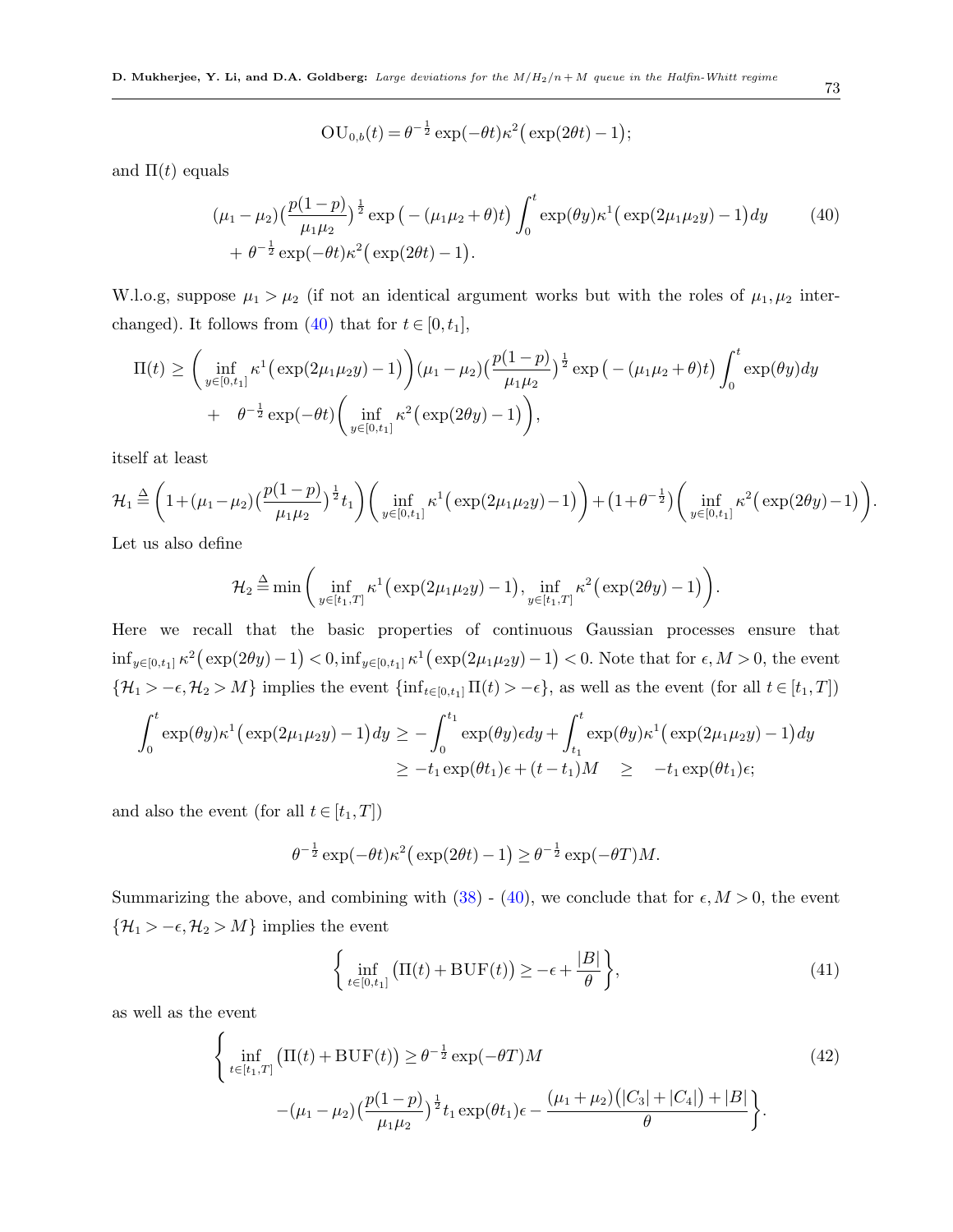Setting  $\epsilon = \frac{|B|}{2\theta}$  $\frac{|B|}{2\theta}$  and

$$
M = 2\theta^{\frac{1}{2}} \exp(\theta T) \bigg( (\mu_1 - \mu_2) \left( \frac{p(1-p)}{\mu_1 \mu_2} \right)^{\frac{1}{2}} t_1 \exp(\theta t_1) \epsilon + \frac{(\mu_1 + \mu_2) (|C_3| + |C_4|) + |B|}{\theta} \bigg),
$$

it follows that

$$
\mathbb{E}\big[I\bigg(\inf_{t\in[0,T]}\big(\Pi(t)+\mathrm{BUF}(t)\big)>0\bigg)\big]\geq P\big(\{\mathcal{H}_1>-\epsilon,\mathcal{H}_2>M\}\big).
$$

That for this choice of M and  $\epsilon$  (and in fact any strictly positive choice for  $M, \epsilon$ ) it holds that  $P(\{\mathcal{H}_1 > -\epsilon, \mathcal{H}_2 > M\}) > 0$  follows from well-known properties of Brownian motion and associated standard arguments (see e.g.  $[17]$ ), and we omit the details. Combining the above completes the proof. Q.E.D.

## 8.13. Proof of non-insensitivity.

To prove that the true large deviations exponent  $-\frac{\theta(\theta+\mu_1\mu_2)}{2(\theta+\mu_1+\mu_2-1)}$  is not insensitive, it suffices to exhibit two hyper-exponential distributions, with respective parameters  $p^a, \mu_1^a, \mu_2^a, p^b, \mu_1^b, \mu_2^b$ , s.t. these two hyper-exponential distributions have the same first two moments (with first moment equal to one), yet there exists strictly positive  $\theta < \min(\mu_1^a, \mu_2^a, \mu_1^b, \mu_2^b)$  s.t.  $\frac{\theta(\theta + \mu_1^a \mu_2^a)}{2(\theta + \mu_1^a + \mu_2^a - 1)} \neq \frac{\theta(\theta + \mu_1^b \mu_2^b)}{2(\theta + \mu_1^b + \mu_2^b - 1)}$  $\frac{\theta(\theta+\mu_1\mu_2)}{2(\theta+\mu_1^b+\mu_2^b-1)}$ . The existence of such a pair of hyper-exponential distributions is explicitly given in the following lemma.

LEMMA 39. Let  $S_a$  be a hyper-exponentially distributed r.v. with parameters  $\mu_1^a = \frac{1}{31}(15 2 \times$ √  $\overline{2}), \mu_2^a = 2 \times$ √  $\overline{2}, p^a = \frac{1}{257}(121 - 32 \times$ √  $2)$ ; and  $S_b$  be a hyper-exponentially distributed r.v. with parameters  $\mu_1^b = \frac{1}{7}$  $rac{1}{7}(3 -$ √  $(\overline{2}), \mu_2^b =$ √  $\overline{2}, p^b = \frac{1}{17}(7 - 4 \times$ √  $\overline{2}$ ). Let  $\theta_0 = \frac{1}{5}$  $\frac{1}{5}$ . Then  $\mu_1^a, \mu_2^a, \mu_1^b, \mu_2^b \in$  $(0, \infty); \theta_0 \in \left(0, \min\left(\mu_1^a, \mu_2^a, \mu_1^b, \mu_2^b\right)\right); \ \mathbb{E}[S_a] = \mathbb{E}[S_b] = 1; \ \mathbb{E}[S_a^2] = \mathbb{E}[S_b^2] = 4; \ \textit{but } \ \frac{\theta_0(\theta_0 + \mu_1^a \mu_2^a)}{2(\theta_0 + \mu_1^a + \mu_2^a - 1)} \neq 0.$  $\theta_0(\theta_0+\mu_1^b\mu_2^b)$  $rac{\theta_0(\theta_0+\mu_1\mu_2)}{2(\theta_0+\mu_1^b+\mu_2^b-1)}$ .

*Proof:* That  $\mu_1^a, \mu_2^a, \mu_1^b, \mu_2^b \in (0, \infty)$ , and  $p^a, p^b \in (0, 1)$  is easily verified. That  $\mu_1^a > \theta_0$  follows from the fact that  $\frac{1}{31} \times (15 - 2 \times$ √  $\overline{2}) > \frac{1}{36} \times (15 - 4) = \frac{1}{4} > \frac{1}{5}$  $\frac{1}{5}$ . That  $\mu_1^b > \theta_0$  follows from the fact that  $\frac{1}{7} \times (3 -$ √  $\left( \overline{2} \right) > \frac{1}{7} \times \left( 3 - 1.5 \right) = \frac{3}{14} > \frac{1}{5}$  $\frac{1}{5}$ . That  $\theta_0 < \min(\mu_2^a, \mu_2^b)$  is trivial. Furthermore, we claim that  $\mathbb{E}[S_a] = \mathbb{E}[S_b] = 1$  and  $\mathbb{E}[S_a^2] = \mathbb{E}[S_b^2] = 4$ . Indeed, a straightforward calculation yields the following:

$$
\mathbb{E}[S_a] = \frac{\frac{1}{257}(121 - 32 \times \sqrt{2})}{\frac{1}{31}(15 - 2 \times \sqrt{2})} + \frac{1 - \frac{1}{257}(121 - 32 \times \sqrt{2})}{2 \times \sqrt{2}}
$$
\n
$$
= \frac{2 \times \sqrt{2} \times \frac{1}{257}(121 - 32 \times \sqrt{2}) + \frac{1}{31}(15 - 2 \times \sqrt{2}) \times \left(1 - \frac{1}{257}(121 - 32 \times \sqrt{2})\right)}{\frac{1}{31}(15 - 2 \times \sqrt{2}) \times 2 \times \sqrt{2}}
$$
\n
$$
= \frac{62 \times \sqrt{2} \times (121 - 32 \times \sqrt{2}) + (15 - 2 \times \sqrt{2}) \times \left(136 + 32 \times \sqrt{2}\right)}{257 \times (15 - 2 \times \sqrt{2}) \times 2 \times \sqrt{2}}
$$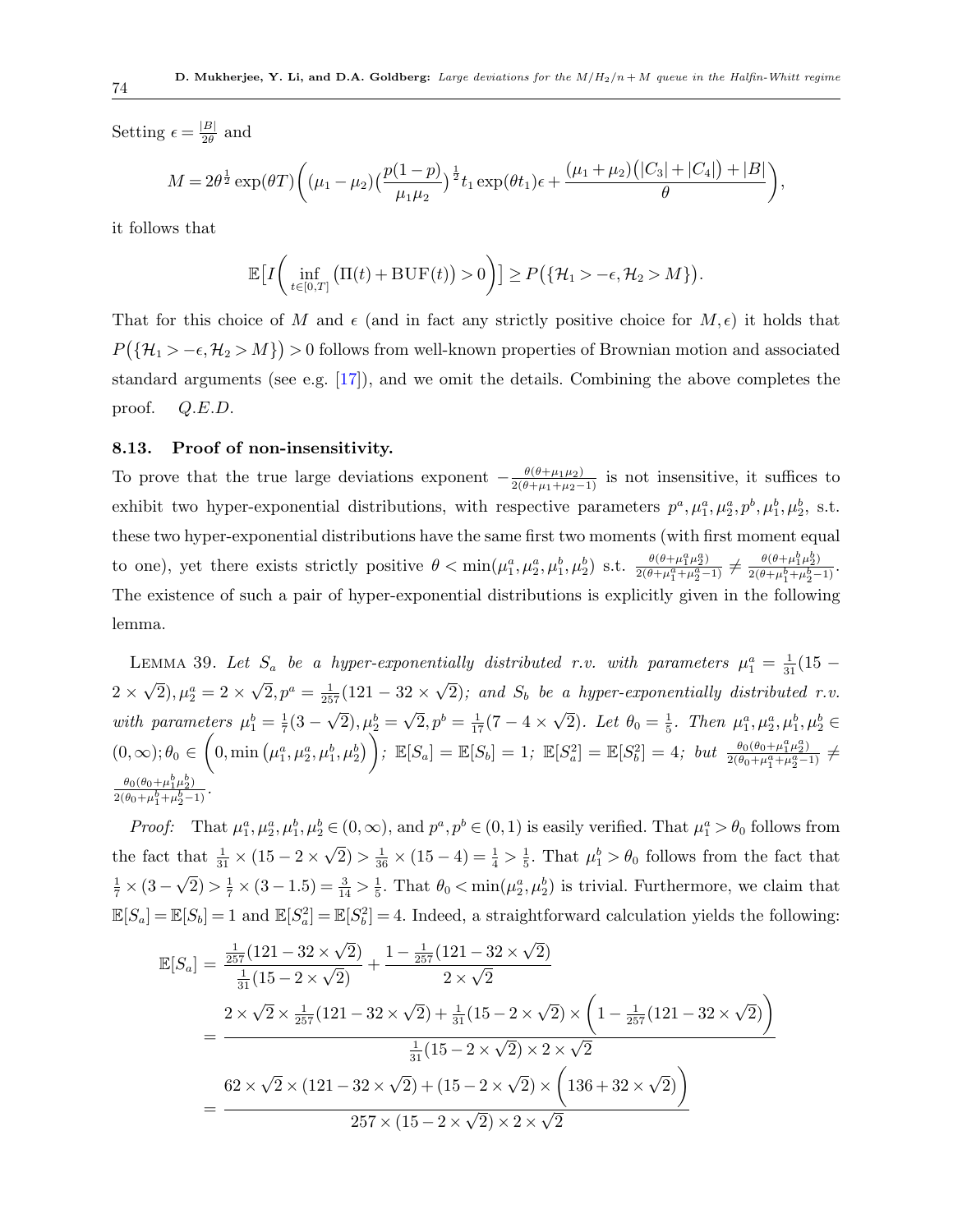$$
= \frac{(-62 \times 32 \times 2 + 15 \times 136 - 32 \times 2 \times 2) + \sqrt{2} \times (62 \times 121 + 15 \times 32 - 2 \times 136)}{-257 \times 8 + 514 \times 15 \times \sqrt{2}}
$$
  
\n
$$
= \frac{-2056 + 7710 \times \sqrt{2}}{-2056 + 7710 \times \sqrt{2}} = 1.
$$
  
\n
$$
\mathbb{E}[S_a^2] = 2 \times \frac{\frac{1}{257}(121 - 32 \times \sqrt{2})}{(\frac{1}{31}(15 - 2 \times \sqrt{2}))^2} + 2 \times \frac{1 - \frac{1}{257}(121 - 32 \times \sqrt{2})}{(2 \times \sqrt{2})^2}
$$
  
\n
$$
= \frac{2 \times \frac{1}{257}(121 - 32 \times \sqrt{2}) \times (2 \times \sqrt{2})^2 + 2 \times (\frac{1}{31}(15 - 2 \times \sqrt{2}))^2 \times (1 - \frac{1}{257}(121 - 32 \times \sqrt{2}))}{(\frac{1}{31}(15 - 2 \times \sqrt{2}))^2 \times (2 \times \sqrt{2})^2}
$$
  
\n
$$
= \frac{16 \times 31^2 \times (121 - 32 \times \sqrt{2}) + 2 \times (15 - 2 \times \sqrt{2})^2 \times (257 - (121 - 32 \times \sqrt{2}))}{257 \times 8 \times (15 - 2 \times \sqrt{2})^2}
$$
  
\n
$$
= \frac{16 \times 31^2 \times (121 - 32 \times \sqrt{2}) + (466 - 120 \times \sqrt{2}) \times (136 + 32 \times \sqrt{2})}{479048 - 123360 \times \sqrt{2}}
$$
  
\n
$$
= \frac{(16 \times 31^2 \times 121 + 466 \times 136 - 120 \times 32 \times 2) + (-16 \times 31^2 \times 32 + 32 \times 466 - 120 \times 136) \times \sqrt{2}}{479048 - 123360 \times \sqrt{2}}
$$
  
\n<math display="</math>

 $479048 - 123360 \times$ 2

$$
\mathbb{E}[S_b] = \frac{\frac{1}{17}(7 - 4 \times \sqrt{2})}{\frac{1}{7}(3 - \sqrt{2})} + \frac{1 - \frac{1}{17}(7 - 4 \times \sqrt{2})}{\sqrt{2}}
$$
\n
$$
= \frac{\frac{1}{17} \times (7 - 4\sqrt{2}) \times \sqrt{2} + (1 - \frac{1}{17}(7 - 4 \times \sqrt{2})) \times \frac{1}{7} \times (3 - \sqrt{2})}{\frac{1}{7} \times (3 - \sqrt{2}) \times \sqrt{2}}
$$
\n
$$
= \frac{(7 \times 7 \times \sqrt{2} - 7 \times 4 \times 2) + (10 + 4\sqrt{2}) \times (3 - \sqrt{2})}{17 \times 3 \times \sqrt{2} - 17 \times 2}
$$
\n
$$
= \frac{(-7 \times 4 \times 2 + 10 \times 3 - 8) + (7 \times 7 - 10 + 12)\sqrt{2}}{-34 + 51\sqrt{2}} = 1;
$$

$$
\mathbb{E}[S_b^2] = 2 \times \frac{\frac{1}{17}(7 - 4 \times \sqrt{2})}{\left(\frac{1}{7}(3 - \sqrt{2})\right)^2} + 2 \times \frac{1 - \frac{1}{17}(7 - 4 \times \sqrt{2})}{\left(\sqrt{2}\right)^2}
$$
\n
$$
= \frac{2 \times \frac{1}{17} \times (7 - 4\sqrt{2}) + \left(1 - \frac{1}{17}(7 - 4\sqrt{2})\right)\left(\frac{1}{7}(3 - \sqrt{2})\right)^2}{\left(\frac{1}{7}(3 - \sqrt{2})\right)^2}
$$
\n
$$
= \frac{\left(98 \times 7 - 98 \times 4 \times \sqrt{2}\right) + \left(10 + 4\sqrt{2}\right) \times \left(11 - 6\sqrt{2}\right)}{17 \times \left(11 - 6\sqrt{2}\right)}
$$
\n
$$
= \frac{\left(98 \times 7 + 10 \times 11 - 6 \times 4 \times 2\right) + \left(-98 \times 4 - 6 \times 10 + 4 \times 11\right)\sqrt{2}}{17 \times 11 - 17 \times 6 \times \sqrt{2}} = 4.
$$

Next, we show that although  $S_a$  and  $S_b$  have the same first two moments, they lead to different large deviations exponents. Indeed, note that it suffices to demonstrate that

$$
(\theta_0 + \mu_1^a \mu_2^a) \times (\theta_0 + \mu_1^b + \mu_2^b - 1) \neq (\theta_0 + \mu_1^b \mu_2^b) \times (\theta_0 + \mu_1^a + \mu_2^a - 1).
$$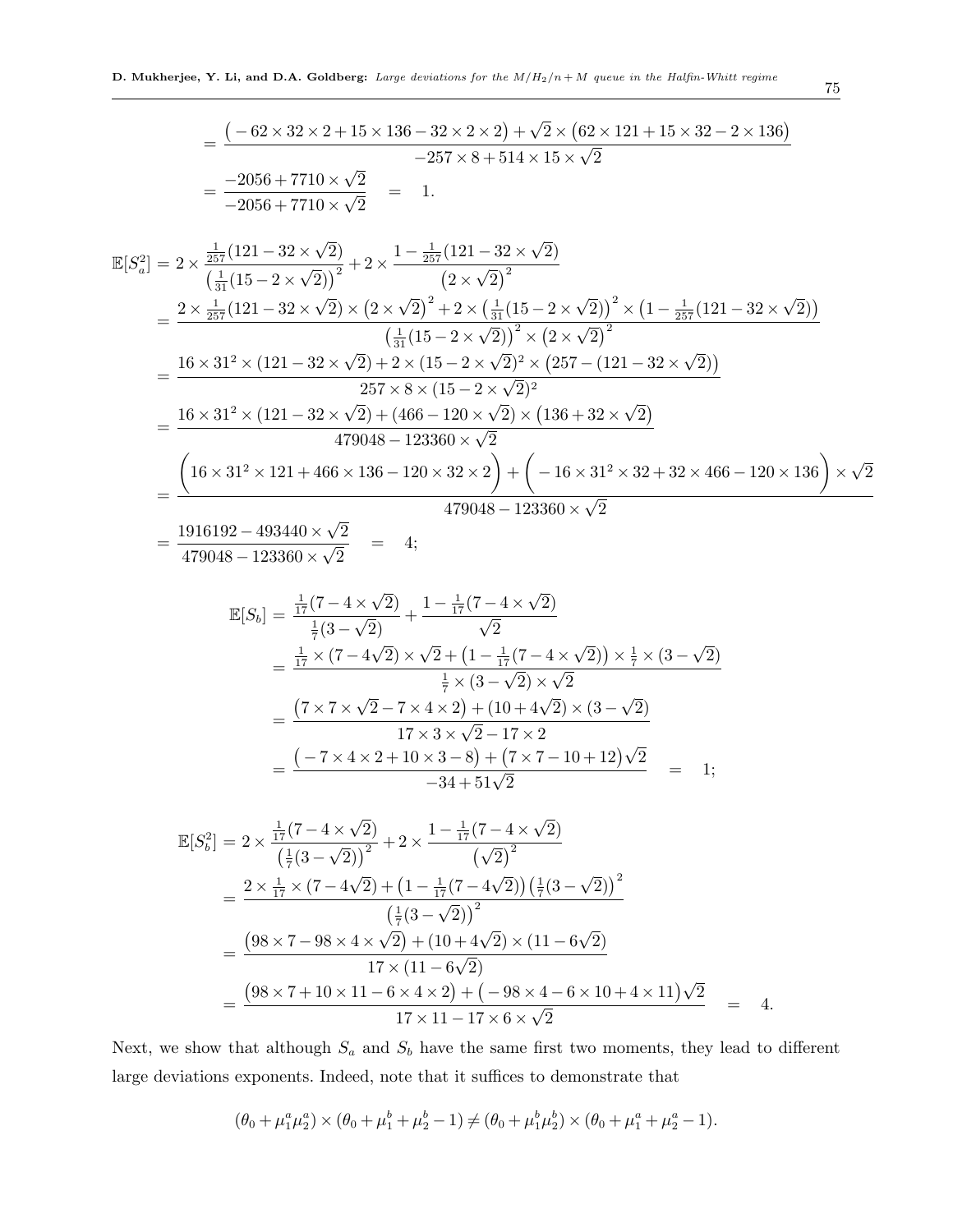Then a straightforward calculation yields

$$
(\theta_0 + \mu_1^a \mu_2^a) \times (\theta_0 + \mu_1^b + \mu_2^b - 1) - (\theta_0 + \mu_1^b \mu_2^b) \times (\theta_0 + \mu_1^a + \mu_2^a - 1)
$$
  
=  $(\frac{1}{5} + \frac{30}{31}\sqrt{2} - \frac{8}{31}) \times (\frac{1}{5} + \frac{3}{7} + \frac{6}{7}\sqrt{2} - 1)$   

$$
- (\frac{1}{5} + \frac{3}{7}\sqrt{2} - \frac{2}{7}) \times (\frac{1}{5} + \frac{15}{31} + (2 - \frac{2}{31})\sqrt{2} - 1)
$$
  
=  $(5 \times 7 \times 31)^{-1} \times ((-63 + 1050\sqrt{2}) \times (-403 + 930\sqrt{2}) - (-93 + 465\sqrt{2}) \times (-343 + 2100\sqrt{2}))$   
=  $-(5 \times 7 \times 31)^{-1} \times (6510 + 126945\sqrt{2}) \neq 0$ ,

completing the proof. Q.E.D.

8.14. Proof that  $-\frac{\theta(\theta+\mu_1\mu_2)}{2(\theta+\mu_1+\mu_2-1)} < -\frac{\mu_1\mu_2\theta}{2(\mu_1+\mu_2-1)}$ . Since  $\mathbb{E}[S] = 1$ , and hence  $\mu_1 + \mu_2 - 1 > 0$ , to prove that  $-\frac{\theta(\theta + \mu_1\mu_2)}{2(\theta + \mu_1 + \mu_2 - 1)} < -\frac{\mu_1\mu_2\theta}{2(\mu_1 + \mu_2 - 1)}$ , it suffices to demonstrate that

$$
(\theta + \mu_1 \mu_2)(\mu_1 + \mu_2 - 1) - (\theta + \mu_1 + \mu_2 - 1)\mu_1 \mu_2 > 0,
$$

equivalently that  $\theta(\mu_1 + \mu_2 - 1) - \theta\mu_1\mu_2 > 0$ . It thus suffices to demonstrate that  $\mu_1 + \mu_2 - 1 > \mu_1\mu_2$ , equivalently that  $\mu_1(1 - \mu_2) > 1 - \mu_2$ . First, suppose  $\mu_2 < 1$ . Then the fact that  $\mathbb{E}[S] = 1$  implies that  $\mu_1 > 1$ , and hence by the implied non-negativity of  $1 - \mu_2$  we conclude that  $\mu_1(1 - \mu_2) > 1 - \mu_2$ , completing the proof. Alternatively, suppose that  $\mu_2 > 1$ , in which case  $\mu_1 < 1$ . It then follows from a nearly identical argument that  $\mu_1(\mu_2 - 1) < \mu_2 - 1$ , completing the proof in this case as well. Q.E.D.

## References

- [1] Abramowitz, M., I. Stegun. "Handbook of mathematical functions: with formulas, graphs, and mathematical tables." Vol. 55. Courier Corporation, 1964.
- [2] Adan, I., B. Hathaway, and V. Kulkarni. "On First Come, First Served Queues with Two Classes of Impatient Customers." arXiv preprint arXiv:1710.03798 (2017).
- [3] Adler, R. "An introduction to continuity, extrema, and related topics for general Gaussian processes." Lecture Notes-Monograph Series 12 (1990): i-155.
- [4] Aghajani, R., K. Ramanan. "Ergodicity of an spde associated with a many-server queue." arXiv preprint arXiv:1512.02929, 2015.
- [5] Aghajani, R., K. Ramanan. "The Limit of Stationary Distributions of Many-Server Queues in the Halfin-Whitt Regime." arXiv preprint arXiv:1610.01118, 2016.
- [6] Arapostathis, A., and G. Pang. "Ergodic diffusion control of multiclass multi-pool networks in the Halfin-Whitt regime." The Annals of Applied Probability 26.5 (2016): 3110-3153.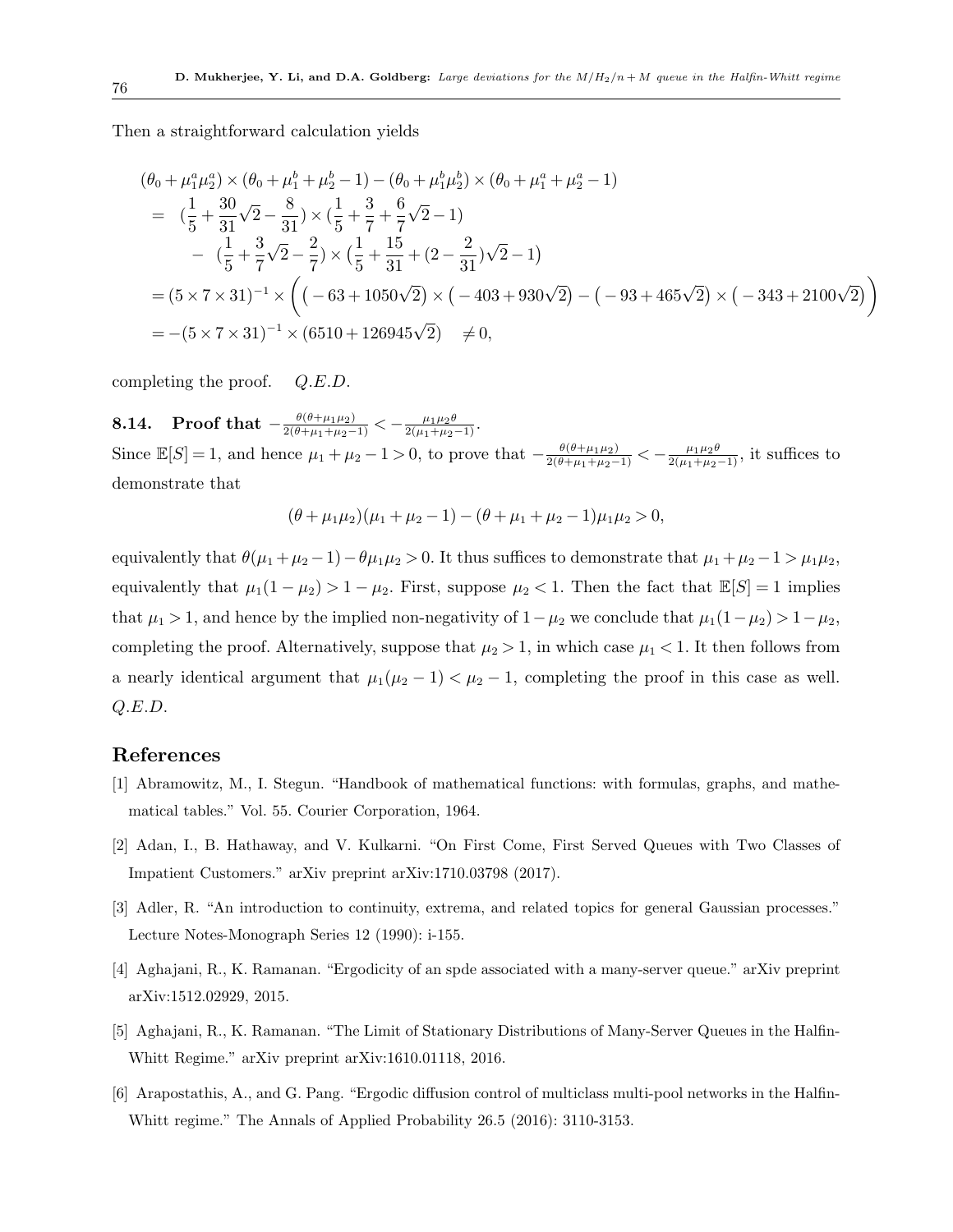- 77
- [7] Arapostathis, A., G. Pang, and N. Sandric. "Ergodicity of Levy-driven SDEs arising from multiclass many-server queues." arXiv preprint arXiv:1707.09674 (2017).
- [8] Armony, M., N. Shimkin, and W. Whitt. "The impact of delay announcements in many-server queues with abandonment." Operations Research 57.1 (2009): 66-81.
- [9] Asmussen, S. "Applied probability and queues." Vol. 51. Springer Science and Business Media, 2008.
- [10] Ata, B., P. Glynn, and X. Peng. "An equilibrium analysis of a discrete-time Markovian queue with endogenous abandonments." Queueing Systems 86.1-2 (2017): 141-212.
- [11] Baccelli, F., and G. Hebuterne. "On queues with impatient customers." Diss. INRIA, 1981.
- [12] Barndorff-Nielsen, Ole E., and N. Shephard. "Integrated OU Processes and Non-Gaussian OU-based Stochastic Volatility Models." Scandinavian Journal of statistics 30.2 (2003): 277-295.
- [13] Batt, R., and C. Terwiesch. "Waiting patiently: An empirical study of queue abandonment in an emergency department." Management Science 61.1 (2015): 39-59.
- [14] Bercu, B., F. Proia, and N. Savy. "On Ornstein-Uhlenbeck driven by Ornstein-Uhlenbeck processes." Statistics and Probability Letters 85 (2014): 36-44.
- [15] Bhattachary, P., and A. Ephremides. "Stochastic monotonicity properties of multi-server queues with impatient customers." Journal of Applied Probability 28.3 (1991): 673-682.
- [16] Blanchet, J., and J. Dong. "Rare-event simulation for multi-server queues in the Halfin-Whitt regime." ACM SIGMETRICS Performance Evaluation Review 39.4 (2012): 35-35.
- <span id="page-76-0"></span>[17] Borodin, A., and P. Salminen. "Handbook of Brownian motion-facts and formulae." Birkhuser, 2012.
- [18] Boxma, O., and P. Rosalia Waal. "Multi-server queues with impatient customers." Centrum voor Wiskunde en Informatica, Department of Operations Research, Statistics, and System Theory, 1993.
- [19] Braverman, A., and J. G. Dai. "Stein's method for steady-state diffusion approximations of  $M/Ph/n$  + M systems." The Annals of Applied Probability 27.1 (2017): 550-581.
- [20] Brown, L., N. Gans, A. Mandelbaum, A. Sakov, H. Shen, S. Zeltyn, L. Zhao. "Statistical analysis of a telephone call center: A queueing-science perspective." Journal of the American statistical association 100, no. 469 (2005): 36-50.
- [21] Chen, H., and D. Yao. "Fundamentals of queueing networks: Performance, asymptotics, and optimization." Vol. 46. Springer Science and Business Media, 2013.
- [22] Cohen, S., and R. Elliott. "Stochastic calculus and applications." Birkhauser, 2015.
- [23] Cox, David Roxbee, et al. "Renewal theory." Vol. 1. London: Methuen, 1967.
- [24] Dai, J., A. B. Dieker, X. Gao. "Validity of heavy-traffic steady-state approximations in many-server queues with abandonment." Queueing Systems 78.1 (2014): 1-29.
- [25] Dai, J. G., and J.M. Harrison. "Reflected Brownian motion in an orthant: numerical methods for steadystate analysis." The Annals of Applied Probability (1992): 65-86.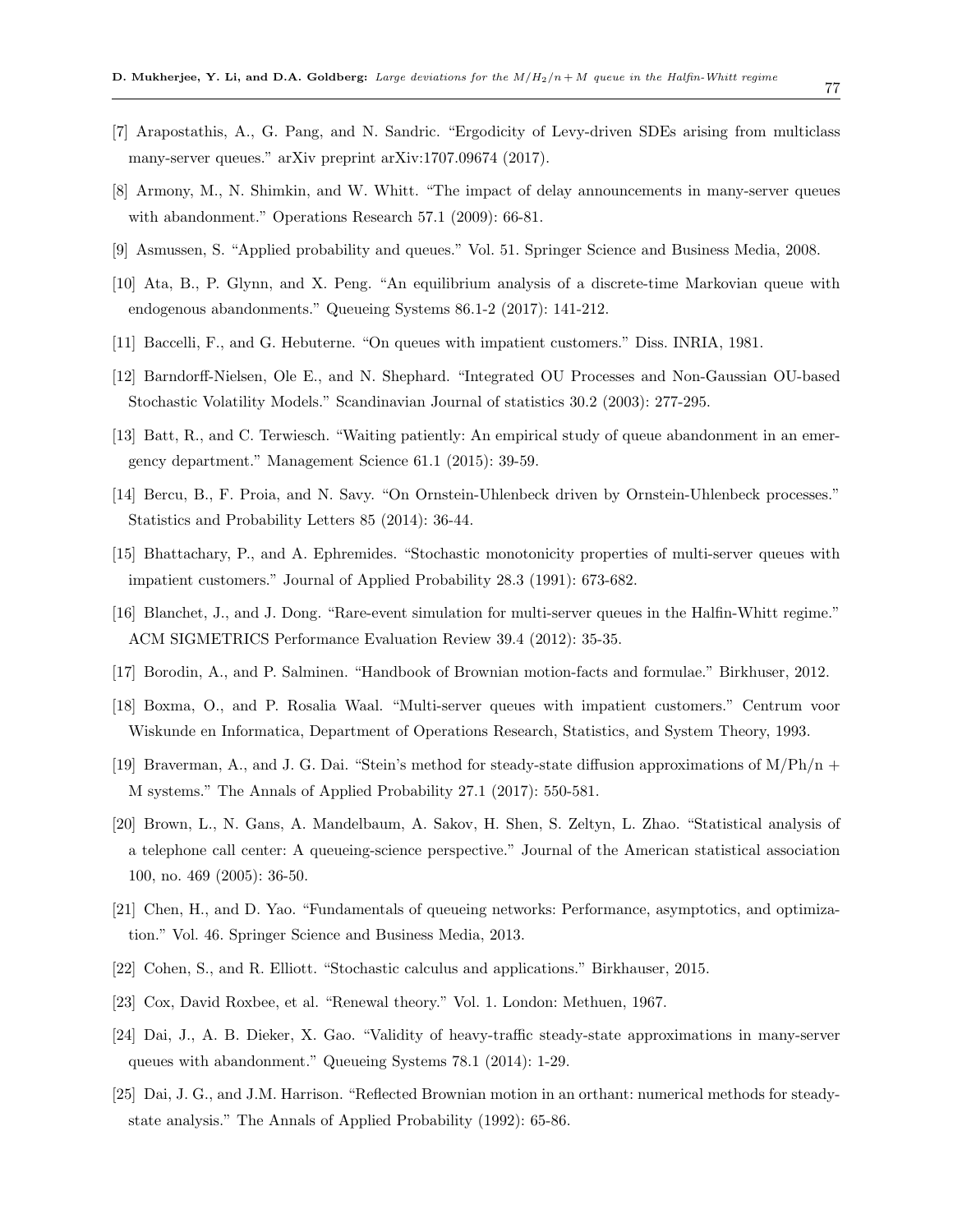- [26] Dai, J. G., and S. He. "Customer abandonment in many-server queues." Mathematics of Operations Research 35.2 (2010): 347-362.
- [27] Dai, J. G., and S. He. "Many-server queues with customer abandonment: A survey of diffusion and fluid approximations." Journal of Systems Science and Systems Engineering 21.1 (2012): 1-36.
- [28] Dai, J. G., and S. He. "Many-server queues with customer abandonment: Numerical analysis of their diffusion model." Stochastic Systems 3.1 (2013): 96-146.
- [29] Dai, J. G., S. He, and T. Tezcan. "Many-server diffusion limits for G/Ph/n+ GI queues." The Annals of Applied Probability 20.5 (2010): 1854-1890.
- [30] Dai, J.G., and M. Miyazawa. "Reflecting Brownian motion in two dimensions: Exact asymptotics for the stationary distribution." Stochastic Systems 1.1 (2011): 146-208.
- [31] Dieker, A.B., and X. Gao. "Positive recurrence of piecewise Ornstein-Uhlenbeck processes and common quadratic Lyapunov functions." The Annals of Applied Probability 23.4 (2013): 1291-1317.
- [32] Ding, D., J. Ou, and J. Ang. "Analysis of ticket queues with reneging customers." Journal of the Operational Research Society 66.2 (2015): 231-246.
- [33] Doob, J.L. "The Brownian movement and stochastic equations." The Annals of Mathematics, 43(2):351369, 1942.
- [34] Dudley, R. (1967). "The sizes of compact subsets of Hilbert space and continuity of Gaussian processes". J. Functional Analysis. 1: 290330. doi:10.1016/0022-1236(67)90017-1. MR 0220340.
- [35] Dudley, R. "VN Sudakov's work on expected suprema of Gaussian processes." High Dimensional Probability VII. Springer International Publishing, 2016. 37-43.
- [36] Dupuis, P. "Large deviations analysis of reflected diffusions and constrained stochastic approximation algorithms in convex sets." Stochastics: An International Journal of Probability and Stochastic Processes 21.1 (1987): 63-96.
- [37] Erlang, A. K. "On the rational determination of the number of circuits." The life and works of AK Erlang (1948): 216-221.
- [38] Evdokimova, E., K. De Turck, and D. Fiems. "Coupled queues with customer impatience." Performance Evaluation 118 (2018): 33-47.
- [39] Feldman, Z., A. Mandelbaum, W. Massey, and W. Whitt. (2008). "Staffing of time-varying queues to achieve time-stable performance." Management Science, 54(2), 324-338.
- [40] Fleming P.J., A. Stolyar, and B. Simon. "Heavy traffic limit for a mobile phone system loss model." (1994) Proc. 2nd Internat. Conf. Telecommunication Systems, Modeling, and AnalTN:158176
- [41] Gamarnik, D., D.A. Goldberg. "Steady-state  $GI/G/n$  queue in the Halfin-Whitt regime." The Annals of Applied Probability 23.6 (2013): 2382-2419.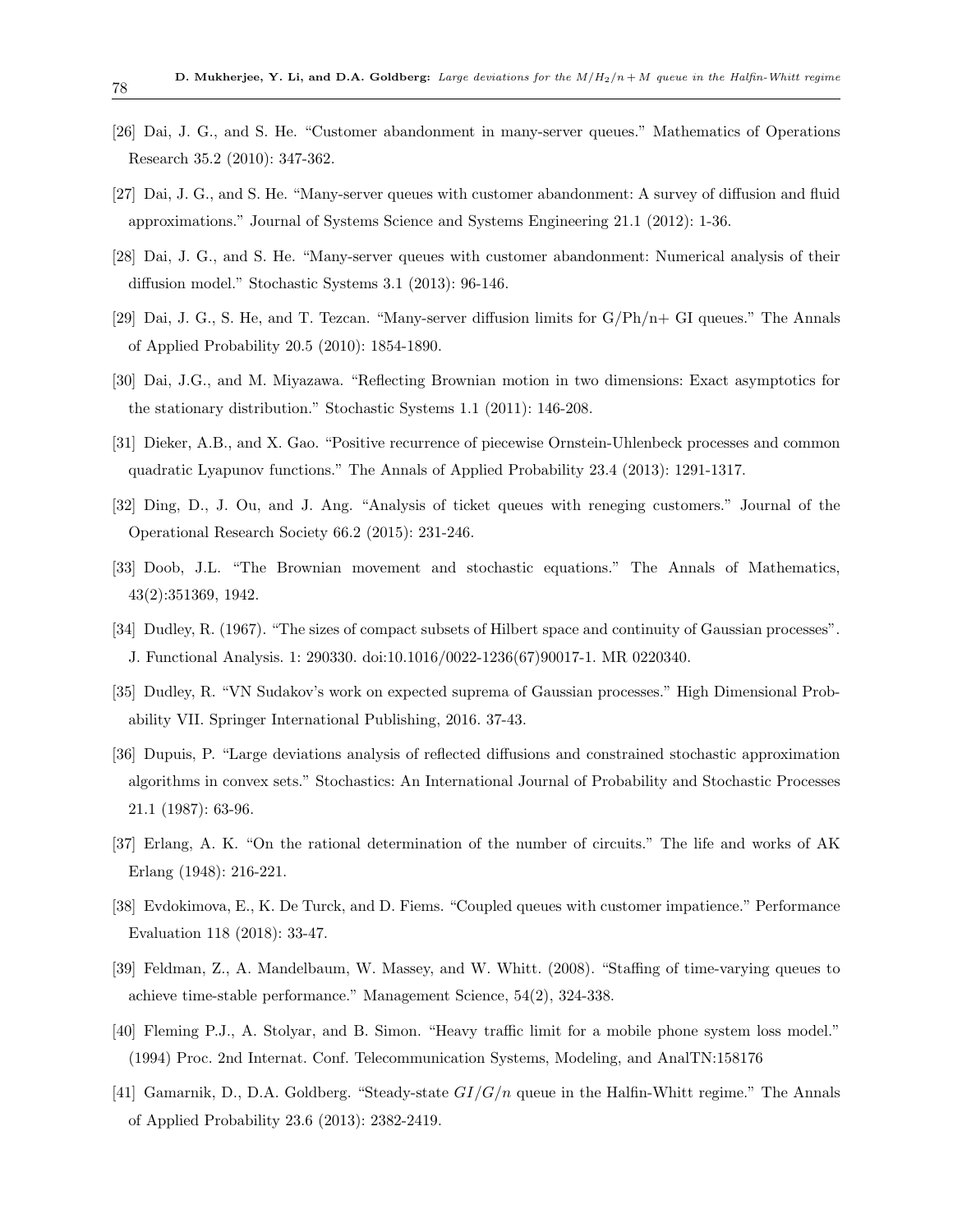- [42] Gamarnik, D., P. Momcilovic. "Steady-state analysis of a multiserver queue in the Halfin-Whitt regime." Advances in Applied Probability 40.2 (2008): 548-577.
- [43] Gamarnik, D., A. Stolyar. "Multiclass multiserver queueing system in the HalfinWhitt heavy traffic regime: asymptotics of the stationary distribution." Queueing Systems 71.1-2 (2012): 25-51.
- [44] Garnett, O., A. Mandelbaum, and M. Reiman. "Designing a call center with impatient customers." Manufacturing and Service Operations Management 4.3 (2002): 208-227.
- [45] Goldberg, D.A. "On the steady-state probability of delay and large negative deviations for the  $GI/GI/n$ queue in the Halfin-Whitt regime." arXiv preprint arXiv:1307.0241 (2016).
- [46] Goldberg, D.A., Y. Li. "Simple and explicit bounds for multi-server queues with universal  $\frac{1}{1-\rho}$  scaling." arXiv preprint arXiv:1706.04628 (2017).
- [47] Goldberg, D.A., and Y. Li. "Heavy-tailed queues in the Halfin-Whitt regime." arXiv preprint arXiv:1707.07775 (2017).
- [48] Gurvich, I., J. Huang, A. Mandelbaum. "Excursion-based universal approximations for the Erlang-A queue in steady-state." Mathematics of Operations Research 39.2 (2013): 325-373.
- [49] Gurvich, I. "Diffusion models and steady-state approximations for exponentially ergodic Markovian queues." The Annals of Applied Probability 24.6 (2014): 2527-2559.
- [50] Halfin, S., W. Whitt. "Heavy-traffic limits for queues with many exponential servers." Operations research 29.3 (1981): 567-588.
- [51] Hildebrandt, T.H. "Introduction to the Theory of Integration." Vol. 13. New York: Academic Press, 1963.
- [52] Huang, J., and H. Zhang. "Diffusion approximations for open Jackson networks with reneging." Queueing Systems 74.4 (2013): 445-476.
- [53] Huang, J., H. Zhang, and J. Zhang. "A unified approach to diffusion analysis of queues with general patience-time distributions." Mathematics of Operations Research 41.3 (2016): 1135-1160.
- [54] Ibrahim, R., and W. Whitt. "Real-time delay estimation in overloaded multiserver queues with abandonments." Management Science 55.10 (2009): 1729-1742.
- [55] Jagerman, D. "Some properties of the Erlang loss function." Bell System Technical Journal 53.3 (1974): 525-551.
- [56] Jennings, O., and J. Pender. "Comparisons of ticket and standard queues." Queueing Systems 84.1-2 (2016): 145-202.
- [57] Jennings, O., and J. Reed. "An overloaded multiclass FIFO queue with abandonments." Operations research 60.5 (2012): 1282-1295.
- [58] Jouini, O., and Y. Dallery. "Monotonicity properties for multiserver queues with reneging and finite waiting lines." Probability in the Engineering and Informational Sciences 21.3 (2007): 335-360.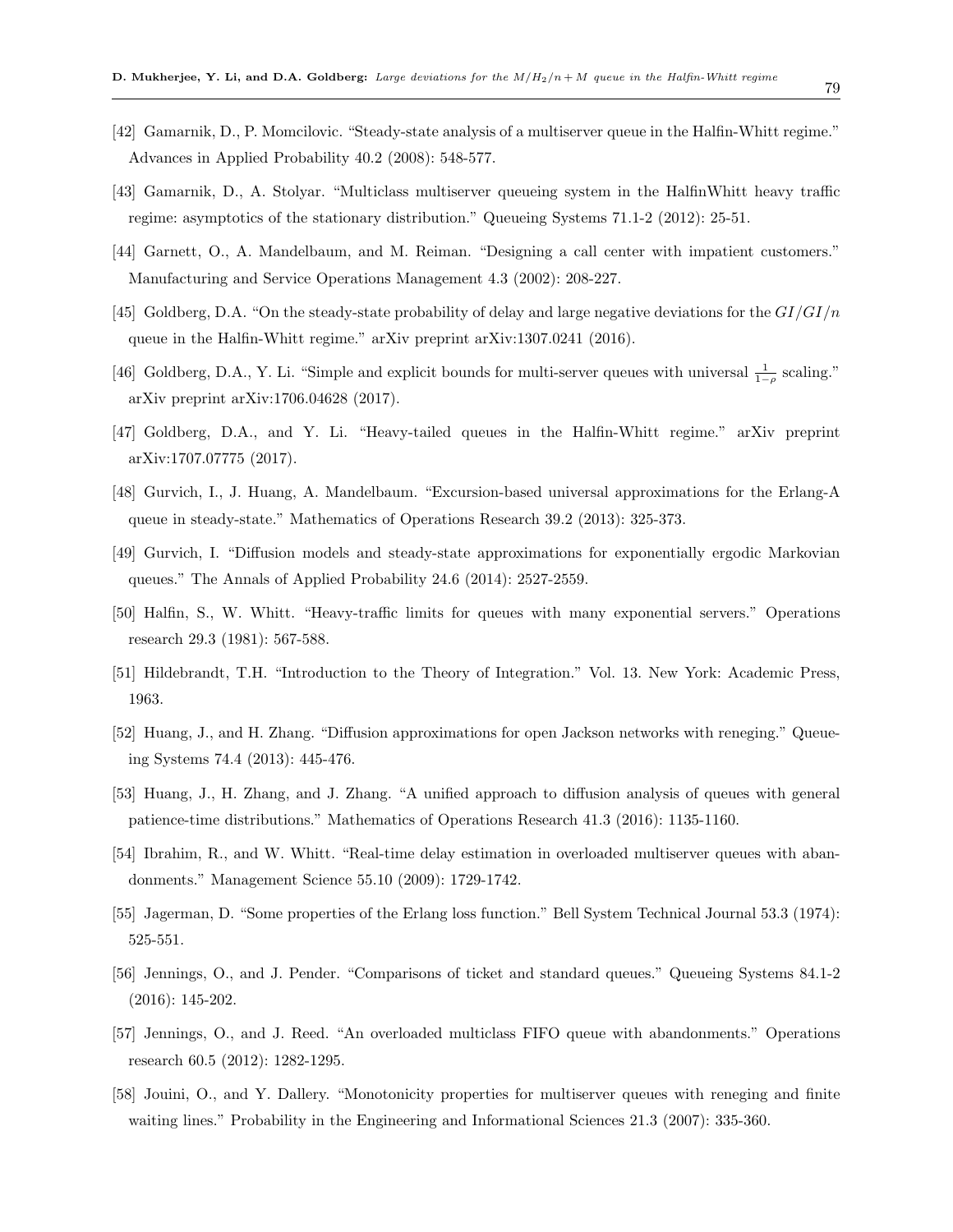- [59] Kang, W., and G. Pang. "Equivalence of Fluid Models for  $G_t/GI/N + GI$  Queues." arXiv preprint arXiv:1502.00346 (2015).
- [60] Kang, W., and K. Ramanan. "Asymptotic approximations for stationary distributions of many-server queues with abandonment." The Annals of Applied Probability 22.2 (2012): 477-521.
- [61] Kang, W., and K. Ramanan. "Characterization of stationary distributions of reflected diffusions." The Annals of Applied Probability 24.4 (2014): 1329-1374.
- [62] Karatzas, I., and S. Shreve. "Brownian motion and stochastic calculus." Vol. 113. Springer Science and Business Media, 2012.
- [63] Katsuda, T. "General hazard-type scaling of abandonment time distribution for a  $G/Ph/n+ GI$  queue in the Halfin-Whitt heavy-traffic regime." Queueing Systems 80.1-2 (2015): 155-195.
- [64] Ledoux, M. and M. Talagrand (1991). "Probability in Banach spaces." Berlin: Springer-Verlag. pp. xii+480. ISBN 3-540-52013-9. MR 1102015. (See chapter 11)
- [65] van Leeuwaarden, J., and C. Knessl. "Transient behavior of the Halfin-Whitt diffusion." Stochastic Processes and their Applications 121.7 (2011): 1524-1545.
- [66] van Leeuwaarden, J., B. Mathijsen, and B. Zwart. "Economies-of-scale in resource sharing systems: tutorial and partial review of the QED heavy-traffic regime." arXiv preprint arXiv:1706.05397 (2017).
- [67] Lingenbrink, D., and K. Iyer. "Optimal Signaling Mechanisms in Unobservable Queues with Strategic Customers." In Proceedings of the 2017 ACM Conference on Economics and Computation, pp. 347-347. ACM, 2017.
- [68] Liu, Y., and W. Whitt. "Large-time asymptotics for the  $G_t/M_t/s_t + GI_t$  many-server fluid queue with abandonment." Queueing systems 67.2 (2011): 145-182.
- [69] Liu, Y., and W. Whitt. "Nearly periodic behavior in the overloaded  $G/D/s + GI$  queue." Stochastic Systems 1.2 (2011): 340-410.
- [70] Liu, Y., and W. Whitt. "The  $G_t/GI/s_t + GI$  many-server fluid queue." Queueing Systems 71.4 (2012): 405-444.
- [71] Liu, Y., and W. Whitt. "Stabilizing performance in a service system with time-varying arrivals and customer feedback." European Journal of Operational Research 256.2 (2017): 473-486.
- [72] Low, Y., and S. Ong. "Count distribution for mixture of two exponentials as renewal process duration with applications." AIP Conference Proceedings. Vol. 1739. No. 1. AIP Publishing, 2016.
- [73] Maller, R., G. Muller, and A. Szimayer. "Ornstein-Uhlenbeck processes and extensions." Handbook of Financial Time Series (2009): 421-437.
- [74] Mandelbaum, A., W.A. Massey, and M.I. Reiman, "Strong approximations for Markovian service networks." Queueing Systems 30 (1998) 149201.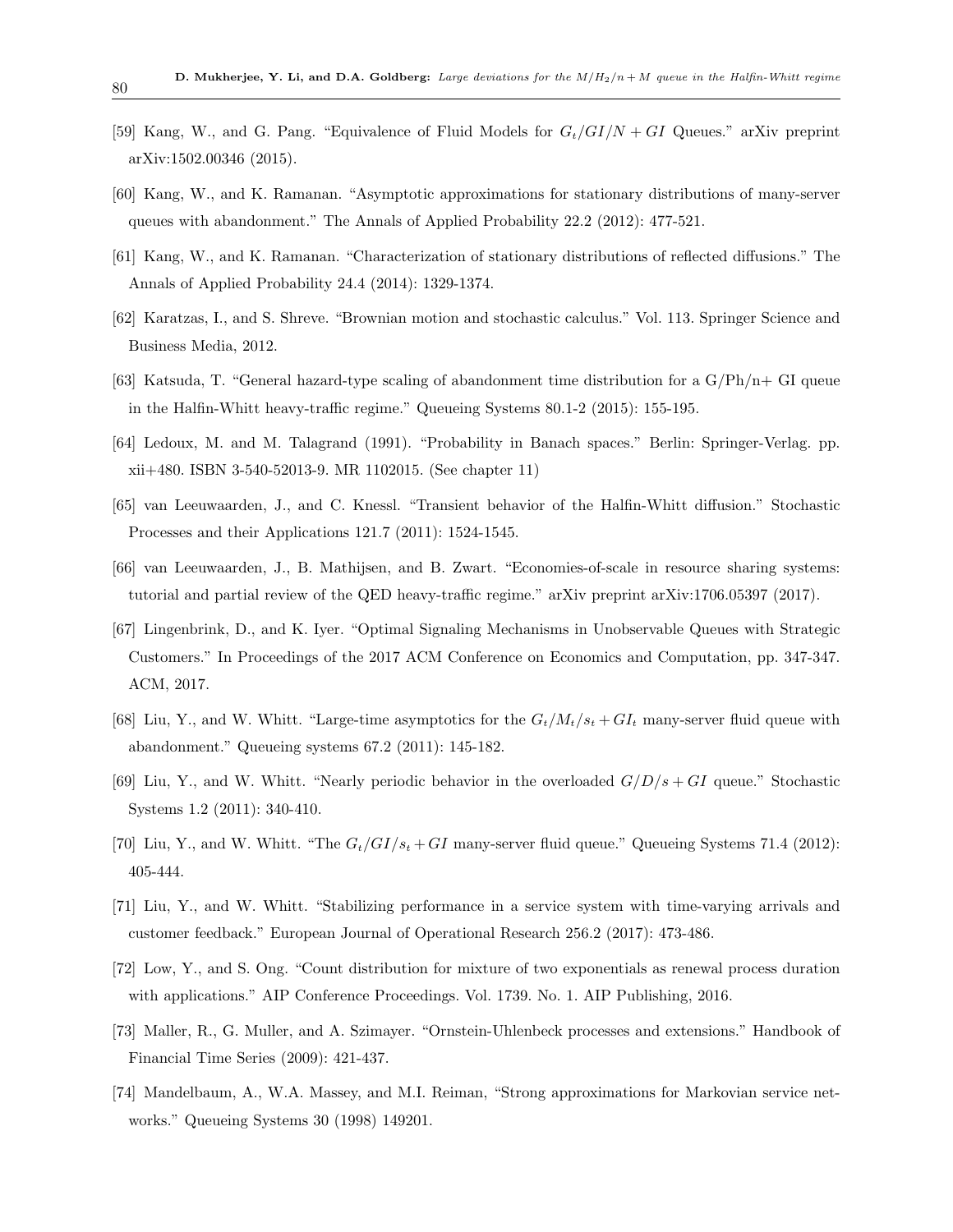- [75] Mandelbaum, A., Massey, W. A., Reiman, M. I., Stolyar, A., and Rider, B. (2002). "Queue lengths and waiting times for multi-server queues with abandonment and retrials." Telecommunication Systems, 21(2), 149-171.
- [76] Mandelbaum, A., and P. Momcilovic. "Queues with many servers and impatient customers." Mathematics of Operations Research 37.1 (2012): 41-65.
- [77] Mandelbaum, A., and N. Shimkin. "A model for rational abandonments from invisible queues." Queueing Systems 36.1 (2000): 141-173.
- [78] Mandelbaum, A., and S. Zeltyn. "The impact of customers patience on delay and abandonment: some empirically-driven experiments with the  $M/M/n+$  G queue." OR Spectrum 26.3 (2004): 377-411.
- [79] Mandelbaum, A., and S. Zeltyn. "Call centers with impatient customers: many-server asymptotics of the  $M/M/n+$  G queue." Queueing Systems 51.3 (2005): 361-402.
- [80] Mandelbaum, A., and S. Zeltyn. "Staffing many-server queues with impatient customers: constraint satisfaction in call centers." Operations Research 57.5 (2009): 1189-1205.
- [81] Mandelbaum, A., and S. Zeltyn. "Data-stories about (im) patient customers in tele-queues." Queueing Systems 75.2-4 (2013): 115-146.
- [82] Massey, W., and J. Pender. "Gaussian skewness approximation for dynamic rate multi-server queues with abandonment." Queueing Systems 75.2-4 (2013): 243-277.
- [83] Masuda, H. "On multi-dimensional Ornstein-Uhlenbeck processes driven by a general Levy process." Bernoulli 10.1 (2004): 97-120.
- [84] Meyn, S., and R. L. Tweedie. "Stability of Markovian processes. I. Criteria for discrete-time chains." Adv. in Appl. Probab., 24(3):542574, 1992
- [85] Meyn, S., and R.L. Tweedie. "Stability of Markovian processes II: Continuous-time processes and sampled chains." Advances in Applied Probability 25.3 (1993): 487-517.
- [86] Meyn, S., and R. L. Tweedie. "Stability of Markovian processes III: Foster-Lyapunov criteria for continuous-time processes." Advances in Applied Probability 25.3 (1993): 518-548.
- [87] Ni, E., and S. Henderson. "How Hard are Steady-State Queueing Simulations?." ACM Transactions on Modeling and Computer Simulation (TOMACS) 25.4 (2015): 27.
- [88] Pender, J., and W. Massey. "Approximating and stabilizing dynamic rate Jackson networks with abandonment." Probability in the Engineering and Informational Sciences 31.1 (2017): 1-42.
- [89] Moyal, P. "Coupling in the queue with impatience: case of several servers." arXiv preprint arXiv:1711.02931 (2017).
- [90] Pang, G., R. Talreja, and W. Whitt. "Martingale proofs of many-server heavy-traffic limits for Markovian queues." Probability Surveys 4 (2007): 193-267.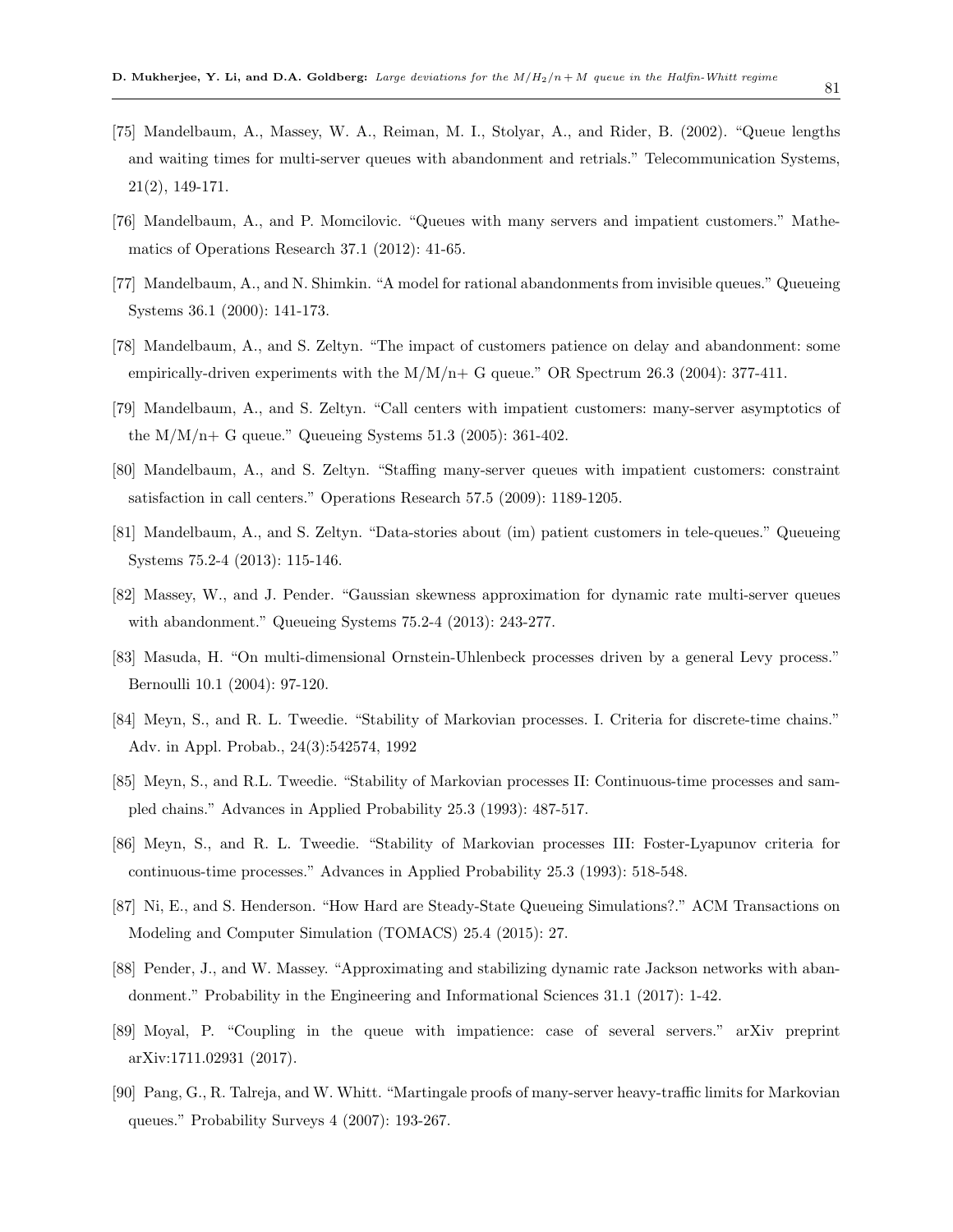- [91] Pender, J. "Gram charlier expansion for time varying multiserver queues with abandonment." SIAM Journal on Applied Mathematics 74.4 (2014): 1238-1265.
- [92] Peszat, S., and J. Zabczyk. "Strong Feller property and irreducibility for diffusions on Hilbert spaces." The Annals of Probability (1995): 157-172.
- [93] Puhalskii, A.A. "On the  $M_t/M_t/K_t + M_t$  queue in heavy traffic." Mathematical Methods of Operations Research 78.1 (2013): 119-148.
- [94] Puhalskii, A.A., and J. Reed. "On many-server queues in heavy traffic." The Annals of Applied probability 20.1 (2010): 129-195.
- [95] Puhalskii, A.A., and M. Reiman. "The multiclass GI/PH/N queue in the Halfin-Whitt regime." Advances in Applied Probability 32.2 (2000): 564-595.
- [96] Reed, J. "The G/GI/N queue in the Halfin-Whitt regime." The Annals of Applied Probability 19.6 (2009): 2211-2269.
- [97] Reed, J., and T. Tezcan. "Hazard rate scaling of the abandonment distribution for the  $GI/M/n+GI$ queue in heavy traffic." Operations Research 60.4 (2012): 981-995.
- [98] Reed, J. E., and A. Ward. "Approximating the GI/GI/1+ GI queue with a nonlinear drift diffusion: Hazard rate scaling in heavy traffic." Mathematics of Operations Research 33.3 (2008): 606-644.
- [99] Reed, J., and A. Ward. "A diffusion approximation for a generalized Jackson network with reneging." Proceedings of the 42nd Allerton Conference on Communication, Control, and Computing. 2004.
- [100] Reed, J., A. Ward, and D. Zhan. "On the generalized drift Skorokhod problem in one dimension." Journal of Applied Probability 50.1 (2013): 16-28.
- [101] Sadowsky, J. "Large deviations theory and efficient simulation of excessive backlogs in a GI/GI/m queue." IEEE Transactions on Automatic Control 36.12 (1991): 1383-1394.
- [102] Sarhangian, V., and B. Balciogglu. "Waiting time analysis of multi-class queues with impatient customers." Probability in the Engineering and Informational Sciences 27.3 (2013): 333-352.
- [103] Sato, K., T. Watanabe, and M. Yamazato. "Recurrence conditions for multi-dimensional processes of Ornstein-Uhlenbeck type." Journal of the Mathematical Society of Japan 46.2 (1994): 245-265.
- [104] Shwartz, A., and A. Weiss. "Large deviations for performance analysis: queues, communication and computing." Vol. 5. CRC Press, 1995.
- [105] Stoyan, D., and D. Daley (1983). "Comparison methods for queues and other stochastic models." John Wiley and Sons, Inc., 605 Third Avenue, New York, NY 10158, USA, 1983.
- [106] Talreja, R., and W. Whitt. "Heavy-traffic limits for waiting times in many-server queues with abandonment." The Annals of Applied Probability (2009): 2137-2175.
- [107] Tezcan, T. "State space collapse in many-server diffusion limits of parallel server systems and applications." Diss. Georgia Institute of Technology, 2006.